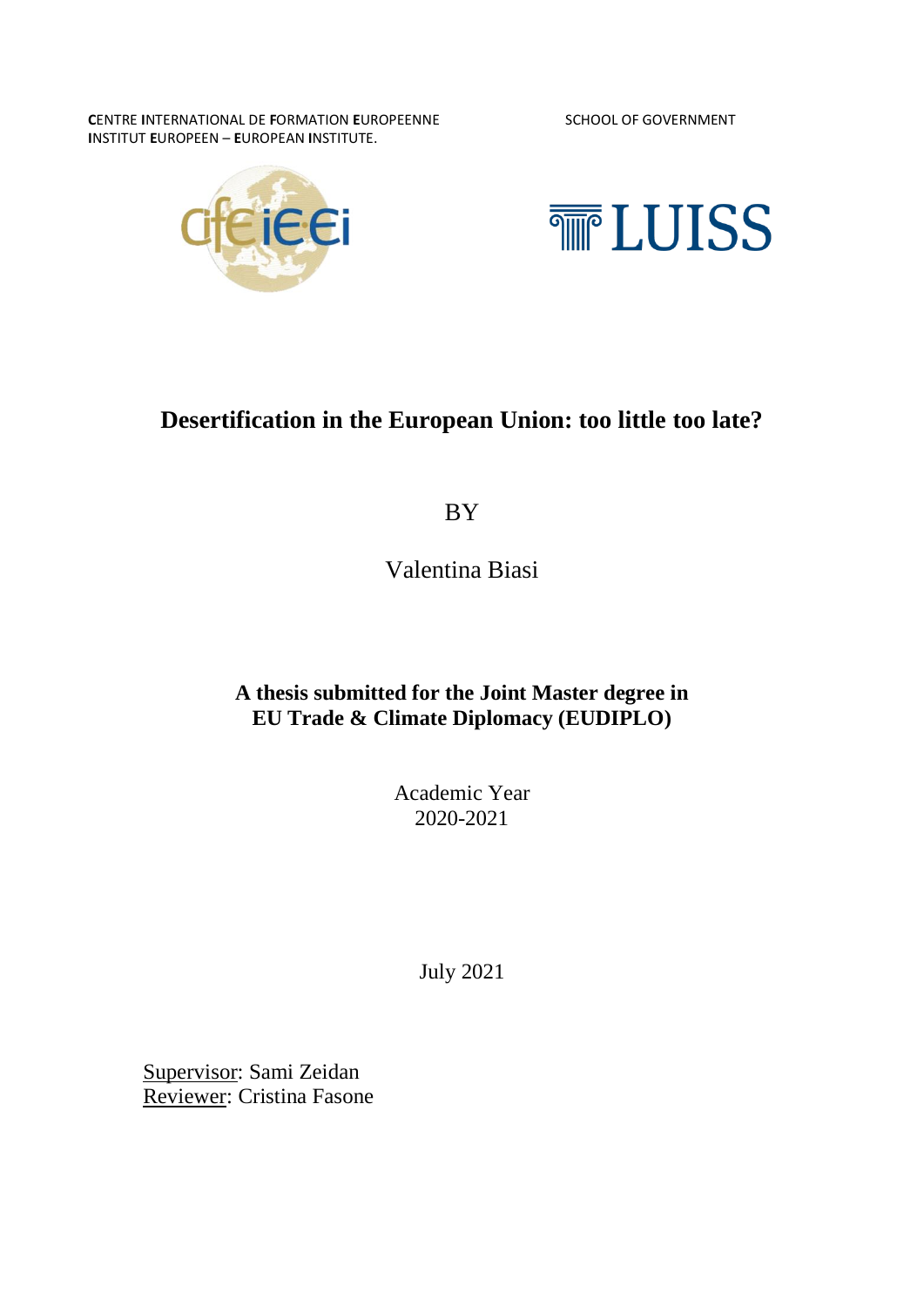#### Plagiarism Statement

I certify that this thesis is my own work, based on my personal study and/or research and that I have acknowledged all material and sources used in its preparation. I further certify that I have not copied or used any ideas or formulations from any book, article or thesis, in printed or electronic form, without specifically mentioning their origin, and that the complete citations are indicated in quotation marks.

I also certify that this assignment/report has not previously been submitted for assessment in any other unit, except where specific permission has been granted from all unit coordinators involved, and that I have not copied in part or whole or otherwise plagiarized the work of other students and/or persons.

In accordance with the law, failure to comply with these regulations makes me liable to prosecution by the disciplinary commission and the courts of the French Republic for university plagiarism.

30 July 2021, Valentina Biasi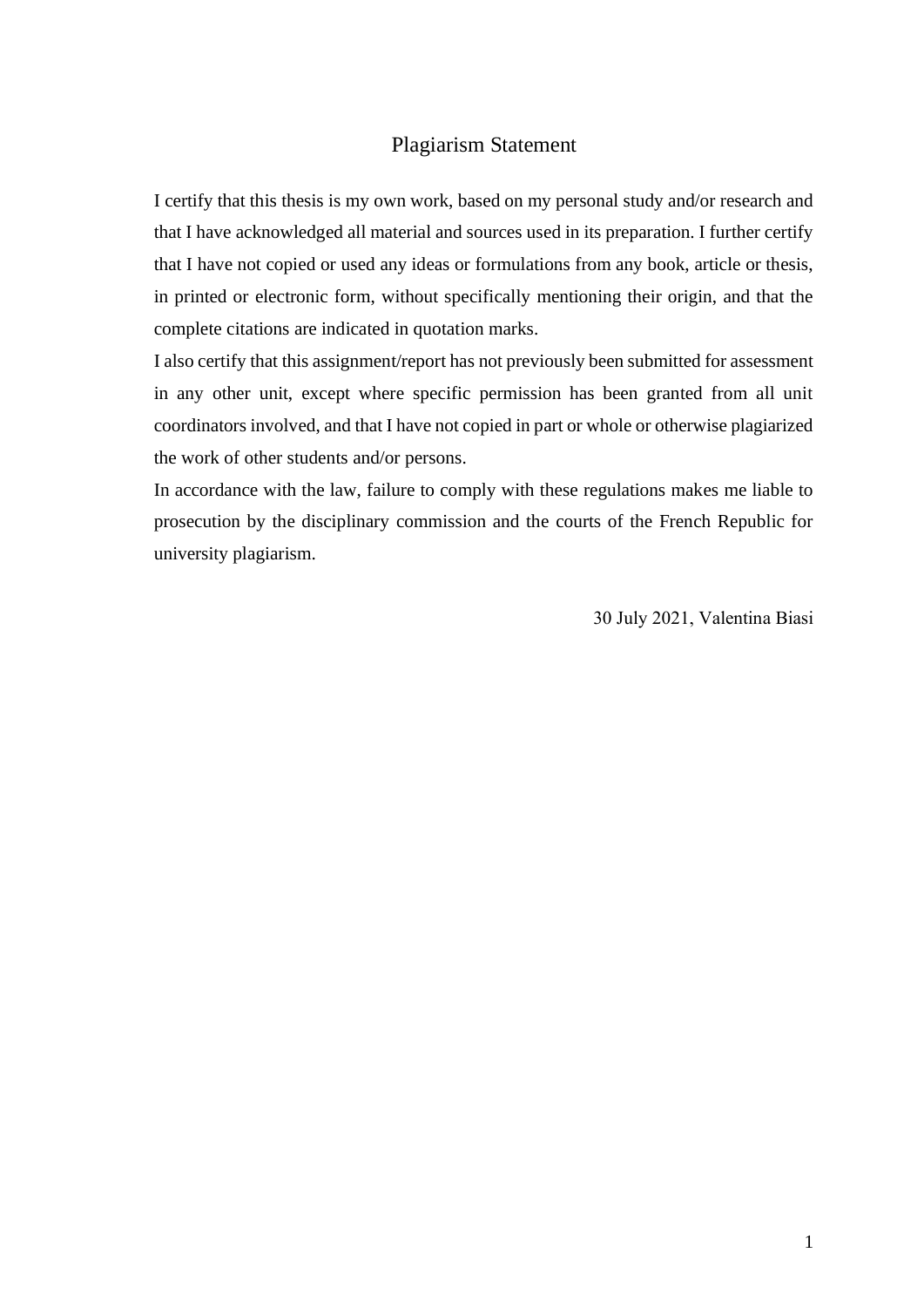#### Acknowledgments

First and foremost, I want to express my sincerest gratitude to my supervisor, Professor Sami Zeidan, for his guidance, availability, and encouragement throughout this research project. His expertise and insightful feedback have been highly valuable and essential in the development of this thesis.

A special thanks goes to all the interviewees who took their time to answer my questions and contribute to this project, sharing their knowledge and expressing their views. Thank you for your kindness, your time and your invaluable help. This thesis would have not been possible without you.

I would like to extend my gratitude to Arnaud Leconte and Christian Blasberg for their guidance in determining the scope of this dissertation and to the LUISS and CIFE staff, for the kind help and cooperation. I am also deeply grateful to my EUDIPLO colleagues. Thank you for this amazing journey. You will always be in my heart.

Finally, I express my deepest gratitude to my friends and family for their unwavering faith in me. Thanks for your unconditional love and support. I am so lucky to have you in my life.

I am forever indebted to my parents, for allowing me to embark on this wonderful journey. A special thanks to my father, for his endless love and for not giving up. And to my mother, who never ceases to believe in me, I cannot express my gratitude enough. You are the brightest soul there is. I owe you everything.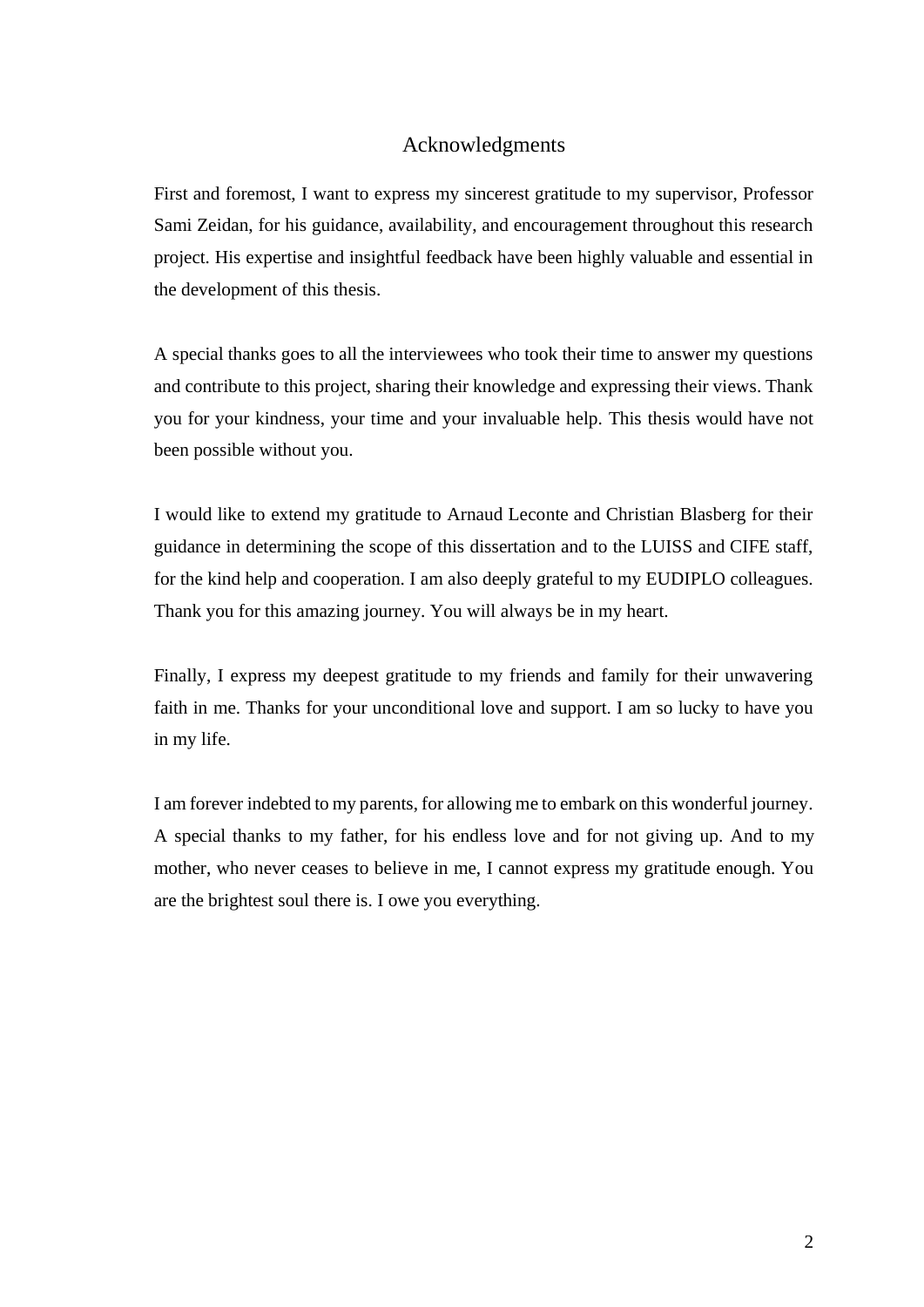<span id="page-3-0"></span>

| <b>CHAPTER 1 - A THEORETICAL FRAMEWORK: DESERTIFICATION AND</b> |  |
|-----------------------------------------------------------------|--|
|                                                                 |  |
|                                                                 |  |
|                                                                 |  |
|                                                                 |  |
|                                                                 |  |
|                                                                 |  |
|                                                                 |  |
|                                                                 |  |
|                                                                 |  |
|                                                                 |  |
|                                                                 |  |
|                                                                 |  |
|                                                                 |  |
|                                                                 |  |
|                                                                 |  |
|                                                                 |  |
|                                                                 |  |
|                                                                 |  |
|                                                                 |  |
| <b>CHAPTER 3 - ANALYSIS OF THE RESULTS: UNDERSTANDING</b>       |  |
|                                                                 |  |
|                                                                 |  |
|                                                                 |  |
|                                                                 |  |
|                                                                 |  |
|                                                                 |  |
|                                                                 |  |
|                                                                 |  |
|                                                                 |  |
|                                                                 |  |
|                                                                 |  |
|                                                                 |  |
|                                                                 |  |
|                                                                 |  |
|                                                                 |  |

## Table of Contents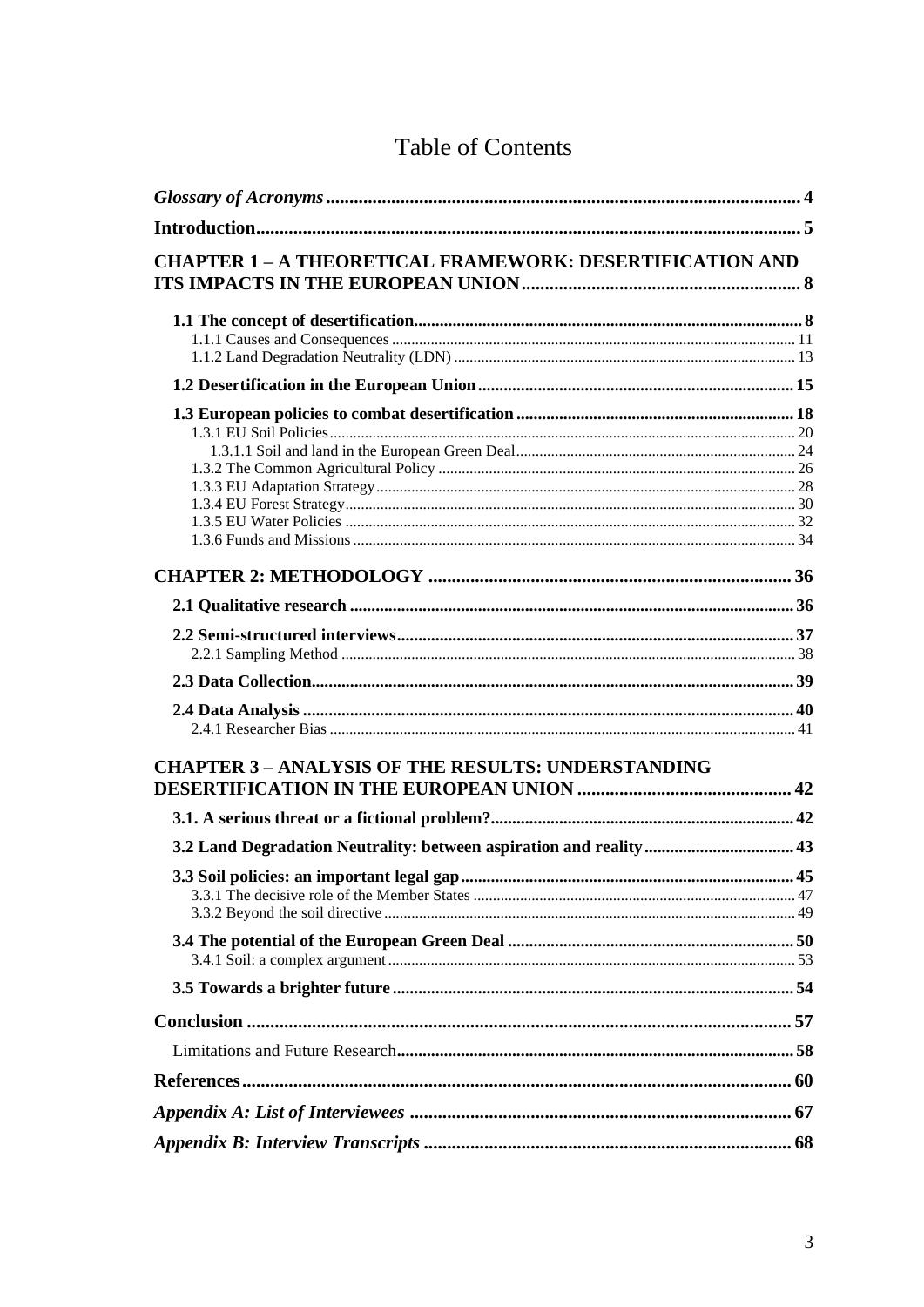# Glossary of Acronyms

| <b>CAP</b>        | <b>Common Agricultural Policy</b>                                                                                                                                   |
|-------------------|---------------------------------------------------------------------------------------------------------------------------------------------------------------------|
| COP <sub>12</sub> | Conference of the Parties of the UNCCD (12 <sup>th</sup> Session)                                                                                                   |
| DG                | Directorate-General                                                                                                                                                 |
| <b>ECA</b>        | <b>European Court of Auditors</b>                                                                                                                                   |
| <b>EEA</b>        | European Environment Agency                                                                                                                                         |
| <b>EEAS</b>       | <b>European External Action Service</b>                                                                                                                             |
| <b>EGD</b>        | European Green Deal                                                                                                                                                 |
| <b>ERDF</b>       | European Regional Development Fund                                                                                                                                  |
| EU                | European Union                                                                                                                                                      |
| <b>EUSF</b>       | The European Union Solidarity Fund                                                                                                                                  |
| <b>GHG</b>        | Greenhouse Gas                                                                                                                                                      |
| <b>GSP</b>        | Global Soil Partnership                                                                                                                                             |
| <b>IPBES</b>      | Intergovernmental Science-Policy Platform on Biodiversity and<br><b>Ecosystem Services</b>                                                                          |
| <b>IPCC</b>       | Intergovernmental Panel on Climate Change                                                                                                                           |
| <b>JRC</b>        | <b>Joint Research Centre</b>                                                                                                                                        |
| <b>LDN</b>        | <b>Land Degradation Neutrality</b>                                                                                                                                  |
| <b>LULUCF</b>     | Land Use, Land-Use Change and Forestry                                                                                                                              |
| <b>MAP</b>        | Mediterranean Action Plan                                                                                                                                           |
| <b>NAP</b>        | <b>National Action Programme</b>                                                                                                                                    |
| <b>SDG</b>        | Sustainable Development Goal                                                                                                                                        |
| <b>SFD</b>        | <b>Soil Framework Directive</b>                                                                                                                                     |
| <b>SOC</b>        | Soil Organic Carbon                                                                                                                                                 |
| <b>SOM</b>        | Soil Organic Matter                                                                                                                                                 |
| <b>TA</b>         | <b>Thematic Analysis</b>                                                                                                                                            |
| <b>UN</b>         | <b>United Nations</b>                                                                                                                                               |
| <b>UNCCD</b>      | United Nations Convention to Combat Desertification                                                                                                                 |
| <b>UNEP</b>       | United Nations Environment Programme                                                                                                                                |
| <b>UNFCCC</b>     | United Nations Framework Convention on Climate Change                                                                                                               |
| <b>UN-OHRLLS</b>  | United Nations Office of the High Representative for the Least<br>Developed Countries, Landlocked Developing Countries and<br><b>Small Island Developing States</b> |
| WFD               | <b>Water Framework Directive</b>                                                                                                                                    |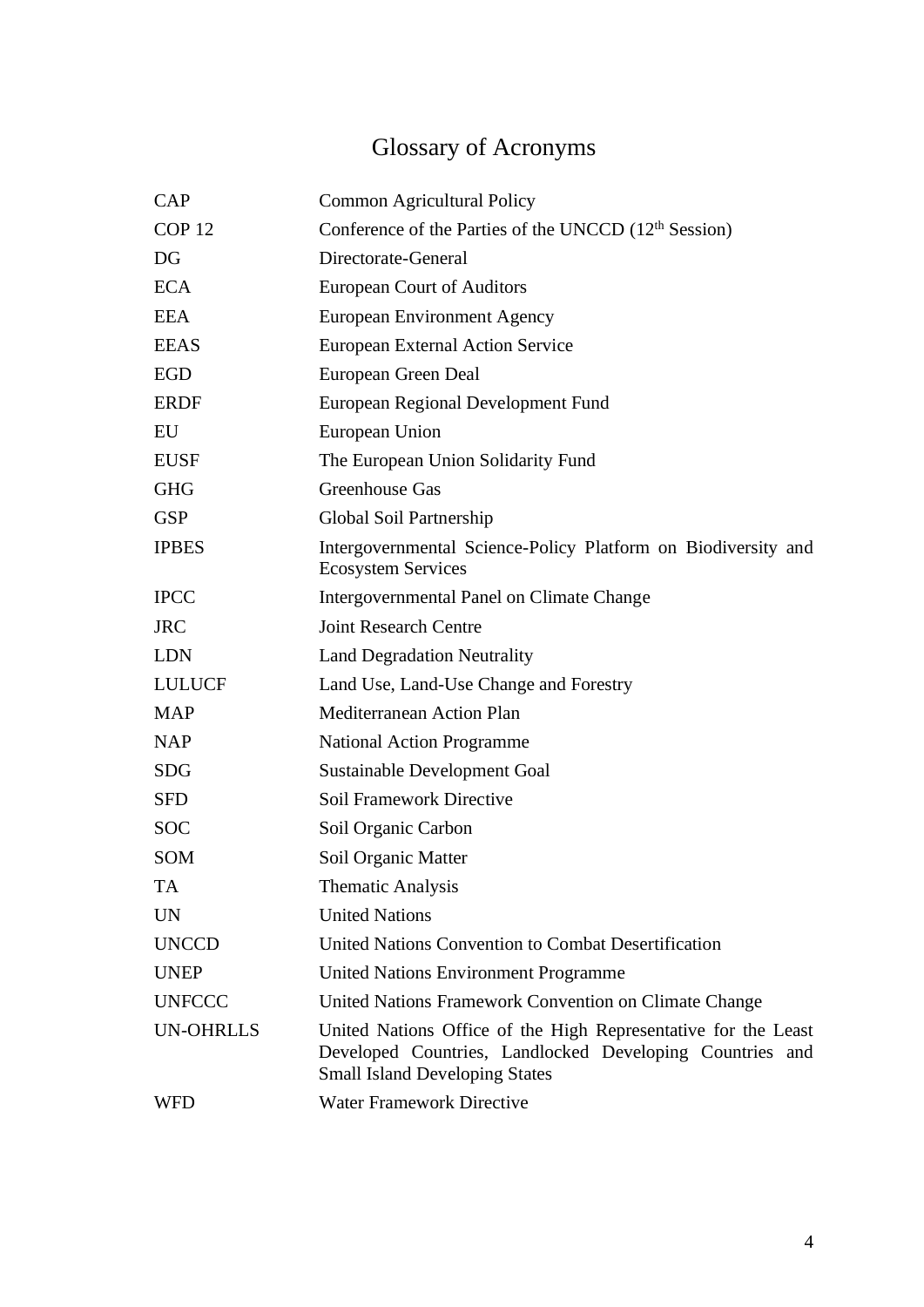### <span id="page-5-0"></span>**Introduction**

*"We abuse land because we regard it as a commodity belonging to us. When we see land as a community to which we belong, we may begin to use it with love and respect"*  Aldo Leopold, 1949

Since ancient times, men have been subduing nature and bending its forces to their will. They have been exploiting the land for millennia, determined to allow it to serve no other purposes than human ones. As a result, land has today partially lost its practical utility. For thousands of years, practices such as hunting, foraging, land clearing and agriculture have been altering natural ecosystems, upsetting the balance of nature, and transforming societies. This power of human systems to transform the Earth in a destructive way has provoked the 'revenge of nature', as already observed in the late 18<sup>th</sup> and early 19<sup>th</sup> century (UNCCD, 2017). Deforestation, increased wildfire frequency, faunal extinctions, species invasions, soil erosion and degradation are just some of the consequences of man's exploitation of land resources. Paradoxically, man seems to forget that nature does not need people, but people do desperately need nature, whose ecosystems, however, are finite.

Land has always meant property, economic benefits, and financial rewards, but it has also been celebrated for its intrinsic and inestimable value in spiritual, aesthetic and recreational terms. Before this, however, land is a crucial source of life and men, with their unsustainable practices, have dramatically contributed to its deterioration. Today, human greed and material interests have accelerated climate change and altered natural processes, thus leading to the manifestation of extreme environmental phenomena in the most varied geographic areas. A complex and widely discussed problem which is spreading more and more as a result of human misuse and over-exploitation of land, is desertification.

Desertification – namely, land degradation occurring in dryland areas – is today an escalating concern in global drylands and an important problem worldwide (Bestelmeyer et al., 2015). It has been estimated that, every minute, 23 hectares of land – that is, 12 million hectares per year – are degraded globally (Rossi, 2020). Currently, one quarter of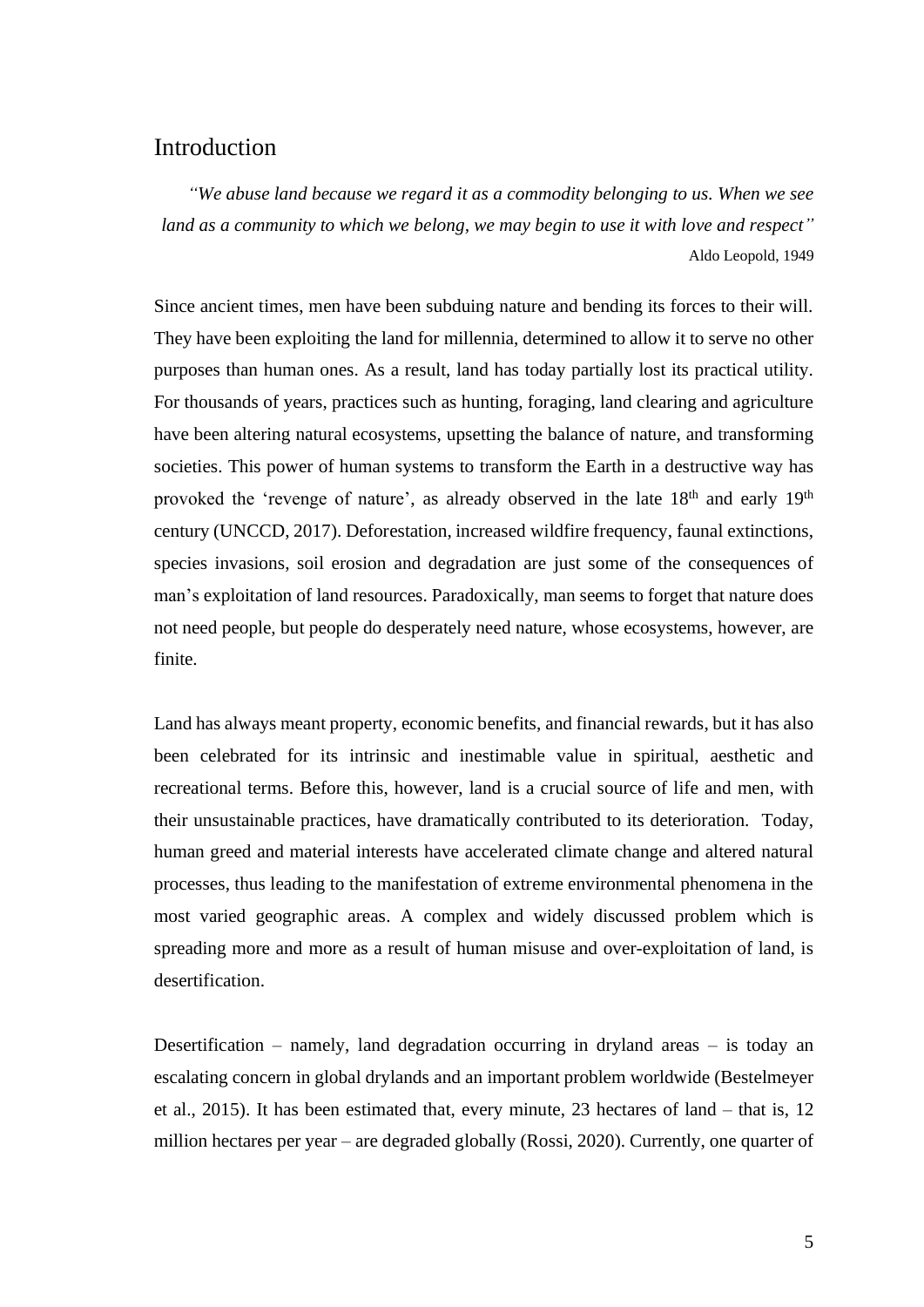the world's land area is either highly degraded or undergoing high rates of degradation (Heuser, 2018). Although desertification has been uniquely associated with African countries for a long time, the issue reaches far beyond those areas and is much closer to Europe than people may think. A recent report released by the European Court of Auditors in 2018(a) declares that desertification and land degradation are current and growing threats for the European Union (EU), with significant impacts on the environment, land and soil. It further argues that, even if the objective of the Paris Agreement will be achieved – namely, to limit global warming to well below  $2^{\circ}C$  – some regions will experience a dramatic increase in temperatures. At the same time, summer precipitation on the EU's Mediterranean coasts is expected to halve, the frequency of extreme weather events will most likely increase, and soil erosion is going to intensify. All these processes will further exacerbate the risk of desertification in the EU. At the moment, thirteen EU Member States declared themselves affected by desertification and implemented National Action Programmes (NAPs) to address the problem. Combating land degradation and restoring damaged lands is an urgent priority to protect soils and all those ecosystem services which are vital to life, and, accordingly, to human well-being (Montanarella and Panagos, 2020). Over time, the implementation of measures to prevent land degradation and the adoption of restoration measures will become more difficult and costly (IPBES, 2018), which means that immediate action is needed. From its side, the EU has not yet implemented an integrated strategy or an EU-wide framework on desertification, which, accordingly, remains a cross-cutting challenge for many policy areas, including climate, environment, agriculture, and research and innovation. Today, the EU is therefore addressing the problem through a range of indirect instruments that form the so-called 'acquis communautaire' of desertification and soil protection.

This study has a double objective. First, to understand the severity of desertification in the EU; second, and most important, to evaluate whether the current measures implemented at EU level are adequate to protect soils and address the risk of desertification. Accordingly, the following research question will guide this dissertation: *Is desertification a serious threat for Europe? In this respect, are EU policies adequate to properly address the problem or more should be done to prevent land degradation?* To answer to this question, this thesis will be structured in two main parts: a review of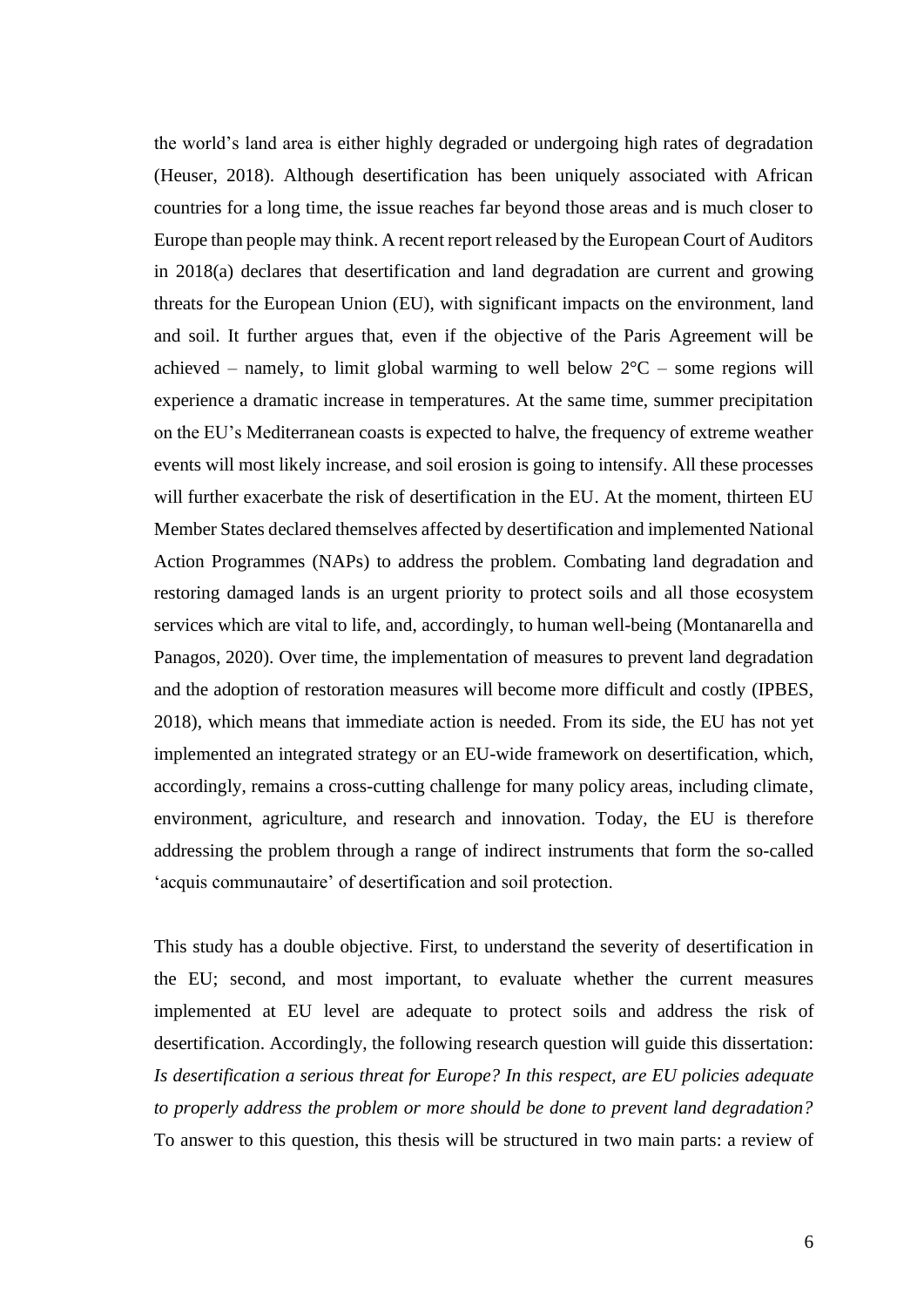the extant literature on the topic and an analysis of primary data directly collected by researcher. In order to add further value to this study and provide a complete, concrete and substantial response, qualitative interviews with researchers, policy officers, experts and deputies are therefore conducted.

Through a deductive approach, Chapter 1 outlines the theoretical framework of desertification. First, it focuses on the term 'desertification', its origins and its meaning, as well as on its causes and consequence. It thus presents the current situation globally and introduces the concept of 'Land Degradation Neutrality', with an analysis on the economic cost of land degradation. Second, the study delineates the problem of desertification in the European Union, the main soil degradation processes occurring in Europe and the current and future outlook. In particular, it provides an in-depth investigation of the EU most relevant policies to address the problem of desertification, including: the Soil Thematic Strategy, the Common Agricultural Policy, the Adaptation Strategy to climate change, the Forest Strategy, and the Water Framework Directive, as well as of a range of funding programmes. Overall, the second part of the chapter explores the extent to which all these policies and strategies contribute to protecting soils and preventing land degradation in drylands.

Chapter 2 is devoted to the methodology and details how primary data has been collected. It explains the type of research carried out, the sampling method and the process of data analysis, and it underlines the reasons for each methodological choice. Lastly, Chapter 3 elaborates on the data collected through primary research and relate them with the literature review provided in the second chapter, thus comparing secondary and primary data and pointing out any similarities and eventual discrepancies.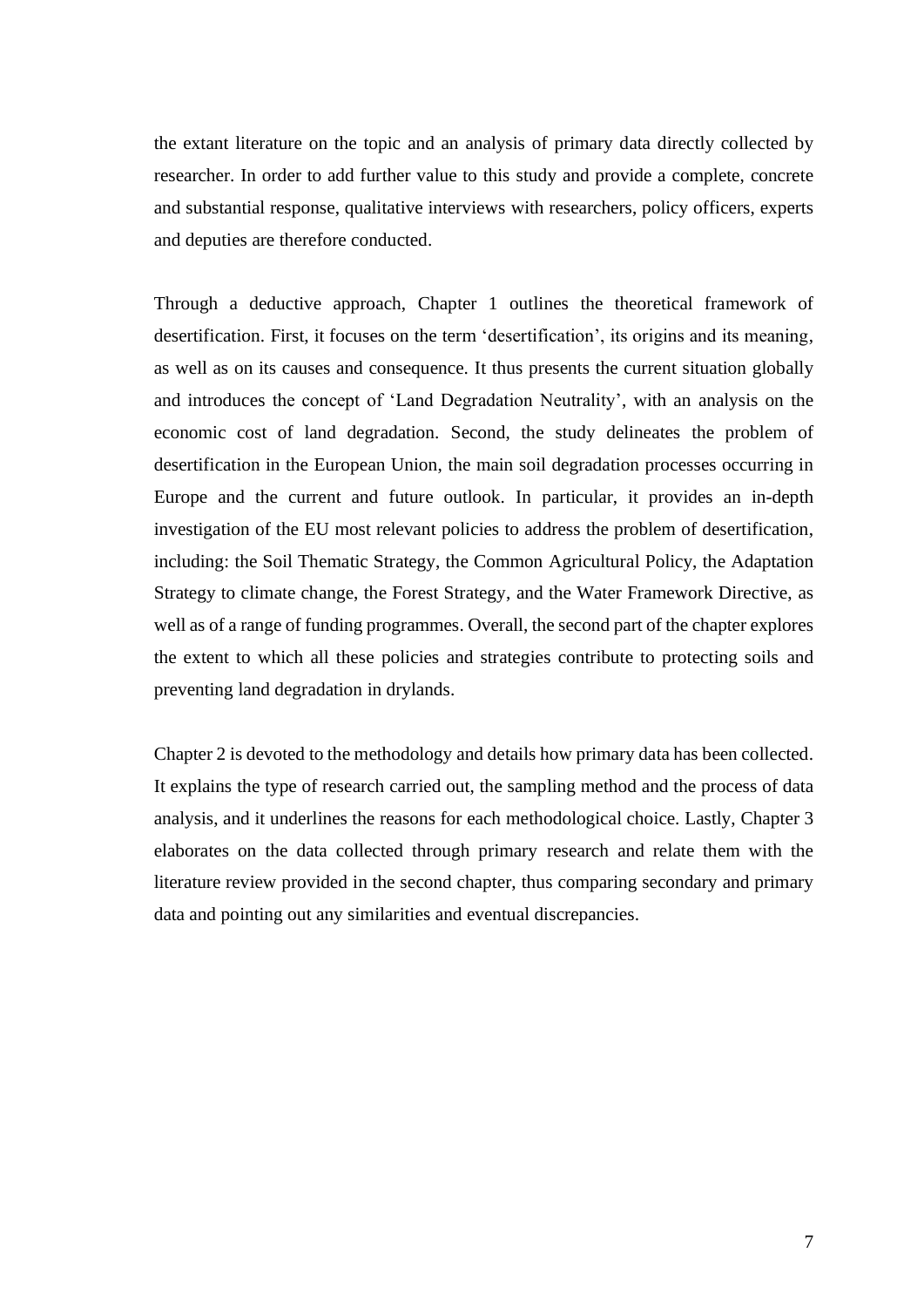## <span id="page-8-0"></span>Chapter  $1 - A$  theoretical framework: desertification and its impacts in the European Union

#### <span id="page-8-1"></span>1.1 The concept of desertification

For a long time, land has uniquely been considered a central component to the state as it determines, inter alia, a country's geo-political influence and the size of its territory. Today, despite it maintains its importance for the state, land is also regarded for its bioproductive value and its social, environmental, and agricultural dimensions. Land does not only contribute to human well-being, but also to the health of the planet as a whole. In this age of population explosion and global climate change, the connection and dependence of humans on land is therefore undisputable. However, soils – one of the essential components of land – are under increasing pressure, they are losing their productive capacity and they are rapidly deteriorating. Today, degradation of the Earth's land surface threatens the well-being of billions of humans. Land degradation is indeed a global relentless problem resulting from the persistent reduction of biological and economic productivity of land-based ecosystems and services (Daussa, 2009; IPBES, 2018; Zhao, 2018). In other words, this process turns a fertile land into a less fertile or a non-productive land. According to Heuser (2018), over the last forty years, 30% of the world's arable land has become unproductive. Even though the degradation of the soil may occur in almost all terrestrial biomes, drylands are particularly susceptible to this phenomenon. Drylands, which have been defined as arid, semi-arid and dry sub-humid areas characterised by extreme low annual precipitation (UNCCD, 1994), currently make up the 40% of the terrestrial land mass and are home to approximatively 40% of the global population (Orgiazzi et al., 2016; Cherlet et al., 2018; IPBES, 2018). In practical terms, it has been estimated that more than three billion people reside in these lands (Nkonya, Mirzabaev and von Braun, 2016; IPBES, 2018; Mirzabaev et al., 2019). When land degradation occurs in drylands where productivity is already constrained, it is customary to talk about *desertification*.

The term *desertification* dates back to the first half of the twentieth century. However, the concept is more deeply rooted in history. It was indeed during the era of colonialism that settlers first started to notice episodes of desiccation in Africa (Herrmann and Hutchinson,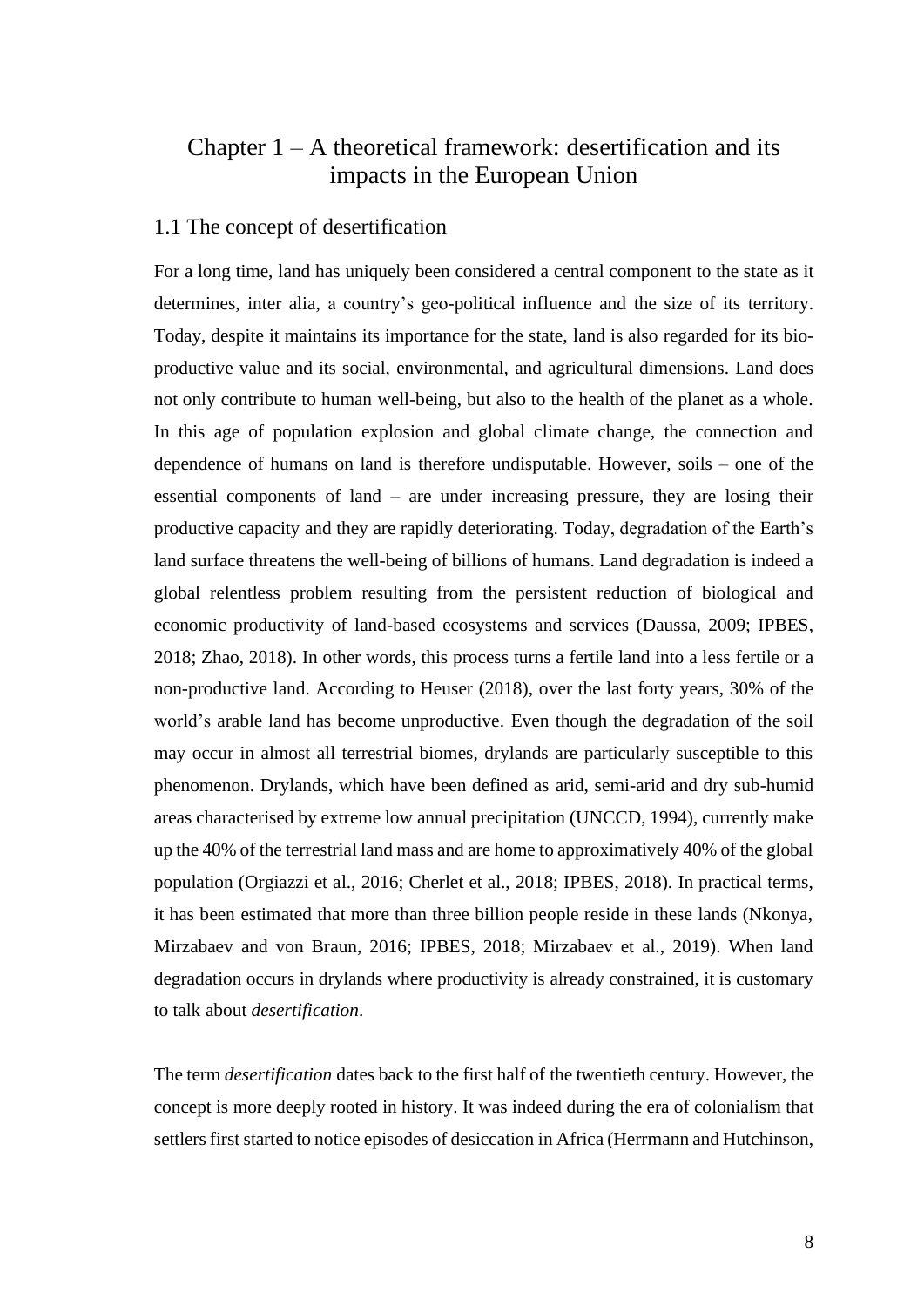2005; Behnke and Mortimore, 2016). The actual term was then coined in the mid-nineties to describe the transformation of productive lands into desert as a result of human activities (Helldén, 2005; Herrmann and Hutchinson, 2005). Although this idea of desertification was broadly accepted, the notion has been at the centre of a huge debate for a long time. Still today, the coexistence of conflicting definitions and discordant assessment methodologies makes desertification a controversial and ambiguous term (Verón, Paruelo, and Oesterheld, 2006; Bestelmeyer et al., 2015). Currently, the most widely accepted definition – and the one that will be taken into consideration in the development of this dissertation – is that provided by the United Nations Convention to Combat Desertification (UNCCD), which defines desertification as 'land degradation in arid, semi-arid and dry sub-humid areas resulting from various factors, including climatic variations and human activities' (1994, p.3). In 2005, the Millennium Ecosystem Assessment further elaborated on this definition, specifying that desertification occurs only when there is a persistent reduction in the levels of all ecosystem services over an extended period. According to the report, indeed, 'fluctuation in the supply of ecosystem services is normal, especially in drylands' (p.4). Desertification therefore implies that the soil has lost part of its capability to sustain life and support ecosystems (European Environmental Agency, 2019). When it is severe, it may result in the loss of overall land productivity (Zhao, 2018). However, it is crucial to underline that desertification is reversible. Although some academics still mistakenly refer to desertification as a permanent and irreversible form of land degradation in drylands, it has been widely demonstrated that there is scope for remedial action. Throughout this paper, the notion of desertification will therefore be conceived as a reversible form of soil degradation occurring within specified geomorphic environments: drylands.

Desertification is today an escalating concern globally. According to the IPBES Report (2018), 2.7 billion people are affected by desertification worldwide and more than one tenth of the land area globally is desertifying, with economic losses amounting to 400 billion dollar a year worldwide (Heuser, 2018). For years, desertification has ranked amongst the greatest environmental challenges, and it is currently a major impediment to meet basic human needs in arid and semi-arid regions. As it denotes an environmental crisis consisting of land degradation, desertification is potentially one of the most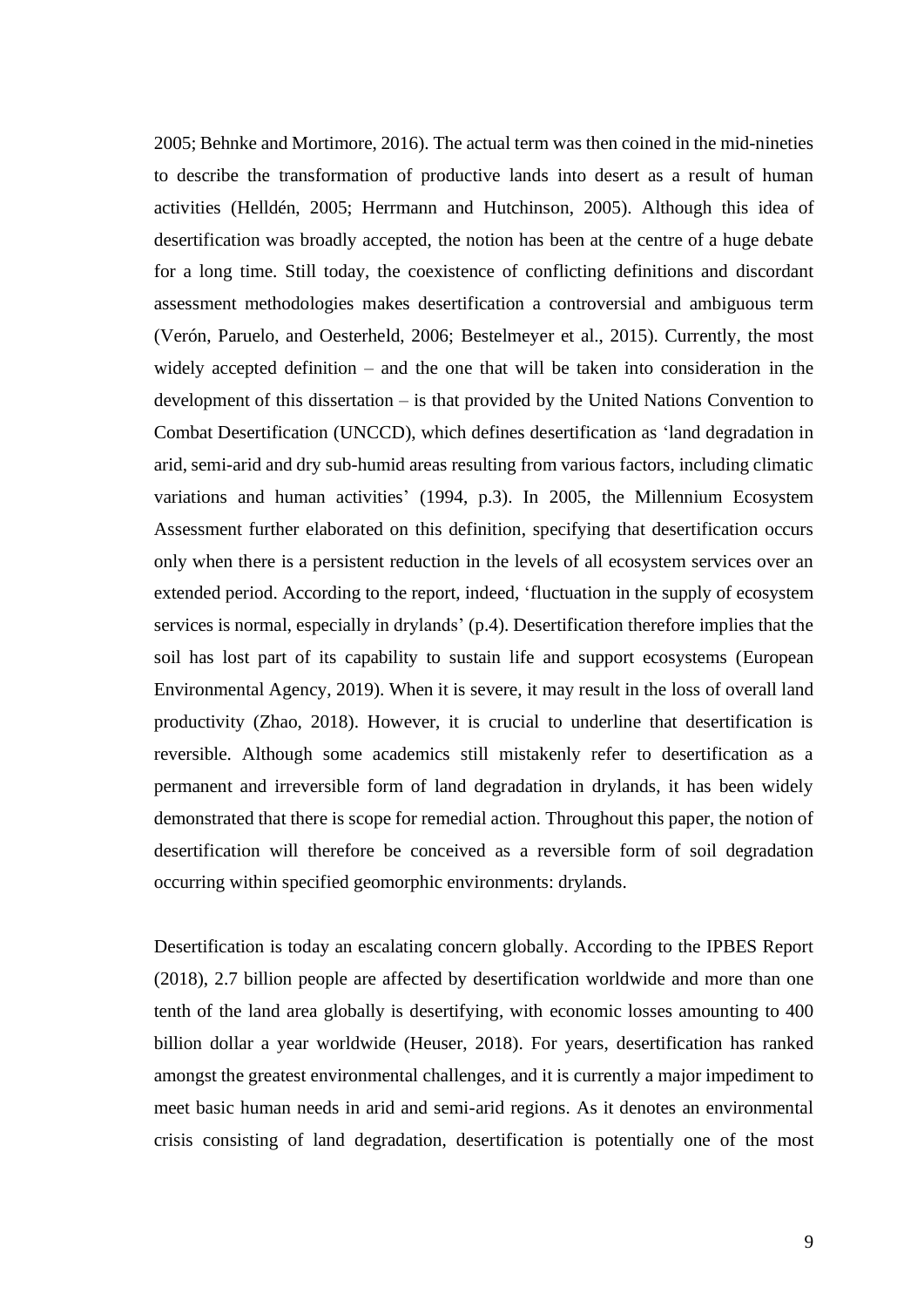threatening ecosystem changes (Millenium Ecosystem Assessment, 2005, Rossi, 2020). Accordingly, the implementation of effective actions to combat land degradation and desertification is pivotal to transform the lives of million people and ensure human wellbeing. To date, the UNCCD is the only universal instrument that addresses this problem and provides an international legal framework to tackle the question of soil protection. Once parties to the UNNCD have determined that they are affected by desertification, they have to develop NAPs to address the issue. These NAPs, however, do not often have the weight of legal authority. This means that, despite the UNCCD is helping to drive legislation to support soils protection, the path to achieve a proper legislative framework, a real law, is still long (Byron-Cox, 2020).

The difficulty to combat desertification is further exacerbated by the lack of a uniform criterion and a standard methodology to assess the extent of land degradation. Reducing the spread of desertification requires permanent, continuous and consistent monitoring of degradation status at all scales. However, the complex nature of these phenomena makes it very difficult to understand them, and, consequently, to monitor and design effective programs and indicators (Prince, 2016; De Oliveira Galvão, de Brito Leite Cunha and Rufino, 2020). Moreover, the absence of a universal policy to protect soils makes it even harder to assess soil degradation and the impacts of soil management on long-term changes. Although some initiatives, evaluation frameworks and assessment methodologies have been developed over time to help delineating desertification, they have often been overly simplistic, inaccurate or unhelpful. Assessments of severity are limited and not adequate (Prince, 2016) and, the ones available today are mere crude approximations with considerable uncertainties (Mirzabaev et al., 2019). In addition, the coexistence of different methodologies and different indicators lead to divergent estimates of the extent of land degradation and desertification, thus negatively affecting societal perceptions and posing limits to the application of restoration efforts. The World Atlas of Desertification (Cherlet et al., 2018) indicates that, due to the complexity of interactions between social, economic, and environmental systems, it is not yet possible to map the extent of degradation and desertification at a global scale. Great efforts must be directed more and more to overcome these difficulties and, to obtain meaningful, repeatable and comparable assessments, a centralised monitoring and evaluation system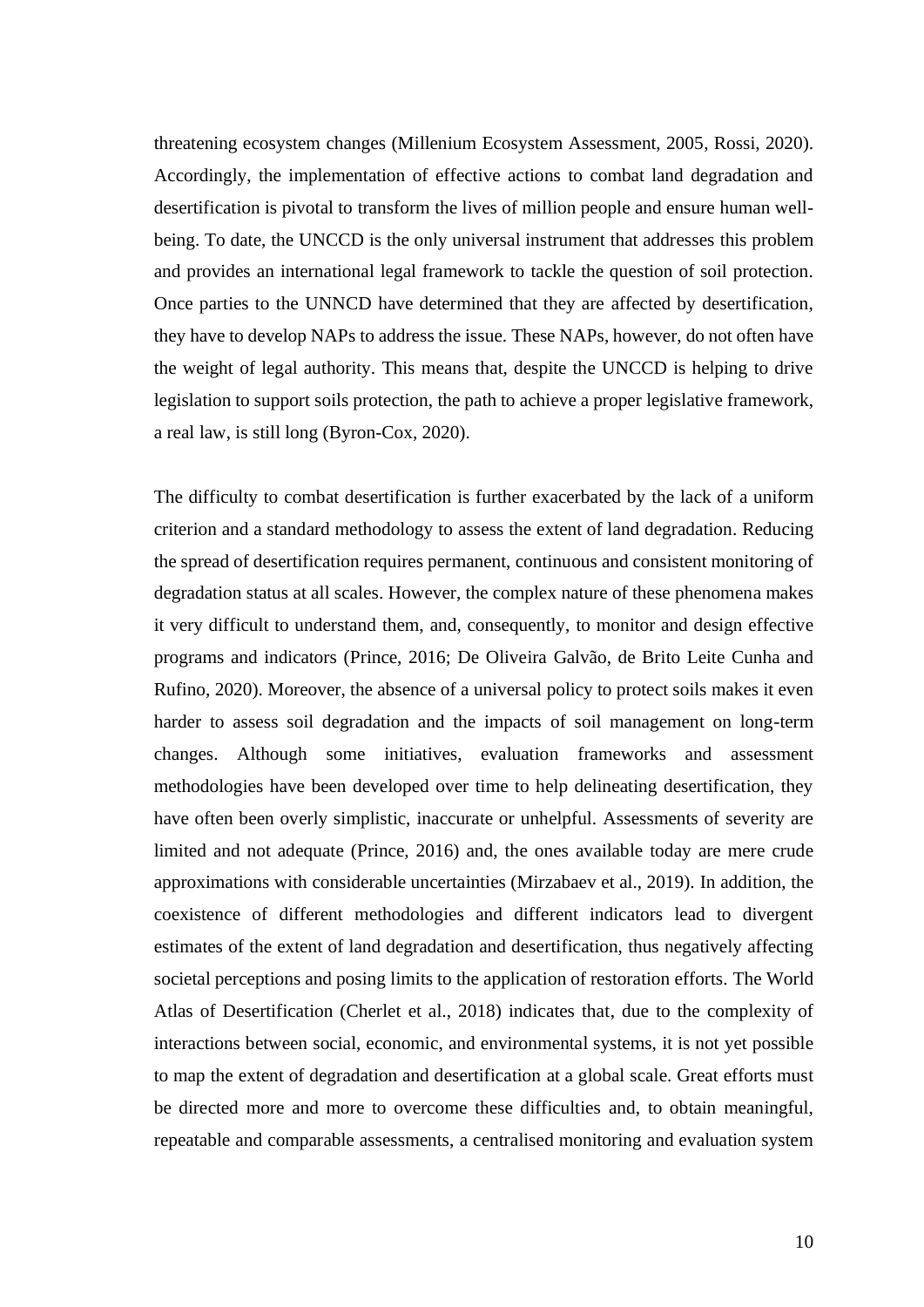with standardised procedures and a uniform methodology must be developed (Stavi and Lal, 2015; Stolte et al., 2015; Wunder et al., 2018; De Oliveira Galvão, de Brito Leite Cunha and Rufino, 2020).

#### <span id="page-11-0"></span>1.1.1 Causes and Consequences

Due to the strong connection between causes, interactions and consequences at different scales, explaining the process of desertification is a quite complex task (De Oliveira Galvão, de Brito Leite Cunha and Rufino, 2020). In the early-to-mid 20<sup>th</sup> century, the onset of desertification was exclusively attributed to human activities (Helldén, 2005; Herrmann and Hutchinson, 2005; Mirzabaev et al., 2019). However, this uni-casual view proved to be invalid and, as established by the UNCCD, desertification is the combined result of complex interactions among various factors, including both human activities and climate variations. Human-related pressures include overgrazing, deforestation, unsustainable agricultural management practices, over-exploitation of natural resources, contamination from industries and removal of vegetation. Due to deforestation and overgrazing, the vegetation is lost, the fertile and moist soil remains unprotected and soil erosion increases, thus leading to land degradation. This is further exacerbated by the adoption of poor irrigation techniques that reduce the overall water supply. All these actions are detrimental for soil health and lead to its destruction and to the loss of biological productivity.

Desertification processes are also expected to intensify and accelerate as a result of climate variations (Mirzabaev et al., 2019). The rise in average temperatures will lead to an increase in the frequency and intensity of extreme weathers events, such as drought and flooding, and to a decrease in precipitation, which will contribute to the loss of soil and moisture globally. The increased occurrence and the severity of drought events, in turn, requires increased water storage and can incite the explosion of wildfires, leading to soil loss of nutrients and to increased soil erosion. At the same time, desertification itself exacerbates climate change (ECA, 2018a; Mirzabaev et al., 2019) through changes in vegetation cover, the emission of greenhouse gases (GHGs) into the atmosphere and sandstorms (Mirzabaev et al., 2019) which have a direct impact on human health.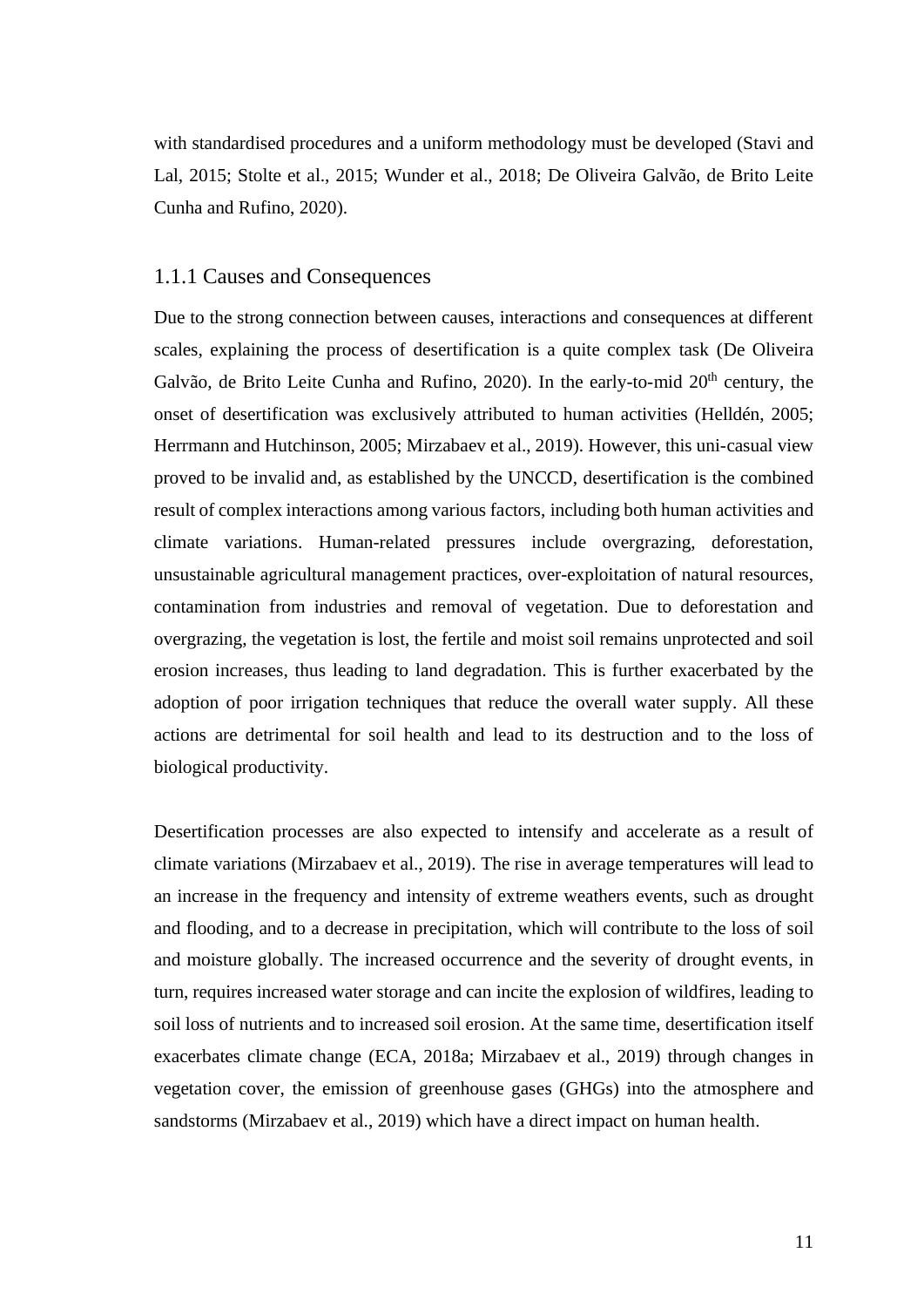Both climate change and human-related activities result in diminished food production, soil infertility, reduced water quality, loss of biodiversity and a decrease in the land's natural resilience (ECA, 2018a, 2018b). In turn, this may cause poverty and a loss of livelihoods, thus obliging people to migrate. According to the UNCCD, more than 135 million people will be displaced by 2045 as a result of desertification – unless the problem is not seriously tackled. This will inevitably lead to land abandonment and to more farreaching effects, including economic and environmental consequences. In general, in dryland zones, degradation starts with an alteration of vegetation and ill soil management and ends with the loss of vegetation and soil productivity. This weakens productive capacities and limits the ability to sustain populations living there, thus leading to migration, land abandonment and desertification.

Soil is the main actor in as well as the ecosystem suffering the most from desertification processes. Both climatic variations and human-related pressures are projected to increase water and wind driven soil erosion in many dryland areas. Soil erosion is considered the main form of land degradation, represents a considerable cost for the society – amounting to 400 billion dollars annually worldwide (Dragović and Vulević, 2020) – and entails a serious decline in soil organic carbon (SOC). Considering that SOC plays a central role in maintaining and preventing soil degradation, its loss causes a decline in soil quality and structure and increases atmospheric carbon level with following negative impacts on climate change and temperature rise. Erosion can be further exacerbated by compaction – the physical degeneration process of soil – which is essentially caused by human pressures such as heavy machinery in agriculture. In turn, compaction undermines soil functions, including soil fertility, water infiltration capacity, and biodiversity. Soil salinisation – the accumulation of salt in the soil with adverse effects on plant growth and agricultural production – is also one of the most widespread soil degradation phenomena (Dragović and Vulević, 2020; UNEP/MAP and Plan Bleu, 2020) which affects soil fertility, productivity, and resilience and reduces land use options (UNEP/MAP and Plan Bleu, 2020). Often triggered by human activities such as inappropriate irrigation, salinisation is projected to increase in the near future (Mirzabaev et al., 2019) and is a major cause of desertification. Land take by urbanisation and infrastructure expansion due to population growth is also decisive to the onset of desertification (Cherlet et al.,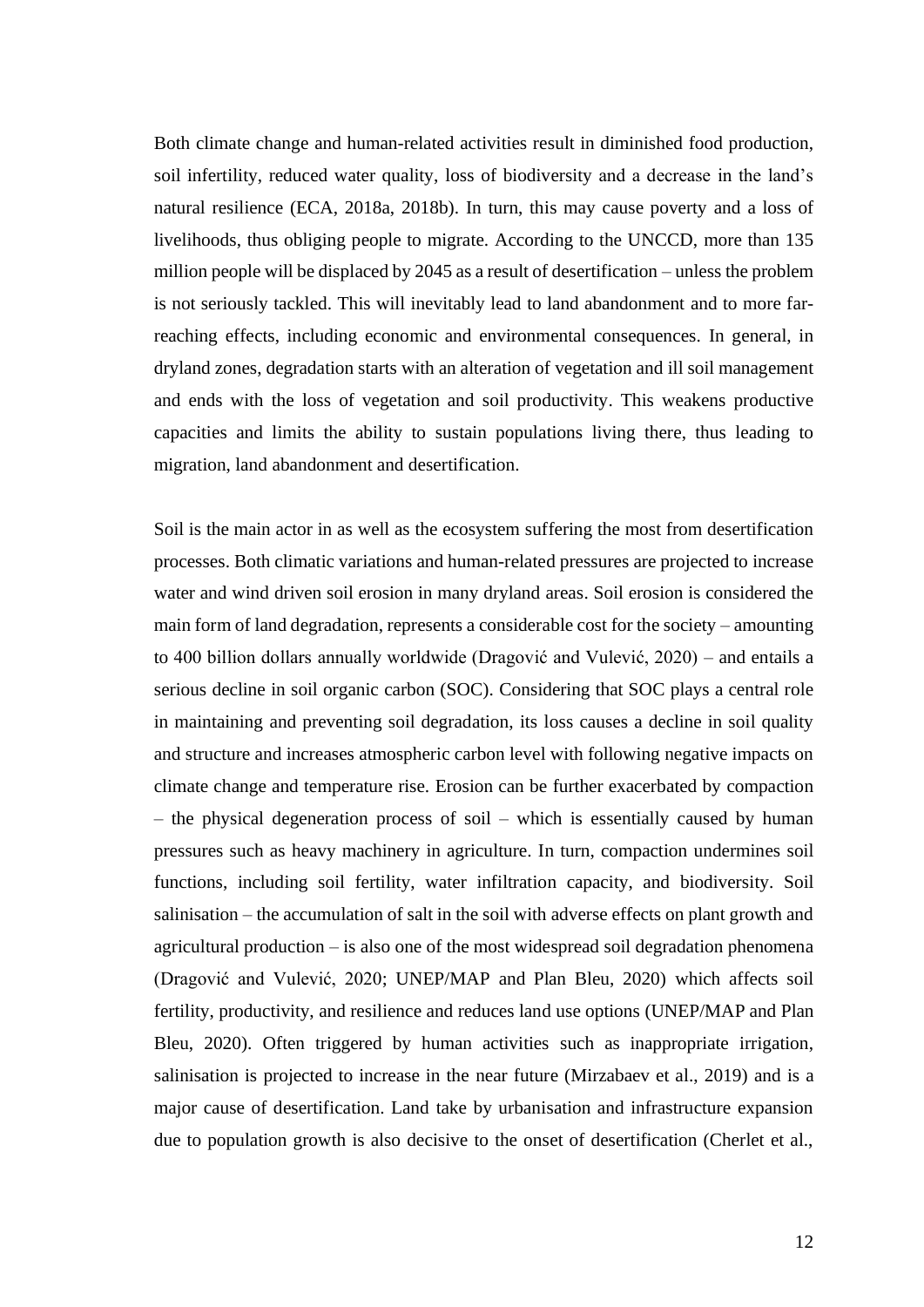2018) and continues predominantly at the expenses of agricultural land (EEA, 2019b, 2019c). This process by which semi-natural and natural areas are lost due to urban infrastructure and other artificial land development is referred to as soil sealing and is an extremely serious threat as it entails the complete and irreversible loss of soil functions and negatively contributes to climate change. As a consequence of soil sealing, pollution and the risk of floods increase, water flows are disrupted, groundwater is reduced, and land is lost (Dragović and Vulević, 2020). Humans are also responsible for soil contamination and chemical degradation resulting from industry, waste disposal, illegal landfills, military activities, mining and the disposal of hazardous materials.

#### <span id="page-13-0"></span>1.1.2 Land Degradation Neutrality (LDN)

To increase efficiency and effectiveness in combating desertification, the UNCCD has introduced the concept of Land Degradation Neutrality (LDN). Land degradation is a pervasive, systemic phenomenon occurring globally. Currently, it impacts the well-being of more than 3 billion people (Nkonya, Mirzabaev and von Braun, 2016; IPBES, 2018; Mirzabaev et al., 2019) and costs more than 10% of annual global GDP in loss of biodiversity and ecosystem services (Cherlet et al., 2018; IPBES, 2018). Accordingly, land degradation does not only threaten biodiversity and human well-being, but it also entails considerable economic losses. When it comes to land degradation, studies reveal that the cost of inaction is at least three times higher than the cost of action and that the benefits arising from restoring a degraded land are ten times higher than the costs (IPBES, 2018). It has been estimated that allowing a land to degrade and then attempting to restore it costs around USD 490 billion per year (The Global Mechanism of the UNCCD, 2016). On the contrary, preventing degradation through sustainable land management can generate up to USD 1.4 trillion of economic benefits (The Global Mechanism of the UNCCD, 2016; IPBES, 2018). As preventing desertification is strongly preferable and more cost-effective than restoring the land once it has been degraded (Nkonya, Mirzabaev and von Braun, 2016; IPBES, 2018), there is a growing emphasis on preventing and reducing land degradation and desertification (Mirzabaev, 2019). Moreover, the absence of specific targets to halt and reverse land degradation and the difficulties to measure progress encouraged the UNCCD Parties to reach a breakthrough agreement on LDN in October 2015.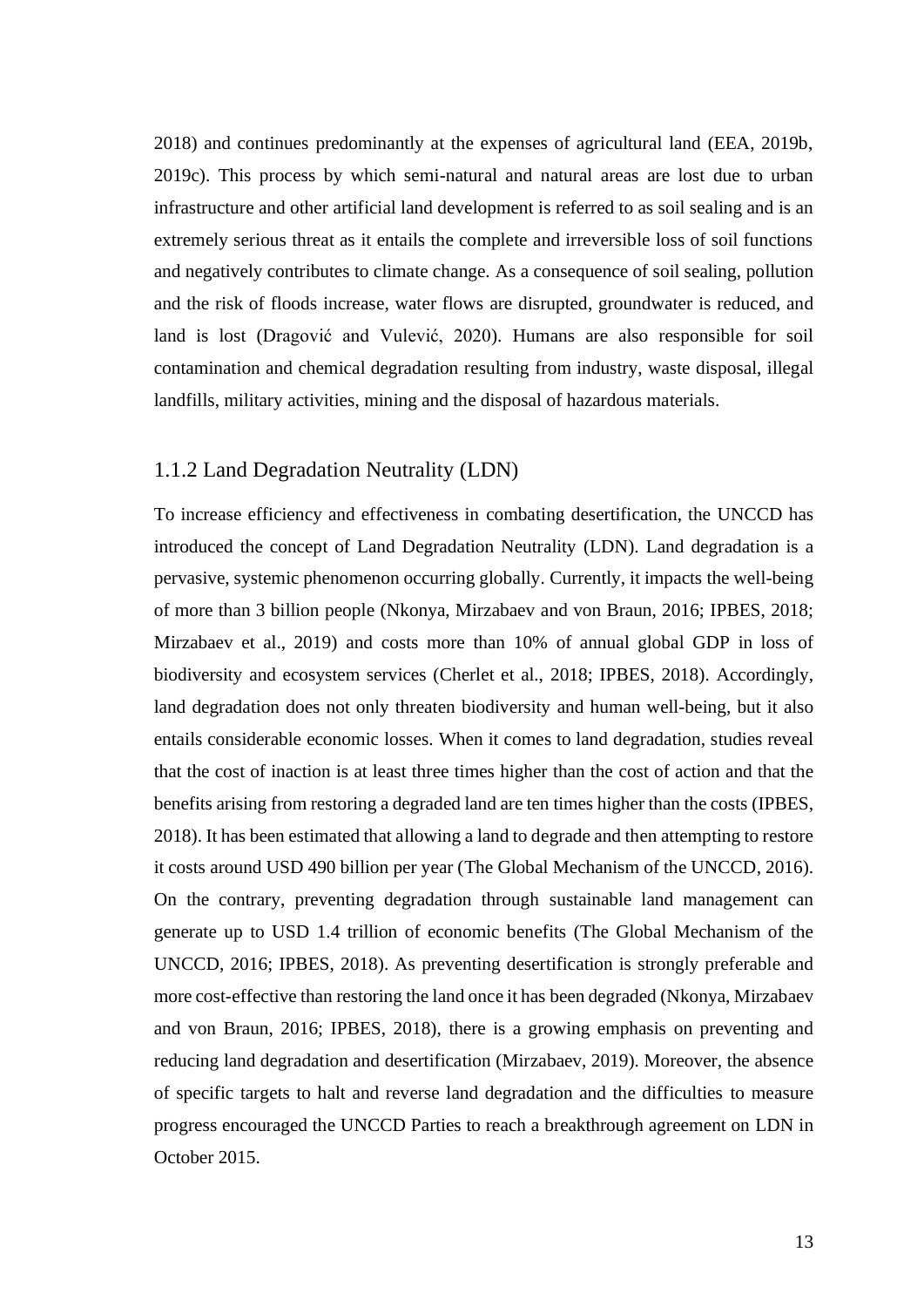The concept of LDN was first introduced during the twelfth session of the Conference of the Parties of the UNCCD (COP 12) (The Global Mechanism of the UNCCD, 2016; Wunder et al., 2018) and was initially referred to as 'zero net land degradation'. In 2015, with the adoption by the UN General Assembly of seventeen Sustainable Development Goals (SDGs) to be achieved by 2030, the notion of LDN was integrated into SDG 15, which aims to 'protect, restore and promote sustainable use of terrestrial ecosystems, sustainably manage forests, combat desertification, and halt and reverse land degradation and halt biodiversity loss'. In particular, LDN is included as target 15.3 which is specifically oriented to 'combat desertification, restore degraded land and soil, including land affected by desertification, drought and floods and strive to achieve a land degradation-neutral world'. Achieving LDN does not only entail halting or reducing the loss of fertile healthy soils whenever possible, but it is also about restoring land that has already been degraded (The Global Mechanism of the UNCCD, 2016; Wunder et al., 2018). The ultimate goal is to achieve a state of no net loss of healthy and productive land (The Global Mechanism of the UNCCD, 2016) by ensuring that the extent of degraded lands globally will decrease, or at least remain stable (Stavi and Lal, 2015). This means that, in the case land is degraded as a result of human activities, then an equal amount of degraded land must be restored (Byron-Cox, 2020). Overall, the rate of land degradation must not exceed that of land restoration (Stavi and Lal, 2015; Wunder et al., 2018).

The choice to achieve LDN by 2030 has represented a turning point for the recognition of land degradation as a serious global issue. Over time, the concept has received increasing attention at the international policy level. All the parties to the UNCCD, EU included, confirmed their commitment to achieving LDN by 2030 (ECA, 2018b) by minimising land degradation trends and adopting better and more sustainable land management practices to improve soil health and quality for present and future generations. Avoiding and reversing land degradation is decisive both to reduce the risk of desertification and to mitigate climate change through emissions reduction and increase in carbon sinking (De Oliveira Galvão, de Brito Leite Cunha and Rufino, 2020). Despite being seemingly ambitious, researchers argue that LDN could be achieved if a healthy balance of biologically and economically productive land is maintained (Stavi and Lal, 2015). Moreover, achieving this goal is considered a catalyst to achieve many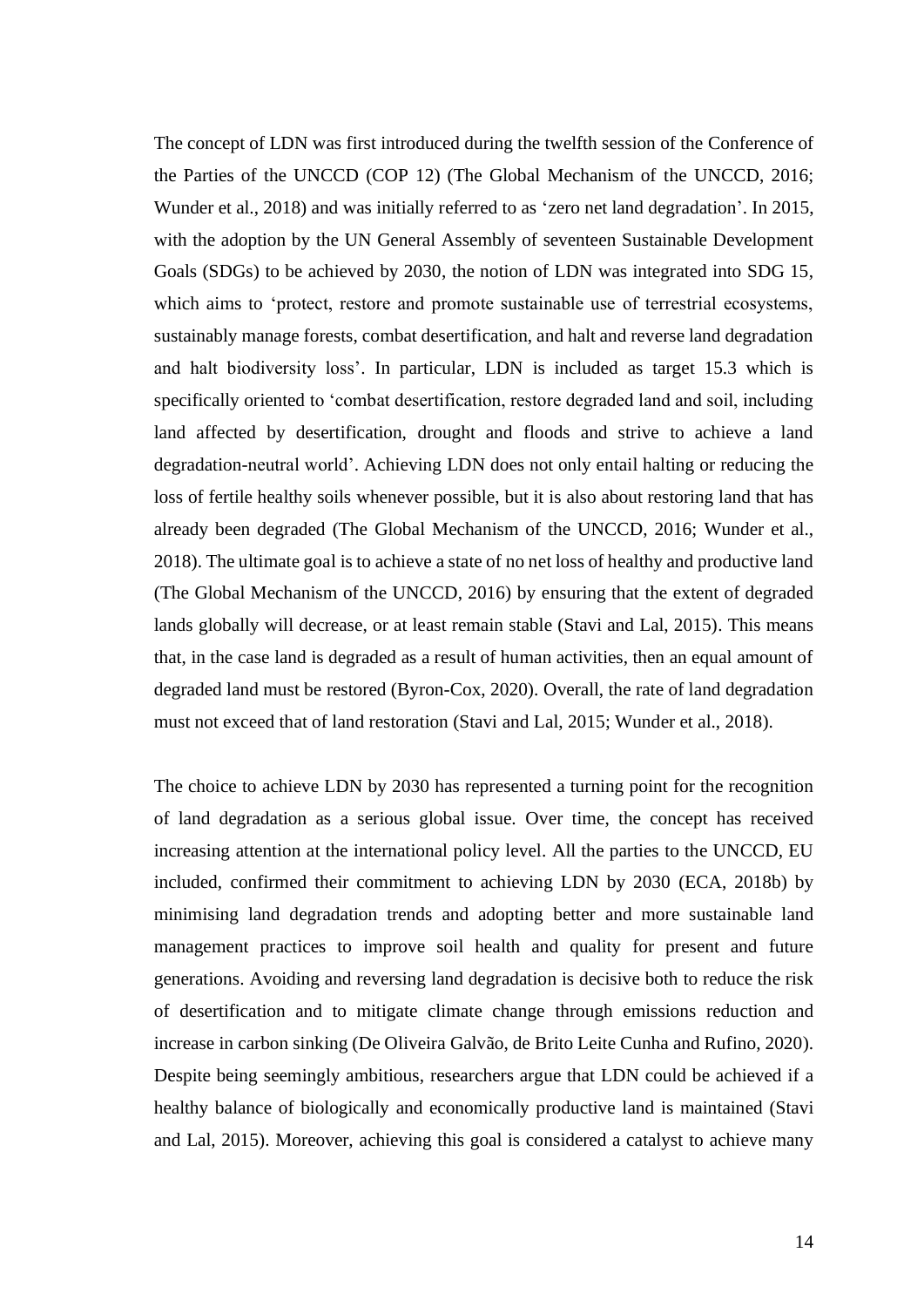other SDGs relating to poverty, hunger and food security, water, natural resources and climate (The Global Mechanism of the UNCCD, 2016; Cherlet et al., 2018).

#### <span id="page-15-0"></span>1.2 Desertification in the European Union

Although some of the most degraded areas in the world are to be found in South and East Asia, North Africa and the Middle East (Mirzabaev, 2018), more and more dryland regions globally are suffering the negative effects of land degradation. Europe is one of these. While land degradation is affecting all EU countries, the risk of desertification is today recognised only in certain European areas (ECA, 2018a). The Mediterranean region in particular, has been identified as one of the most vulnerable areas in terms of environment linkages (Daussa, 2009) and is today known as a global desertification hotspot (Prăvălie, Patriche and Bandoc, 2017). However, desertification is also experienced by countries in central and eastern Europe. Already in 2008, the European Environment Agency (EEA) estimated that 8% of the European territories – that is, fourteen million hectares – had a sensitivity to desertification ranging from 'high' to very 'high'. If considering lands with a 'moderate' sensitivity, the amount increases to forty million hectares (EEA, 2008). In 2017, a follow-up study based on the same methodology confirmed the unfavourable desertification trend in Europe (ECA, 2018b) and showed that areas with high or very high sensitivity to degradation were significantly larger than initially estimated. In less than a decade, these territories had increased by 177000 km<sup>2</sup>: this is 75% more than the previous assessment (Prăvălie, Patriche and Bandoc, 2017). A year later, in 2018, thirteen out of twenty-eight Member States of the EU declared themselves at risk of desertification: Bulgaria, Croatia, Cyprus, Greece, Hungary, Italy, Latvia, Malta, Portugal, Romania, Slovakia, Slovenia and Spain (ECA, 2018b). Now that these countries have voluntary declared themselves to be affected by desertification, they must draw up national action programmes (NAPs) to combat desertification (ibid.). Although the EU as a whole did not declare itself as a party affected, the European Court of Auditors (2018a) identified desertification as a current and growing threat for the Union. The situation is particularly worrying in Portugal, Spain, Italy, Greece, Cyprus, Malta, Bulgaria and Romania (ECA, 2018a), where the effects of land degradation are severe.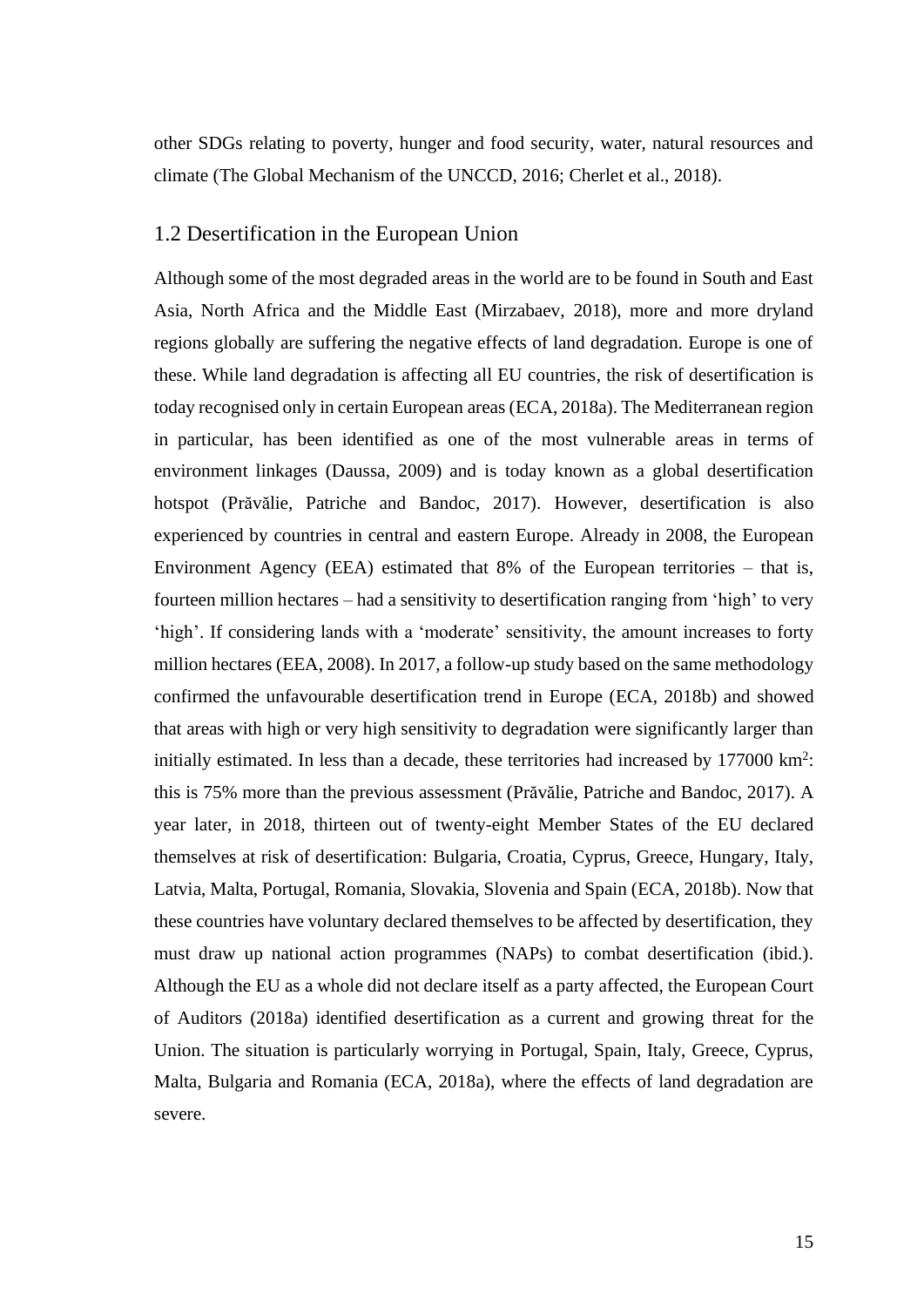The most common desertification processes occurring in the Mediterranean, central and eastern European countries are the following: soil erosion, loss of SOC, contamination, salinisation, soil compaction, soil sealing, loss of soil biodiversity and landslides (ECA, 2018a; Wunder et al., 2018; EEA, 2019a; EEA, 2019b). Today, 25-30% of EU agricultural land is either losing organic carbon, suffering from nutrients surplus, is eroding, is compacted, or is suffering from salinisation. An additional 30% of nonagricultural soils are eroding ad an unsustainable level (Veerman et al., 2020). Soil salinity, in particular, is considered as one of the major causes of desertification in the EU (Stolte et al., 2015; IPBES, 2018). Due to poor irrigation practices and scarcity of precipitation (Stolte et al., 2015; Cherlet, 2018), 25% of European irrigated cropland is affected by moderate to high salinisation, which in turn leads to soil degradation and significantly reduces lands' agricultural potential (Stolte et al., 2015). Soil erosion by water is also a main trigger of land degradation. Considered as one of the major threats to soils in the EU (Montanarella and Panagos, 2018) and the most visible and economically serious form of degradation process (Cherlet, 2018), soil erosion has a detrimental impact on ecosystem services, crop production, drinking water quality, biodiversity, and carbon stocks (Panagos and Borrelli, 2017; Montanarella and Panagos, 2018). Today, erosion is affecting 25% of agricultural land in the EU (Veerman et al., 2020). This is above accepted soil formation rates, which means that soil will continue to degrade unless measures are reinforced (Maes et al., 2020). A study conducted by Panagos et al. (2018) reveals that, in economic terms, the cost of soil erosion in the EU amounts to  $\epsilon$ 1.25 billion in annual agricultural productivity loss and to  $\epsilon$ 155 million in GDP loss. In particular, it has been estimated that the Mediterranean area has a very high erosion rate: the soil loss of Cyprus, Spain, France, Greece, Hungary, Italy, Malta and Portugal indeed accounts for 67% of total soil loss in the EU (UNEP/MAP and Plan Bleu, 2020). Soil sealing and land take are also serious problems across the EU. Between 2000 and 2018, 78% of land take in the EU-28 affected arable lands, pastures, and mosaic farmlands (EEA, 2019c). Although some land was recultivated in that period, the amount of land taken was eleven times higher. For this reason, it is unlikely that the EU will meet the target of 'no net land take' by 2050 (EEA, 2019b), which means that land return to cultivation should be more than the amount of land taken. This objective was proposed by the European Commission (hereinafter Commission) in the EU Environment Action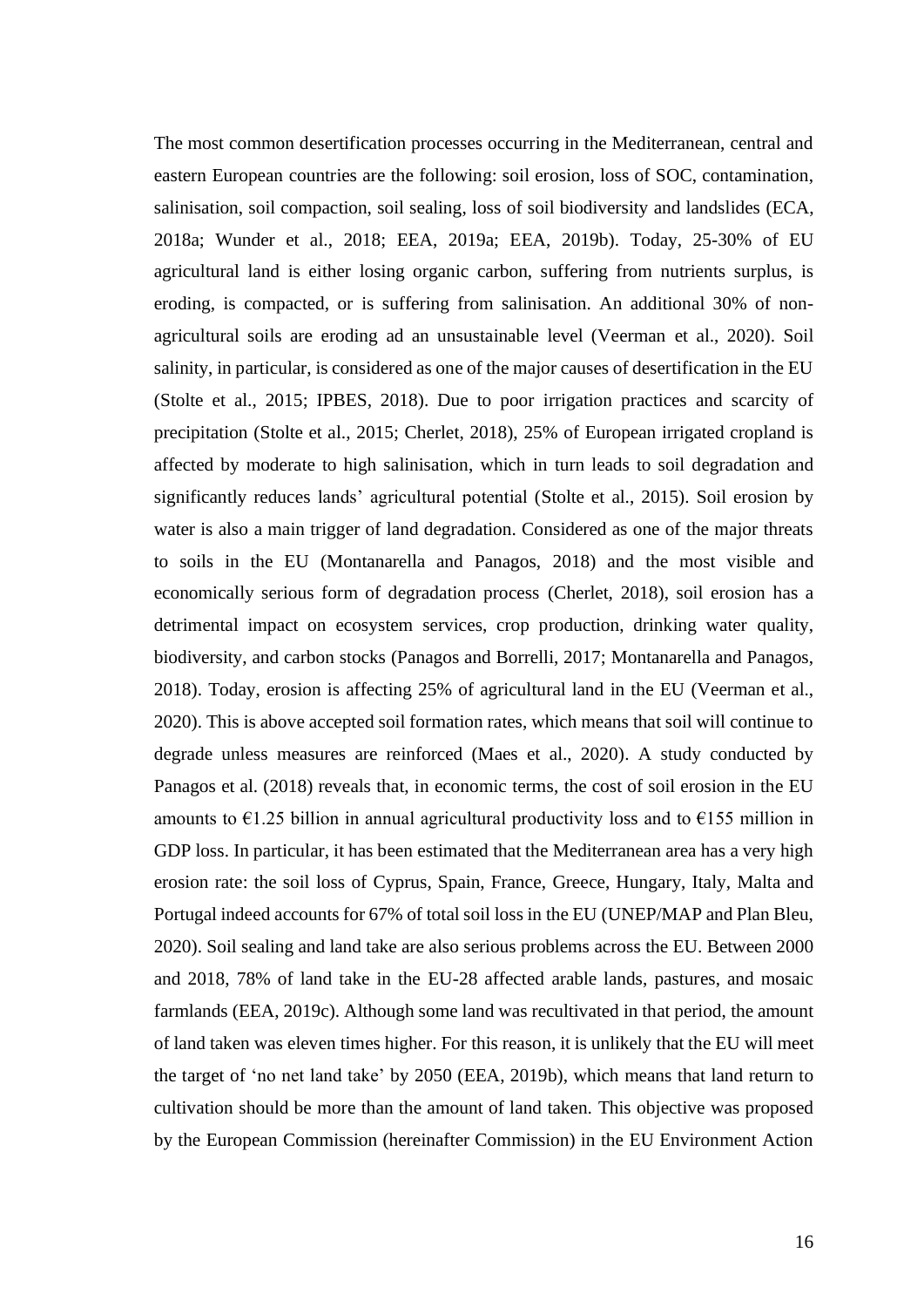Programme to  $2020$  ( $7<sup>th</sup>$  EAP) to mitigate the effect of urban sprawl and to support the LDN target of the UNCCD. However, slowing trends indicate that, if appropriate measures are taken, land take is reduced and land recycling increases, the targets could eventually be reached (EEA, 2019b). Overall, the European soil is seriously threatened: soil salinity and soil erosion are expected to increase in the coming future; soil contamination is already widespread and thresholds have been exceeded with 60% of Europe's land polluted by industrial activities (EEA, 2019b); SOC in cropland topsoils is decreasing (Wunder et al., 2018) with negative consequences on ecosystem services and biodiversity; pollution is diffused, with 14% of polluted sites requiring remediation (European Commission, 2020b); and land take and soil sealing continue insistently at the expense of agricultural land, thereby jeopardising the achievement of the 2050 target of no net land take (EEA, 2019b).

In the coming future, Europe will also be increasingly affected by a rise in extreme weather events such as drought, heatwaves, floods, and heavy precipitation (ECA, 2018b; EEA, 2019a, 2019b; Casajus Valles et al., 2020). Today, economic losses from extreme weather in the EU already account for more that  $E12$  billion per year (European Commission, 2021a). These episodes will have severe implications on land degradation and water availability and will eventually determine an increase in the occurrence of desertification processes (Daussa, 2009; EEA, 2019a). The Mediterranean region, in particular, is highly vulnerable since it is predominantly characterised by an arid, semiarid and dry-sub humid climate. However, extreme climate events are not confined to Southern Europe, but are predicted to increase in frequency over several parts of the globe, including Northern European countries. Although the agricultural sector in these countries is only marginally affected by soil erosion losses (Panagos et al., 2018), wind erosion is especially problematic in Northern Germany, the Netherlands, England and the Iberian Peninsula (Stolte et al., 2015; Montanarella and Paganos, 2018; Wunder et al., 2018). Moreover, high levels of nitrogen concentration are found in Germany and the Netherlands with subsequent considerable negative impacts on biodiversity and water and air quality. A study conducted in 2020 (Golub et al.) shows that, in the last decade, the exposure to extreme events has dramatically increased its intensity in Northern Europe. In 2018, an intensive and enduring heatwave and long-lasting droughts affected countries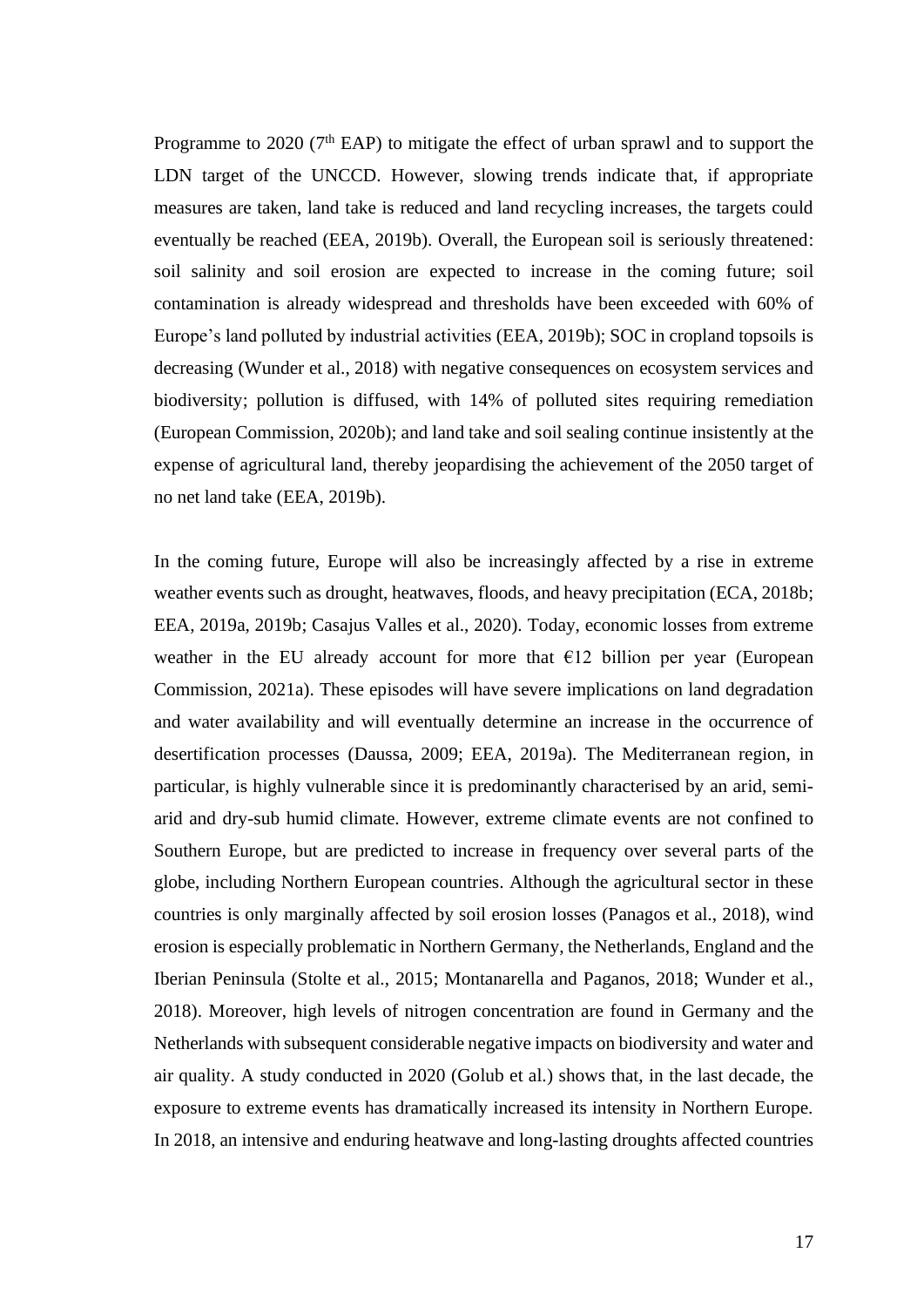in the North and Centre of Europe. Germany, for example, experienced a severe drought for more than six months. These episodes of extreme climate conditions had important repercussions on crop yields, which suffered a reduction of up to 50% in the North (Toreti et al., 2019) with serious consequences for land productivity, water availability and biodiversity conservation (EEA, 2019a). The long period of high temperatures and low precipitation in summer 2018 not only highlights the adverse impacts of climate change, but also puts emphasis on the pressing importance of desertification. The transformation of drylands into hot semi-deserts is not any longer a phenomenon confined to South Europe, but it is more and more extending northwards (ECA, 2018a). It has been estimated that droughts as severe as 2018 could become the norm as early as 2043 (Toreti et al., 2019). The frequent occurrence of these extreme weather events in countries where certain phenomena were previously anomalies shows that that the risk of desertification is increasing.

#### <span id="page-18-0"></span>1.3 European policies to combat desertification

Although the EU does not have a dedicated strategy to combat desertification or to tackle land degradation, there are several programmes, policies and action plans which address some of the causes directly associated with desertification (ECA, 2018a). Considering that desertification is the result of many interrelated problems, action is required in a variety of fields. For this reason, there are currently four main Commission services that deal with desertification in the EU: the Directorate-General for the Environment (DG ENV), for Agriculture and Rural Development (DG AGRI), for Climate Action (DG Clima) and for Research and Innovation (DG RTD). The Directorate-General Joint Research Centre (DG JRC) also plays an instrumental role in collecting and monitoring data on desertification, on soil threats and on climate. It also provides scientific background information and develops indicators for assessing and mapping land degradation (ECA 2018a, 2018b).

Despite some action has been taken at the EU level to counteract desertification, the problem is not yet effectively and efficiently addressed, according to a report launched in 2018 by the European Court of Auditors. The ECA (2018a) assessed that the Commission does not have a clear picture of the challenges posed by desertification and that the steps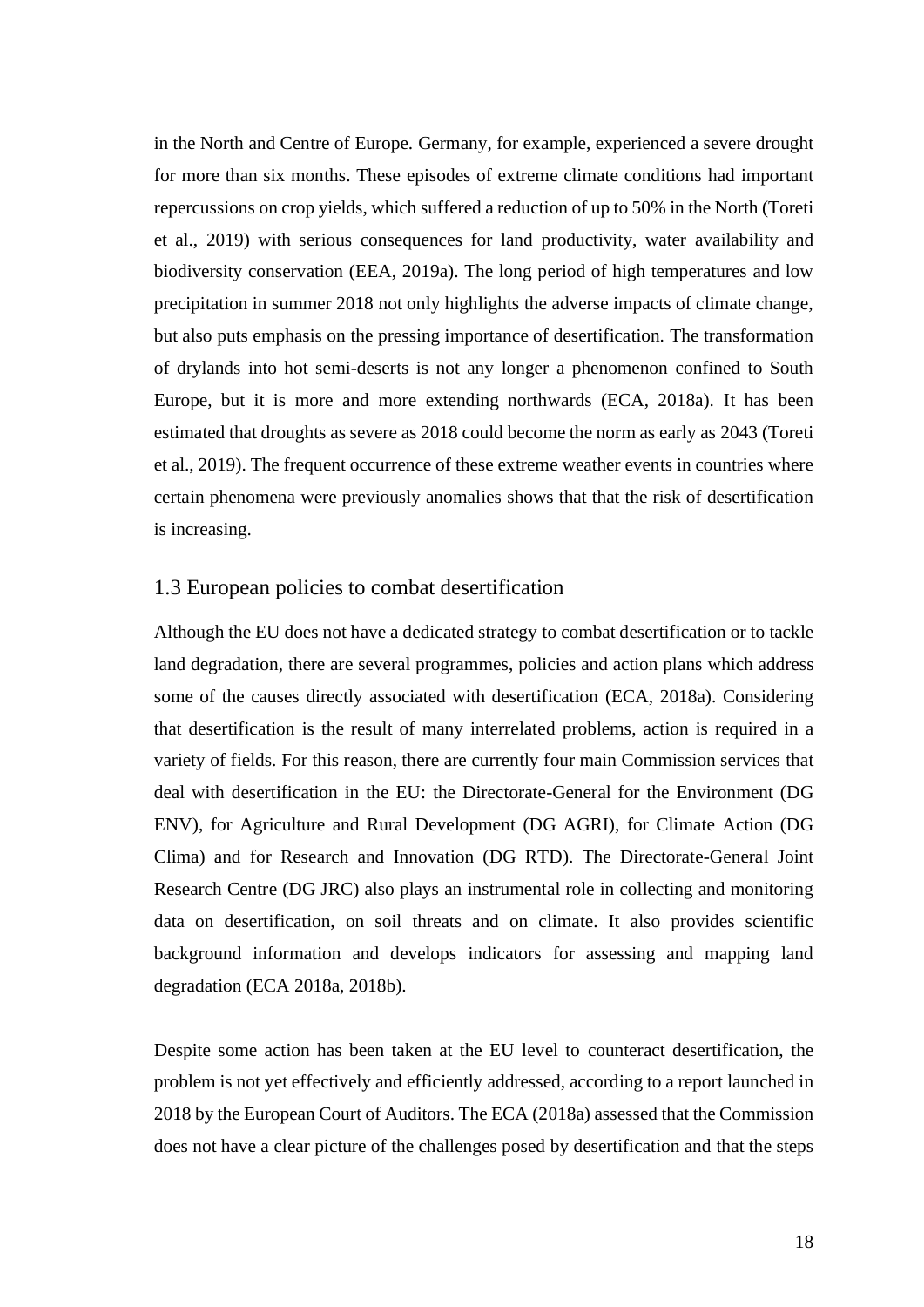taken lack coherence. It also claimed that, although the range of strategies, action plans and programmes the EU is implementing can have a positive impact in the fight against desertification, they are not sustainable in the long-term. Moreover, the NAPs implemented by the thirteen EU Member States who declared themselves affected by desertification are not effective as they are not fully integrated into national planning processes and not enough technical and financial resources have been deployed (ECA, 2018a). The report finally claimed that the Commission has not yet demonstrated tangible progress towards achieving LDN by 2030 (ibid.). This is due to the fact that the Commission and the Member States have not been able to come up with a full assessment of desertification and land degradation in the EU, and no methodology has been agreed on how to do this. It is therefore not clear how the EU will manage to achieve LDN by 2030. To improve the commitment to combating desertification, the auditors recommended to the Commission to improve understanding of land degradation and desertification in the EU, to enhance the EU legal framework for soil, and to step up efforts towards achieving LDN.

Other studies reveal the same concerns about the EU's ability to address the degradation of natural systems and call the Commission to increase action on soil. The failure to achieve the majority of the 2020 targets put forward in the Biodiversity Strategy is one of the main reasons. A decade-long plan, the Biodiversity Strategy for 2020 aimed at halting the loss of biodiversity and ecosystem services (EEA, 2019b; Maes, 2020). However, despite the significant efforts undertaken, biodiversity keeps rapidly declining across the EU and degradation of ecosystems and services insistently continues. According to the European Environment Agency (2019b), most of EU 2020 targets dedicated to protecting, maintaining and enhancing natural capital have not been achieved. The EEA (2019b) also argues that the premises for 2030 are not encouraging and that achieving SDGs related to protecting natural ecosystems, including SDG 15, will be very unlikely. Again, also the EEA calls for the EU and the Member States to step up their efforts. Lastly, requests for action on soil also come from within. The Council of the European Union (hereinafter Council) and the European Parliament (hereinafter Parliament) stress the need to address desertification in the EU and call the Commission and the Member States to make stronger commitments. In April this year, for instance, the Parliament adopted a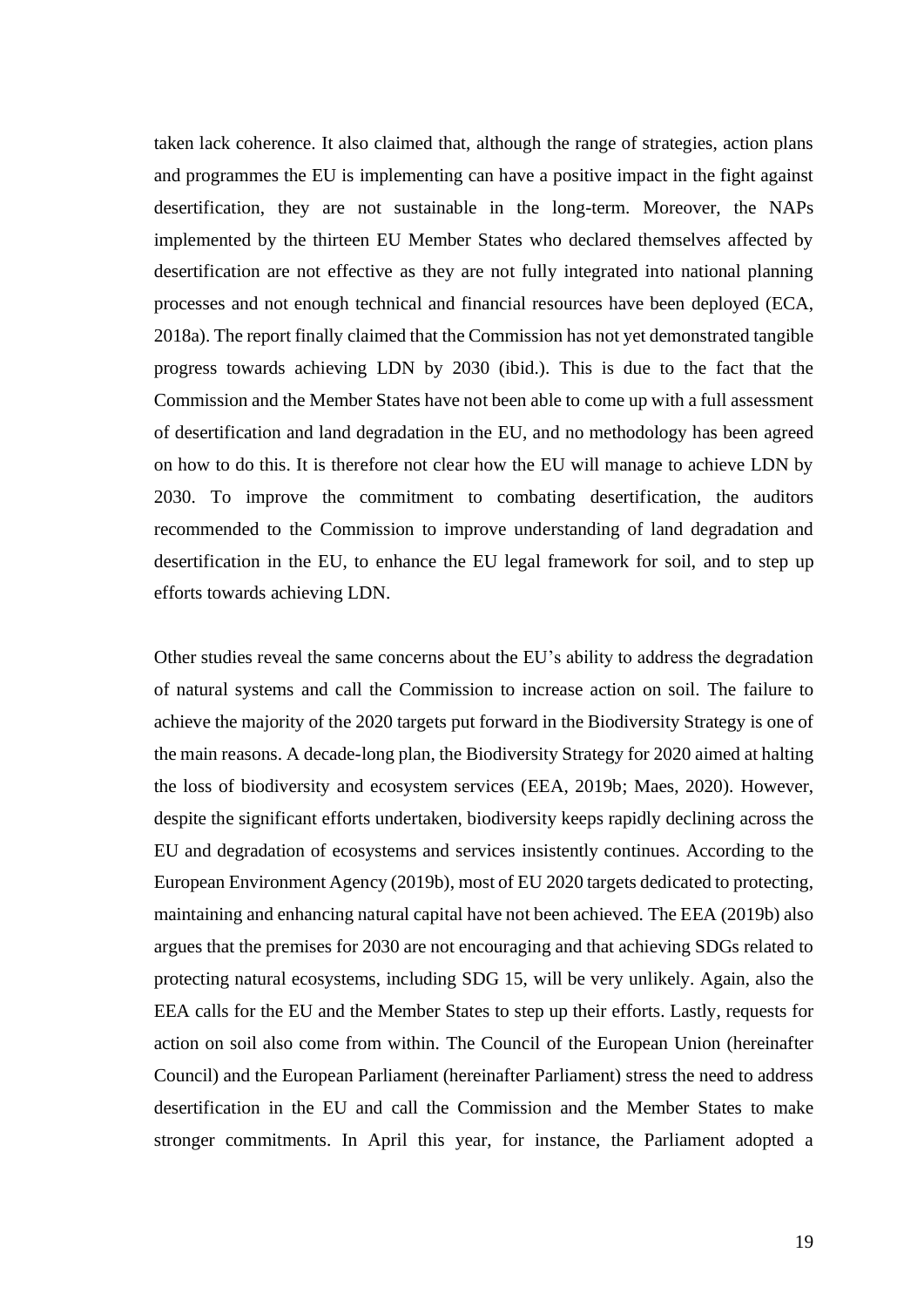resolution on soil protection, which – among other things – makes a specific reference both to the problem of desertification in the EU and to the UNCCD. In particular, it underlines the necessity to better understand the processes leading to land degradation and desertification and to establish a methodology and relevant indicators to assess the extent of these phenomena (European Parliament, 2021).

Despite these pessimistic scenarios, the launch of the new ambitious European Green Deal (EGD) seems to provide the opportunity for the EU to increase actions and make progress in halting desertification. The proposal for the EGD was put forward by the President of the Commission Ursula von der Leyen in December 2019 with the main goal to make Europe the first climate-neutral continent by 2050. To achieve this objective and transform the EU's economy for a sustainable future, the Commission presented a roadmap of necessary key policies and measures. Although the EGD makes no specific reference to desertification, some of the main points of the Commission plan – such as the Biodiversity Strategy for 2030, the Farm to Fork Strategy and the Zero Pollution Action Plan – are indirectly relevant for tackling the problem. Overall, the EGD has seemingly opened a window of opportunity for the EU to develop more ambitious policies to better address those severe environmental problems, including desertification, which are currently posing serious threats to people and the planet.

#### <span id="page-20-0"></span>1.3.1 EU Soil Policies

Soils are essential to deliver basic and valuable services: they provide food, energy and raw materials, store carbon, purify water, regulate nutrients and control pest (European Commission, 2020b). Thus, they are paramount to sustain ecosystem health and to mitigate climate change, to protect human health and to ensure food security (EEA, 2019a; European Commission 2020b). At the same time, soils are non-renewable resources in that their formation and regeneration undergo a very slow process (Stolte et al., 2015; Heuser, 2018; Rossi, 2020). This means that they must be adequately protected and conservated to ensure they can fulfil their manifold functions. However, as portrayed by the IBPES Assessment Report (2018), the Special IPCC report on Climate Change (Mirzabaev et al., 2019) and the European Environment Agency's Report (2019b), soils are dramatically deteriorating both at European and at global level. They have become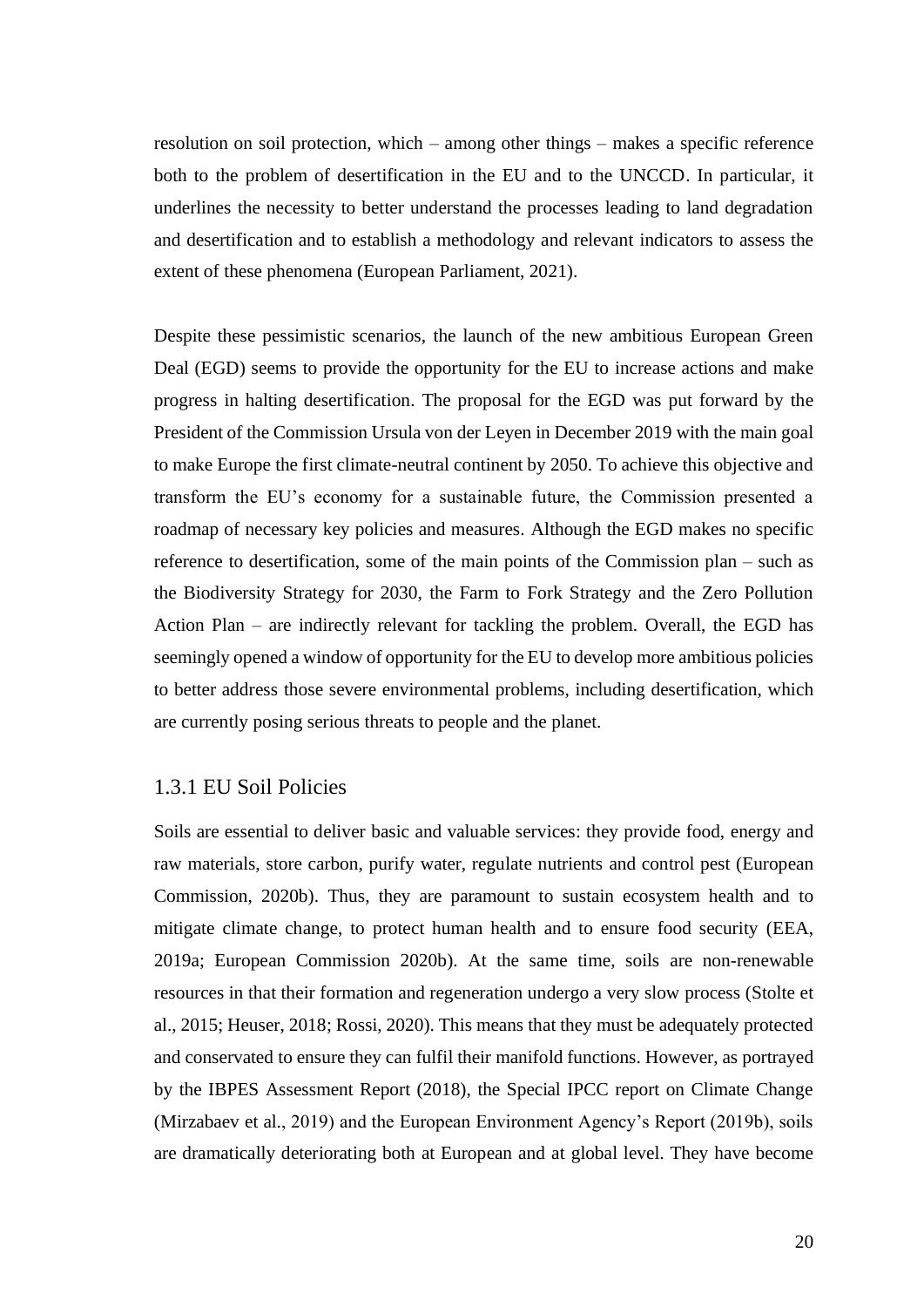less fertile and provide scarce amounts of nutrients to plants, animals, and people with negative consequences on food production, land's natural resilience and water quality (Baritz et al., 2018). An analysis of the state of soil reveals that 60-70% of EU soils is unhealthy as a result of current management practices (Veerman et al., 2020). Today, soil capabilities are globally threatened, and considerable soil threats have been recognised at EU level. To overcome this problem, the EU has showed clear international commitments and work with its partners and the international community to address the soil- and landrelated challenges. Not only the EU has committed to achieve SDG 15.3, but it is also a party under the Convention for Biological Diversity (CBD), the UN Framework Convention on Climate Change (UNFCCC), the UNCCD, and the Global Soil Partnership (GSP) – all of these calling for action related to soil and land.

To promote a sustainable use of soil and to preserve its functions at the EU level, in 2006 the Commission adopted a Thematic Strategy for Soil Protection (Wunder et al., 2018; ECA, 2019b). With this strategy, the EU first recognised the multifunctionality of soils (Montanarella and Panagos, 2018) and acknowledged that soil degradation processes can ultimately lead to desertification (ECA, 2019b). The EU Soil Thematic Strategy is based on four main pillars: raising awareness on the need to protect soils, increasing research, integrating soil protection into national and EU policies, and developing a framework legislation to protect soils. It identifies seven main soil functions and eight different types of soil threats, including soil erosion, decline in organic matter, contamination, sealing, compaction, decline in biodiversity, salinisation, floods, and landslides (Ginzky, 2018). Each threat must be managed differently with targeted action plans, and each function must be protected for future generation. The ultimate goal is to restore degraded soil, ensure the maintenance of soil quality and health in the long-term and prevent further degradation, thereby striving to achieve the UN SDGs. However, the 2006 Thematic Soil Strategy is today outdated and no longer adapted to the policy context: soils are facing ever greater pressure globally, from sealing to contamination, and they are going towards further deterioration by 2030 (EEA, 2019b, 2019c). Thus, a new policy framework based on new scientific evidence and in line with the objectives of the SDGs, the Paris Agreement and the EGD is needed to handle current environmental threats (EEC, 2019b; European Commission, 2020b; Montanarella and Panagos, 2020).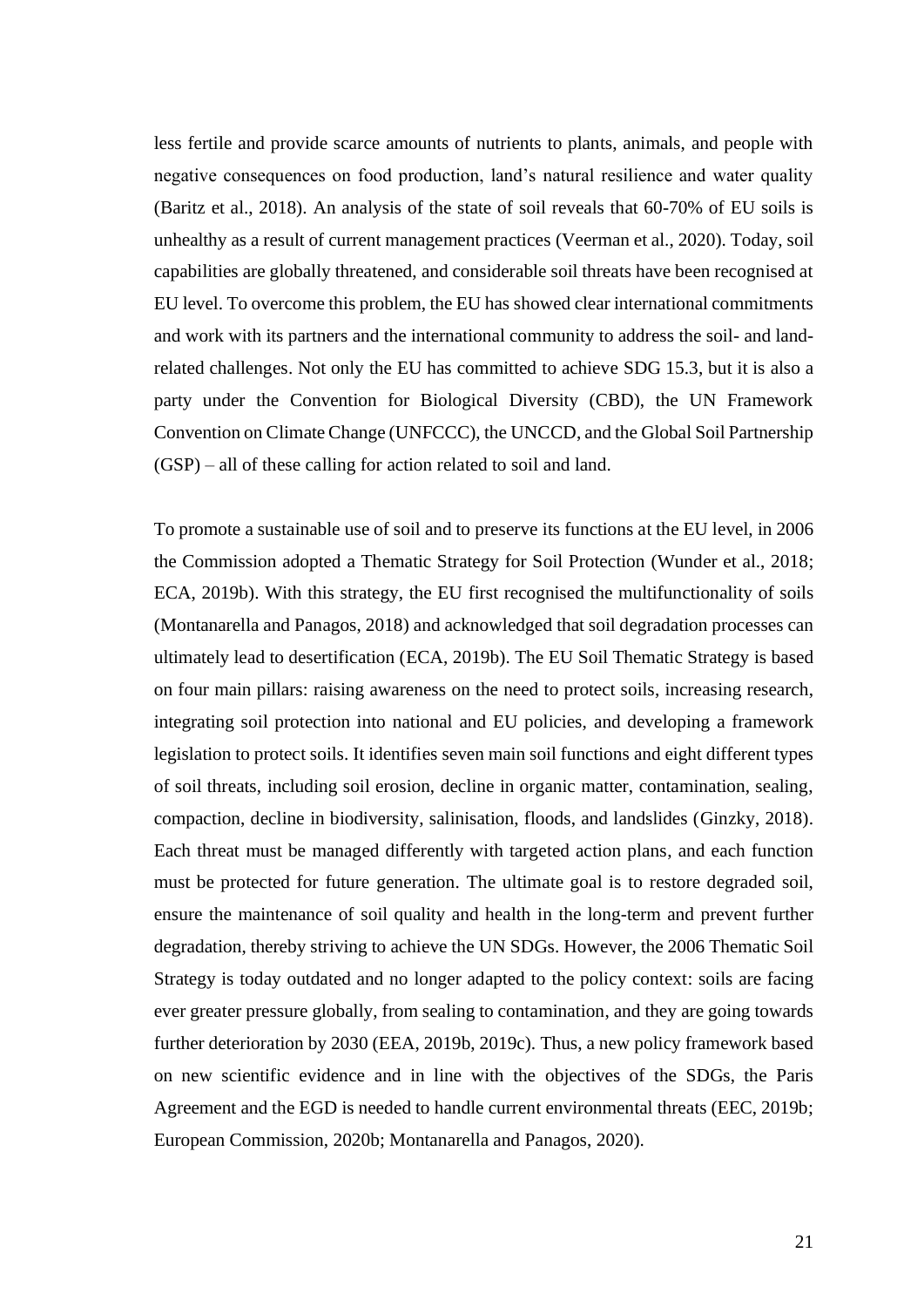Alongside with the Soil Thematic Strategy, the Commission launched a proposal for a Soil Framework Directive (SFD) – the fourth pillar of the Soil Thematic Strategy. In order to contribute to halting desertification, the proposed directive required Member States to identify areas at risk of degradation, define targets for soil protection to implement programmes to achieve these objectives and to combat the risks (Raffelsiefen and Strassburger, 2017; ECA, 2018a; Heuser, 2018; Wunder et al., 2018). The idea was that land users who significantly hamper soil functions are obliged to take responsibility and to minimise the adverse effects (Stolte et al., 2015). However, efforts to establish a universal 'Soils Framework' were unsuccessful: despite several submission attempts, the proposal was prevented from advancing by a blocking minority in the Council, including Germany, France, the Netherlands, the UK and Austria. To understand why this has happened, it is necessary to make a preliminary remark: pursuant to Article 4 of the Treaty on the Functioning of the European Union (TFEU), the environment is a shared competence between the EU and the Member States. Soil belongs to the area of environmental policies, whose legislative proposals undergo a co-decision procedure and whose decisions in the Council are taken by qualified majority voting. Accordingly, the veto of certain countries may stop a proposal from further advancing. In the case of the SFD, the arguments leading to the veto focused on the problem of subsidiarity, limited additional value of EU action and administrative costs (Wunder et al., 2018). Pursuant to Article 5 of the Treaty on European Union (TEU),

Under the principle of subsidiarity, in areas which do not fall within its exclusive competence, the Union shall act only if and in so far as the objectives of the proposed action cannot be sufficiently achieved by the Member States, either at central level or at regional and local level, but can rather, by reason of the scale or effects of the proposed action, be better achieved at Union level.

As the environment – and soil – is a shared competence between the EU and the Member States, the scope of action of the EU is limited by the principle of subsidiarity. According to Heuser (2018), however, justifying the refusal of the SFD by means of this principle was a false counterargument and a mere excuse. Although it might be argued that soils have a strong local dimension which requires local action, there is a whole range of reasons in favour of EU-wide measures: the multifunctionality of soil, the transboundary consequences of soil erosion and contamination; and the close link between soil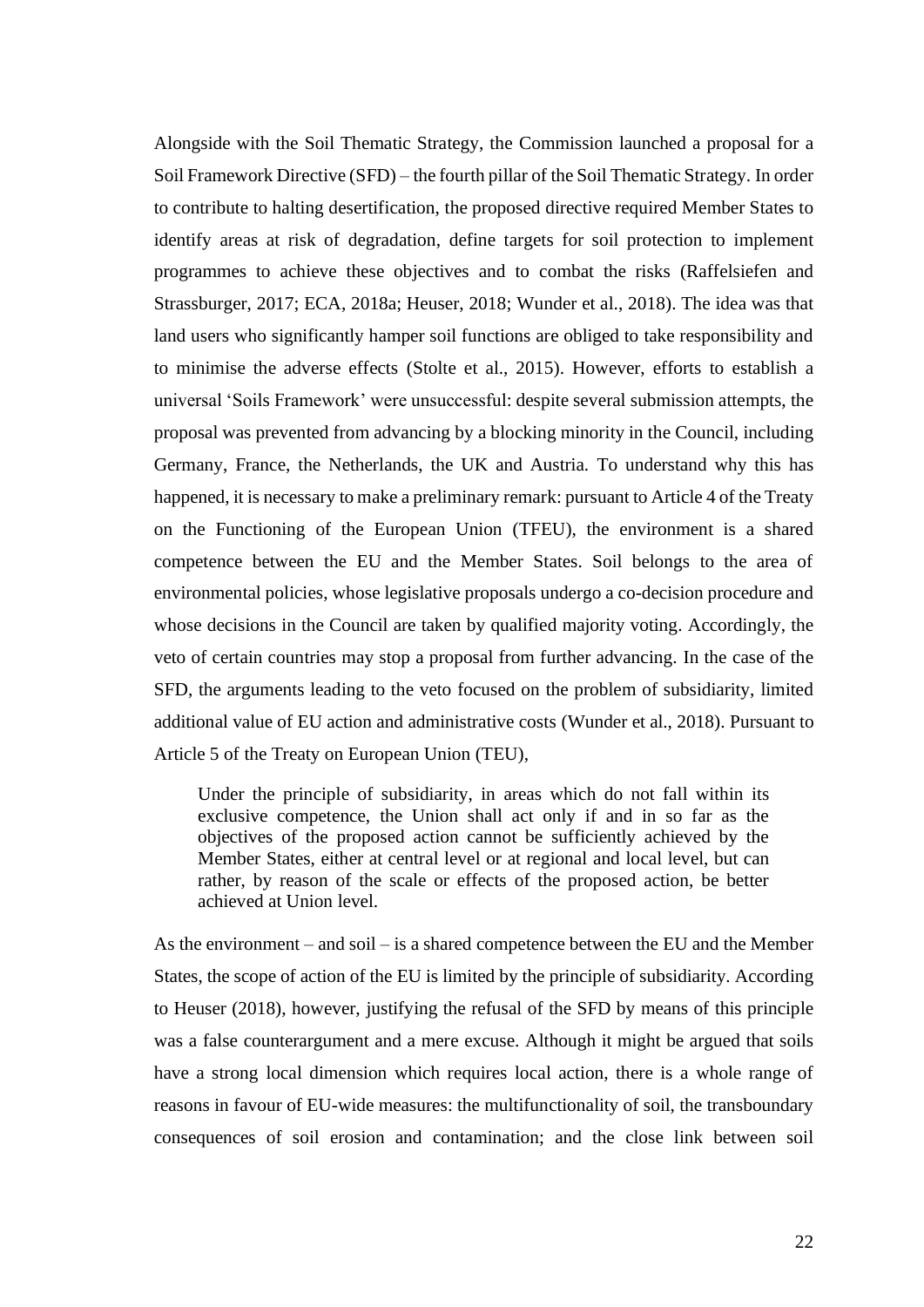degradation and other environmental problems, including climate change (Heuser, 2018). Nevertheless, after many years that the proposal for the SFD was in abeyance, the Commission officially withdrew it in 2014. Although Member States could nationally implement voluntary instruments to address soil degradation, the withdrawal of the SFD left the EU without a legal basis to protect soils and implement effective strategies (Stolte et al., 2015; Montanarella and Panagos, 2018). The absence of an EU integrated legislation in this field has been a major limitation to effectively address the problem of desertification in Europe. Indeed, this entails that there is no legal obligation at EU level to collect or update data for monitoring desertification and land degradation (ECA, 2018a), whose status and extent is therefore unclear because of unreliable or missing information. A study conducted in 2018 (Wunder et al., 2018) concluded that the failure to adopt the SFD has represented a lost opportunity to create a common understanding and a single vision around soil protection in the EU. Moreover, the study also pointed out that even existing national legislation to protect soil failed to prevent desertification and degradation. The EEA (2019b) also confirmed that the lack of a comprehensive and coherent policy framework to protect soil in Europe is a key gap that undermines the effectiveness of the existing measures and limit the EU's ability to achieve future goals, including LDN by 2030.

Although the proposal for the SFD has been withdrawn, it is crucial to mention that there are other EU policies affecting the management and protection of soil (Raffelsiefen and Strassburger, 2017). There are indeed several EU policies, legislation and fields of environmental law that are indirectly contributing to soil protection. The 2004 Environmental Liability Directive, for instance, establishes that operators carrying out environmental damage – that is, damage to protected species, natural habitats, water and soil – are liable for remediation. The aim of the directive is therefore to establish a liability regime with regard to preventing and remedying to damages to the environment (European Commission, n.d.a; Raffelsiefen and Strassburger, 2017). The 2010 Directive on industrial emissions regulates pollutant emissions from industrial installations. It prevents and controls pollutant entries into air, water and soil with the main goal to protect human health and the environment and to ensure that the operation of an installation does not deteriorate the quality of soil. The Sewage Sludge Directive encourages the use of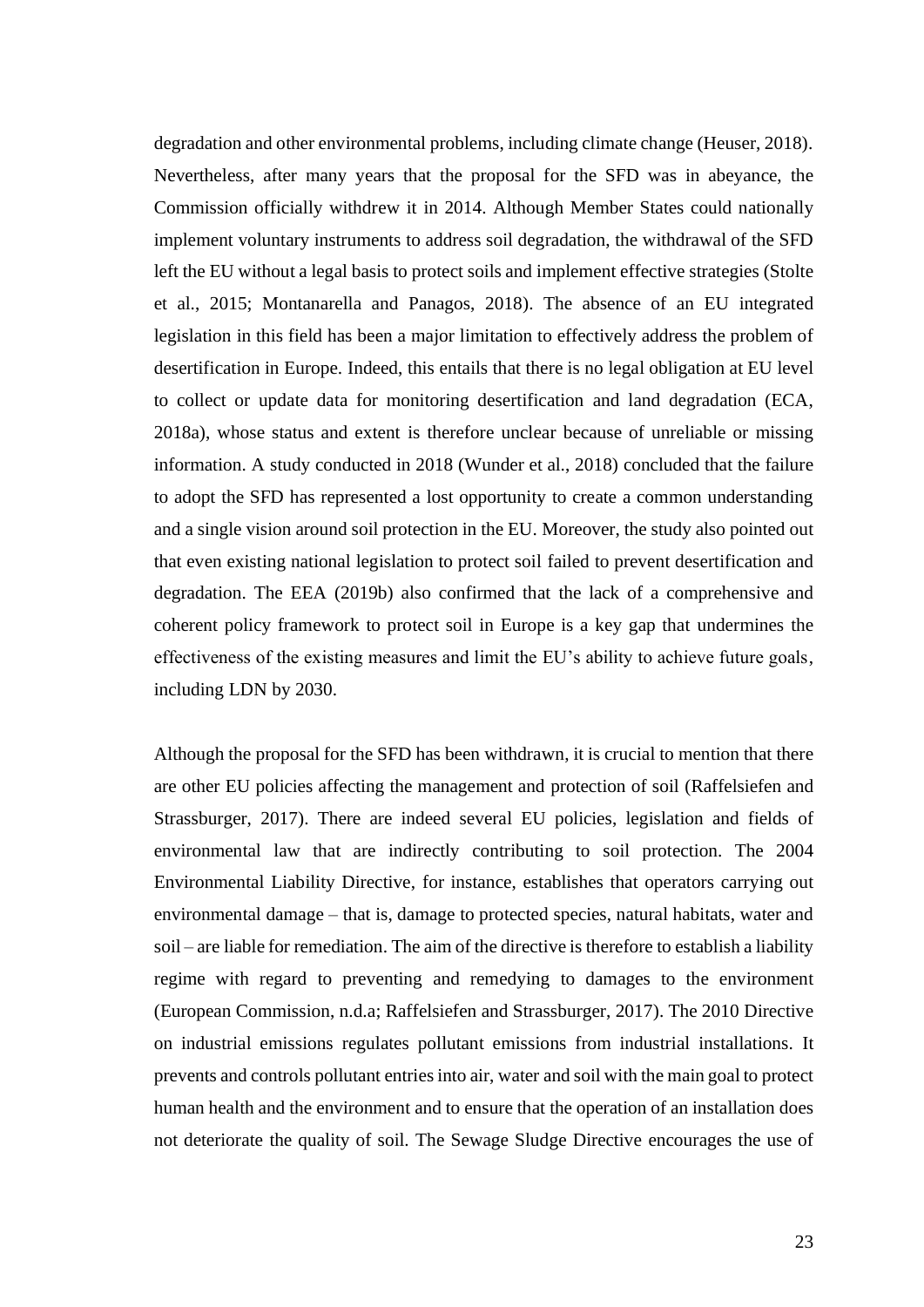sewage sludge in agriculture, but at the same time ensures that its use does not have harmful effects on soil, vegetation, animal and people (European Commission, n.d.a). Moreover, the EU has also adopted regulations on fertilisers and on mercury to protect human health and the environment and to minimise soil pollution. The Environmental Impact Assessment Directive is also relevant for soil protection, since it assesses the direct and indirect environmental effects of a project on several factors, including soil (European Commission, n.d; Raffelsiefen and Strassburger, 2017). Most importantly, the role of the LULUCF – the Land Use, Land Use Change and Forestry Regulation – is paramount in the mitigation of climate changes and to safeguard soils. This regulation focuses on the anthropological use of land and identifies agriculture, forestry and other land use – including wetlands – as a significant net source of GHG emissions. For this reason, LULUCF sets a binding commitment for each Member State to ensure that emissions from land use are compensated by an equivalent removal of  $CO<sub>2</sub>$  from the atmosphere (European Commission, n.d.a). Although all these policies and laws do have an effect on land and soil, they actually have different aims and scopes of action: soil is just a secondary consideration in broader environmental legislation (Heuser, 2018). This means that soil protection is only addressed as a consequence of delivering environmental objectives that are not explicitly soil focused. For a long time, the EU has therefore relied on fragmented soil's policy provisions dispersed across a variety of environmental policies and incapable to provide a coordinated and complete action to safeguard soil health and quality. The situation remained unchanged until recently. The launch of the EGD, indeed, paved the way for new ambitious objectives to protect soils.

#### <span id="page-24-0"></span>1.3.1.1 Soil and land in the European Green Deal

Soils and sustainable land management are instrumental to achieving climate neutrality by 2050 and therefore to the success of the EGD (Montanarella and Panagos, 2020). For this reason, the Commission has incorporated soils and a sustainable soil management framework within several strategies of the EGD. Soils are explicitly mentioned in the Farm to Fork Strategy and the Zero Pollution Action Plan and are also extremely relevant for the Biodiversity Strategy and the European Climate law (ibid.). As one of the main elements of the EGD, the Farm to Fork Strategy implements measures to preserve soil quality and to limit soil contamination with the ultimate goal to ensure that food remains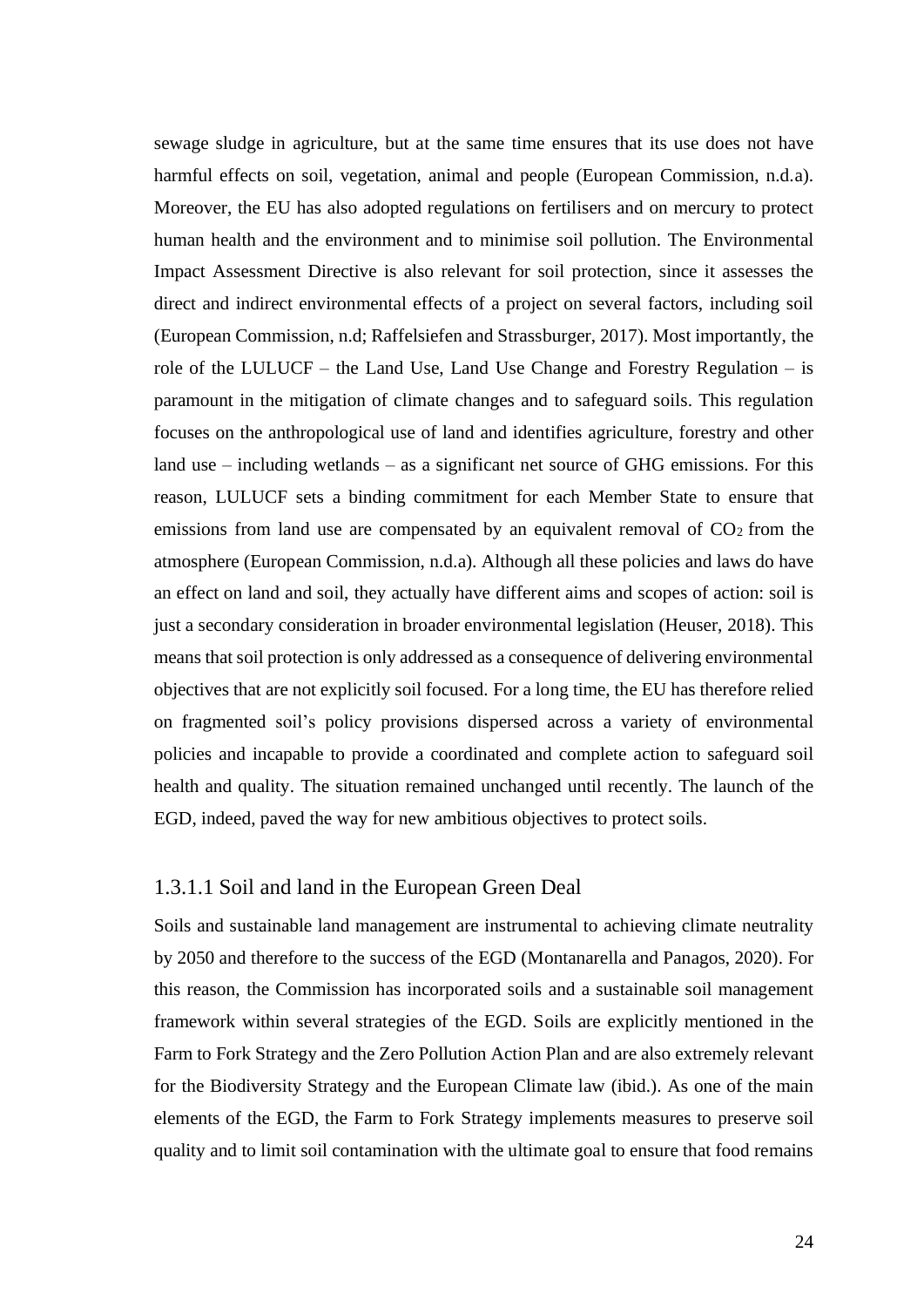healthy, nutritious, of high quality and with minimum impact on nature. For this to happen, the strategy proposes to reduce the use of chemical pesticides by 50% and the use of more hazardous pesticides by another 50% by 2030 (European Commission, 2020a). With this action plan, the Commission will also act to reduce the use of fertiliser by at least 20% by 2030 (ibid.) and to halve nutrient losses. Since the excess of nutrients is a major cause of air, soil and water pollution (ibid.), the purpose is to avoid the emission of excessive nutrients in the environment while ensuring that soil fertility does not deteriorate. To further prevent and remedy to the generation of pollution in air, water and soil, the Zero Pollution Action Plan will ideally contribute to create a toxic-free environment (European Commission, 2019b). Soil policies also play a key role in the fight against climate change. Managing soil sustainably provides multiple benefits, including the preservation and increase of soil organic matter (SOM), which is a crucial element for soil health. Healthy soils, in turn, store large quantities of carbon in the form of SOC, thereby supporting climate change mitigation and adaptation. Considering that soils are the world's largest terrestrial carbon pools and that 70 billion tons of carbon are stored in European soils, even small losses can have huge effects on GHG emissions (Heuser, 2018). For this reason, soils are an important element of the European Climate law, which includes plans to maintain wetlands and to reduce CO2 emissions included in the agricultural sector. Finally, in May 2020 the Commission also adopted the new EU Biodiversity Strategy to protect nature and reverse the degradation of ecosystems (Montanarella and Panagos, 2020). Also in this context, the importance of preserving soils from deteriorating is undeniable: soils indeed host one fourth of the world's biodiversity. Among the soil-related targets, the strategy aims to protect at least 30% of the EU's land area, to limit soil sealing and urban spawl, to bring back at least 10% of agricultural area under high-diversity landscape features, to make sure that a minimum of 25% of the EU's agricultural land is organically farmed, to remedy to contaminated soil sites, to reduce land degradation and to plant more than three billion trees in the EU by 2030 (Montanarella and Panagos, 2020). Most importantly, as part of the Biodiversity Strategy, the EU announced the update of the 2006 EU Soil Thematic Strategy and, in November 2020, published the roadmap for a new EU strategy to combat soil degradation and preserve land resources.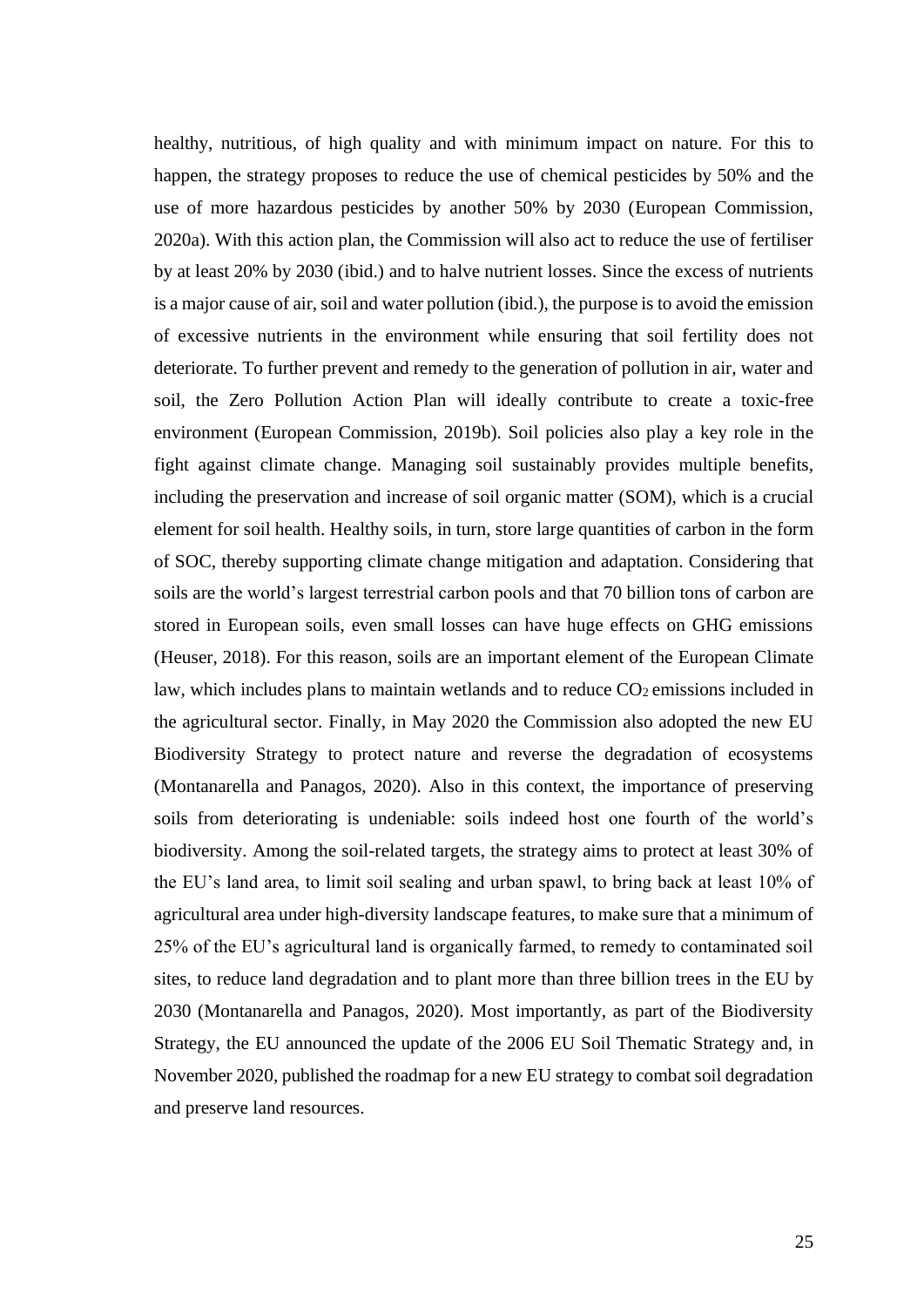The public consultation for the new Soil Strategy was launched in autumn 2020 and lasted thirteen weeks, until the end of April. Commission adoption is expected in the second quarter of 2021. The new Soil Strategy, which strives for *healthy soil for a healthy life*, builds on substantial knowledge base compiled at EU and international level. It aims to address soil- and land-related issues in order to achieve land degradation neutrality by 2030 (DG ENV, 2021). With this purpose, the EU will step up efforts to protect soil fertility and biodiversity, to reduce soil erosion, urban sprawl and sealing, to increase SOM and to restore carbon-rich ecosystems (European Commission, 2020b). Most importantly, for the first time, the strategy will provide a concrete pathway towards addressing the growing threat of desertification in the Union. To achieve all these objectives, the EU is planning to adopt sustainable soil management practices, to restore degraded soil and to improve monitoring systems to evaluate soil quality and identify contaminated sites. Alongside the other EGD initiatives, the Soil Strategy willsteer action in different soil-related policy areas and will cover several key horizontal aspects, such as funding, research and international cooperation. The Soil Strategy will therefore improve the common EU policy framework with clear objectives and a targeted action plan. This will increase legal certainty for European companies and citizens and will foster a common understanding and a clear vision for soil protection and restoration in the EU (ibid.). Moreover, investing in sustainable soil management practices, in the prevention of land degradation, in the remediation of contaminated sites and in land restoration will provide a substantial return on investment as the cost of inaction considerably outweighs the cost of action (Nkonya, Mirzabaev and von Braun, 2016). The new Soil Strategy is therefore opening a new window of opportunity to strengthen and revive EU land and soil policies, which have seen little momentum after the withdrawal of the SFD proposal in 2014.

#### <span id="page-26-0"></span>1.3.2 The Common Agricultural Policy

One of the most relevant policies for desertification is the Common Agricultural Policy (CAP) (Raffelsiefen and Strassburger, 2017; ECA, 2018a). Intensive agriculture and cropland expansion are major drivers of soil degradation and the CAP, as the key funding source and the central policy instrument for rural land management in the EU, can have positive effects on agricultural soils, thus providing solutions to land degradation. The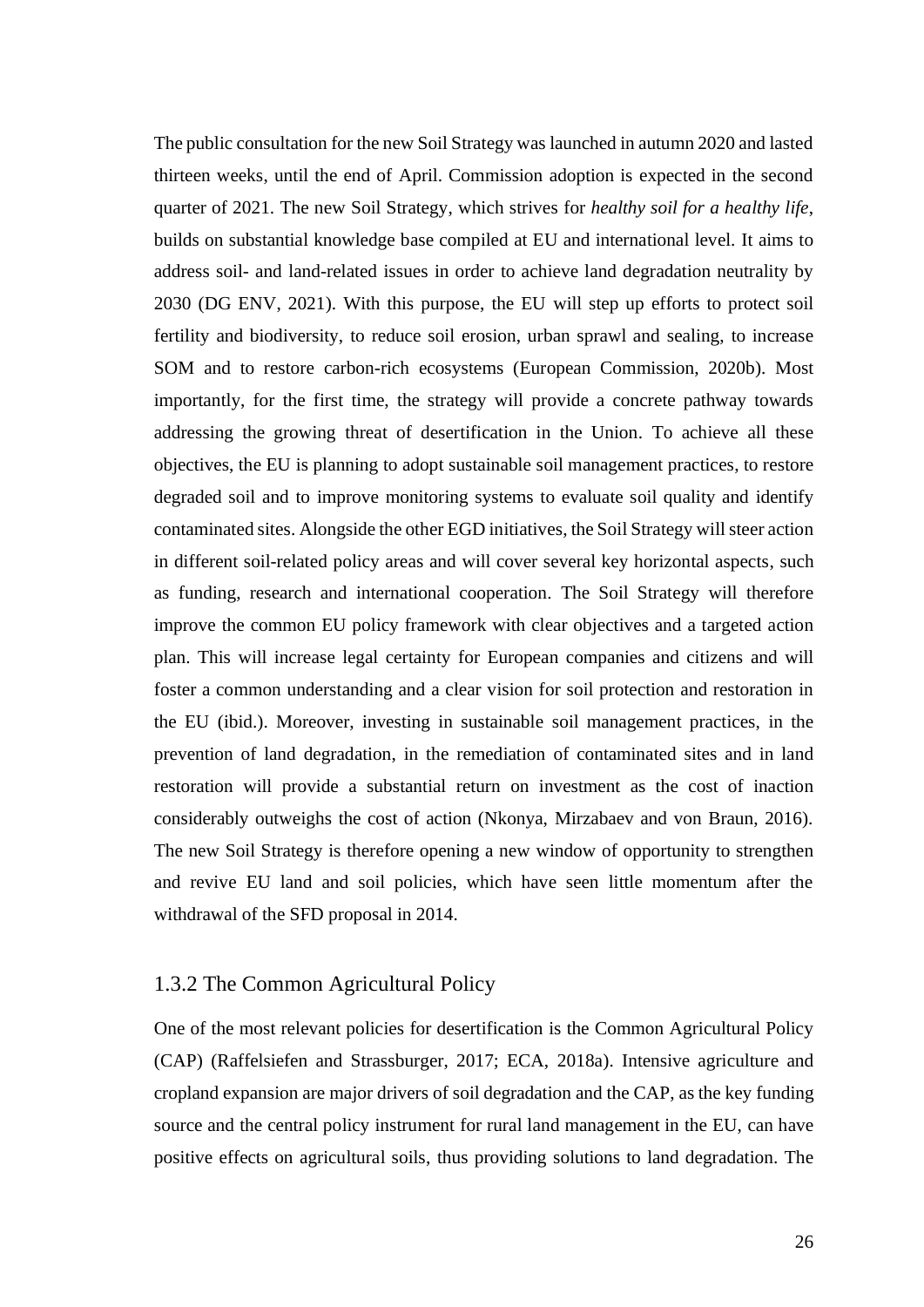CAP supports farmers and improves agricultural productivity, sustainably manages natural resources, tackles climate change in the pursuit of climate change mitigation and adaptation, and maintains rural areas and landscapes across the EU. For over 50 years, the CAP has been distributing subsidies to European farmers. For the period 2014-2020, it had at its core three main elements directly relevant for soil protection: crosscompliance conditions, greening measures, and rural development programmes. The cross-compliance provision imposed conditions on farmers: in order to obtain full direct payments from the EU, good agricultural and environmental conditions must be respected. These include requirements for soil protection and to prevent soil degradation, such as maintaining minimum soil cover, managing land sustainably to limit erosion, and preserving SOM (ECA, 2018a). In addition to this, the CAP introduced a greening payment, granted upon fulfillment of certain requirements to enhance the environment and upon provision of sustainable farming practices (Stein et al., 2016; Raffelsiefen and Strassburger, 2017). Finally, each Member State was required to prepare Rural Development Programmes (RDPs) to contribute to environmental protection, climate adaptation and mitigation and thus, indirectly, to the protection of soil quality. All these instruments, by addressing the possible negative impacts of certain farming practices, may prevent damages to soil and ensure its protection.

The architecture for the CAP 2014-2020 shows the policy's potential to play a very important role in addressing desertification. However, some limitations have been identified. The current CAP grants Member States significant flexibility in applying the policy at national and regional level. On the one hand, this increases opportunities, on the other hand it adds complexity in assessing land use and land degradation. Problems incur also with the assessment of cross-compliance. Due to a lack of available information, the Commission has not been able to adequately evaluate the overall effectiveness of the measure (ECA, 2018a). Despite cross-compliance is apparently positively contributing to reducing nutrient emissions, maintaining SOM and protecting soils from erosion, there is still non-compliance by farmers and cases of infringement (EEA, 2019b). Moreover, greening is basically considered an inefficient policy instrument lacking clearly defined and ambitious targets. According to the ECA (2018a), as currently implemented, greening will most likely not provide benefits for environment and climate. The main concern is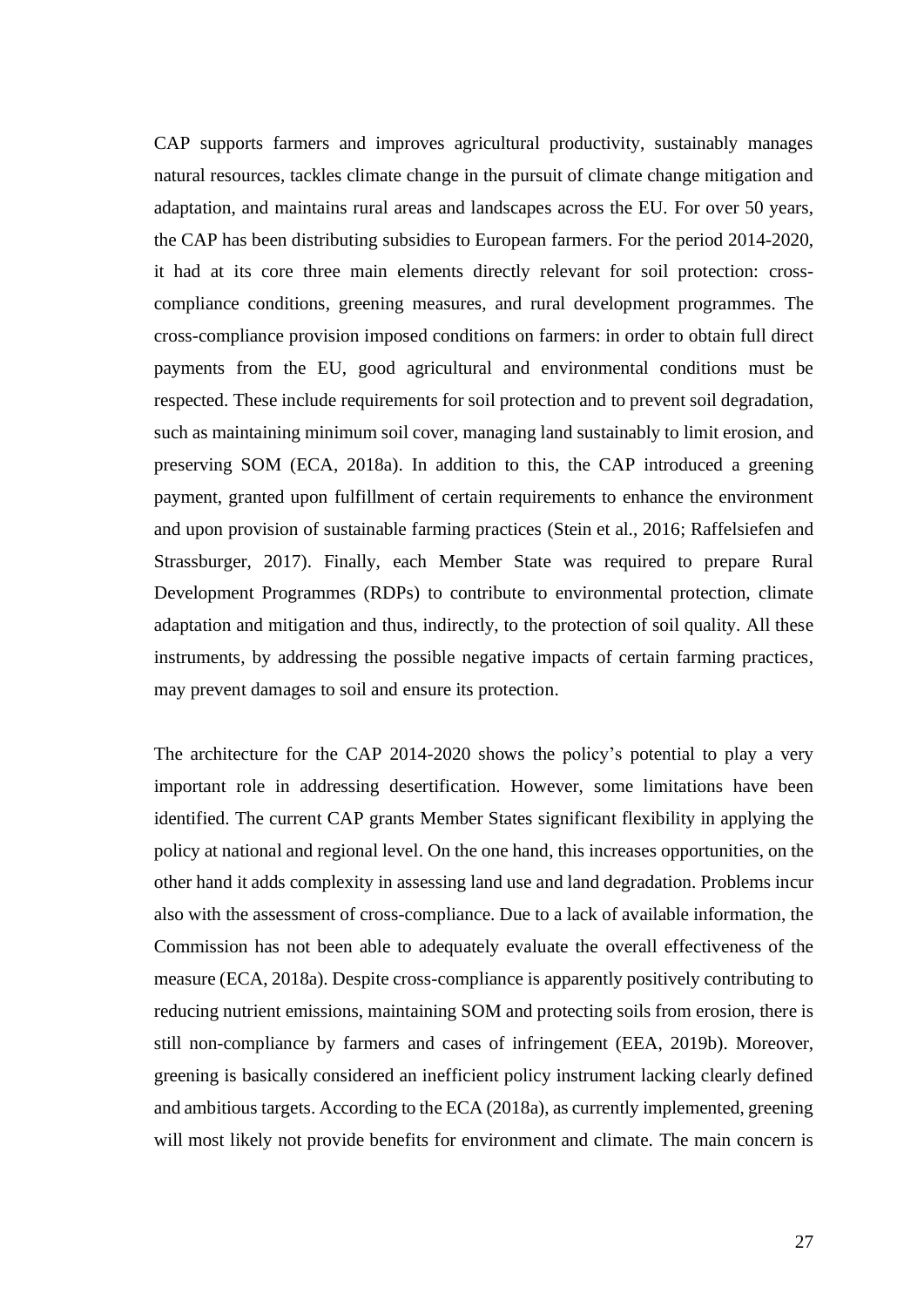that direct payments may intensify agricultural practices, potentially leading to SOM loss, reduction in soil water retention and land use changes. Overall, although the CAP contains some beneficial measures, there is still room for improvement, especially in the field on soil protection measures (Wunder et al., 2018). The new proposed CAP for 2023-2027, in line with the EGD, will apparently have a stronger focus on soil protection, with higher standards for soil care and quality. The sustainable management of soils will indeed be a crucial component of the nine objectives of the new CAP.

#### <span id="page-28-0"></span>1.3.3 EU Adaptation Strategy

Together with the CAP, the EU Adaptation Strategy for climate change is considered the most relevant tool to address desertification. As climate change is an important trigger of desertification, indeed, the strategy may contribute to combat the phenomenon. Adopted by the Commission in April 2013, the EU Adaptation Strategy recognises combating desertification as one of the climate change adaptation actions to be supported (ECA, 2018a). Overall, it aims to enhance resilience and preparedness for current and future climate impacts by integrating adaptation actions into key EU sectors (IPBES, 2018; EEA, 2019a, 2019b). Unlike mitigation strategies, which limit the rate and magnitude of climate change (UNEP/MAP and Plan Bleu, 2020), adaptation entails anticipating the adverse impacts of climate change and taking action to prevent or minimise the damages that may incur (European Commission, 2013; EEA, 2019b). Although adaptation gained ground much later than mitigation, it is today relatively advanced: adaptation strategies to climate change are mainstreamed in the EU and most Member States have adopted national adaptation plans. The evaluation of the EU Adaptation Strategy launched by the Commission in 2018, indeed, received a positive response and concluded that, thanks to the strategy, considerable progress in climate-proofing key EU policies have been made. However, at national level, only eight out of the thirteen Member States who declared themselves affected by desertification had included specific actions against desertification in their climate change adaptation strategies as of November 2018 (ECA, 2018a).

Adaptation strategies are linked to the causes and the drivers of vulnerabilities and are normally focused on water, agriculture, energy, health, or buildings (Roka, 2020).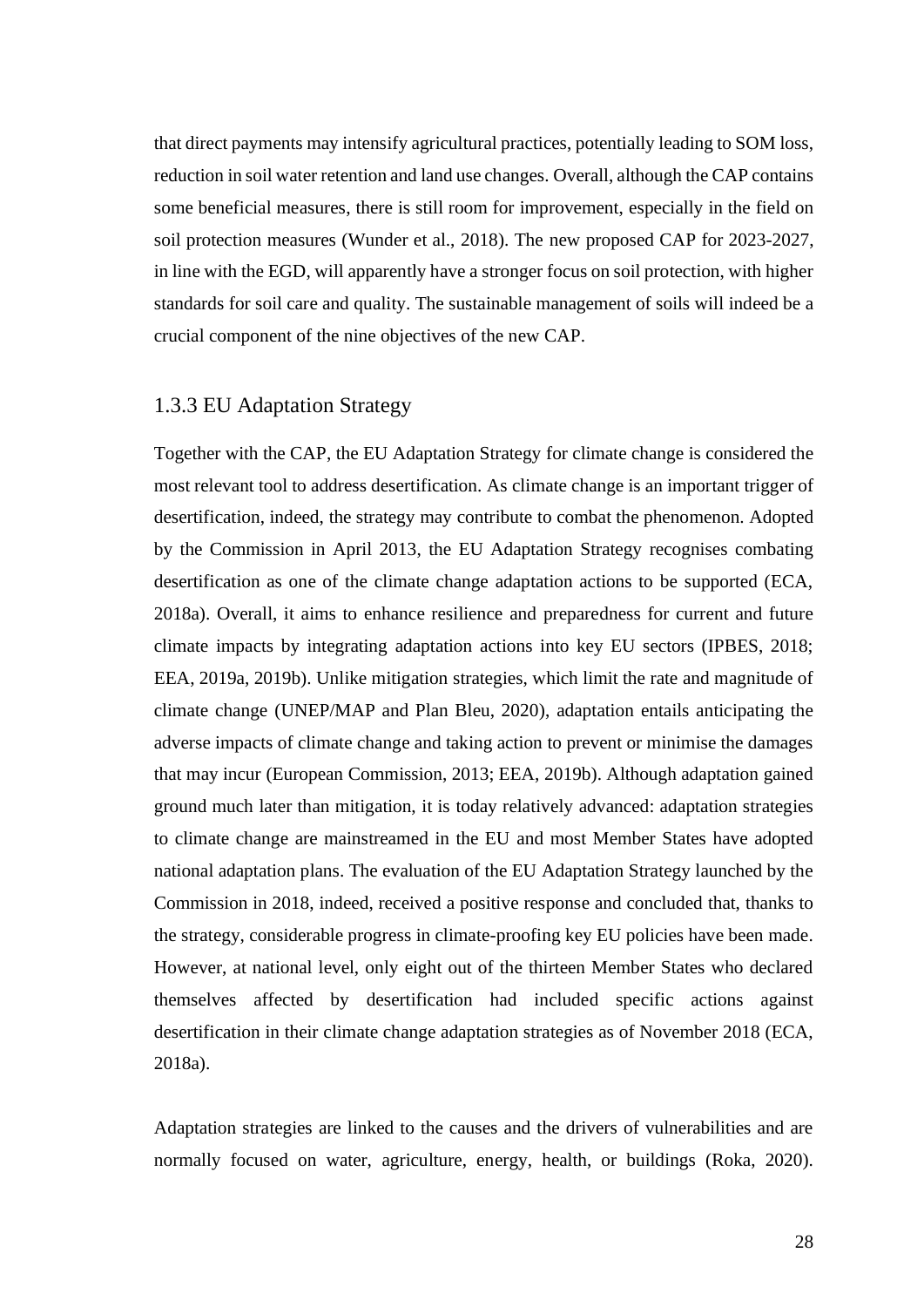Measures such as optimising the use of scarce water resources, building flood defence, and developing drought-tolerant crops and forestry practises less vulnerable to storm and fires all contribute to prevent the risk of desertification. Of particular relevance are adaptation measures in response to extreme weather events. It has indeed been broadly demonstrated that, if no adaptation measures are taken, climate change will significantly increase the impacts of floods, droughts and wildfires (Casajus Valles et al., 2020). Considering that the occurrence of climate extremes will dramatically increase and intensify over the next years (ECA, 2018b; EEA, 2019a, 2019b; Casajus Valles et al., 2020) with severe implications on land degradation and desertification, adaptation measures will play a fundamental role in mitigating and reducing the impacts. Adaptation strategies are also crucial to protect soils functions. According to Montanarella and Panagos (2020), soils must be included in adaptation and mitigation strategies to address their full potential. In this context, ecosystem-based adaptation measures contribute to repairing ecological damage through conservation, restoration, and sustainable soil management practices. It has indeed been demonstrated that soil conservation measures such as cover crops and reduced tillage diminish soil loss, support agricultural productivity, and preserve soil fertility (EEA, 2021). Overall, adaptation to local climate variability is crucial in order to avoid, reduce or restore degraded lands and is instrumental to the achievement of land degradation neutrality in Europe (De Oliveira Galvão, de Brito Leite Cunha and Rufino, 2020). Already in 2014 at COP 12, the Parties acknowledged that the conservation, sustainable use and restoration of ecosystems as part of an overall adaptation strategy can play a significant role in combating desertification and in reducing climate extremes (EEA, 2021). The UNCCD also recognised the importance of ecosystem-based adaptation in drylands in order to mitigate droughts and prevent desertification (ibid.). Finally, adaptation practices such as retaining and restoring forest cover reduce the risk of soil erosion and forest fires and contribute to protecting biodiversity, improving water quality, increasing resilience to climate extremes and improving soil conditions. The EU Adaptation Strategy also plays a fundamental role in agricultural risk management and water use (Casajus Valles et al., 2020). Since the agricultural sector is one of the biggest contributors to climate change (Roka, 2020), the EU Member States have defined this sector as a priority in their national adaptation plans (EEA, 2019a). Practices at farm level can contribute to alleviate drought stress and to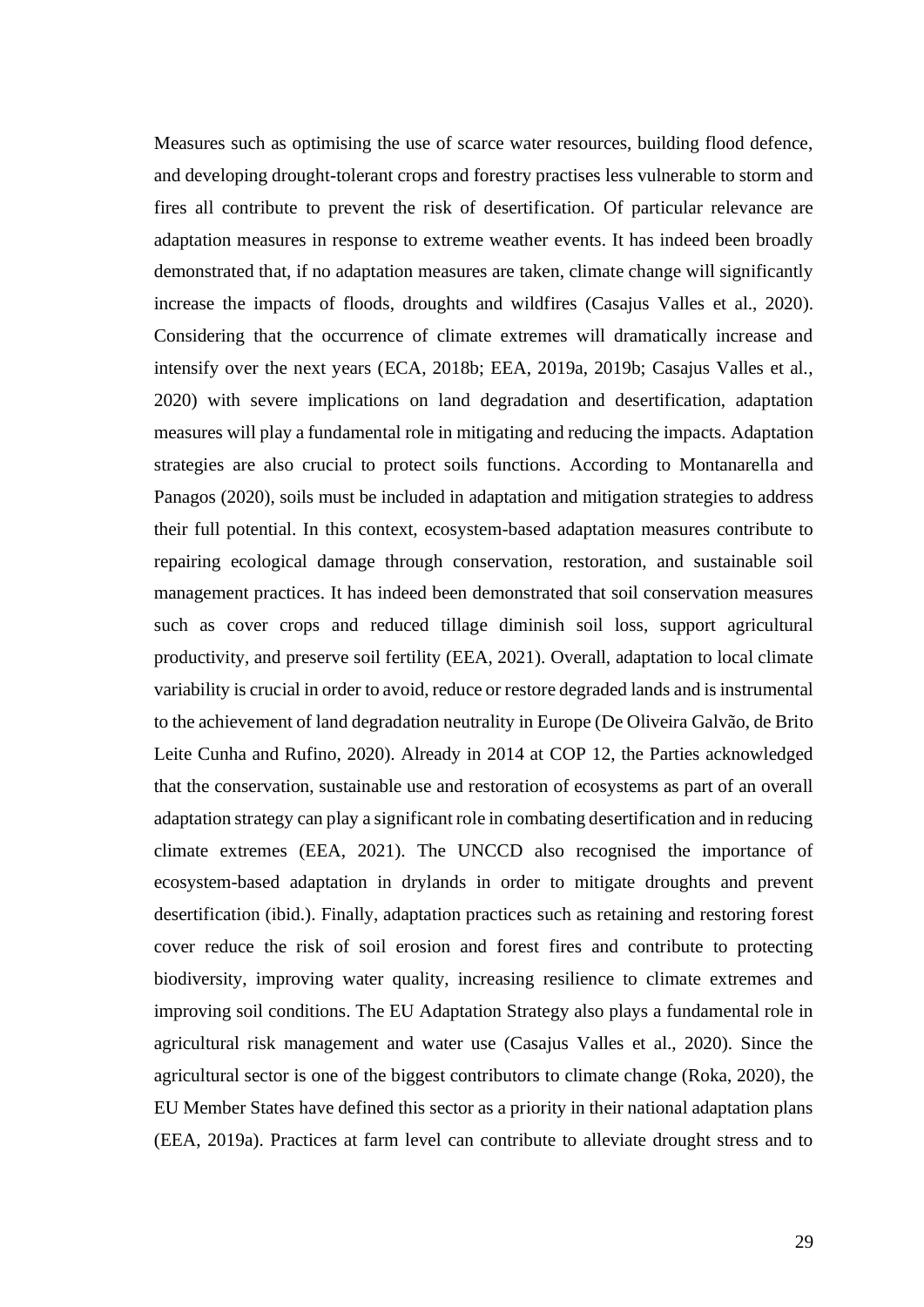reduce soil compaction and erosion (EEA, 2021), as well as to improve the management of soils and water. However, it remains unclear whether adaptation is happening fast enough to ensure sufficient capacity to cope with future climatic changes (EEA, 2019b).

Although the 2013 EU Adaptation Strategy was positively assessed, there is still room for improvement. As a consequence, in February 2021 the Commission adopted a new, more ambitious strategy on adaptation to climate change. The new adaptation strategy comes at a moment when there is a need to deepen and expand the Union's adaptive capacity in line with the Paris Agreement and the other European Green Deal initiatives, with particular regard to the European Climate Law. As part of the strategy, nature-based solutions will be improved and implemented on a larger scale. These are essential for sustaining healthy water, oceans and soils (European Commission, 2021a) and will provide several benefits in the restoration of soil functions, in carbon sequestration and in the maintenance of a good ecological status.

#### <span id="page-30-0"></span>1.3.4 EU Forest Strategy

Today, forests account for 30% of the earth's land surface and cover about 45% of EU land (European Commission, n.d.b), thus making Europe one of the most forest-rich areas in the world. According to Cherlet et al. (2018), more than 25 % of all global forests are managed specifically for soil and water protection. The forest cover protects the soil against erosion and acts as a strong carbon sink, thereby serving an essential function in the prevention and reduction of land degradation. For this reason, forests play a pivotal role in combating desertification (ECA, 2018a). Furthermore, healthy tree-based landscapes contribute to disaster risk reduction by providing protection against extreme weather events such as droughts, fires, flood, and landslides (EEA, 2021). However, as a result of climate change and human activities, forest ecosystems are under increasing pressure (EEA, 2021; European Commission, n.d.b). The unsustainable exploitation of forest products such as timber and fuelwoods for economic consumption and the increasing demand for land strongly contribute to forest decline. This is exacerbated by intensive forest management practices. Moreover, changes in climate conditions are expected to increase the frequency and intensity of natural and human-induced disturbances, such as storms, fires and insect infestations (EEA, 2019b; EEA, 2021).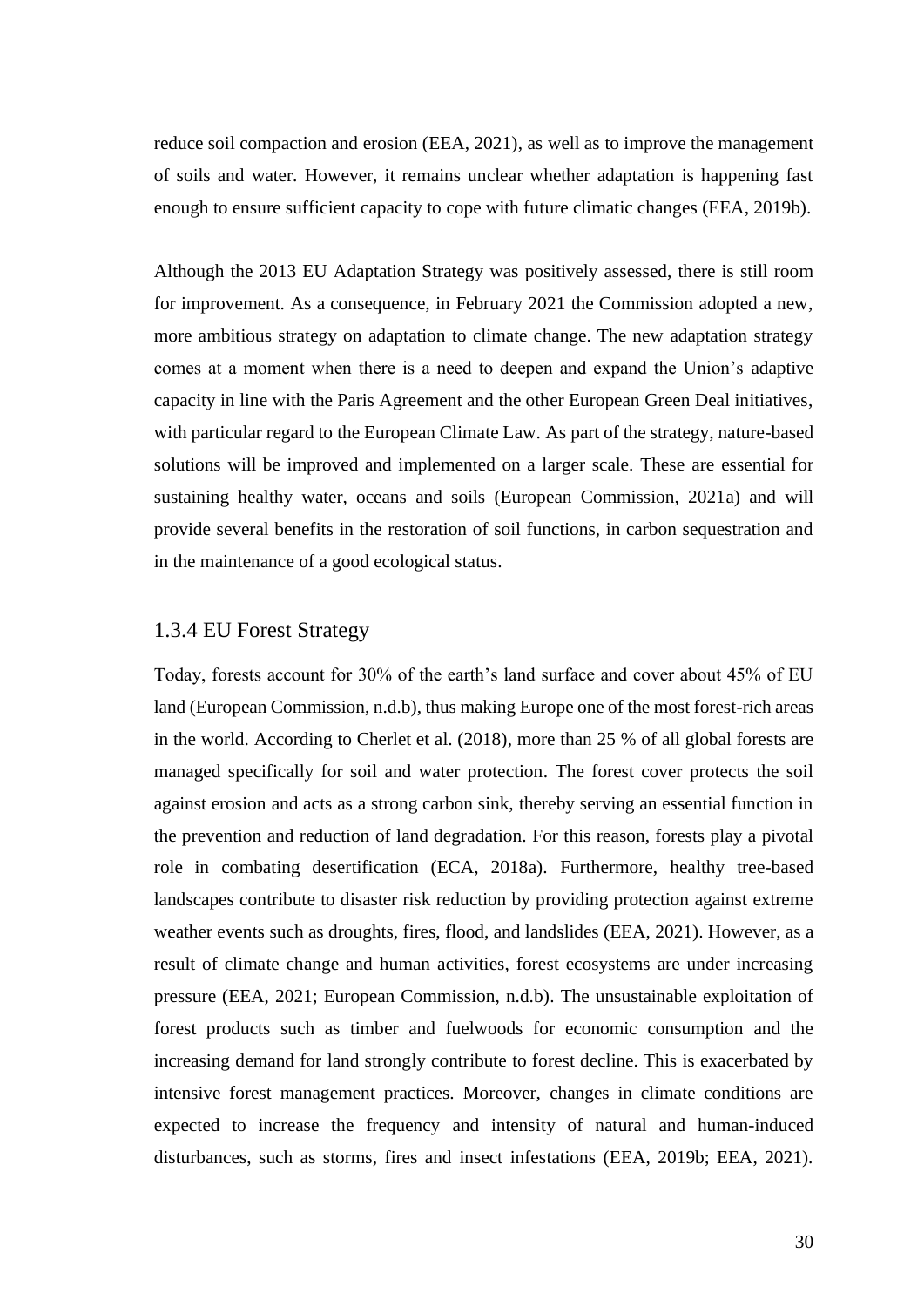Europe, especially the Southern part, will be affected by more frequent and intense forest fires and longer fire seasons as the climate becomes warmer and the occurrence of heat waves and droughts increases (EEA, 2021). It has been estimated that the burnt area in Southern Europe could more than double over this century (EEA, 2019b). Severe wildfires, in turn, have catastrophic impacts on the ecosystem structure: they may remove SOM and result in soil erosion and in the loss of nutrients and biodiversity. This, consequently, may turn forests from carbon sinks into carbon sources. According to the Commission itself, forest fires have contributed to increase the risk of desertification (ECA, 2018a).

Climate change, human-related activities and increasing demand for forest resources may result in forest degradation, deforestation and loss of biodiversity. Deforestation – the irreversible destruction of natural woodlands as a result of human activities and natural hazards – is considered both as a type of land degradation (Cherlet et al., 2018) and as one of the main drivers of land degradation and desertification (Davis, 2016; UN-OHRLLS, 2016; ECA, 2018a; IPBES, 2018; Casajus Valles et al., 2020; Dragović and Vulević, 2020). The conversion of forested land into non-forested land has disastrous consequences on the ecosystem balance and on soil functions: it does not only destroy habitats and biodiversity (Orgiazzi et al., 2016), but it also determines the decline and possible permanent loss of soil fertility (UN-OHRLLS, 2016). Deforestation accelerates the rates of soil erosion (Orgiazzi et al., 2016; Cherlet et al., 2018; Dragović and Vulević, 2020) and reduces the forests' carbon-storage capacity, thereby affecting land productivity and possibly contributing to the onset of desertification. Forest degradation – the loss of the natural woodlands' capacity to provide their essential goods and services – is estimated to be even higher than deforestation. Both phenomena can seriously disrupt normal weather patterns thus increasing drought and crop failures, limiting tree growth and leading to rising tree mortality. Despite these events are not new, the current pace of destruction is alarming. Today, natural undisturbed forests in Europe accounts for less than 4 % of the total forest area (EEA, 2021) and less than one third of EU forest habitats is in favourable conservation status (EEA, 2019b; Maes et al., 2020). Deforestation and forest degradation threaten the EU capacity to meet its international commitments in several policy areas and are a key driver of land degradation. However, sustainable forest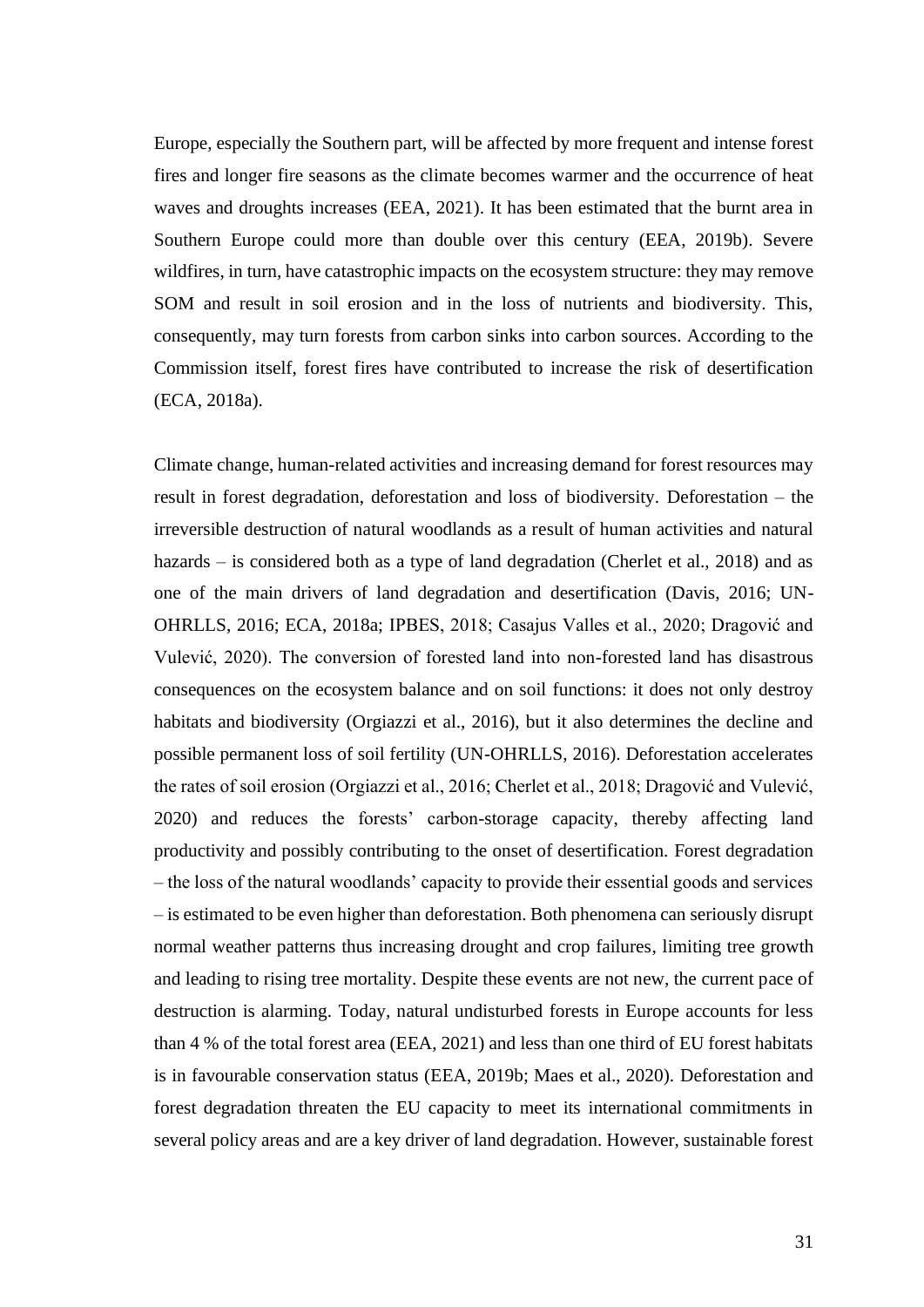land management and adaptation measures can at least partially offset the negative consequences and well-implemented forestry projects help preventing and reducing land degradation.

To protect forests and cope with the related challenges, the Commission has been implementing policies and strategies for decades. The most recent one, a brand-new EU Forest Strategy for 2030, has just been adopted by the Commission as part of the Biodiversity Strategy and is one of the flagship initiatives of the EGD. Sustainable forest management lies at the core of this strategy, which aims at strengthening forests' protection, restoration and resilience. The evidence shows that procedures such as reforestation and forest restoration can reverse the loss of tree cover and help restore soil fertility, therefore improving soil structure, reducing the risk of soil erosion and contributing to halting land degradation. Unsustainable practices and unmanaged forests, on the contrary, are one of the main drivers of desertification. Most importantly, the new Strategy stresses the strong interdependence between forests and soils: 'the soil properties and soil ecosystem services must be protected as the very foundation of healthy and productive forests' (European Commission, 2021b, p.12). Finally, as part of the Strategy the Commission will also put forward a legislative proposal to establish, for the first time, an EU-wide forest monitoring framework (ibid.), which will be paramount to ensure that forests fully deliver on their multiple functions.

#### <span id="page-32-0"></span>1.3.5 EU Water Policies

The strong interdependence between water and soil is undisputable. Water is necessary to supply and transport nutrients for plants growth and to grow crops. In particular, groundwater – which accounts for one third of global water withdrawals – supplements surface water supplies in humid areas, often becoming the sole source of water in arid and semi-arid areas. An excessive amount of water, however, is the dominant agent in weathering processes (Orgiazzi et al., 2016), whereas a lack of water is detrimental for soil health and productivity. Soils, in turn, are key to the delivery of a wide array of ecosystem services: they protect water supplies by storing and transforming pollutants, purify water, store rain thus reducing the risk of flood, and supply water and nutrients to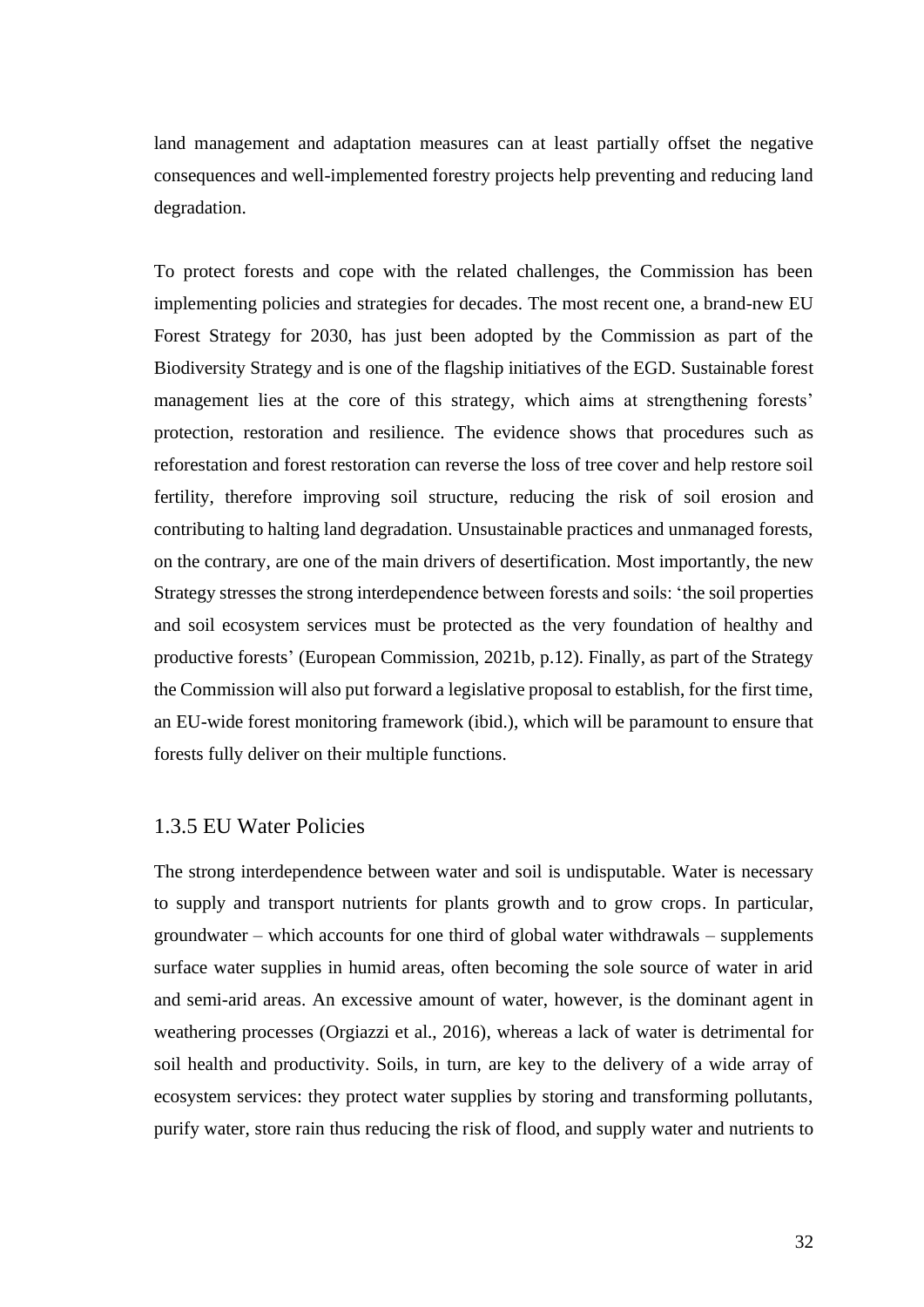plants. Simultaneously, however, soils can also transfer contaminants to water and soil erosion can alter aquatic ecosystems (European Commission, 2019a).

Despite its overwhelming importance, ensuring water availability and high-quality for all purposes is a key challenge globally and a major difficulty in combating desertification. While freshwater resources are limited, the global water use has increased by twice the rate of population growth over the past century (Cherlet et al., 2018). Moreover, Europe's waters are under pressure due to water pollution from nutrients and hazardous substances, unsustainable management practices such as over-abstraction and intensive agriculture, and climate change (EEA, 2019b). As a result of climate change, indeed, water is becoming scarcer in several parts of the EU and droughts occur more frequently, thus deteriorating water quality and quantity and increasing vulnerability to desertification. At the same time, the overuse and the unsustainable use of water reduces water supply, leading to vegetation loss and eventually to desertification (ECA, 2018). Considering the strong nexus between water and soil, effective water policies may play a pivotal role in the fight against desertification. Montanarella (2020) argues that soil and water management strategies cannot be considered separately: to mitigate environmental hazard, to foster agricultural development and to prevent land degradation, soils and water must be tackled simultaneously.

At the EU level, the most relevant policy in the field of water management and the main legislative instrument for water protection is the Water Framework Directive (WFD). Adopted in 2000, the directive committed Member States to achieve good ecological status of all water bodies by 2015. Although the directive has been successful in setting up an integrated EU-wide framework for water management in the EU and it contributed to reduce water deterioration and pollution, it has not been able to achieve its main target by 2015. At that time, indeed, just the 40% of Europe's surface water bodies had achieved good ecological status (European Commission, 2019a). From the land management perspective, the WFD has also implemented several mechanisms to prevent land degradation and desertification impacts, mainly through the river basin management plans (Stein et al., 2016). Protecting water is indeed essential to safeguard soil ecosystems and prevent their erosion and pollution. Even though the WFD does not impose any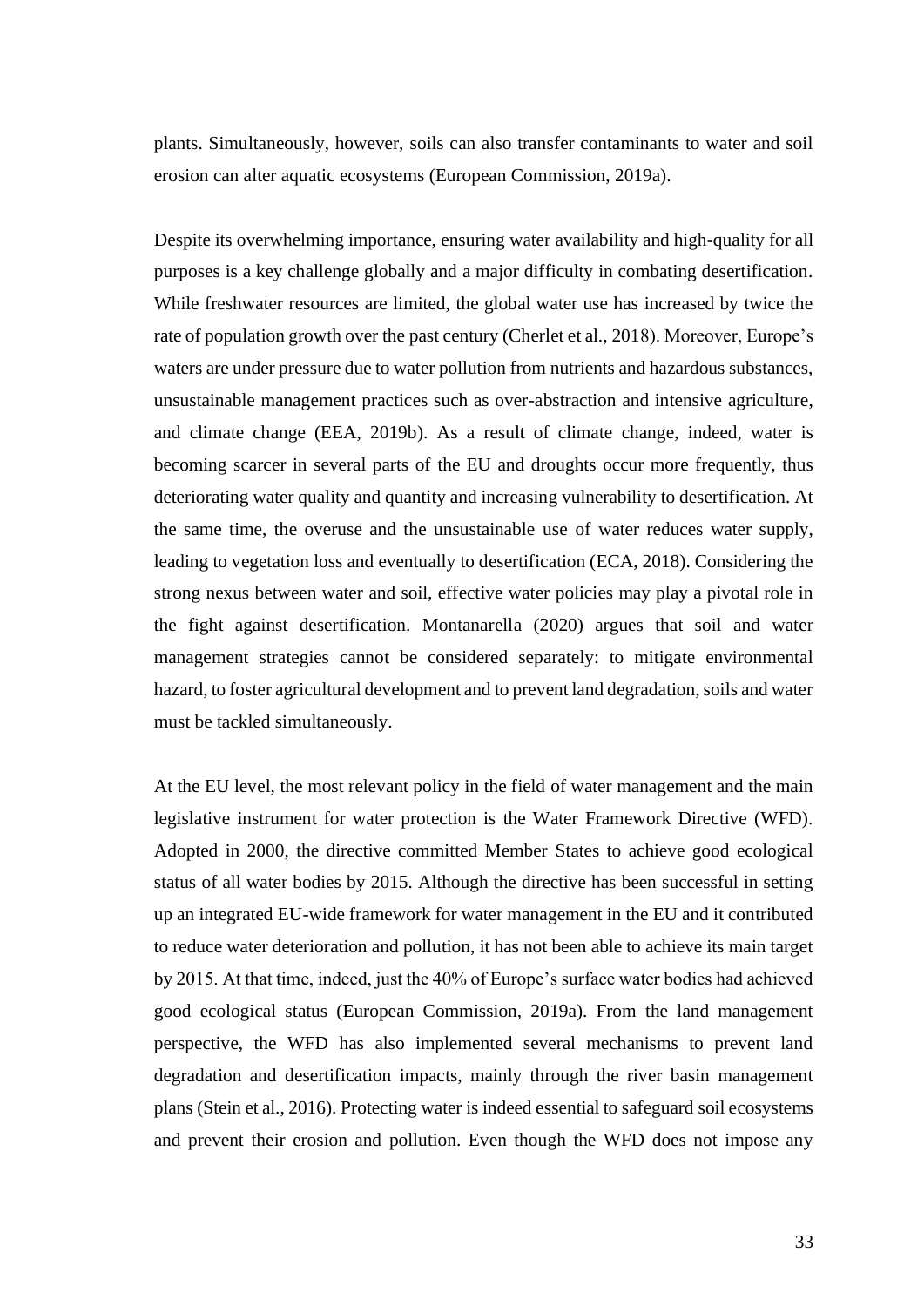requirement to remediate or protect soils in situ (European Commission, 2019a), it does require Member States to prevent negative impacts on water bodies by reporting on diffuse pollution which may be due to soil erosion, and by implementing the necessary measures to ensure water quality, including action on land management to reduce the risk of desertification. In this context, a key role is also played by the Urban Waste Water Treatment Directive. Implemented in 1991, this legislation, by requiring the collection and treatment of urban waste water discharges in certain urban areas, protects the environment, reduces pollution, and contribute to preventing land degradation. To keep up with the EGD and underpin all its ambitious goals, the directive will be revised and adjusted for the decades to come. One last important legislation which indirectly contribute to desertification is the Floods Directive. Adopted in 2007 following an increase in the occurrence of floods throughout Europe, the Floods Directive aims at preventing and limiting the occurrence of floods and their adverse impacts on human health, the environment, and economic activities. This legislation promotes an integrated and sustainable approach to flood risk management by improving nature's water storage capacity and by conserving water in natural systems. In this way, the severe effects of floods, as well as of droughts, are curbed (Stein et al., 2016). Although it is too early to draw conclusions on the effectiveness of the Floods Directive, the fitness check assesses that the directive has improved flood risk management (European Commission, 2019b).

#### <span id="page-34-0"></span>1.3.6 Funds and Missions

Besides the 'acquis communautaire' on soil protection, the EU has also deployed various funds which indirectly finance measures to address desertification, such as the European Structural and Investment Fund – with the European Regional Development Fund (ERDF), the Cohesion Fund and the European Agricultural Fund for Rural Development (EAFRD) –, LIFE (L'Instrument Financier pour l'Environnement) – the instrument for the environment –, and the European Union Solidarity Fund (EUSF). Regional funds such as the ERDF and the Cohesion Fund are relevant for desertification in that they are used to finance infrastructure investments to adapt to climate change and to develop dams and irrigation systems. The EUSF, moreover, is used to rehabilitate land after emergencies, such as droughts and forest fires, which might increase the risk of desertification (ECA, 2018a). Finally, in the period 2014-2020, more than 20% of the EAFRD (above  $\epsilon$ 20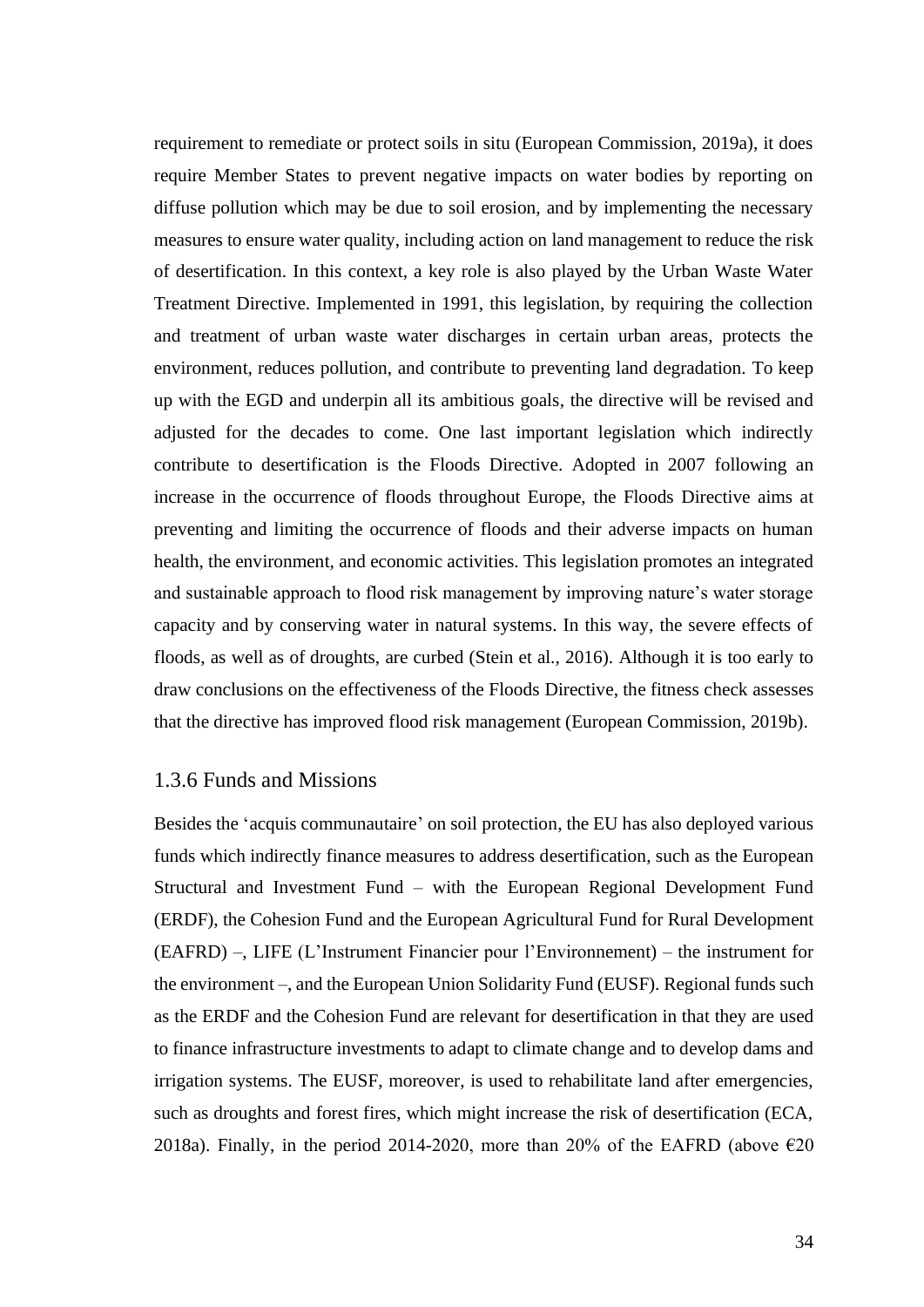billion) has been allocated by Member States to avoid pressures on natural resources. Although this does contribute to address desertification and land degradation, the exact figures of funds used to address the phenomena are not available (ibid.).

One of the most significative EU funding instruments to address desertification is Horizon 2020 and its successor Horizon Europe. As part of the Horizon framework programme there are several missions – that is, commitments to solve some of the greatest challenges globally. The Mission 'Caring for soil is caring for life' of the Mission Board for Soil Health and Food combines research and innovation, education and training, investments and demonstration of good practices, such as living labs and lighthouses, to raise awareness on the importance of soil and direct Europe towards sustainable land and soil management. The overarching goal is to have at least 75% of all soils in the EU healthy for food, people, nature and climate by 2030 (Veerman et al., 2020). In line with this, the Mission sets eight main targets, among which the reduction of land degradation, desertification and salinisation by restoring 50% of degraded lands, thus moving beyond land degradation neutrality (ibid.). Furthermore, the mission also proposes eight key soil health indicators and improved ways for monitoring the status of soils and land use systems. In this way, activities, progress and outcomes will be measurable and time bound. Overall, the mission and all its objectives will be a main driver for achieving the objectives of both the UN SDGs and the EGD and will have a direct impact on their success.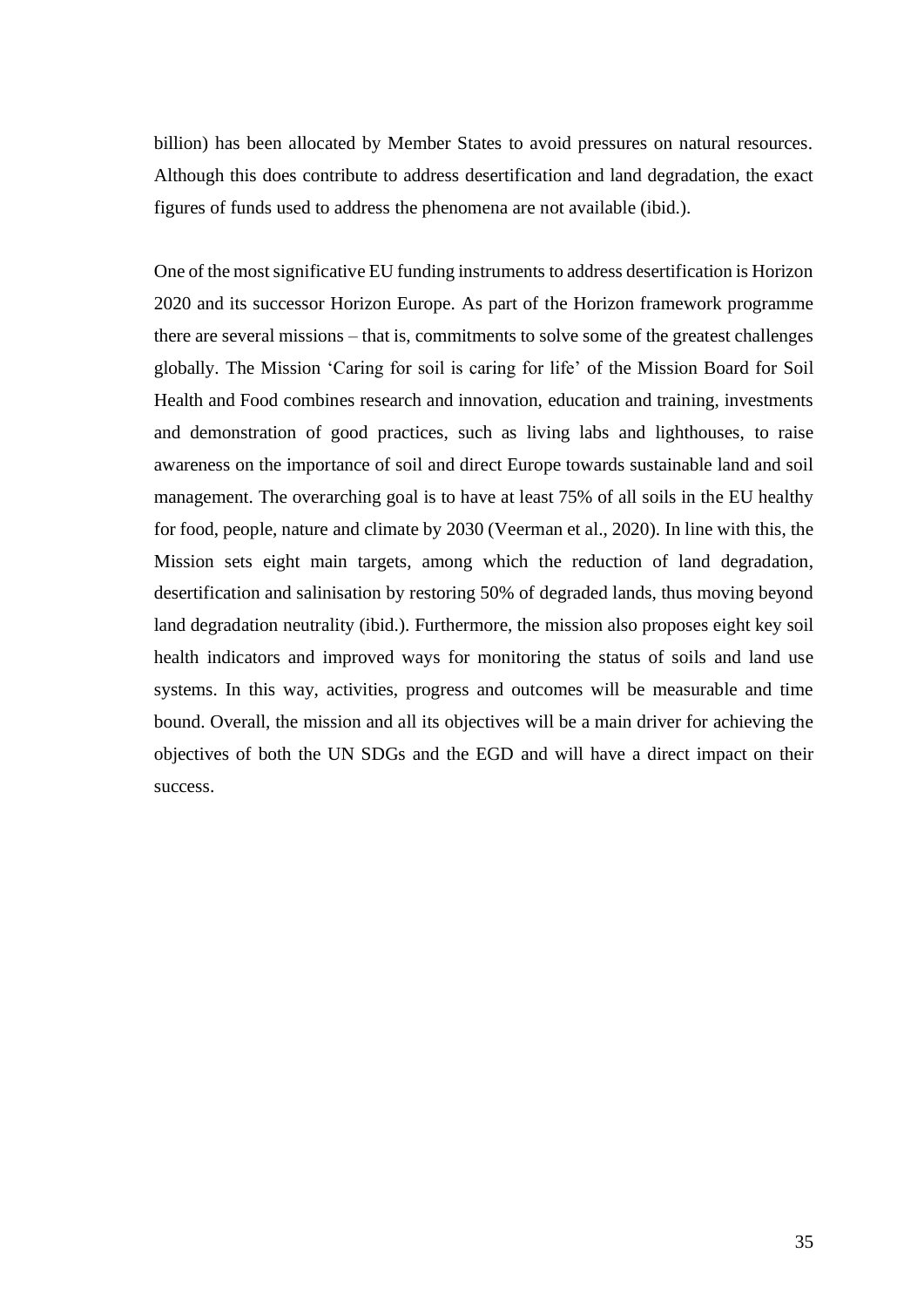## Chapter 2: Methodology

To provide an answer to the research question at the heart of this thesis, this study has so far relied on secondary data – that is, the analysis of the existing literature. The theoretical framework has shed a light on the issue of desertification in the EU and on the policies which indirectly address the problem. However, it has failed to provide exhaustive information on the adequacy of these measures to combat the phenomenon. Although in 2018 the ECA questioned their effectiveness, there are today no further studies or research which assess the current situation, especially in light of the new EGD. As a result, alongside with the secondary research, this study also took advantage of primary data to investigate the adequacy of the current policies and provide a comprehensive answer to the research question.

## 2.1 Qualitative research

The thesis availed of primary qualitative data. According to Corbin and Strauss (2015), qualitative research 'utilises an open and flexible design and in doing so stands at odds with the notion of rigor so important when doing quantitative research' (p.4). Unlike quantitative research, which deals with statistics and is expressed in numbers and graphs, qualitative research involves collecting and analysing non-numerical data with the main aim to search for meaning and understanding. Qualitative research is normally undertaken because of a lack of theory and undergoes an inductive process as it is the researcher who first-hand collect data to build concepts, hypotheses or theories (Merriam and Grenier, 2019). It aims at describing and explaining phenomena from the inside (Flick, 2007), through people's viewpoints (Corbin and Strauss, 2015) and thus investigates how people see things – that is, their opinions, experiences and perceptions. One of the key advantages of qualitative research lies in its flexible and open nature. As noted by Taylor, Bogdan and DeVault (2016), indeed, 'an overreliance on theory can close off important insights' (p.175). For all these reasons – and since the main objective of this thesis is to understand the severity of desertification in the EU and assess the adequacy of the existing measures addressing the problem – adopting a qualitative research is deemed to be the most appropriate approach. Through a qualitative research, indeed, it has been possible to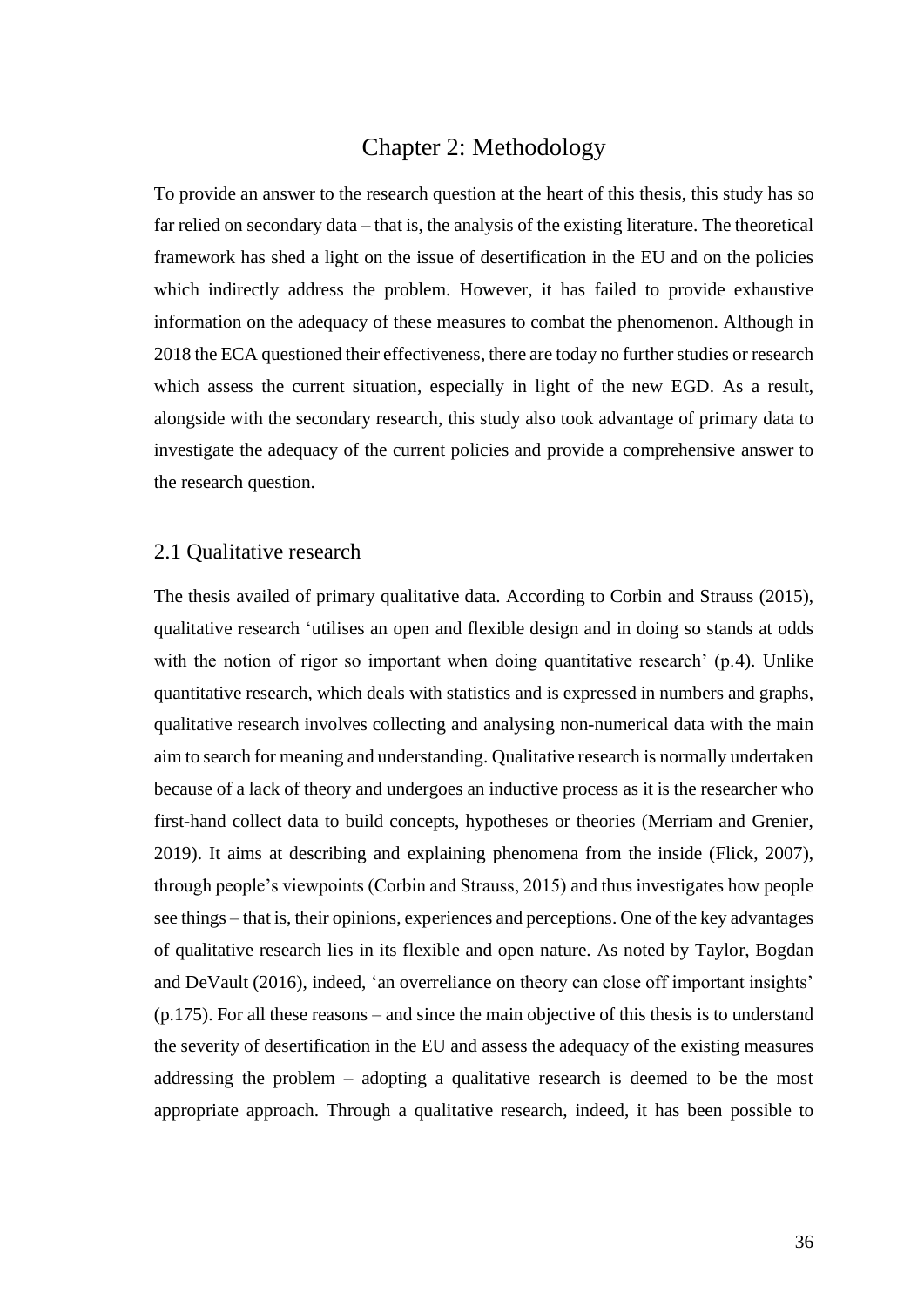gather in-depth insights into the issue of desertification and to have a better comprehension of the problem through experts' experiences and perceptions.

Qualitative data can be gathered and studied in several ways: by analysing experiences of individuals or groups, by analysing interactions and communications through observation, or by analysing documents (Flick, 2007). In practical terms, this is translated into observations, interviews, focus groups and surveys. Interviews are the dominant method in qualitative research and, for the purpose of this thesis, the most appropriate tool to provide an answer to the research questions. The researcher considered that focus groups and observations would not be adequate as the first aims at generating discussions and exchange of views among groups of people to test a target audience's perceptions, whereas the second relies on observation to understand people's attitudes and behaviours. Open-ended survey questions, on the other hand, may be a valid alternative to the interviews. However, these lack flexibility and, since many people may not be inclined to take time to write down long replies, it is very unlikely to get detailed answers or explanations. In-depth interviews are therefore the most effective qualitative method to collect meaningful data and provide a deeper understanding of a phenomena – in this case, of desertification – as they enable the researcher to obtain a large number of data and a wide variety of detailed information without being too time-consuming for the interviewees.

### 2.2 Semi-structured interviews

In order to collect the necessary data for the research, qualitative semi-structured interviews have been conducted. The semi-structured interview 'employs a blend of closed- and open-ended questions, often accompanied by follow-up […] questions' (Adams, 2015, p. 493). The key advantage of this type of interview lies in its flexibility: semi-structured interviews involve less rigidity and more leeway than fully structured interviews but are also more organised and systematic than unstructured interviews (Luo and Wildemuth, 2017). They allow the researchers to go beyond the structured questions planned in advance and develop new spontaneous ones as the conversation proceeds. In this way, it is possible to gain a more in-depth understanding and new ideas are free to emerge during the talk. For the development of this study, questions were based on the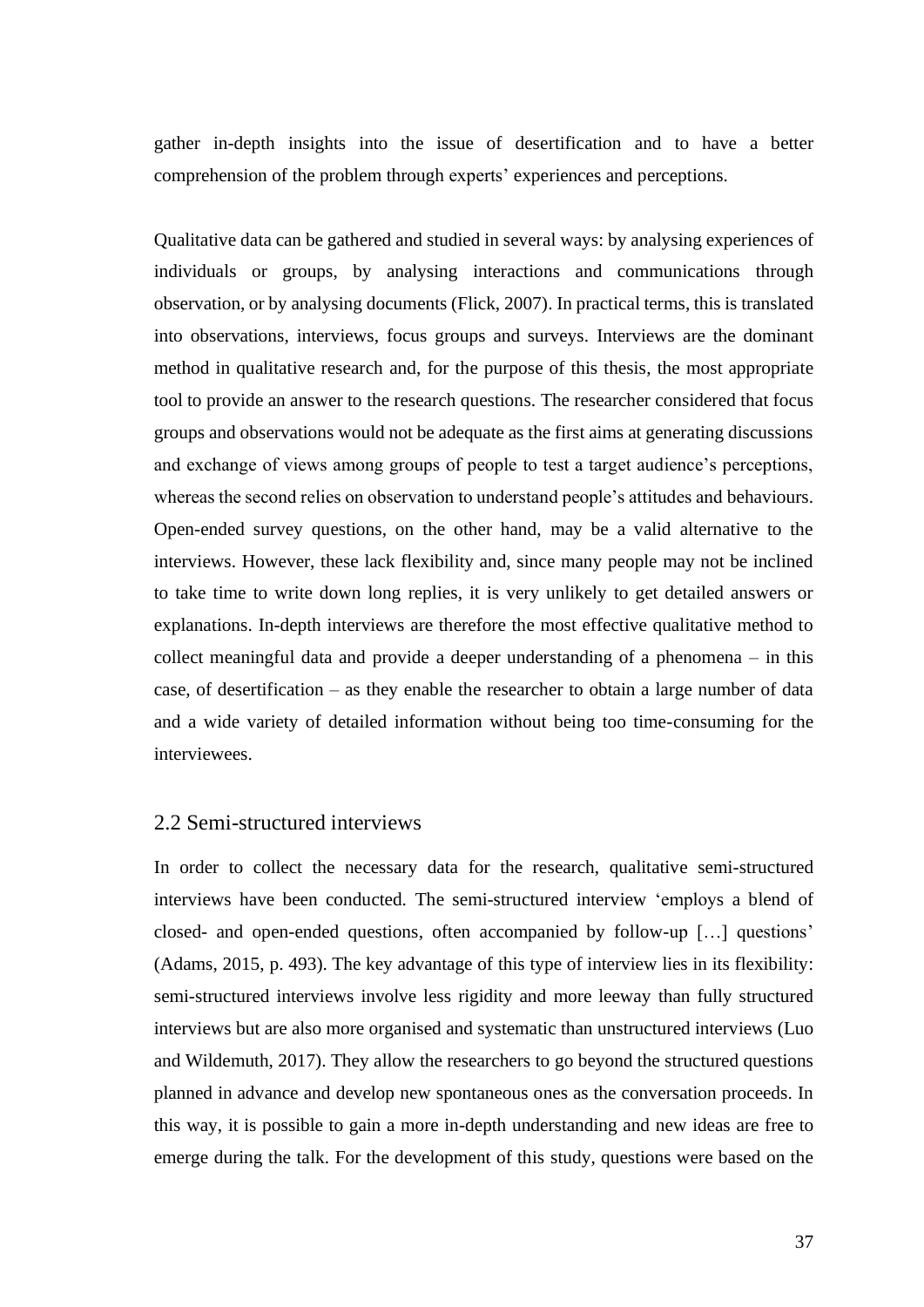concepts introduced in the theoretical framework and were tailored to the participants. The researcher, indeed, did not avail of the same pre-determined set of structured questions for each interviewee. As desertification is the combined result of several interrelated issues, structured questions have been slightly modified according to the field of expertise and knowledge of the particular candidate. However, the most relevant ones were asked to each participant regardless of their field of expertise, in order to clearly define the topic of discussion and enable the researcher to generalise findings at a later stage. Furthermore, to establish a relationship and allow the respondent to feel comfortable during the interview, questions were asked from the general to the specific. Overall, semi-structured interviews have led to open conversations consisting of core questions and spontaneous dialogical dynamics.

## 2.2.1 Sampling Method

To select a relevant sample for the interviews, the researcher relied on its personal judgment. This technique by which samples are chosen and not randomly selected is called non-probability sampling. More specifically, this study has availed of a purposive sampling, which enabled the researcher to select the interviewees that best enabled to answer the research question and meet the research objectives based on personal judgment (Saunders, Lewis and Thornhill, 2009). Accordingly, this research study is made up only of those people deemed fit to participate. Indeed, considering the specificity of the issue of desertification and the fact that it is still a rather underdeveloped topic in the EU, not everyone possesses the expertise and knowledge to answer the questions. This has necessarily required to narrow down the sample of respondents. Moreover, to elude any sampling bias and reach a wider number of interviewees with expertise in the area of desertification, a second method was added to purposive sampling, namely snowball sampling. Snowball sampling is a non-probability sampling technique in which research participants recommend one or more potential interviewees for a research study. Although not all participants provided referrals, thanks to this system it has been possible to speed up the selection process and reach a higher number of participants to the study. Overall, by using a mix of purposive and snowball sampling, the number of 11 participants was reached. The combination of these two techniques allowed the researcher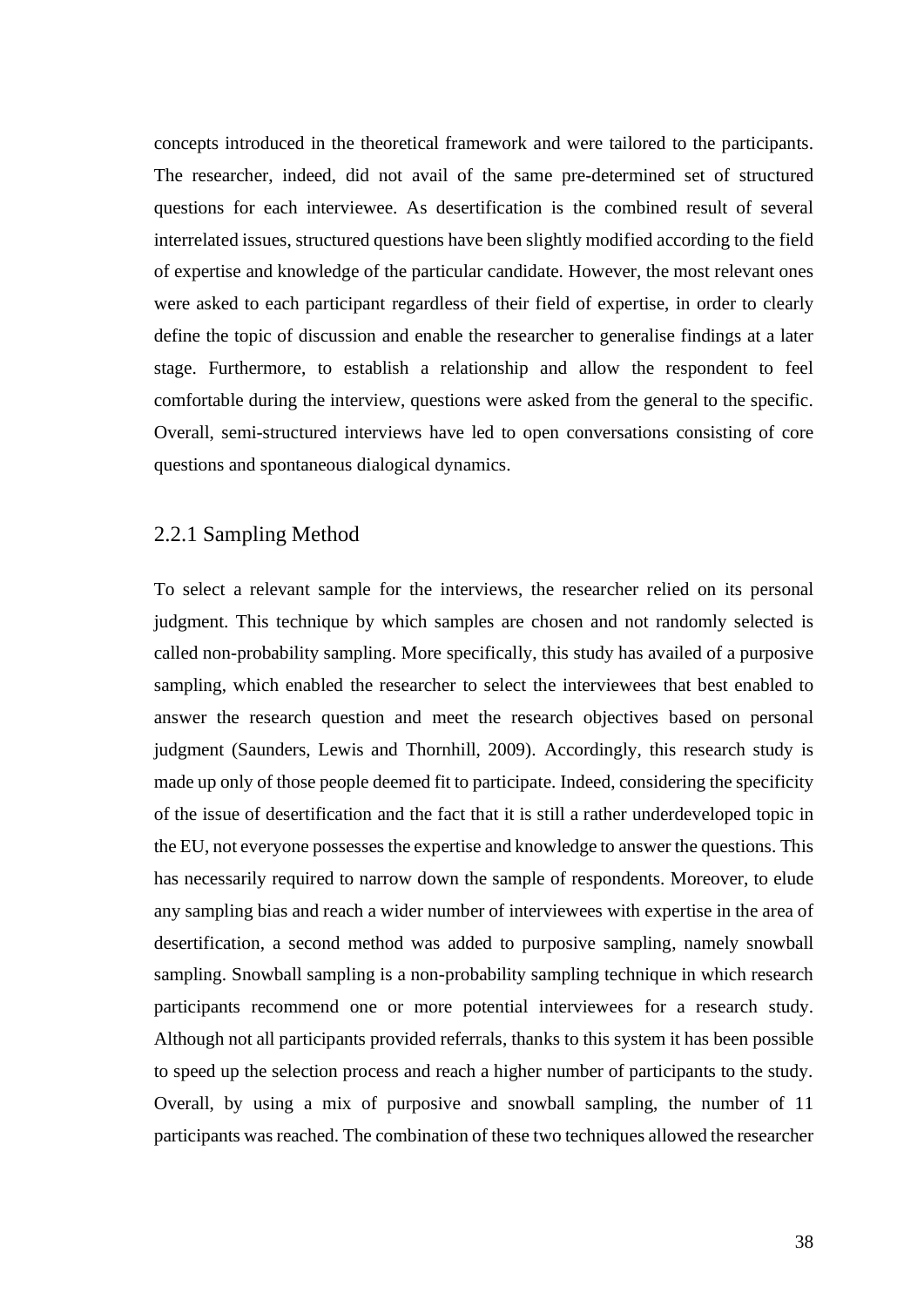to reach the so-called 'theoretical saturation', which is the moment in which data collection ceases to reveal new insights compared to what was already learned in previous interviews. Saturation is therefore a relevant criterion to establish when both data collection and analysis have been developed far enough.

Since desertification is the process of land degradation in drylands, most of the participants have been selected because of their expertise in soil and land management. However, in order to have a wider perspective and a fuller picture, the researcher also reached out to participants with different backgrounds, including biodiversity, ecosystem services, forestry, and climate change. Considering the cross-cutting nature of desertification, involving professionals with several fields of expertise played a key role and deeply enriched the value of the study. Overall, the researcher has carried out 11 semi-structured interviews with policymakers, researchers, senior experts and environmental lawyers. The majority of interviewees work for the EU, either as policy officers, or as scientific officers at the JRC of the Commission. To broaden the field of analysis, the sample also included a deputy of the UN. This has allowed for comparisons and to highlight eventual differences in perceptions between EU and UN perspectives, as well as between researchers studying the subject and officials implementing the policies.

## 2.3 Data Collection

The interviews were conducted by the researcher during the months of June and July 2021, either via Zoom (9 out of 11) or via phone call (2 out of 11). All the candidates were contacted beforehand via email so to allow the researcher to inform them about the study and ask for their availability to participate to the informational interview. Although it was rather difficult to find candidates both suitable and available, the overall process of data collection went relatively smoothly. All the interviews were held in English, but two in Italian and each lasted between 20 to 40 minutes. All of them were audio-recorded and fully verbatim transcribed afterwards. For the conversations held in Italian, the main findings were translated into English. On average, one interview corresponds to a transcript in the range of 1600-2600 words. The interview transcripts can be found in Appendix B. Before the interview, participants were informed on the nature and use of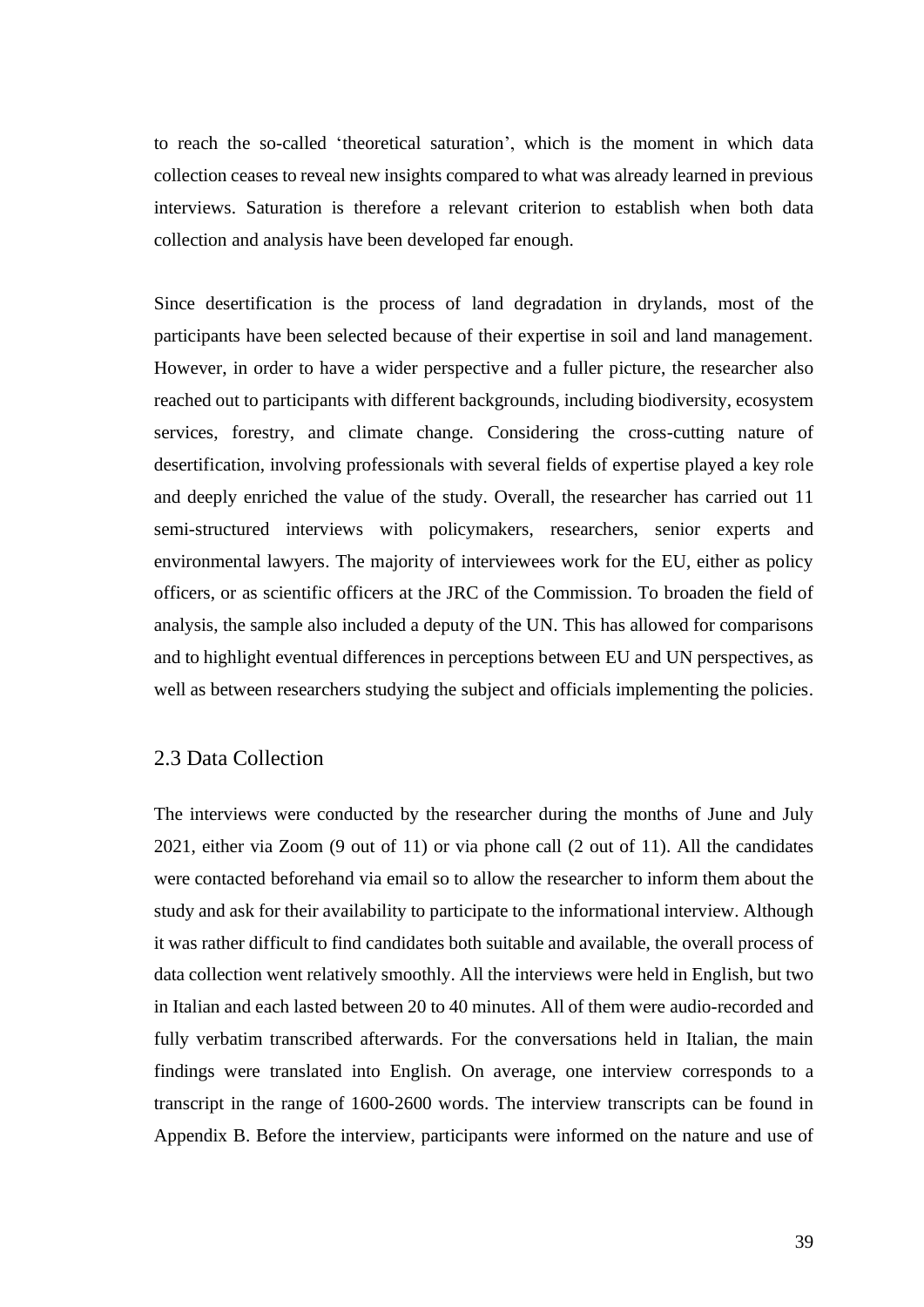the research and signed an informed consent form for their data protection. All participants were therefore aware of their right to withdraw and stop the interview at any time, as well as to refrain from answering any question which made them feel uncomfortable. To preserve the anonymity and ensure confidentiality, interviews are referenced as 'interview no. X' and respondents are referred to as P1 through P11. However, some basic information is shown in Appendix A, which provides a list of the interviews conducted with the execution date and a description of the participants' institutional role.

## 2.4 Data Analysis

'Qualitative analysis means making sense of relevant data gathered from sources such as interviews, observations, and documents and then responsibly presenting what the data reveal' (Caudle, 2004). Qualitative data analysis is therefore the process of examining, classifying and interpreting collected data to extract insights and discover relevant information with the main goal to draw conclusions on the research topic. To analyse the transcribed interviews, the researcher employed a thematic analysis (TA). As the name implies, this method aims at identifying patterns of meaning or themes in the interview data. TA requires involvement and interpretation from the researcher (Guest, MacQueen and Namey, 2012), who has to identify and describe those themes which are most relevant to understand the topic and respond to the research question. To identify patterns in data and detect themes, a systemic process of coding has taken place. Coding is essentially 'indexing or mapping data to provide an overview of disparate data that allows the researcher to make use of them in relation to their research questions' (Elliott, 2018). The process of coding starts with the generation of codes – that is, phrases or sentences that convey the same concept – and ends with the identification and definition of themes and the relationships between them. Overall, the adoption of a TA through coding has facilitated the study of the transcripts and smoothed the analysis process. Thanks to this methodology, it has been possible to easily identify those key words, clusters and thematic nuclei which expressed the same concept, and thus to readily identify recurrent themes and patterns of meaning.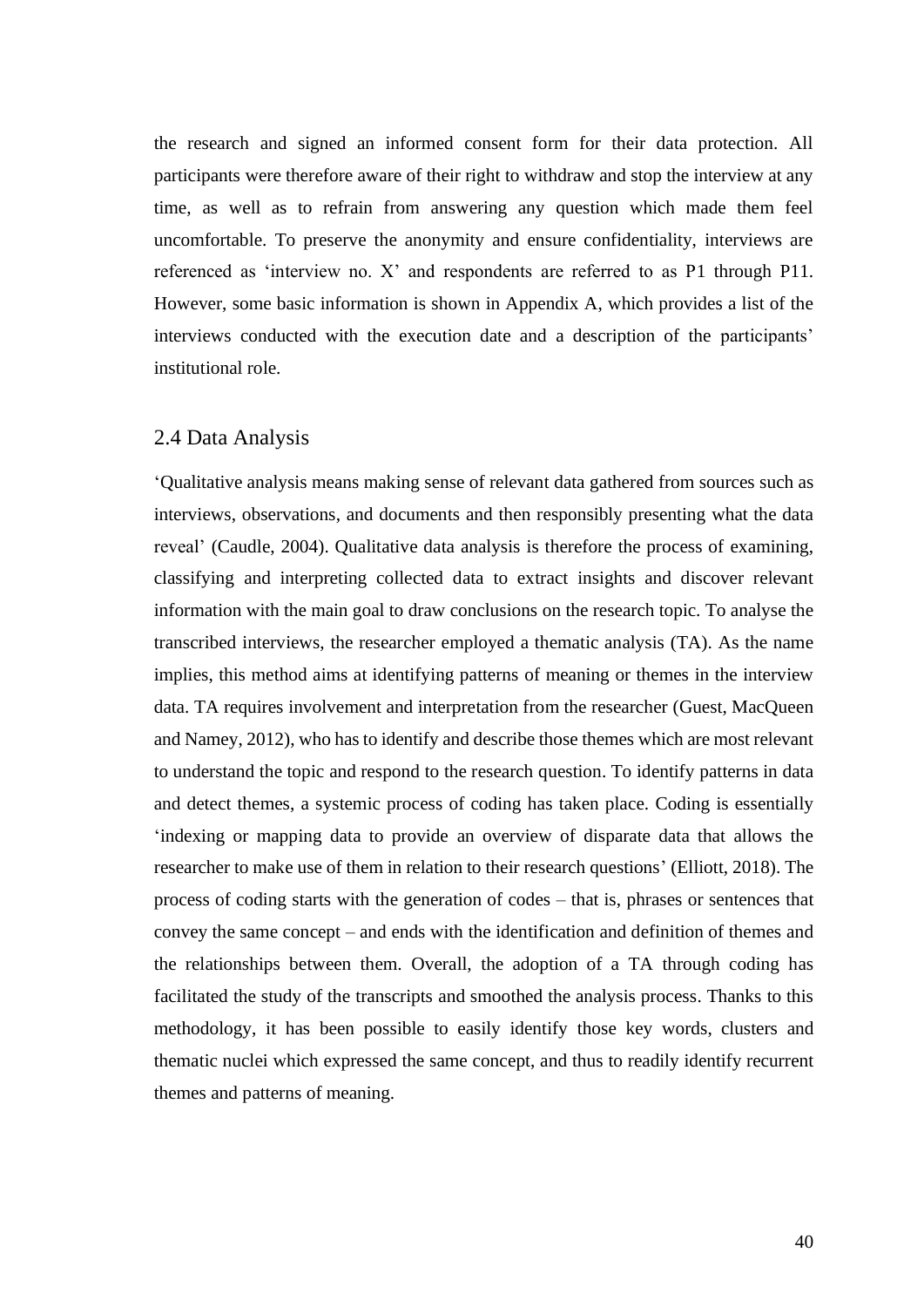## 2.4.1 Researcher Bias

Although TA has the benefit of being flexible and versatile, it is also easily subjected to bias. Despite it relies on concrete and objective information, indeed, this analysis has a highly subjective character. During a TA, researchers may – consciously or unknowingly – interpret data to support their hypothesis and ignore, or omit, those data that refute it. To avoid and minimise these biases, the researcher tried to stay as objective as possible and to consider all data, even those that contradicted the main arguments or the general belief. Hence, the researcher committed to identify themes and interpret data in the most trustworthy and accurate way, with much rigor and consistency.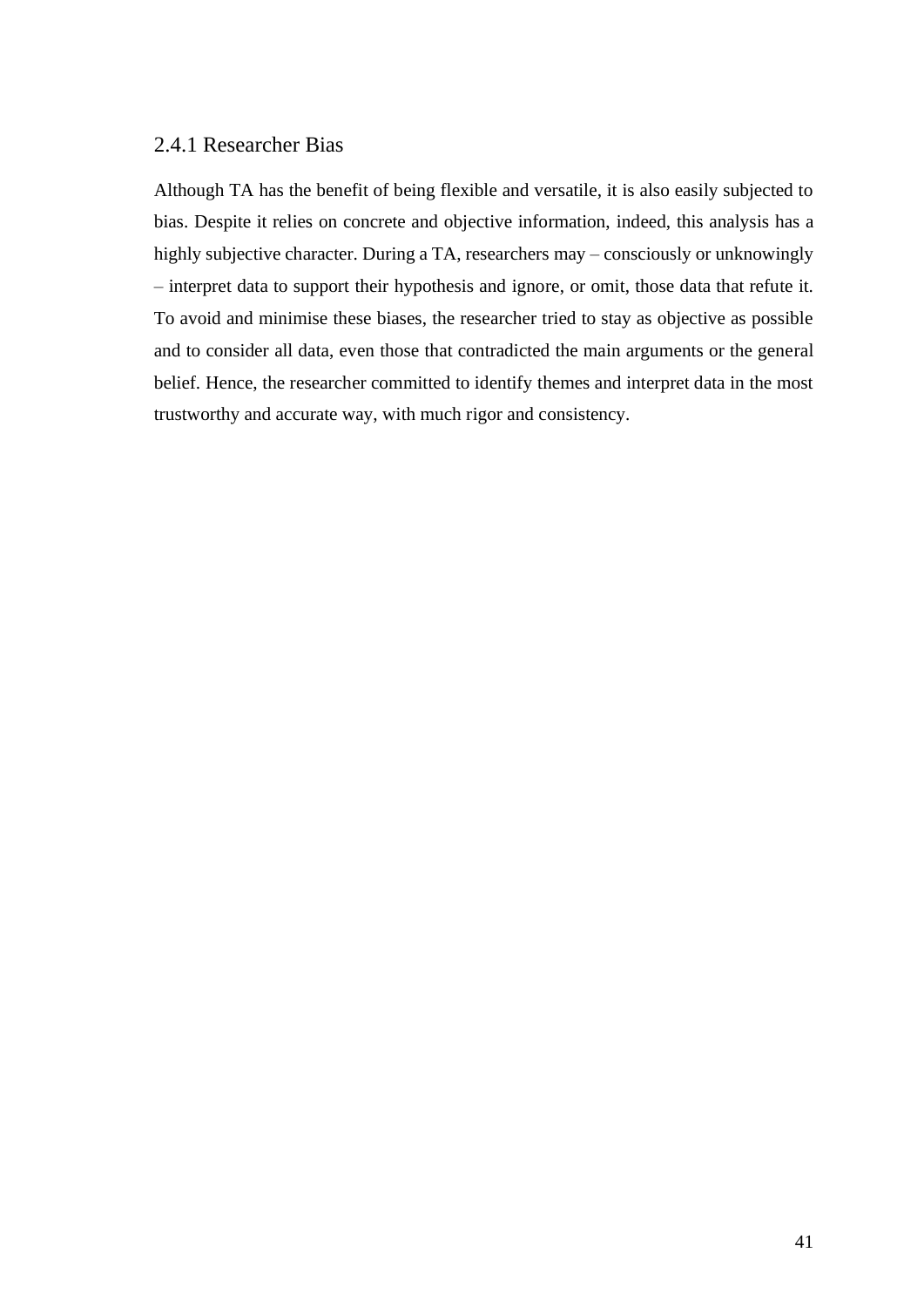## Chapter 3 – Analysis of the results: understanding desertification in the European Union

The data collected through the semi-structured interviews provide deeper insights on the risk of desertification in the EU. Findings reveal new details on the current situation of land degradation in drylands and shed a light both on the main problems in implementing effective measures and on the possible solutions to achieve more concrete results. Overall, the conversations with experts and policymakers enabled the researcher to assess the risk of desertification and evaluate the adequacy of EU policies and tools. Accordingly, indepth interviews succeeded in providing an answer to the overarching research question.

#### 3.1. A serious threat or a fictional problem?

As repeatedly ascertained (Millenium Ecosystem Assessment, 2005; Verón, Paruelo, and Oesterheld 2006), desertification is a global pressing threat both for biodiversity and for human well-being. To what extent it is a serious risk for the EU, however, is not yet entirely clear. At EU level, indeed, there is not an integrated policy to address desertification or land degradation, which are barely mentioned in the current strategies. This may suggest that these issues are not that severe after all. However, in 2018(a), the ECA first declared that desertification and land degradation are 'current and growing threats in the EU' (p.5), and the results emerging from the interviews seem to agree with this statement. Respondents define desertification in the EU as 'a problem' (P1, P3, P4, P11) and a 'very pressing and priority topic' (P6) and argue that it 'will only become more important and more pressing […] and that will deteriorate in the future' (P4). At the same time, some interviewees also specify that 'the issue is very emerging' (P1), it is only limited to certain countries (P3, P6, P10) and it is not the main threat to soils in Europe (P1, P2, P3). Overall, although not all EU countries are currently affected by desertification, most participants consider desertification as a serious threat for the EU. The only different stance is taken by P8, a UN representative who declares that desertification does not affect the EU and that, even though there is a potential future risk, it is only a remote possibility. According to P8, in the EU, soil quality is degrading, the soil is polluted, and droughts events are increasing, but we cannot talk about desertification. Since P8 is the only interviewee not working for an EU institution, these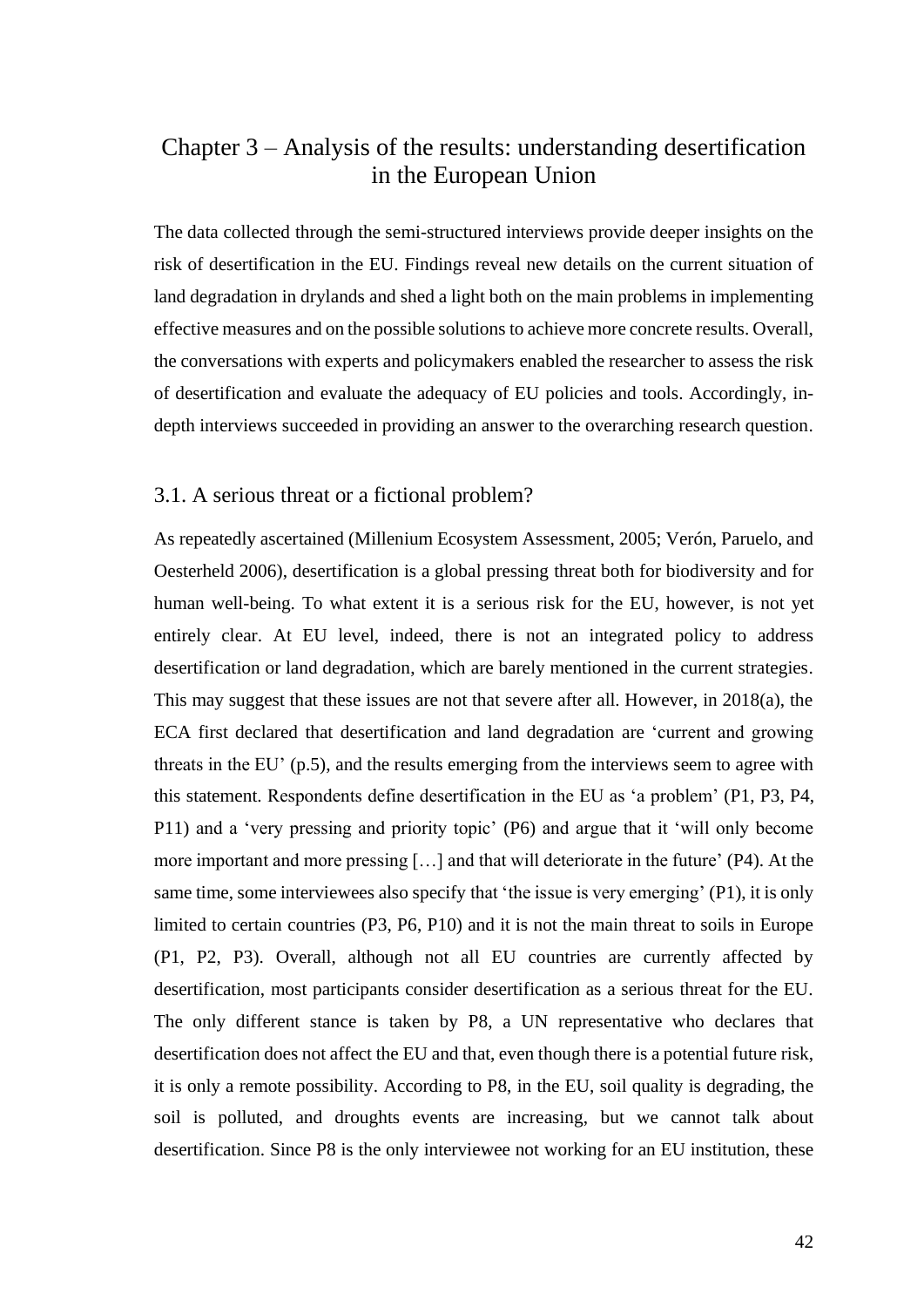divergent views between P8 and the other respondents show a clear difference in perception between people inside and people outside the EU. As P2 is keen to stress, 'land degradation in the EU is of course caused by processes which are very different from what is happening in other parts of the world'. Accordingly, as also claimed by P8, it is not possible to relate the processes of desertification in the EU with those occurring in Africa, for example, where the phenomenon was originally identified. In other words, the severity level of desertification in the EU is obviously not comparable to the problem in other parts of the world. However, considering that until a few years ago the term 'desertification' was not even remotely associated with the EU and that today thirteen Member States have declared themselves affected, it is clear that things are changing and, thus, that desertification is a growing – and, according to most, a serious – threat.

## 3.2 Land Degradation Neutrality: between aspiration and reality

When it comes to desertification, soils play a paramount role. Protecting soils and ensuring that they are in a good quality status is indeed necessary to prevent land degradation. However, as widely demonstrated by many studies and research, European soils are undergoing a series of destructive processes. Most interviewees recognise soil contamination (P2, P11) and soil sealing – or land take – by housing and infrastructure as the main drivers of land degradation in the EU and the most serious threats to soils (P2, P5, P6, P7). To emphasise the gravity of this problem, P7 stresses that an area as large as the whole size of Berlin is sealed every year in Europe. Overall, the future outlook for soil status is not positive: every participant agreed to say that the soil is degrading, and many added that the situation is only getting worse (P2, P3, P4). For this reason, several respondents (P1, P2, P3, P4, P8) are sceptical about the possibility to achieve LDN by 2030 or the target of 'no net land take' by 2050. According to many, there are two main underlying problems which impede the achievement of these goals. First, 'nobody actually knows what [land degradation] means' (P4), 'there is no consistent definition' (P6). 'If we are not able to define what land degradation is, fighting it becomes even more complicated', argues P3. 'One of the first things policy makers should do' – P3 continues – 'is to provide precise definitions […]. That would be a start'. If a concept is not clear, indeed, it is not possible to properly identify the most suitable policies to address it. To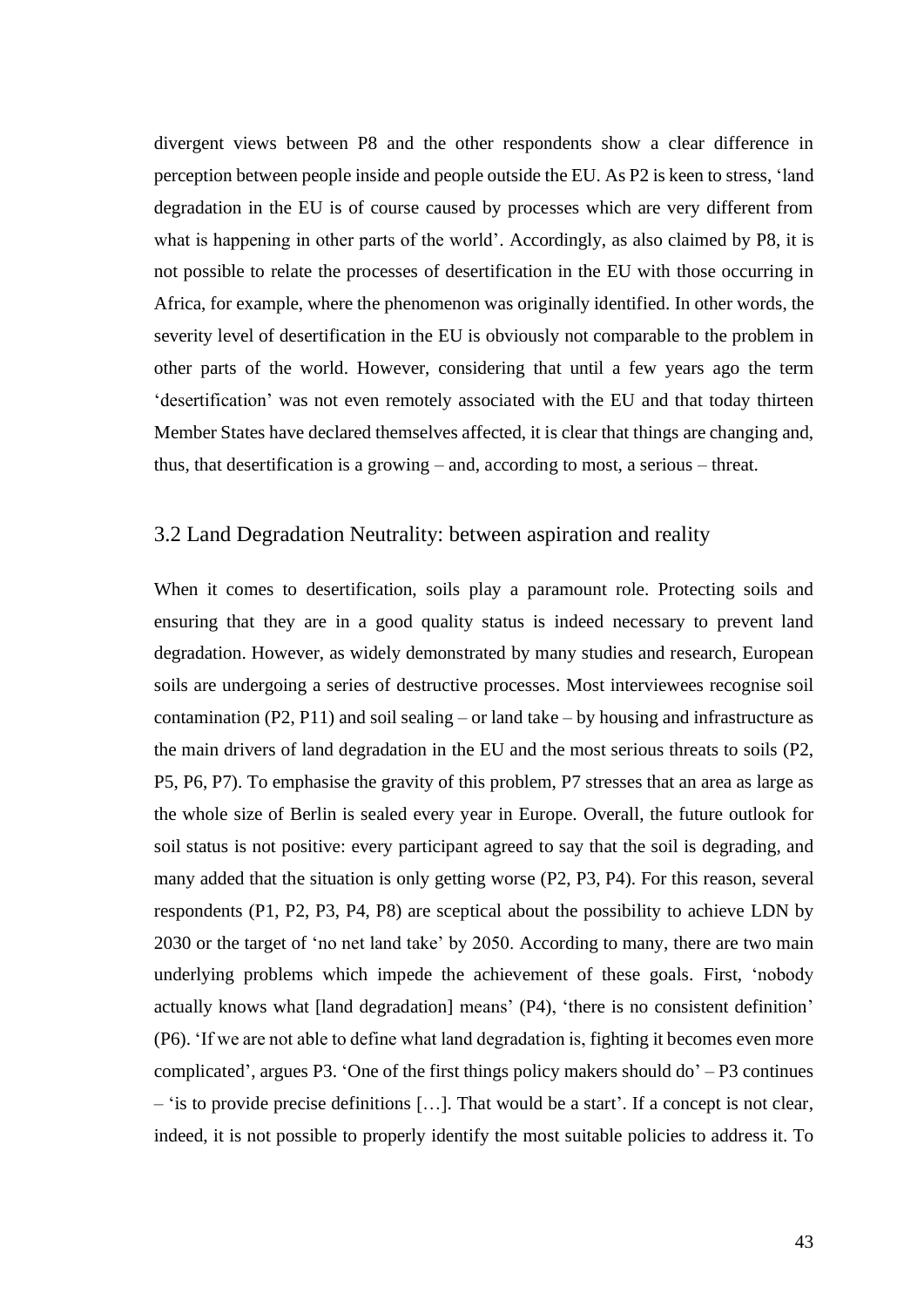reinforce this point, an expert in biodiversity (P3) provides the following example: 'threequarters of pollinators nest underground. In this case, are we talking about soil biodiversity or about pollinators?'. To ensure that the issue is embedded into the right strategy, it is paramount to have clear universal definitions.

The second core issue is the absence of an EU methodology to monitor land degradation. 'Measuring land degradation, indeed, [is] still a challenge' (P5). As already indicated in the literature review, the lack of an assessment methodology and a centralised monitoring system at EU level makes it very difficult to address the problem of desertification and to achieve the set targets. Even though there are some tools which may help – one of the most effective ones being LUCAS (Land Use/Cover Area frame statistical Survey), which gather information on land cover and land use – the problem persists. Remote sensing to map land cover can also contribute to 'assess where land is being degraded', explains an expert in earth observation (P9), but it is not entirely effective since it is possible to 'see soil properties only if there is no vegetation on the top' (P9). As a result of the difficulties to assess land degradation, one researcher affirms:

Right now, we do not know when and how much this problem [of land degradation] will happen. Somehow, we kept addressing this issue with estimates, models, measures, or data to see when and where it is happening but, with this direction, the challenge is big (P1).

Echoing the same claim, a scientific officer and expert in the measurement of health ecosystem further argues:

The problem for soil is that there are data gaps. […] There is not consistent monitoring. We essentially lack the basic data to make that assessment. […] For soil, I think that the incentive is not there, there is no specific policy demand or policy request. In most […] countries – and certainly at EU level – there is no sort of legal requirement to restore soils, to bring them in a good condition (P5).

The biodiversity scientific officer (P3) explains that, although researchers at the JRC of the Commission have been trying to unify the monitoring systems at EU level for a long time – since to date every country has its own soil monitoring system –, the situation is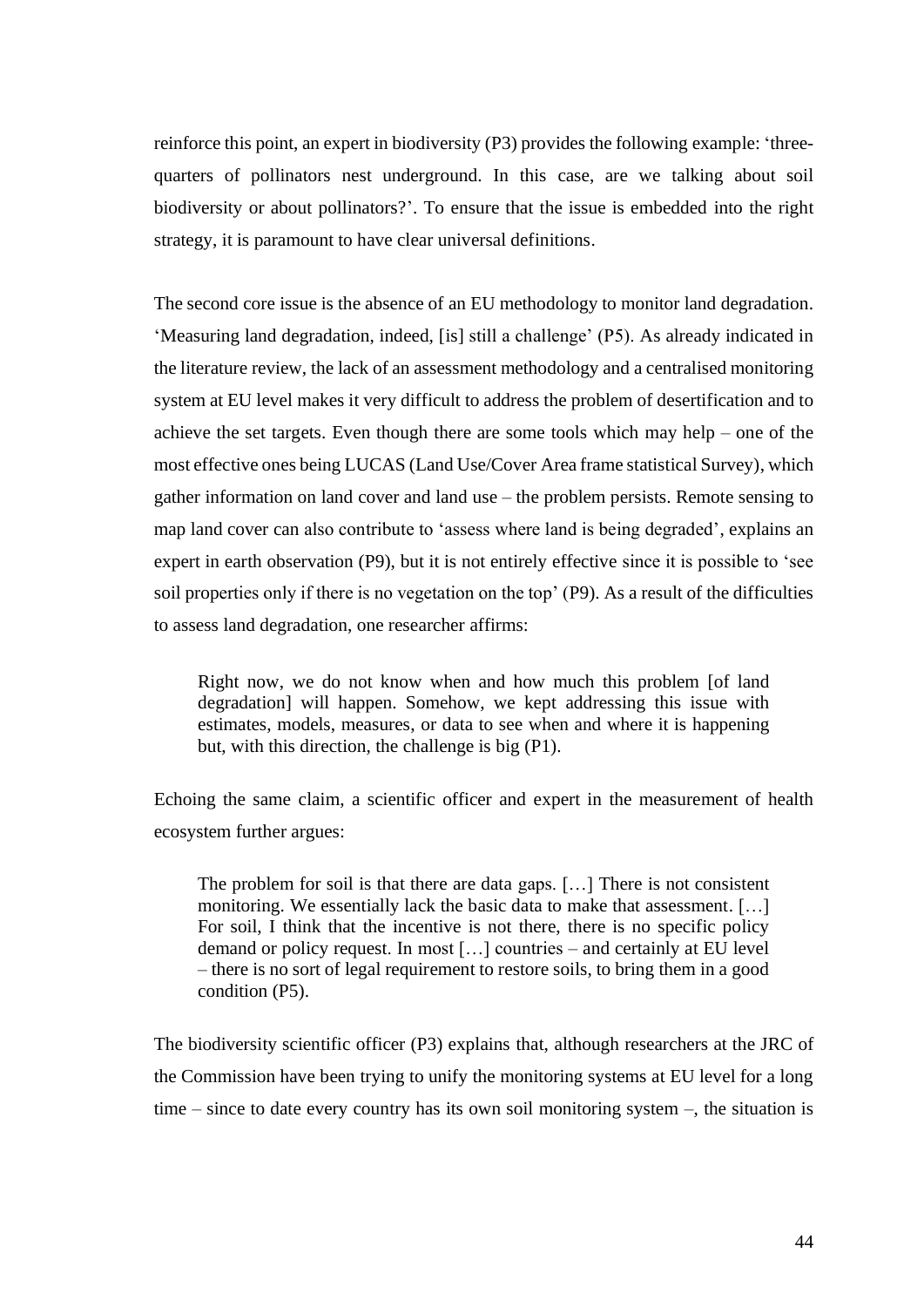harder than expected. 'The problem is that many countries are reluctant to share their soil and land data' (P3).

Despite the scepticism around the objectives of LDN and 'no net land take' and the problems with defining and monitoring land degradation, these targets hold a key role. As expressed by a senior expert, indeed:

It is not the fact that you know that it will be achieved that justifies the target. Without the target, then basically the trend will go worse and worse. You set the target, you aim at this target – maybe we make it, maybe not – but the fact that there is a target allows […] to have a whole narrative and concentration of energies towards that [as well as] money and political attention, which give the change to improve the situation (P6).

These targets are therefore definitely important as they represent the willingness to address and remedy to a problem. Nonetheless, if there is no agreement on the meaning of land degradation and no complete and relevant mapping of the soil, they will merely remain 'many fine words' and 'talk shops', as in the words of P3 and P2 respectively. The same goes for the concept of 'desertification', which lacks a unique universal comprehension and whose mapping and assessment are not yet possible (Cherlet et at., 2018). According to Behnke and Mortimore (2016), despite decades of debates and a plethora of definitions, the exact meaning of 'desertification' is still not clear today. This ambiguity with the concept of desertification is underscored by several respondents (P6, P7, P9, P11) and a high-level deputy at the European External Action Service (EEAS) comments: 'the term desertification does not make immediate and full justice to the extent of the problem, at least for the perception in the Western world […], in Europe in particular' (P11). Consequently, only once these terms will be clearly defined and understood, it will be possible to set specific goals, try to measure them and develop some targeted policies designed to improve the situation over time (P3).

## 3.3 Soil policies: an important legal gap

Despite its very cross-cutting nature, desertification is an issue predominantly related to soil and land management. Effective soil policies are indeed paramount to protect soils and prevent their degradation, but the current EU policy on soil – the Soil Thematic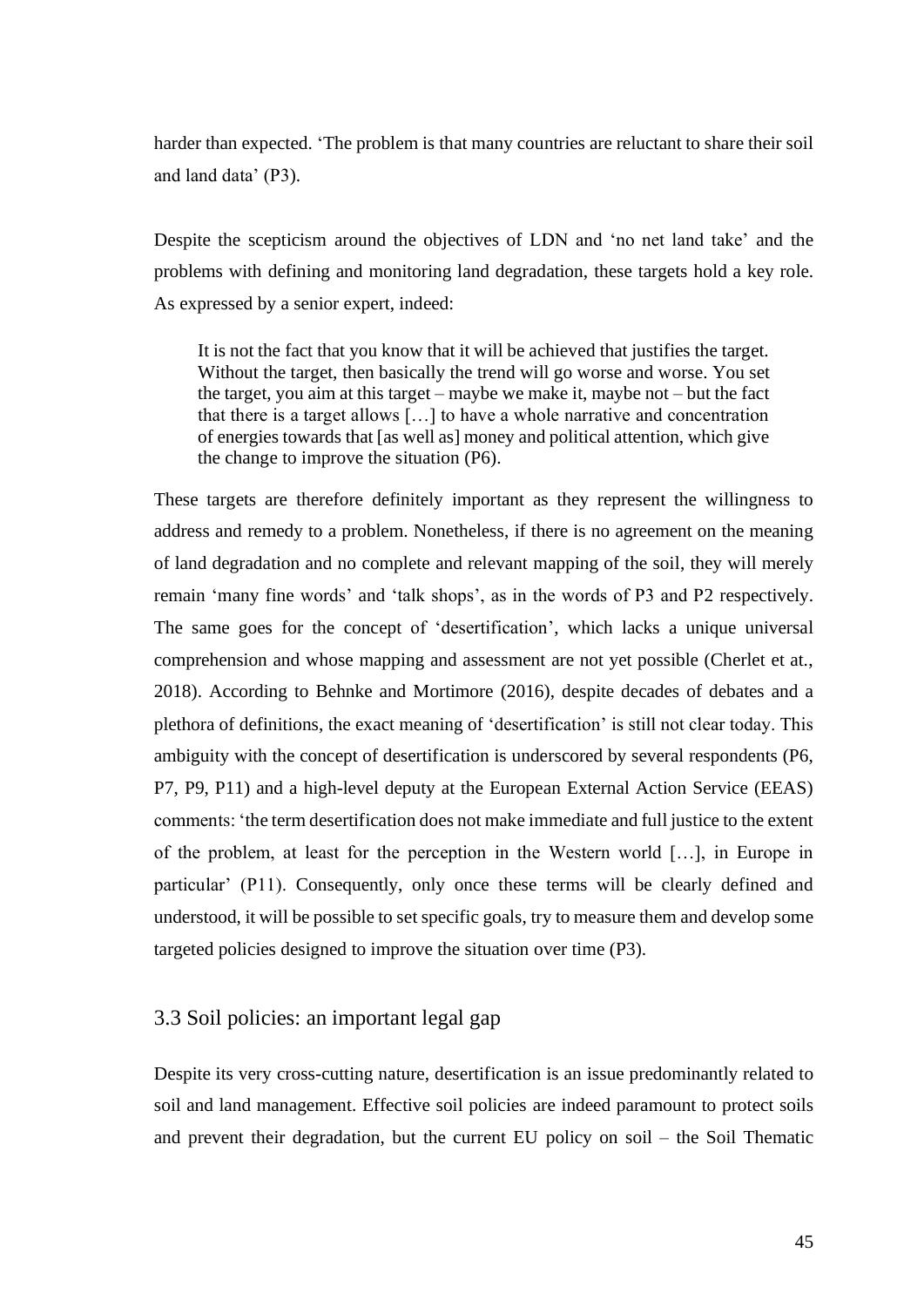Strategy – is outdated and not adequate to address the current threats. While the strategy has been in place for over fifteen years, soils are facing ever greater pressure and are going towards further deterioration. According to most interviewees this is due to the absence of a legally binding instrument to protect soils. As confirmed by most participants, the failure to approve the Soil Framework Directive – namely the fourth pillar of the Soil Thematic Strategy and the first policy approach of soil protection at EU level – has been a major limitation to prevent land degradation and desertification. 'If the soil is not regulated into a specific framework, unfortunately land degradation will continue', argues one researcher (P1). Reinforcing this view, a policy officer commented:

I think that, for sure [the Soil Framework Directive] could have made a difference because, mostly now, we do not have a legally binding overarching instrument to protect soils and to make sure that Member States take action to restore and prevent soil degradation (P4).

Because of the absence of a directive to protect soils from deterioration, indeed, Member States are not forced to take action on their territory and to set obligations: they are 'free to do what they want' (P3). This, in turn, entails a distortion of the internal market. As exemplified by one scientific officer 'if in one country you have more permissive legislation for soil contamination than in another one, polluting industries may move to the country where legislation is less stringent' (P2). One policy officer reflects on another important issue:

If you have a European framework, not only you have a bigger political support for taking actions at regional level, but usually you also have more money. The legislation does not mean that there is just an obligation to do things. When there is a legislation, you can link this to a lot of possibilities which are relating to funding. […] If we had a framework legislation, you would not only have countries adopting the legal initiatives, but you would have a lot of commitment, of money, and, of course, this has a big impact (P6).

Hence, a legal framework at EU level would not only be important to protect soils, but also to avoid business relocation and to have the chance to devote more financial resources to soil programmes. Overall, all interviewees – to a greater or lesser extent – agreed to say that the absence of a soil directive has most likely contributed to soil degradation and represents a 'an important policy – or legal – gap'  $(P4)$ . This therefore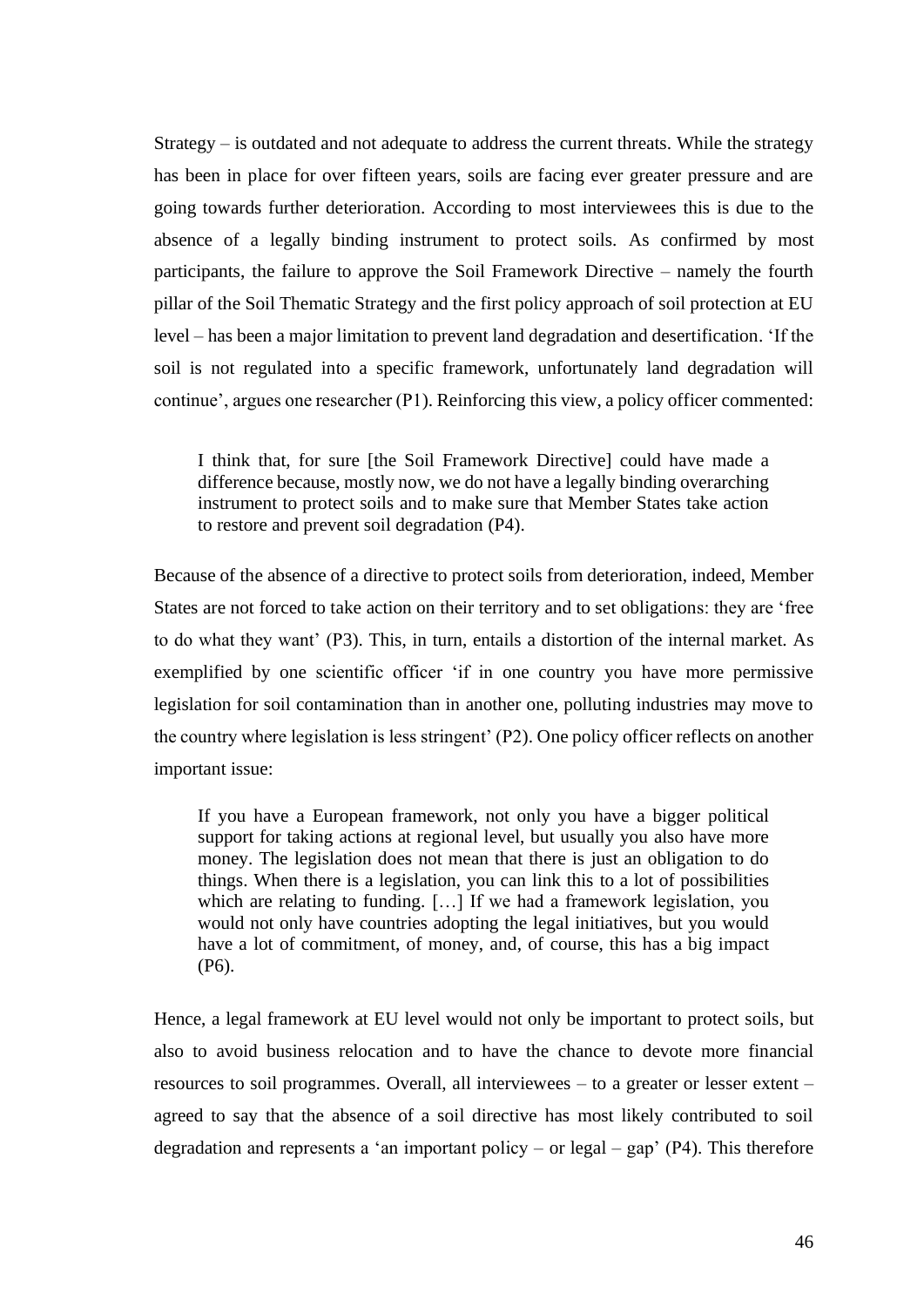confirm previous results reported in the literature as several authors (Wunder et al., 2018) and the EEA (2019b) also consider the detrimental effect of not having a suitable soil legislation. Moreover, the very recent Parliament resolution also recognises the inherent transboundary effects of soil degradation and calls the Commission to come up with a strong proposal to protect soils. Finally, this lack of a directive has been further exacerbated by the fact that the EU has not declared itself affected by desertification:

There is no way that we can put up any land degradation targets and programmes as the UNCDD is doing in the most affected countries, for example. And we will not launch an EU-wide land degradation restoration target or something similar. This is not possible because there is absolutely no political support in the Council to do that: you will never find a majority in the Council that will accept to declare the EU as affected. Now, the only other way is what we are currently doing, which is to embed some measures into other packages (P2).

#### 3.3.1 The decisive role of the Member States

The discussion about the failure of the SFD provided the impetus to reflect on the reasons why legislating on soil protection is such a challenging process. Some interviewees point out that, at EU level, there are today legal frameworks on water, air, waste and even on noise (P6, P7). As a consequence, 'it is very strange that soils, that maybe is even more important […] is not European-wide protected, regulated', commented a senior expert (P7). One interviewee (P8) defined the failure to achieve a European soil framework as a 'battle of principle' since water and air have already been protected for many years. However, there are very known reasons for this. The main problem is that, in addition to its cross-cutting nature, soil is strictly related to the concept of belonging. In the words of the interviewees, soil is often considered 'a matter of national competence' (P4, P5), 'property' (P2, P3, P7, P10), and 'land use' (P6). This is the main reason why the SFD has been rejected for many years until it was lastly withdrawn by the Commission. 'Member States will never accept anything that enters into sovereignty, subsidiarity, or private ownership' comments a soil expert and scientific officer (P2). As a matter of fact, the five Member States who blocked the proposal – namely Germany, France, the Netherlands, the UK, and Austria – invoked the principle of subsidiarity as primary argumentation, arguing that soil 'is not a topic for the EU' (P2), but 'it is a matter of national competence, and the EU should not interfere with that' (P4). However, if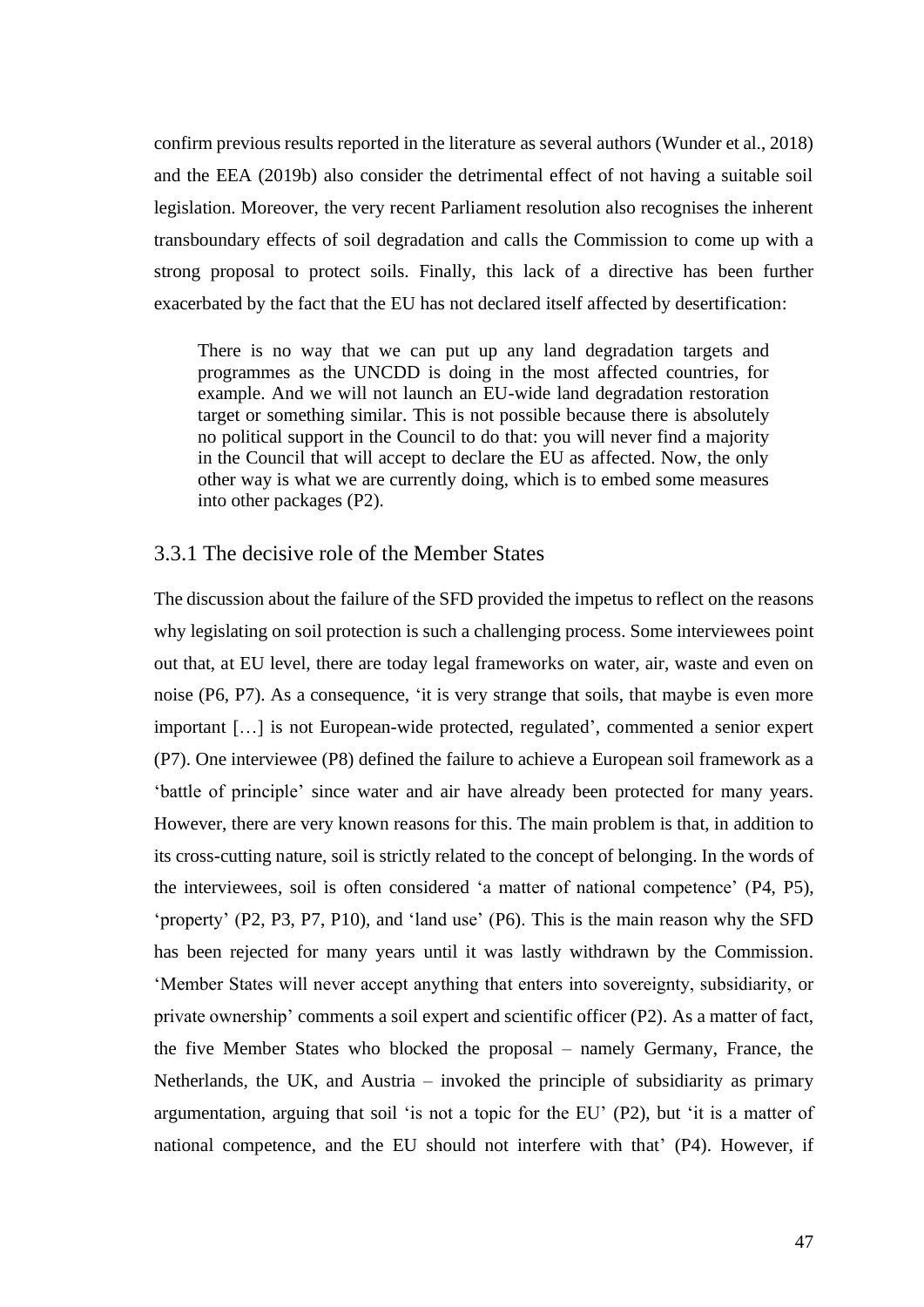Member States think so, 'then, for sure, it proves they have not taken enough action at national level either', argues a policy officer (P4) considering that soils keep on deteriorating. Behind this argumentation – claims a senior soil expert  $(P7)$  – there was also the fear that additional legislation on environment protection may hamper some development goals, including urban development, which involves building infrastructures and housing areas on fertile lands and flatlands. As repeatedly ascertained, indeed, soil sealing is widespread within the Union. Another interesting point to take into consideration is that most of the countries who blocked the directive already had legislations on soil protection at national level. From their perspective – recounts a scientific officer  $(P2)$  – an EU legislation was not necessary since they had already implemented national laws to protect soils. However, P2 continues, 'if you want the EU, you must accept a common legislation'.

Overall, 'what is missing', comments P2, 'is the recognition, in legal terms, that soil functions deliver goods that are relevant to the public, to all citizens. Essentially the concept – like air and water – that there is a dimension that goes beyond private property rights'. The important of the directive on Member States is further explained by a policy officer on soil and land management:

Such a directive at the EU level could help to make sure that all Member States do the same and that they are all forced to take action on their territory and to set an obligation. For example, that they at least monitor the situation and they try to see where there is a problem on that territory, where the problem is most pressing and then, based on such an assessment, they would take appropriate action to address that problem (P4).

As it often occurs, however, although the Commission proposes ambitious goals, these are often lowered because of pressures from the Council, the Member States, and other lobbies (P1). The Commission and the Parliament, indeed, have always been favourable towards an EU soil legislation, but 'the problem lied with the Member States and the specific countries', recounts P4. As a matter of fact, not only some nations prevented the adoption of the legally binding framework to protect soils, but – as explained above – they are often also unwilling to share soil data, thus limiting the work and cooperation in this field. It is therefore clear that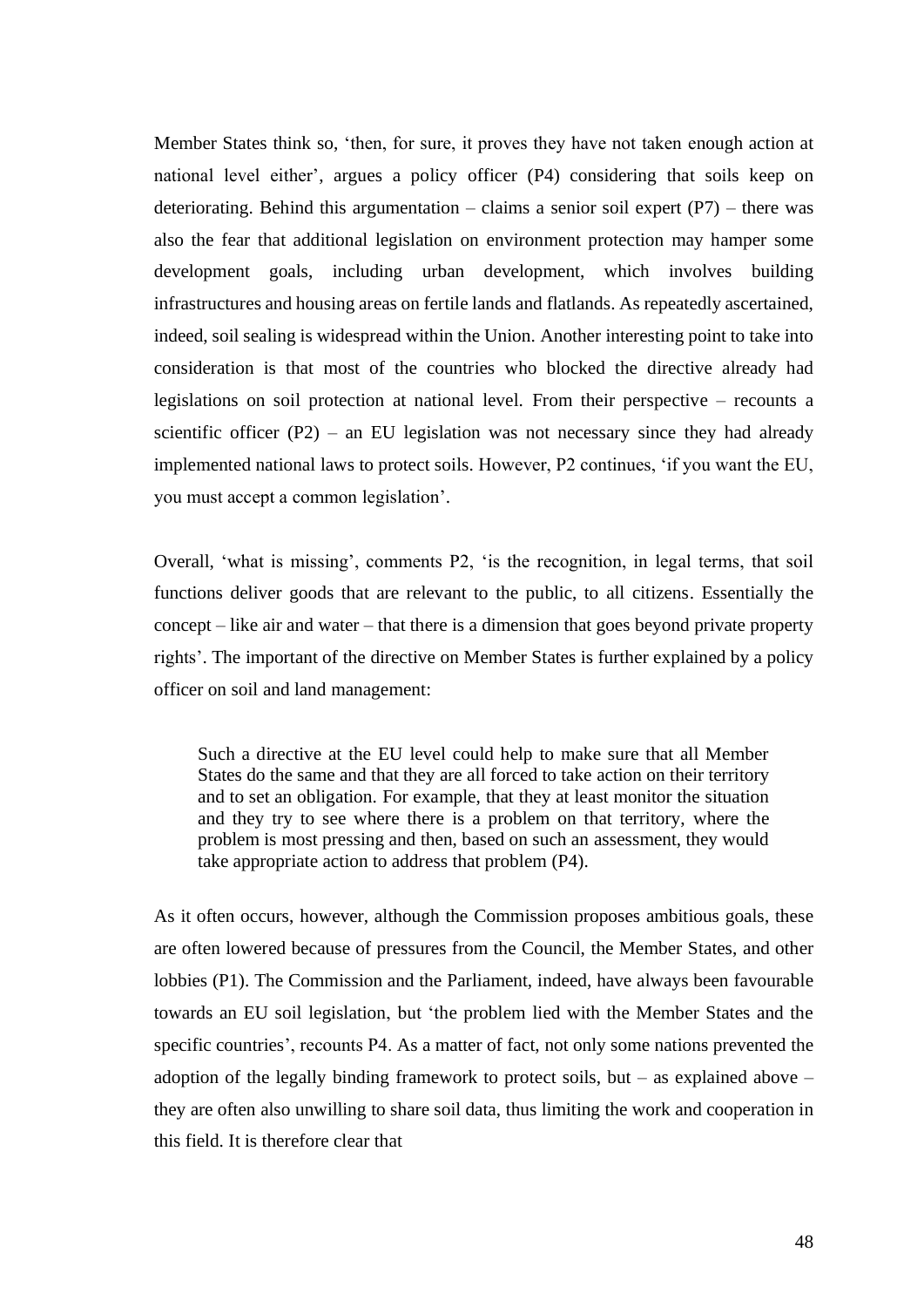The absence of a regulatory instrument at the European level has not facilitated the mainstreaming of the problem and the common understanding, but, on the other side, this is also a reflection of a certain situation at the political level that is not very much conducive to that approach (P11).

## 3.3.2 Beyond the soil directive

Despite the undisputable importance and the necessity of an EU-wide legally binding framework for soil, some forward thinking interviewees are not convinced that this would be sufficient (P2, P3, P7, P8, P9). 'I don't think that having a directive per se means that we make progress' states a researcher, 'that being said, I think it becomes even harder without one' (P9). The main problem, according to many, lies in the reluctance of Member States to cooperate on soil at EU level. 'If these are the premises, the situation will not change much even with the directive', comments P3 when talking about Member States unwillingness to disclose data on land degradation. The UN representative (P8) also confirms that a legislation on soil per se will probably not significantly change the current state of soils in the EU. However, P8 takes a completely different stance from any other interviewee:

The soil is already covered by the legislation on agriculture, forests, biodiversity. Soil is the result of many other things and therefore, its protection would have not improved much [with the directive]. What is really lacking is, as always, the real implementation of the environmental directives. Accordingly, should we really implement the directives on pesticides, on water, on biodiversity and so on, at that point, the soil quality would really improve (P8).

The main idea that P8 promoted during the interview was that, regardless of how positive a soil framework directive could be, the EU should first work in order to optimise and fully implement its current policies and measures. Were it done, the status of European soils would probably be much better today.

Moreover, considering Member States' scepticism and lack of willingness to adopt a soil directive, some interviewees stress the importance of raising awareness. It is necessary to 'create awareness among decision makers' declares the EEAS deputy (P11). Desertification, indeed, is a complex phenomenon which may not be immediately visible or understandable. Consequently, it may not be considered as a problem and, in turn, be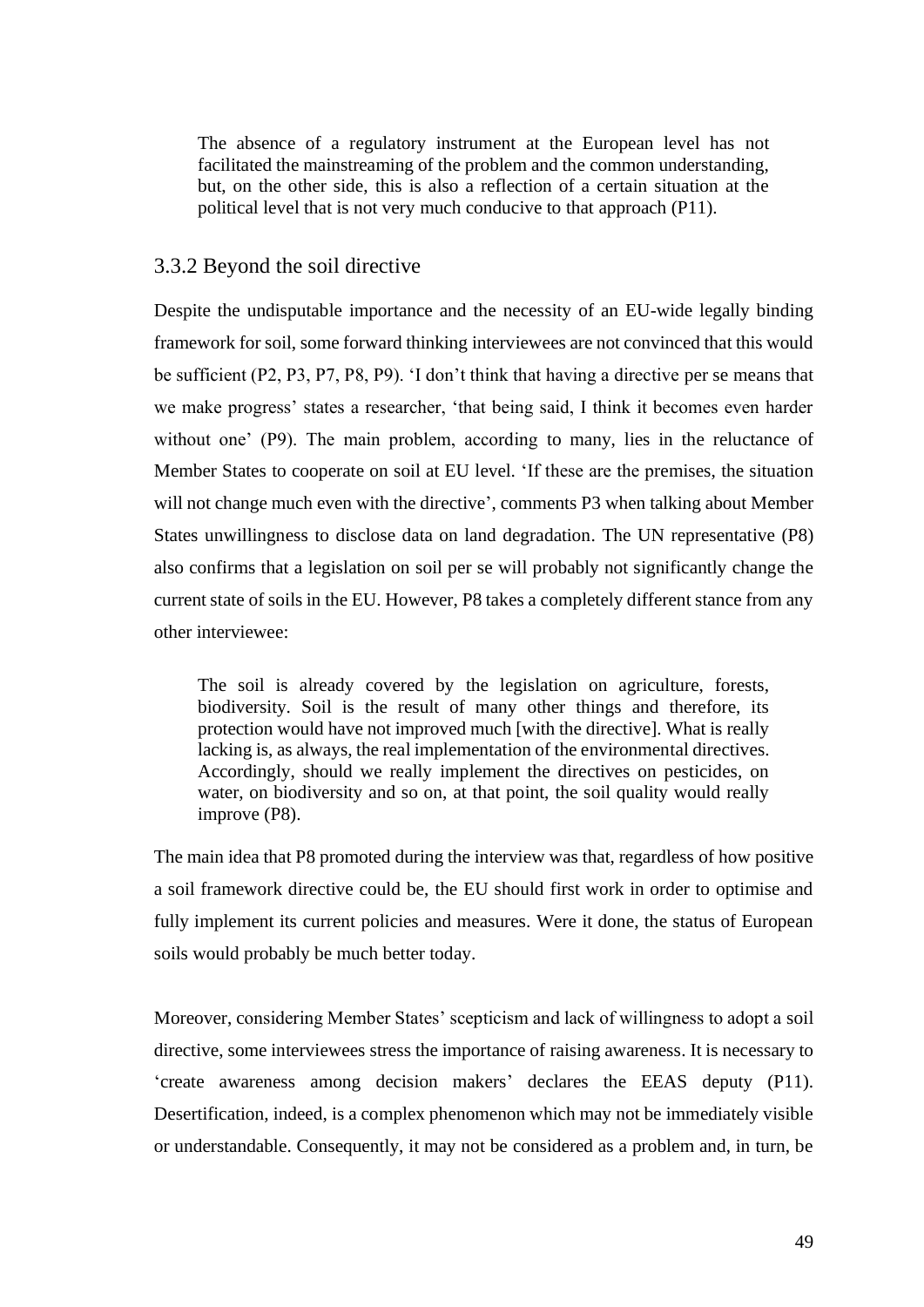easily ignored. According to P11, if there was an increased awareness among policy makers, there would be a stronger focus on the problem and more efforts to address it. Echoing the same idea, a senior soil expert (P7) argues 'when we start to speak about soil protection at the European level, we need also to think how to reach those people that actually make decisions on municipal level' because it is at the local level that soil sealing decisions, for example, actually happen. The very first step should therefore be raising awareness at regional and sub-regional levels. This pressure from EU researchers to increase the attention on soil is explained by the fact that soil has been a widely ignored topic for decades and this, obviously, has not helped in developing a legal framework at EU level. Moreover, the underlying belief is that if both citizens and decision makers were more conscious about the importance of soils, a directive could be more readily acceptable. In the words of P7, 'legally binding laws will be more successfully implemented or prepared with the better understanding of soil importance'. On the same lines, an environmental lawyer exemplifies:

We have an example of energy, which was also seen as an area of national competence, but now there is a policy on energy. Why? Because there was a crisis […] and then suddenly it was agreed that something needed to be done. [...]. Unfortunately, we might need a crisis to realise that soil needs to be protected' (P10).

Men tend to always underestimate their impacts on nature until they see the disastrous consequences. To avoid repeating the same mistakes and prevent a future soil crisis, raising awareness on soil importance could therefore be the right direction.

## 3.4 The potential of the European Green Deal

As widely explained in the theoretical chapter, the concept of soil indirectly recurs in several EU policies and strategies. Due to its cross-sectoral nature, indeed, it is very difficult, if not impossible, to isolate it from the other strategies. The CAP, the water policies, the Forest Strategy and the Adaptation Strategy all play a fundamental role in preserving soil quality and functions and, accordingly, in combating desertification. The relevance of EU environmental strategies for soil maintenance and the interconnections between soils and other natural ecosystems have also been confirmed by most interviewees. In particular – as already mentioned – the UN representative (P8) stresses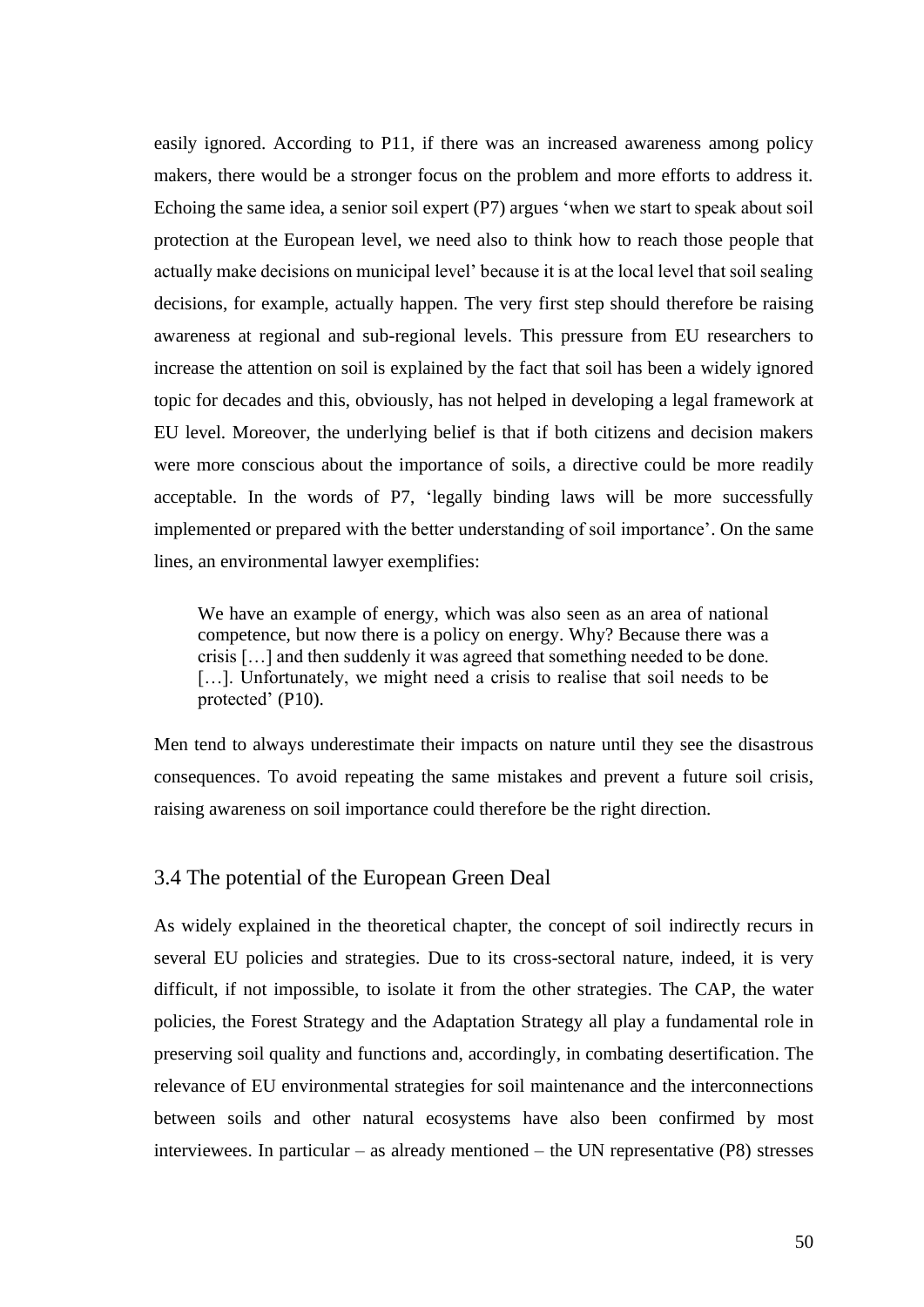the importance of EU environmental policies and claims that the environmental directives currently in force at EU level play today a very important role, even more than a soil directive per se may actually play. The underlying reason is that 'soil quality has deteriorated because there is much more land occupied and covered by harmful materials but, all in all, soil is the last [ecosystem] on which you can act upon since it is not possible to do extensive reclamation' (P8). With the launch of the EGD, it 'is again the same: you have soil as a cross-cutting issue that will be part of many, actually of most, of the strategies' comments a researcher (P2). However, a policy officer adds that 'the climate agenda starts to be finally linked to soil' and this is extremely important because 'people only understand climate [and, accordingly] if you don't have [soil] under the climate action, people say it is not important' (P6). Other interviewees focus on the importance of the EGD in creating synergies between different areas and 'interactions between soils and ecosystems' (P5): the EGD 'is a great opportunity to push the connections and the links among different files' (P11), comments a deputy at the EEAS.

To be aligned to the objectives of the EGD, several policies will be revised, some already have, and new ones will be adopted. As mentioned in the first chapter, the Soil Thematic Strategy will be entirely updated, and a new soil Strategy is expected to be released in the second half of the year. It is worth underlining that, for the first time, this Strategy will be part of the EU Biodiversity Strategy. Soil, indeed, was barely considered in the Biodiversity Strategy for 2020, argues a soil researcher (P3). In the words of a soil expert:

[The new Soil Strategy] will be embedded into the EU biodiversity strategy, which includes very ambitious restoration targets. So, you will have soils within the EU biodiversity strategy aiming towards mandatory restoration targets. That may be a way to address land degradation in the EU. Indeed […] we are preparing for this strategy – which will probably not be a directive – but there will be of course a restoration target and [the current draft] is explicitly mentioning that this contributes to respond to the assessment by the ECA (P2).

An expert on ecosystems further explains that the Commission is currently developing a legally binding law to restore ecosystems, including soils. 'That means that, by the end of this year, the Commission will propose to the Member States a regulation or a directive on how to restore ecosystems and how to restore soils' (P5). Another crucial part of the Biodiversity Strategy is the new Forest Strategy. A senior expert and policy officer on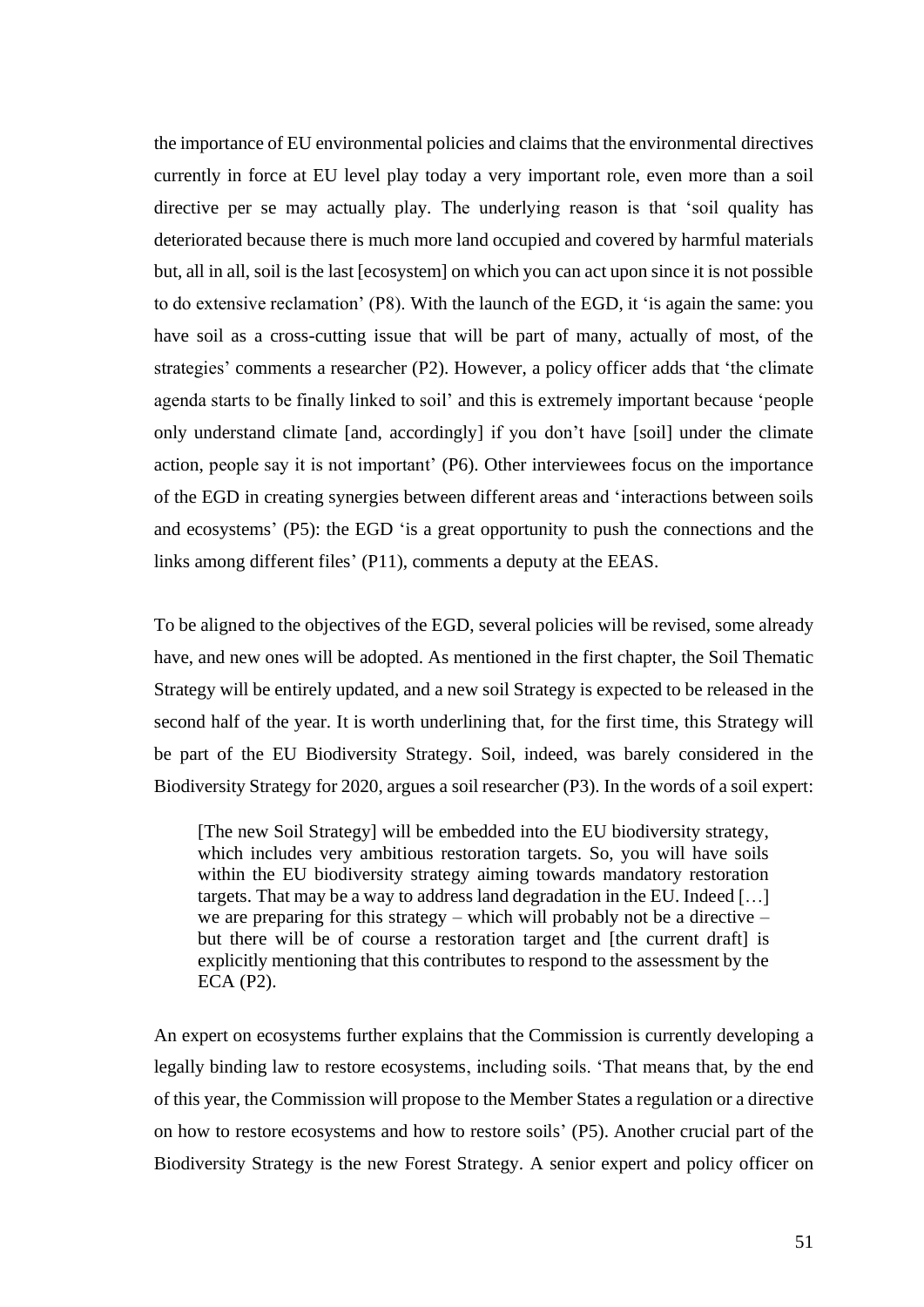forest protection states that the role of forests in the fight against desertification is fundamental as 'soil contains the majority of the carbon that is absorbed by forests' (P6). P6 explains that unsustainable management practices, particularly in Nordic countries, lead to huge emissions and to soil loss as trees, together with stumps and roots, are brutally cut. The new recent Forest Strategy devotes particular attention to this relationship between soil and forests and 'recognises the close connection between soil restoration and tree planting in urban areas, in agroforestry and in degraded land' (P6). For this reason, 'next to the forest strategy there will be the staff working document on the three billion trees the Commission wants to plant […] to restore soils' (P6). Overall, the policy officer has a positive view of the new strategy:

It is the first time it is put on the table that a forest is not just a silviculture, but it is climate and biodiversity. Although the text was changed a lot before it was adopted – it was much stronger in draft – this message comes up and we also have a commitment to do a binding legislation on monitoring. […] It announces that the Commission will assess and come up with a regulation on monitoring […]. So here and there you will see that there are announcements of legislation. It is not a directive and it is not binding, but if you do what is written there, we will have a legislation. (P6)

An environmental lawyer (P10) puts emphasis on the importance of the Urban Wastewater Treatment legislation to tackle desertification and recounts that the new revised version will be mirroring the Spanish one. Spain, one of the EU countries most affected by desertification, 'in 2007 had already adopted a specific legislation that was going beyond [the EU legislation on Urban Wastewater Treatment]' (P10). The basis for changing the legislation, explains the lawyer, lies in that climate change is accelerating and extreme weather events are extending northwards, as also stated by the ECA (2018a). For the same reason, the adaptation strategy to climate change has also been revised and the new one adopted in February this year. In the words of P8, this 'is the most relevant strategy for soil' and currently 'it is getting a good response'. A scientist also confirms that 'soil is crucial for climate change' (P2) and maintains that 'things will be mostly happening [...] in the agricultural sector, where there is now a big driver coming from researchers in agriculture because [of] the mission on soil health and food'. P2 further discusses that initiatives such as the carbon farming, which will provide 'a financial incentive to farmers to limit GHG emissions but at the same time also to increase stock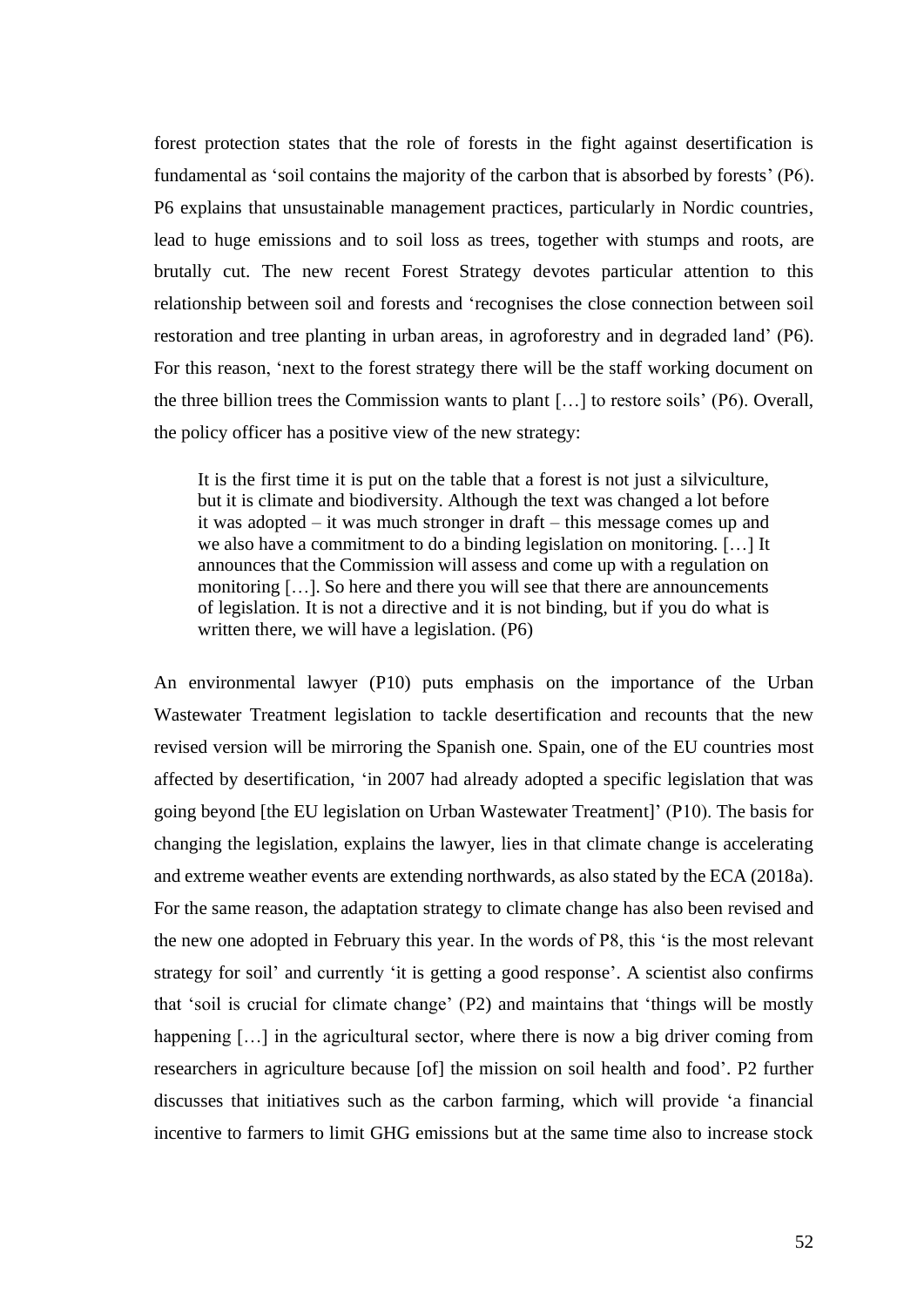of carbon and soils', the Farm to Fork Strategy 'which covers all the aspects of ensuring that we all have healthy food, starting from healthy soils', and the Zero Pollution action plan, which deals with the issue of soil contamination, are essential elements of the EGD and contribute to preserving soils.

'We will profit from the EGD', comments a soil expert (P1). 'It is certainly really really important' (P6) and all 'these new tools represent great opportunities' (P11) argue the policy officer on forest and the EEAS diplomat respectively. As it results clear from their words, the importance of the EGD is undisputable, as well as its relevance for soil and, accordingly, to fight land degradation and desertification at EU level. However, according to most interviewees (P1, P2, P3, P4, P6, P10, P11) the main problem persists: the new Soil Strategy will most likely not become a legally binding instrument. Despite the EGD has a huge potential, 'the lack of a proper strong instrument that identifies the protection of soil as a strong priority is playing in the other direction' (P11). The policy officer on soil and land adds:

[These tools] are mostly strategies, so documents or communications from the Commission. In that sense, they are non-binding. […] The Soil Strategy will address the problem of desertification, but it will always be in a nonbinding way. A strategy also looks mostly at the action of the Commission itself, while we need all actors to be involved and certainly also the Member States. With the strategy, we cannot really force Member States to take action in a legal way. (P4)

Although there are no doubts that the EGD holds a key role and will contribute to soil safeguard, the lack of a soil directive will continue to remain a major obstacle. The policy officer on forest protection recalls a sentence pronounced by the director of the EEA: "the biggest failure of environmental policy is the fact that we do not have a framework for forest and soil".

## 3.4.1 Soil: a complex argument

From a policy perspective, soil is a very hard subject to tackle. Traditionally, it was considered an agricultural topic (P2). It is only very recently that the DG environment has taken over soil and embedded it into several policies and strategies. Furthermore, as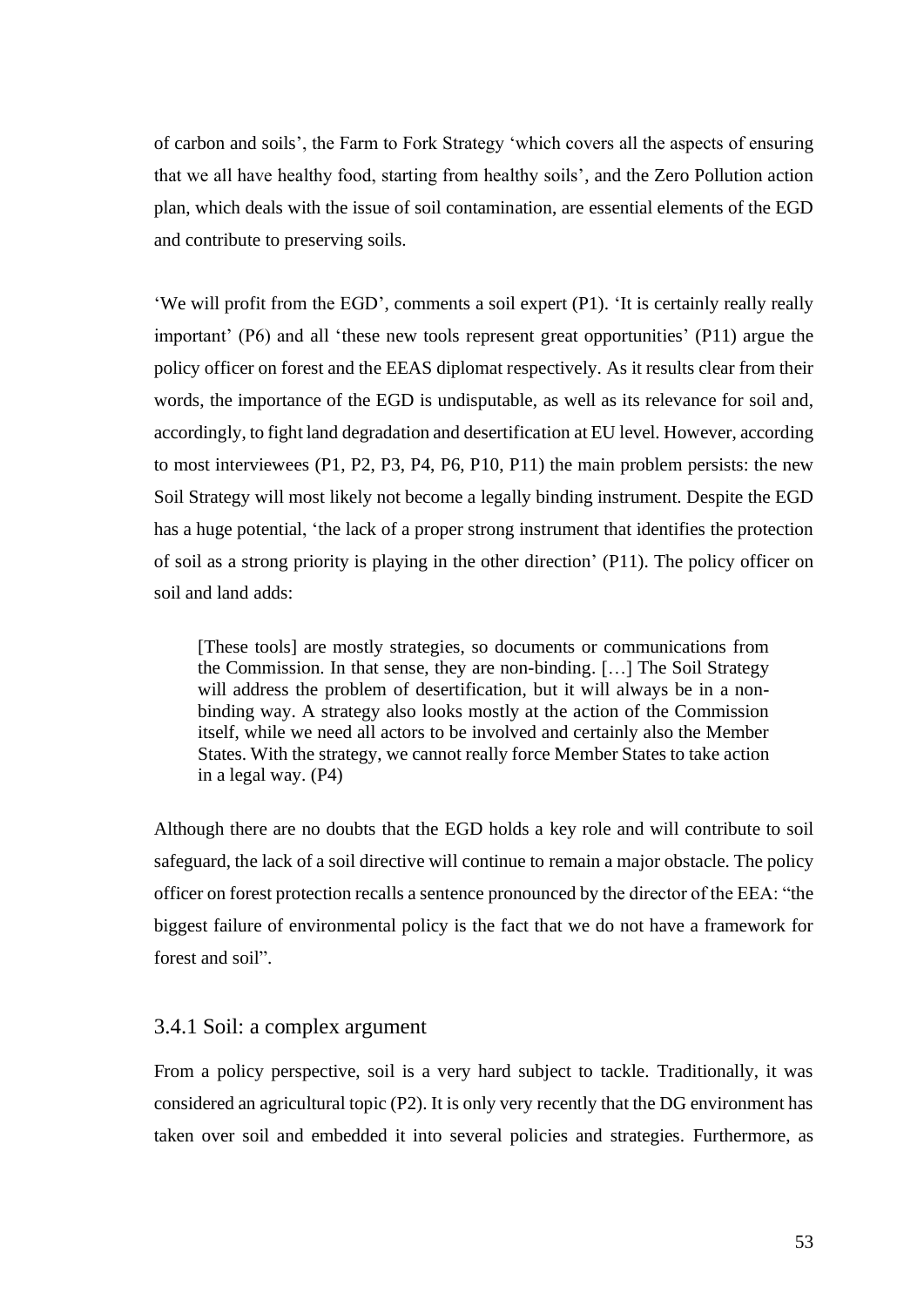explained before, soil is strongly related to the concept of property and belonging and, therefore, legislating on soils entails several issues from a legal point of view. Finally, soil and land are finite, non-renewable resources. Considering how much time it takes to build up a soil ecosystem and human increasing ambitions to subdue land to their power, the loss of soil is today much more drastic than in the past. For this reason, developing policies and measures to protect soils is more important than ever, but, due to soil transversality, it also turns out to be very complex. Two interviewees (P1, P3) make a very important point: if the organically farmed land in the EU increased to 25% – as planned by the Farm to Fork Strategy – would it then be possible to produce enough for the population? The same reasoning applies to the envisaged reduction of nutrient losses by 50%. P1 underlines that this is very important as soils, seas and rivers would be healthier and less polluted by nitrogen, which is a serious problem for Northern Europe where large quantities of fertilisers are used. At the same time, however, the EU may not be able to maintain the same production levels and this, in turn, would imply for the EU relying on exportation. Thus, it will probably not be possible to have an entirely organically farmed land or to completely eliminate the use of pesticides while assuring excellent levels of production to sustain the whole population. The system would then become untenable and larger economic issues would come into the play. 'It is all about compromises' comments P3, 'the ideal world does not exist'.

## 3.5 Towards a brighter future

Despite the absence of a framework directive still remains the major impediment to soil protection, the situation is slightly improving. As explained by some interviewees (P3, P7, P10), until quite recently soil was a completely neglected topic, even by agricultural ministries. Today, 'things are changing' comments a senior expert with more than forty years of experience on soil science (P7). 'Hopefully, the situation will gradually improve in ten/twenty years', P7 continues. This breakthrough in the state of affairs is the result of several small advances over time. First, citizens are increasingly more aware of soil's importance, there is more interest towards soil, and the overall perception has changed as a result of climate change and of the rise in extreme weather events in the EU. The Soil Thematic Strategy has positively contributed to these achievements and, in particular, to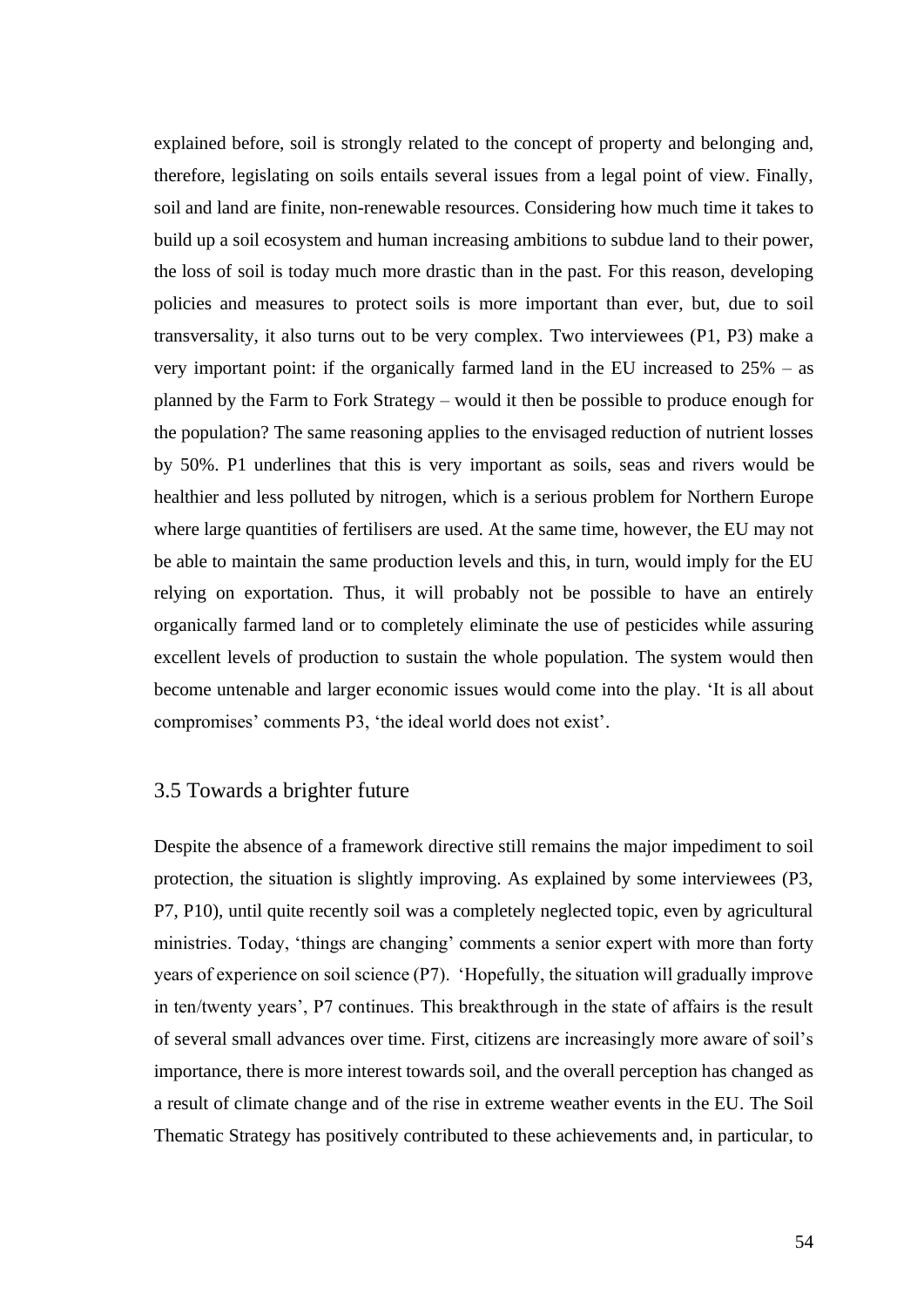raise public awareness. Despite the failure to adopt the Soil Framework Directive, indeed, 'the other three pillars – research, integration in other legislations and awareness raising – have been […] rather successful', observes P2. P7 further elaborates on this and stresses the importance of language and communication: 'it is very important to address people [...] in their own language. Even those messages about soil protection would be much more appreciated in national languages and, of course, much better understood'. Another significative signal of change is the Parliament Resolution on soil protection. As the Parliament represents the peoples of Europe, this Resolution demonstrates that there is a growing push from the ground to act on soils (P3). The senior expert on soil (P7) admits 'this is the document I was waiting for twenty/thirty years', and states 'with the declaration of the European Parliament and the pure intention to support this legislation (i.e.: the EU-wide legal framework for soils), obviously something will happen'. The EGD itself, in spite of its limits, is contributing to changing the situation. In the words of a researcher (P3):

The environment is today one of the priorities of the European Commission, which was not the case until two years ago. [...] It is too soon to say where this will lead, but there is the will to change things, and this is already a good start. I don't know if the Commission will make it, but it is not just the Commission that must act.

As underlined before, the role of the Commission is limited by the Member States in the Council. In this regard, one researcher even points out that it may be possible to 'have changes due to the changes in the political panorama' (P2). In Germany, for instance, there will be elections and the Green party, which has traditionally been supporting soil legislation at the EU level, may have a big success. Considering this and the UK withdrawal from the EU, the situation may today be different would a soil directive be proposed.

The prospects for the future are therefore promising and most interviewees believe that considerable progress may occur in the coming years. Many even have a clear idea on the possible actions the EU could take to improve the current situation and address desertification because – as claims the environmental lawyer (P10) – 'not everything that can be done is done'. Several interviewees underline the importance to clearly define 'desertification' at EU level and 'to make sure that this is immediately understandable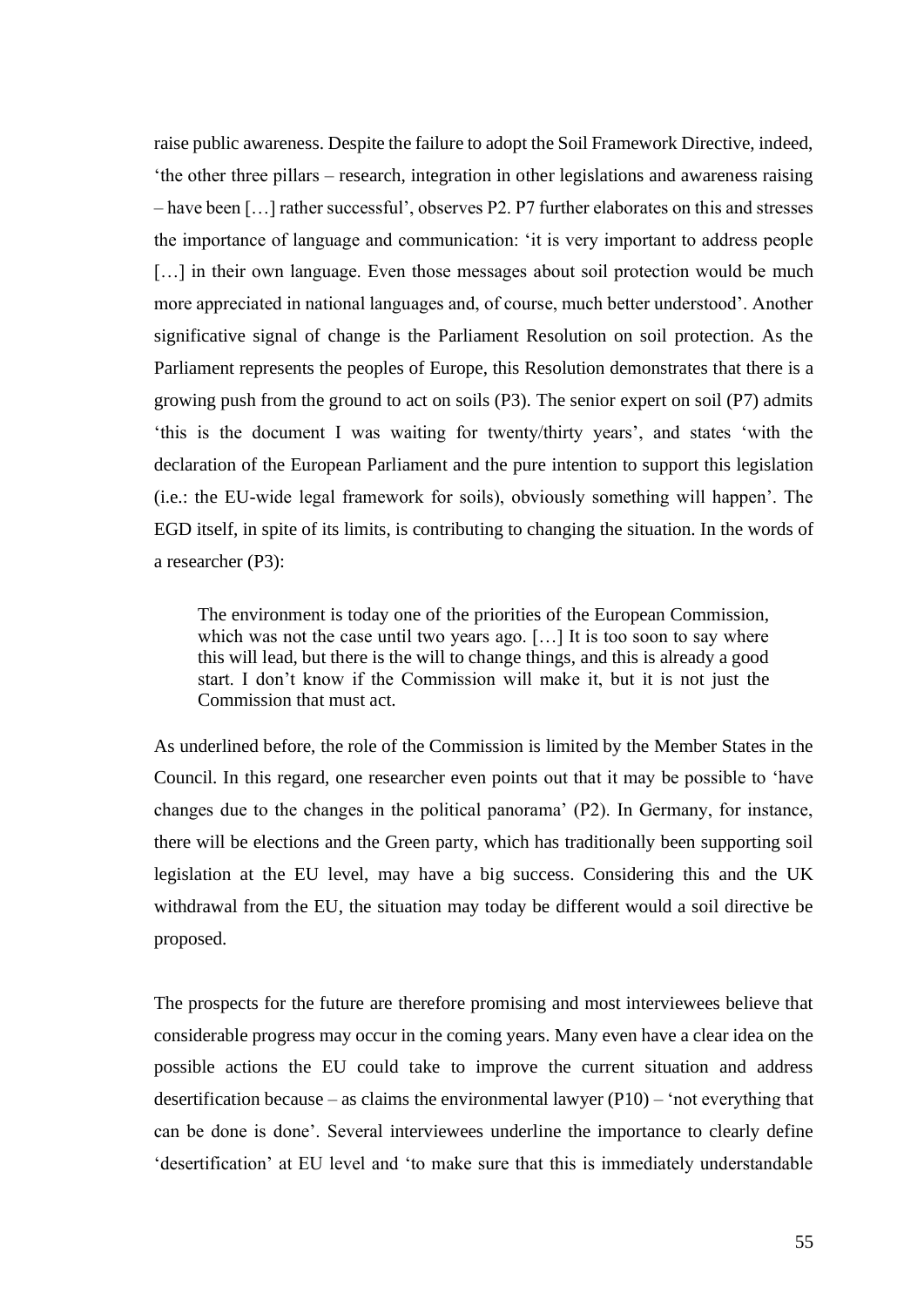and tells the European consistency' (P11), as well as to develop an harmonised way and an EU methodology to measure the phenomenon. Two researchers (P2, P7), moreover, stress the importance to act locally. A high-level scientific officer (P2) believes that creating some demonstration areas – for example through lighthouses and living labs as proposed within the mission on 'Soil Health and Food' – might have several and concrete possibilities of success.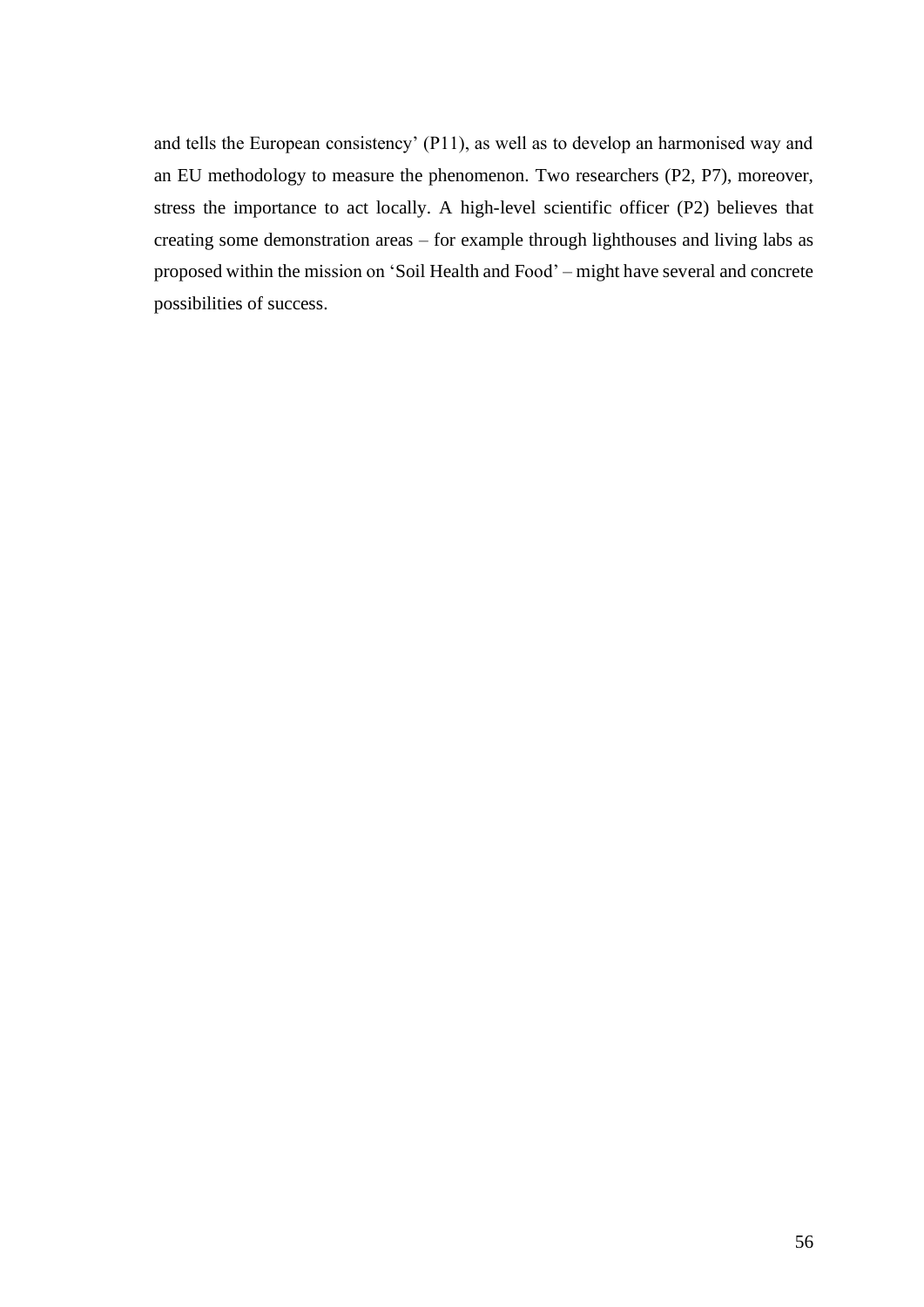## Conclusion

The aim of this research was to inform on the problem of desertification in the EU and to provide new insights on its severity and on the measures to combat it. The theoretical framework has amply illustrated the current situation in the EU and – in the absence of an integrated strategy – the policies which indirectly contribute to counter the phenomenon. Most importantly, the data collected through the qualitative interviews have disclosed important details which it was not possible to detect from the literature review. This has allowed for a deeper understanding of desertification, its implications, and its interactions with the various European policies. Upon careful examination of the theoretical framework and the interviews, a number of meaningful conclusions can be drawn.

First, desertification is an extremely complex and multifaced issue. Several ambiguities surround the issue of desertification, and, despite decades of debates and a myriad of definitions, its meaning is not yet well outlined and universally comprehensible. The same lack of clarity is reflected in the systems to monitor desertification and land degradation which are limited and not adequate for mapping degraded and susceptible land at national level, much less in the EU. These problems are widely recognised by EU researchers and policy officers, but remain today unsolved and represent a major limitation to protect soils from deterioration and, consequently, to achieve certain objectives, such as LDN and 'no net land take'.

Second, desertification is a considerable threat for the EU. While often associated with processes occurring in geographical areas distant from Europe, it is undeniable that the phenomenon is increasingly affecting the EU. The literature and the research findings have provided sufficient information to suggest that desertification is today a threat in the EU, exacerbated by human unsustainable practices and by climate change, whose impacts know no borders. Although it does not affect EU countries in their entirety, and it is definitely not as severe as in other part of the world, the problem for Europe is absolutely real and, with the looming threat of global warming, the risk is ever more pressing.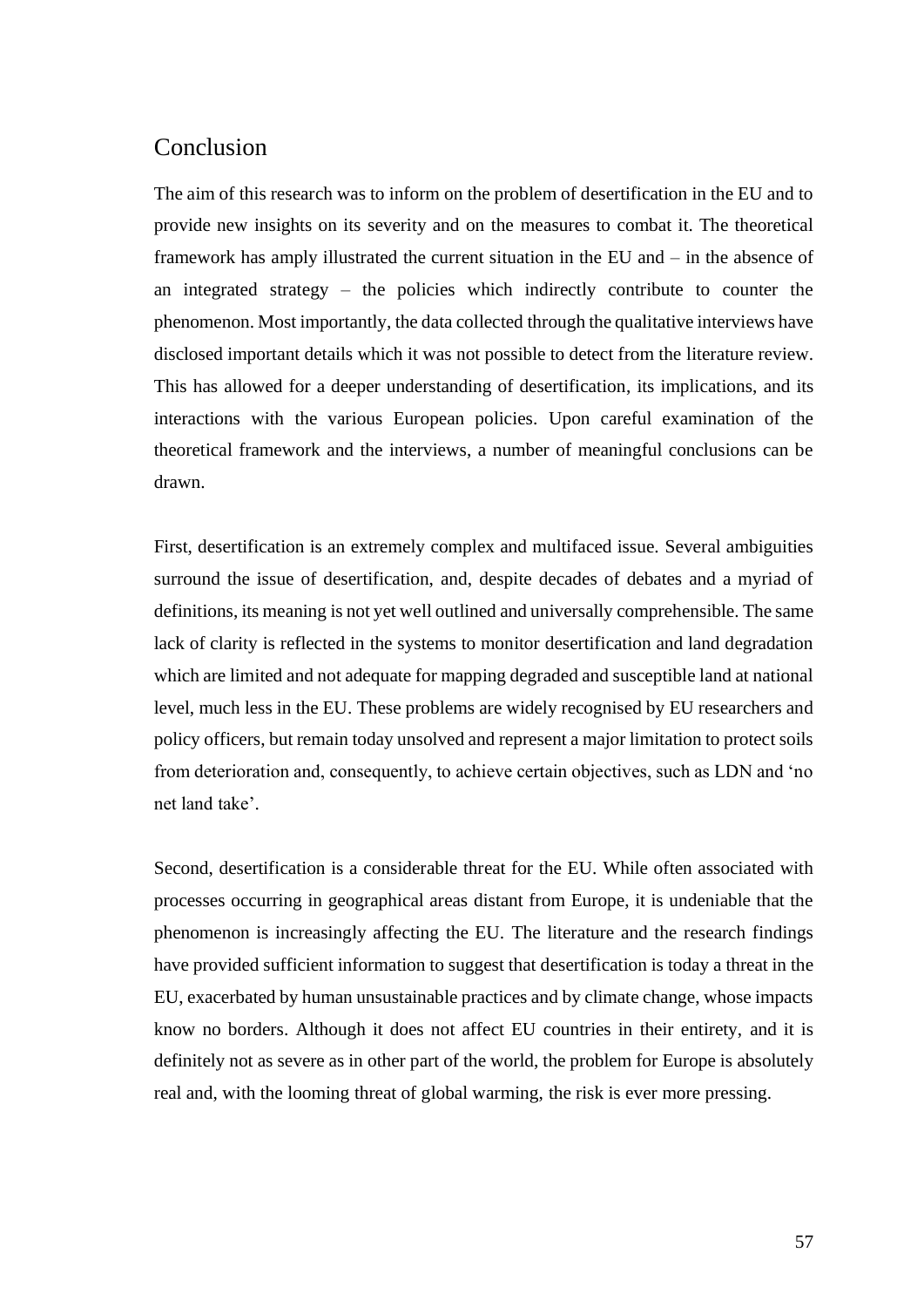Third, the current EU policies are not adequate to address desertification and prevent land degradation within the Union. From an objective perspective, the literature review has illustrated, with substantial data and concrete information, which EU policies play a role in the fight against desertification. The findings outlined in Chapter 3 have completed this study by providing a more subjective perspective founded on the views and experiences of EU policy officers and senior experts. On this basis, it is concluded that the major obstacle to successfully cope with desertification in the EU is the absence of a legally binding framework to protect soils. Other environmental policies may indirectly contribute to their safeguard and to tackling desertification, but they basically have different aims and scopes of action and soil only remains a secondary consideration. Moreover, as widely demonstrated in the literature review and further emphasised by the interviewees, several of the discussed environmental policies are not achieving the expected outcomes. However, it is worth underlining that, pursuant Article 4 of the Treaty on the Functioning of the European Union (TFEU), the environment is a shared competence between the EU and the Member States, and this entails that the role and powers of the Commission are limited by EU countries. Consequently, although today it is not possible to state that EU measures to combat desertification are adequate, this is a problem that cannot be exclusively attributed to the Union. The goodwill of the Commission and the Parliament is there: it is at national level that a change of mindset is urgently needed.

To conclude, this dissertation has demonstrated that  $-$  in spite of the recommendations from the European Court of Auditors and the European Environment Agency – the threat of desertification is still not properly addressed by the EU: soils are not well protected at EU level and desertification is barely taken into account. However, there is still time and scope for remedial action. A new awareness on soil importance has grown over the years and the EGD, together with the new mission on 'Soil Health and Food', are powerful catalyst to change.

## Limitations and Future Research

Although it was possible to provide a clear answer to the overarching research question, the results must be interpreted in light of some limitations. First, the sample size and the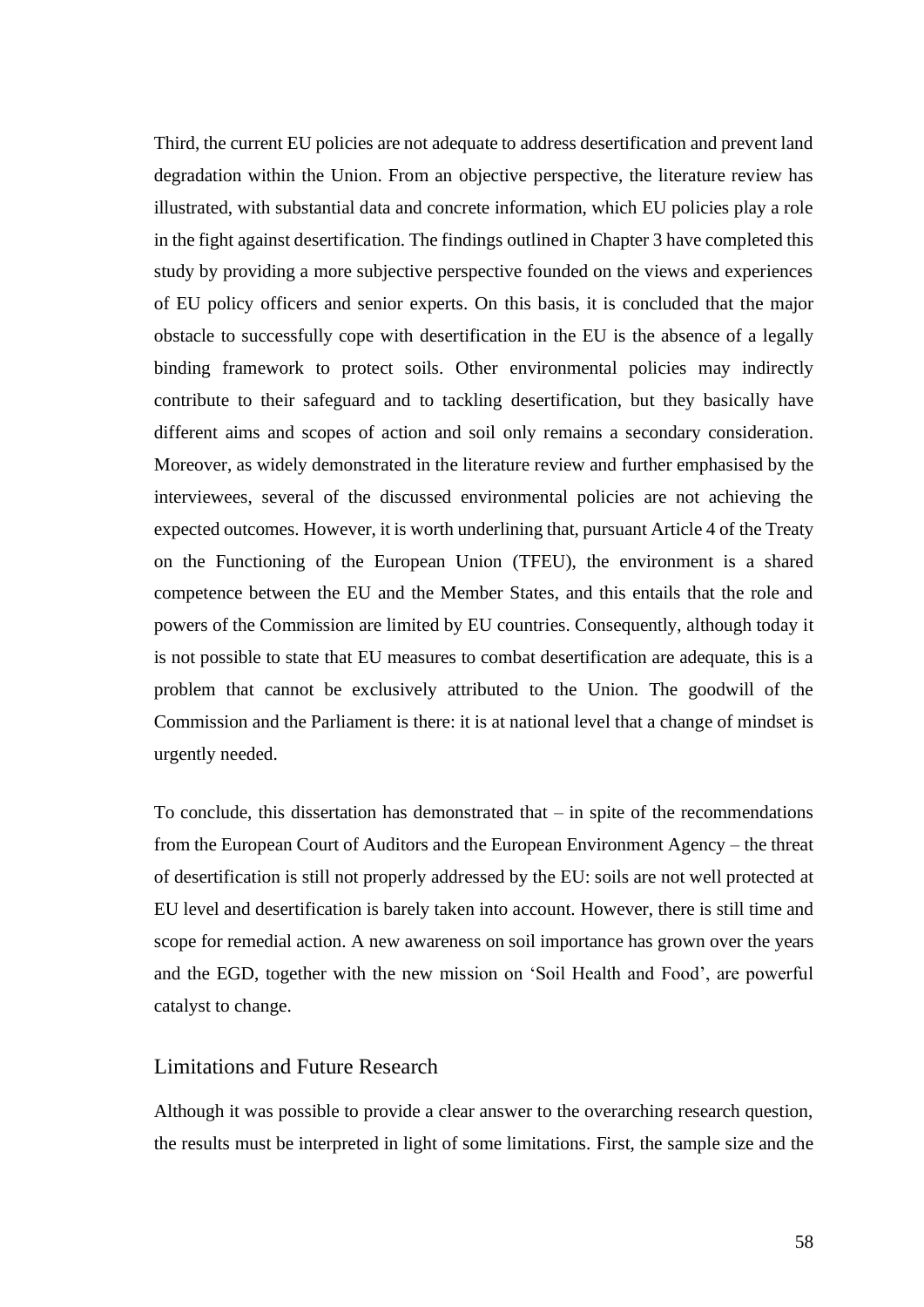sample profile. As the study focuses on the issue of desertification in the EU, most interviewees have been selected based on their current working position at the Union or because of their expertise in EU matters. To understand the topic from a broader perspective, the viewpoint of a UN officer has also been included. However, the research findings underlined a great divergence between EU officials and the UN representative. This therefore paves the way for further analysis. Considering the small sample analysed, it is likely that an investigation on a larger and more extended sampling could identify more respondents with a similar perspective to the one of the UN delegate. Accordingly, further research should pay particular attention to this aspect and consider the underlying reasons why there are different interests and opinions between the EU and the UN in conceiving desertification as a problem in the EU.

The second major limitation is due to time constraints. The time available to investigate this research problem and collect data was obviously limited. More time would have most likely enabled the researcher to reach a higher number of interviewees. However, this problematic was further compounded by difficulties in finding available people for the interview. Due to time constraints and to a low response rate, the researcher was not able to include wider perspectives, such as that of the civil society. Consequently, a possible recommendation for future studies is to broaden the scope and sphere of research and consider new perspectives.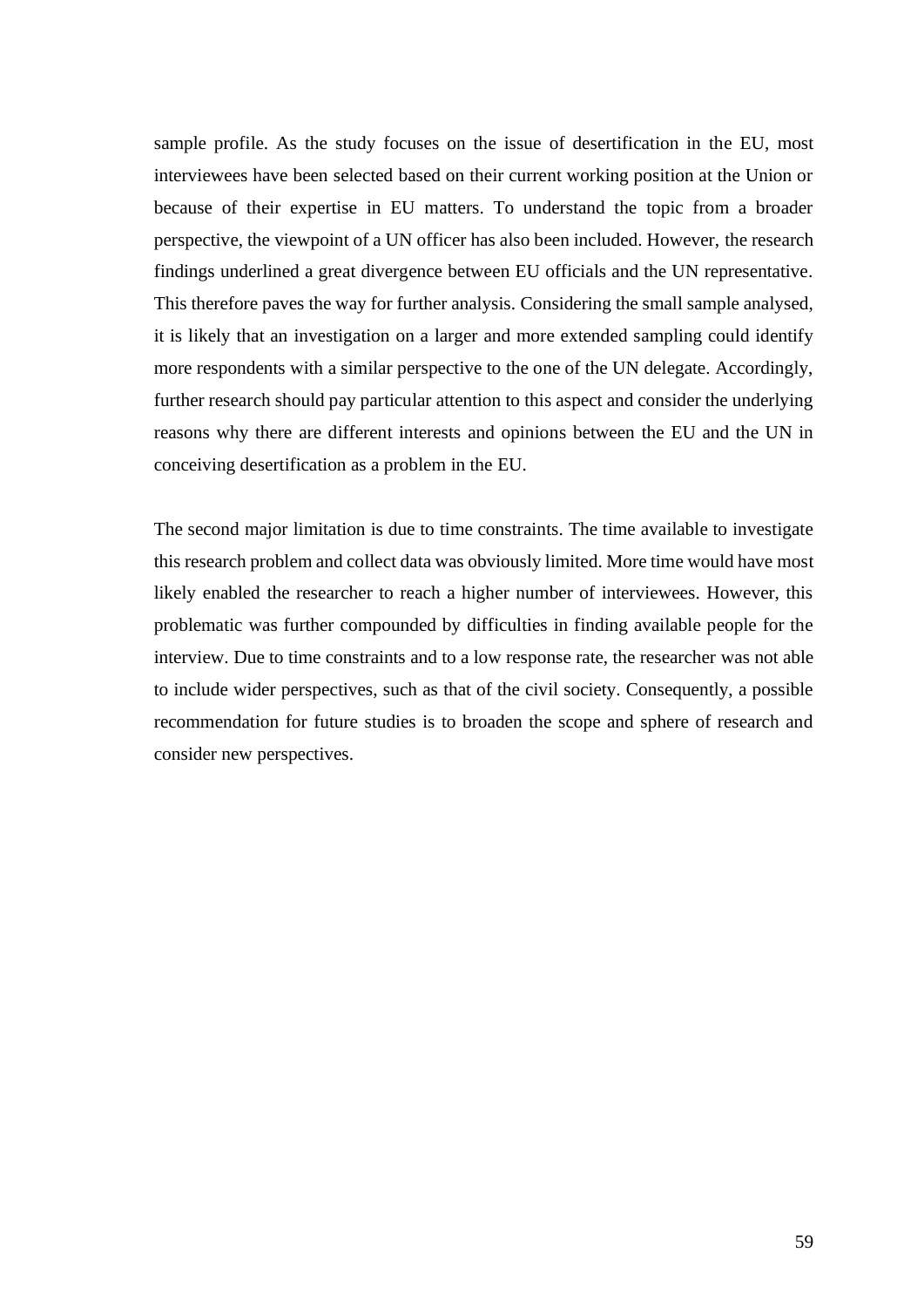## References

Adams, W.C. (2015) 'Conducting semi-structured interviews' in Newcomer, K.E., Hatry, H.P., and Wholey, J.S. (eds.) *Handbook of Practical Program Evaluation*, 4<sup>th</sup> edition. New Jersey: Jossey-Bass.

Baritz, R., Wiese, L., Verbeke, I. and Vargas, R. (2018) 'Voluntary Guidelines for Sustainable Soil Management: Global Action for Healthy Soils' in Ginzky, H., Dooley, E., Heuser, I.L., Kasimbazi, E., Markus, T. and Qin, T. (eds.) *International Yearbook of Soil Law and Policy 2017*. Cham: Springer, pp. 17-36

Behnke, R. and Mortimore, M. (2016) 'Introduction: The End of Desertification?' in Behnke, R. and Mortimore, M. (eds.) *The End of Desertification? Disputing Environmental Change in the Drylands*. Heidelberg: Springer, pp. 1-34

Bestelmeyer, B.T., Okin, G.S., Duniway, M.C., Archer S.R., Sayre, N.F., Williamson, J.C. and Herrick, J.E. (2015) 'Desertification, land use, and the transformation of global drylands', *Frontiers in Ecology and the Environment*, 13(1), pp. 28–36

Byron-Cox, R. (2020) 'From Desertification to Land Degradation Neutrality: The UNCCD and the Development of Legal Instruments for Protection of Soils' in Yahyah, H., Ginzky, H., Kasimbazi, E., Kibugi, R. and Ruppel, O.C. (eds.) *Legal Instruments for Sustainable Soil Management in Africa*. Cham: Springer, pp. 1-13

Caudle, S.L. (2004) 'Qualitative Data Analysis' in Wholey, J., Hatry, H.P. and Newcomer, K.E. (eds.) *Handbook of Practical Program Evaluation*, 2<sup>nd</sup> edition. San Francisco: Jossey-Bass, pp. 417-438

Cherlet, M., Hutchinson, C., Reynolds, J., Hill, J., Sommer, S. and von Maltitz, G. (eds.) (2018) *World Atlas of Desertification*, European Commission. Luxembourg: Publications Office of the European Union.

Corbin, J. and Strauss, A. (2015) *Basics of Qualitative Research: Techniques and Procedures for Developing Grounded Theory*, 4<sup>th</sup> edition. United States of America: SAGE Publications.

Daussa, R. (2009) 'Background Paper' in Rubio, J.L., Safriel, U., Daussa, R., Blum, W.E.H. and Pedrazzini, F. (eds.) *Water Scarcity, Land Degradation and Desertification in the Mediterranean Region.* Dordrecht: Springer, pp. 5-17

Dragović, N. and Vulević, T. (2020) 'Soil Degradation Processes, Causes, and Assessment Approaches' in Leal Filho, W., Azul, A.M., Brandli, L., Lange Salvia, A. and Wall, T. (eds.) *Life of Land, Encyclopedia of the UN Sustainable Development Goals*. Cham: Springer, pp. 1-12

Davis, D.K. (2016) 'Deserts and Drylands Before the Age of Desertification' in Behnke, R. and Mortimore, M. (eds.) *The End of Desertification? Disputing Environmental Change in the Drylands*. Heidelberg: Springer, pp. 203-223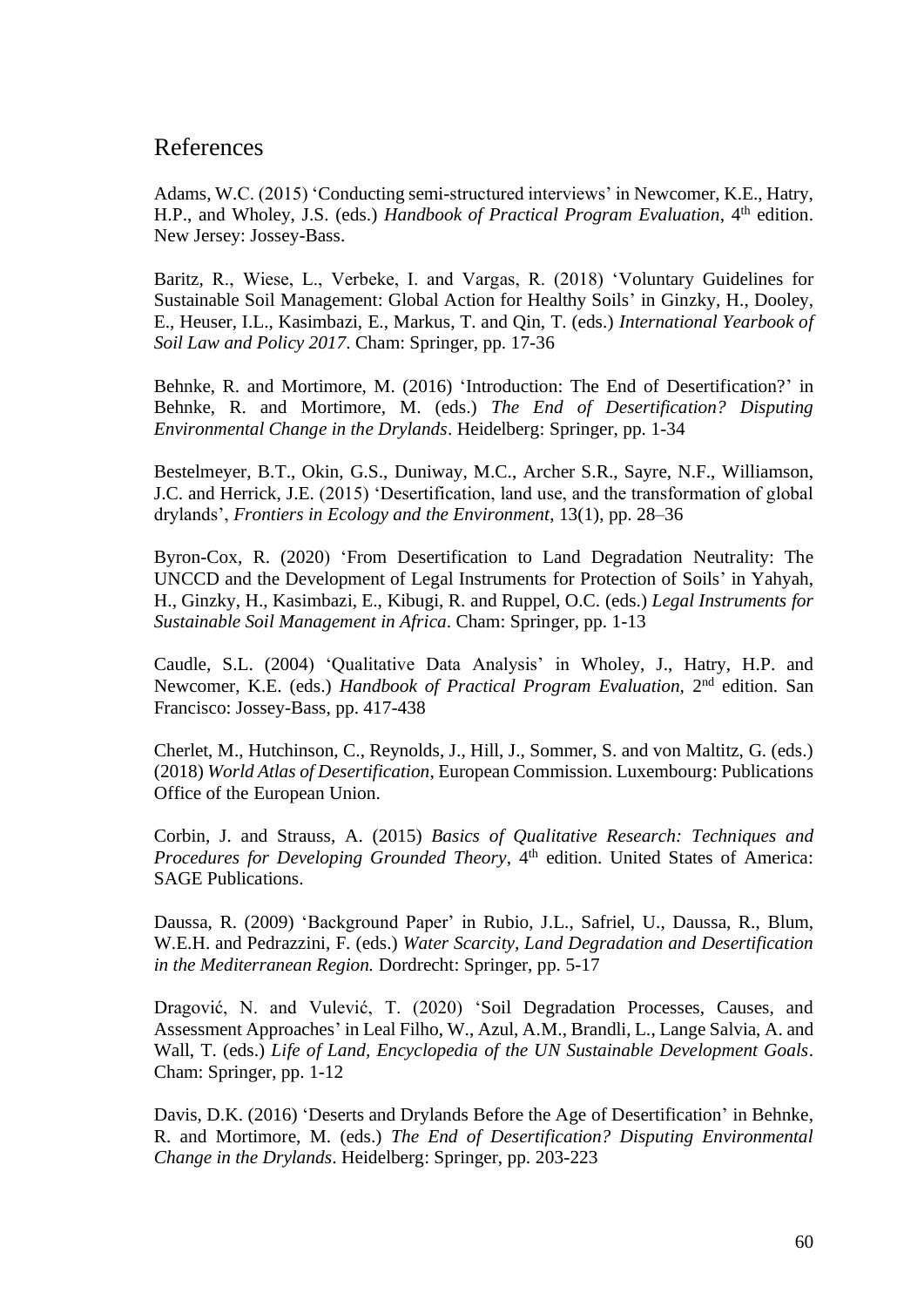De Oliveira Galvão, C., de Brito Leite Cunha, J.E. and Rufino, I.I.A. (2020) 'Desertification, Climate Change, and Sustainable Development' in Leal Filho, W., Azul, A.M., Brandli, L. Özuyar, P.G. and Wall, T. (eds.) *Climate Action, Encyclopedia of the UN Sustainable Development Goals*. Cham: Springer, pp. 367-378

DG ENV (Directorate General for Environment) (2021) 'Commission consults on new EU Soil Strategy', *European Commission*, 2 February. Available at: [https://ec.europa.eu/environment/news/commission-consults-new-eu-soil-strategy-](https://ec.europa.eu/environment/news/commission-consults-new-eu-soil-strategy-2021-02-02_en)[2021-02-02\\_en](https://ec.europa.eu/environment/news/commission-consults-new-eu-soil-strategy-2021-02-02_en) (Accessed: 8 June 2021)

ECA (European Court of Auditors) (2018a) *Combating desertification in the EU: a growing threat in need of more action*, special report no. 33.

ECA (European Court of Auditors) (2018b) *Desertification in Europe. Background paper*

EEA (European Environment Agency) (2008) *Sensitivity to desertification and drought in Europe* [Fact Sheet]

EEA (European Environment Agency) (2019a) *Climate change adaptation in the agriculture sector in Europe,* no. 04. Luxembourg: Publications Office of the European Union

EEA (European Environment Agency) (2019b) *The European environment state and outlook 2020: Knowledge for transition to a sustainable Europe*. Luxembourg: Publications Office of the European Union

EEA (European Environment Agency) (2019c) 'Land take in Europe'. Indicator Assessment.

EEA (2021) *Nature-based solutions in Europe: Policy, knowledge and practice for climate change adaptation and disaster risk reduction*. Luxembourg: Publications Office of the European Union

Elliott, V. (2018) 'Thinking about the Coding Process in Qualitative Data Analysis', *The Qualitative Report*, 23(11), pp. 2850-2861

European Commission (2013) *Climate change, environmental degradation, and migration*. SWD (2013) 138 final

European Commission (2019a) *Fitness Check of the Water Framework Directive and the Flood Directive*, 10 December. SWD(2019) 439 final. Available at: [https://ec.europa.eu/environment/water/fitness\\_check\\_of\\_the\\_eu\\_water\\_legislation/doc](https://ec.europa.eu/environment/water/fitness_check_of_the_eu_water_legislation/documents/Water%20Fitness%20Check%20-%20SWD(2019)439%20-%20web.pdf) [uments/Water%20Fitness%20Check%20-%20SWD\(2019\)439%20-%20web.pdf](https://ec.europa.eu/environment/water/fitness_check_of_the_eu_water_legislation/documents/Water%20Fitness%20Check%20-%20SWD(2019)439%20-%20web.pdf) (Accessed: 29 June 2021)

European Commission (2019b) *Communication from the Commission: The European Green Deal,* 11 December. COM (2019) 640 final. Available at: [https://eur-](https://eur-lex.europa.eu/legal-content/EN/TXT/HTML/?uri=CELEX:52019DC0640&from=IT)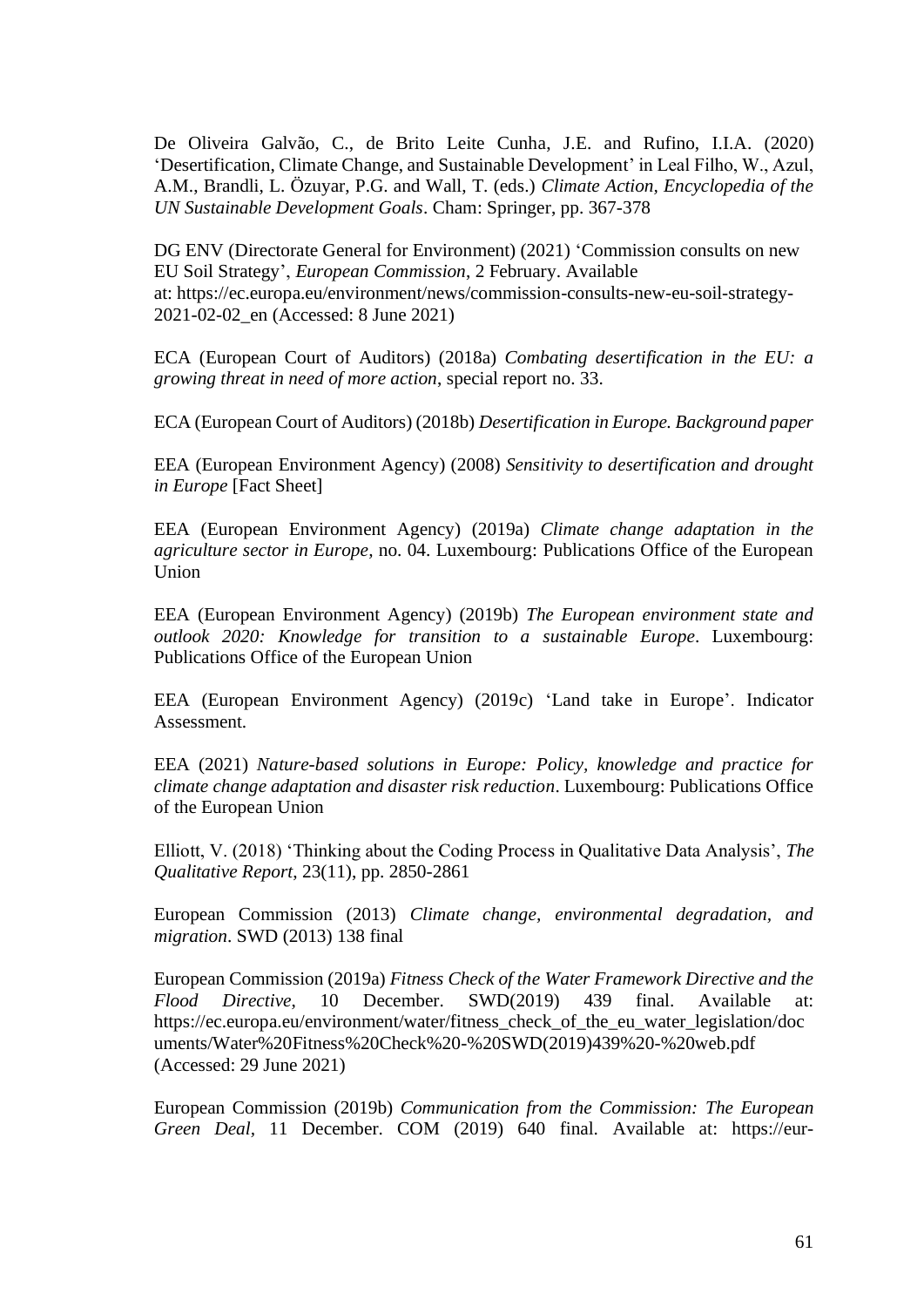[lex.europa.eu/legal-content/EN/TXT/HTML/?uri=CELEX:52019DC0640&from=IT](https://eur-lex.europa.eu/legal-content/EN/TXT/HTML/?uri=CELEX:52019DC0640&from=IT) (Accessed: 3 June 2021)

European Commission (2020a) *Communication from the Commission to the European Parliament, the Council, the European Economic and Social Committee and the Committee of the Regions: A Farm to Fork Strategy for a fair, healthy and environmentally-friendly food system*, 20 May. COM (2020) 381 final. Available at: <https://eur-lex.europa.eu/legal-content/EN/TXT/?uri=CELEX%3A52020DC0381> (Accessed: 4 June 2021)

European Commission (2020b) *Roadmap on a new Soil Strateg*y. Ref. Ares(2020)6391. Available at: [https://knowledge.unccd.int/sites/default/files/inline](https://knowledge.unccd.int/sites/default/files/inline-files/090166e5d57ab318-1.pdf)[files/090166e5d57ab318-1.pdf](https://knowledge.unccd.int/sites/default/files/inline-files/090166e5d57ab318-1.pdf) (Accessed: 8 June 2021)

European Commission (2021a) *Communication from the Commission to the European Parliament, the Council, the European Economic and Social Committee and the Committee of the Regions: Forging a climate-resilient Europe - the new EU Strategy on Adaptation to Climate Change,* 24 February. COM(2021) 82 final. Available at: <https://eur-lex.europa.eu/legal-content/EN/TXT/?uri=COM:2021:82:FIN> (Accessed: 16 June 2021).

European Commission (2021b) *Communication from the Commission to the European Parliament, the Council, the European Economic and Social Committee and the Committee of the Regions: New EU Forest Strategy for 2030,* 16 July*.* COM(2021) 572 final. Available at: [https://ec.europa.eu/info/sites/default/files/communication-new-eu](https://ec.europa.eu/info/sites/default/files/communication-new-eu-forest-strategy-2030_with-annex_en.pdf)[forest-strategy-2030\\_with-annex\\_en.pdf](https://ec.europa.eu/info/sites/default/files/communication-new-eu-forest-strategy-2030_with-annex_en.pdf) (Accessed: 27 July 2021)

European Commission (n.d.a) *EU Soil Policy.* Available at: [https://ec.europa.eu/environment/soil/soil\\_policy\\_en.htm](https://ec.europa.eu/environment/soil/soil_policy_en.htm) (7 June 2021)

European Commission (n.d.b) *Forests*. Available at: [https://ec.europa.eu/environment/forests/index\\_en.htm](https://ec.europa.eu/environment/forests/index_en.htm) (Accessed: 20 June 2021)

European Parliament (2021) *Motion for a Resolution on Soil Protection*, 22 April. B9‑0221/2021. Available at: [https://www.europarl.europa.eu/doceo/document/B-9-](https://www.europarl.europa.eu/doceo/document/B-9-2021-0221_EN.pdf) [2021-0221\\_EN.pdf](https://www.europarl.europa.eu/doceo/document/B-9-2021-0221_EN.pdf) (Accessed: 25 May 2021)

Flick, U. (2007) *Designing Qualitative Research*. London: SAGE Publications

Ginzky, H. (2018) 'The Sustainable Management of Soils as a Common Concern of Humankind: How to Implement It?' in in Ginzky, H., Dooley, E., Heuser, I.L., Kasimbazi, E., Markus, T. and Qin, T. (eds.) *International Yearbook of Soil Law and Policy 2017*. Cham: Springer, pp. 433-450

Golub, A., Govorukha, K., Mayer, P. and Rübbelke, D., (2020) 'How does Climate Change Affect the Transition of Power Systems: the Case of Germany', *Fondazione Eni Enrico Mattei*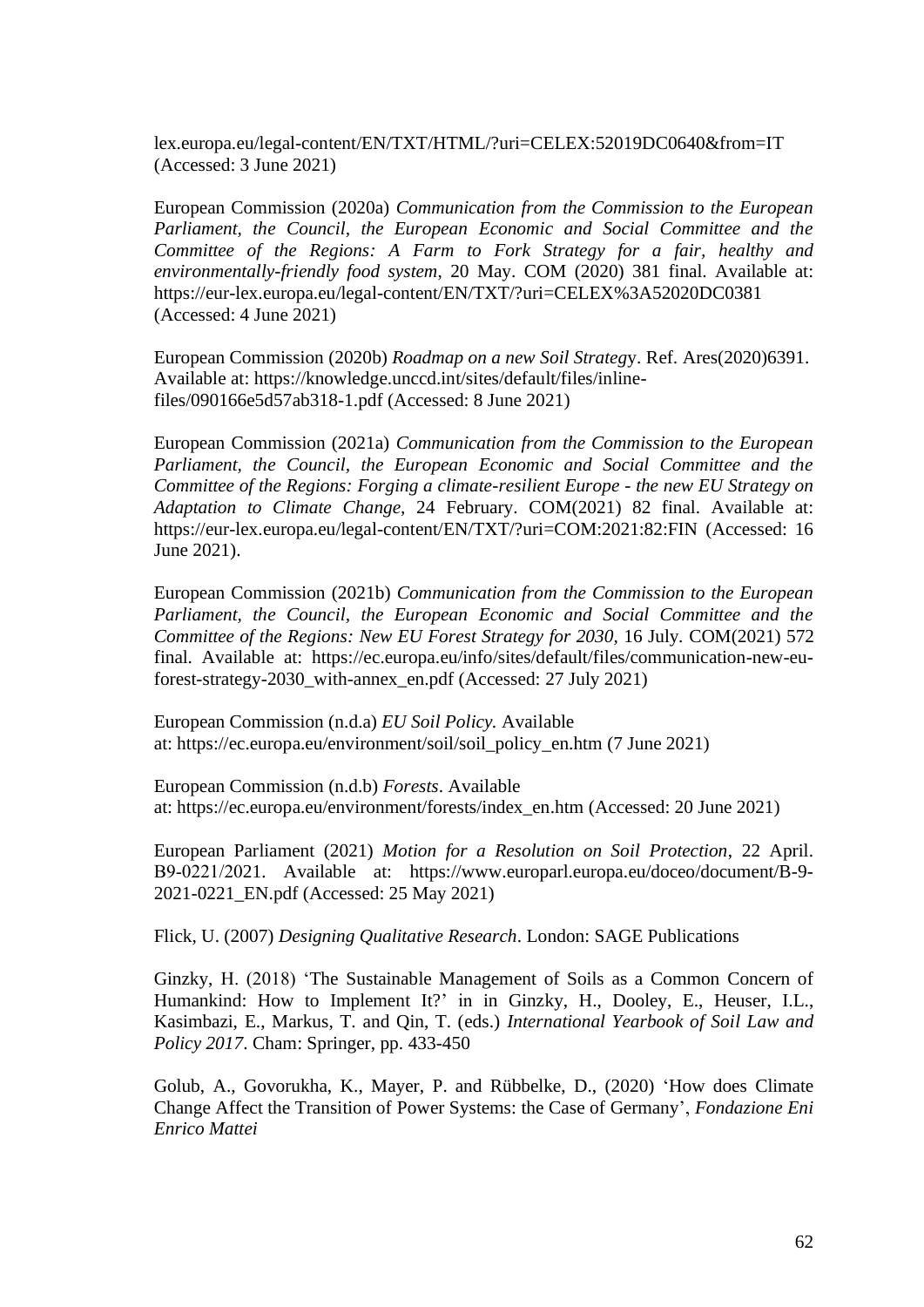Guest, G., MacQueen, K.M. and Namey, E.E. (2012) *Applied Thematic Analysis*. United States of America: SAGE Publications

Helldén, U. (2005) 'Case studies of desertification monitoring. A discussion of EU initiatives' in Enne, G. and Eroyanni, M. (eds.) *Proceedings: Local & Regional Desertification Indicators in a Global Perspective*. European Commission, pp. 195-203

Herrmann, S.M. and Hutchinson, C.F. (2005) 'The changing contexts of the desertification debate', *Journal of Arid Environments*, 63, pp. 538-555

Heuser, I.L. (2018) 'Development of Soil Awareness in Europe and Other Regions: Historical and Ethical Reflections About European (and International) Soil Protection Law' in in Ginzky, H., Dooley, E., Heuser, I.L., Kasimbazi, E., Markus, T. and Qin, T. (eds.) *International Yearbook of Soil Law and Policy 2017*. Cham: Springer, pp. 451-474

IPBES (2018) *The IPBES assessment report on land degradation and restoration* in Montanarella, L., Scholes, R., and Brainich, A. (eds.). Secretariat of the Bonn: Germany.

Luo, L. and Wildemuth, B.M. (2017) 'Semistructured Interviews' in Wildemuth, B.M. (ed.) *Applications of Social Research and Methods to Questions in Information and Library Science*, 2nd edition. Santa Barbara: Libraries Unlimited

Maes, J., Teller, A., Erhard, M., Condé, S., Vallecillo, S., Barredo, J.I., Paracchini, M.L., Abdul Malak, D., Trombetti, M., Vigiak, O., Zulian, G., Addamo, A.M., Grizzetti, B., Somma, F., Hagyo, A., Vogt, P., Polce, C., Jones, A., Marin, A.I., Ivits, E., Mauri, A., Rega, C., Czúcz, B., Ceccherini, G., Pisoni, E., Ceglar, A., De Palma, P., Cerrani, I., Meroni, M., Caudullo, G., Lugato, E., Vogt, J.V., Spinoni, J., Cammalleri, C., Bastrup-Birk, A., San Miguel, J., San Román, S., Kristensen, P., Christiansen, T., Zal, N., de Roo, A., Cardoso, A.C., Pistocchi, A., Del Barrio Alvarellos, I., Tsiamis, K., Gervasini, E., Deriu, I., La Notte, A., Abad Viñas, R., Vizzarri, M., Camia, A., Robert, N., Kakoulaki, G., Garcia Bendito, E., Panagos, P., Ballabio, C., Scarpa, S., Montanarella, L., Orgiazzi, A., Fernandez Ugalde, O. and Santos-Martín, F. (2020) 'Mapping and Assessment of Ecosystems and their Services: An EU ecosystem assessment', *European Commission*, Luxemburg: Publications Office of the European Union

Millenium Ecosystem Assessment (2005) *Ecosystems and Human Well-being: Desertification Synthesis*. Washington: World Resources Institute.

Merriam, S.B. and Grenier, R.S. (2019) *Qualitative Research in Practic: Examples for*  Discussion and Analysis. 2<sup>nd</sup> edition. San Francisco: Jossey-Bass

Mirzabaev, A., Wu J., Evans, J., García-Oliva, F., Hussein, I.A.G., Iqbal, M.H., Kimutai, J., Knowles, T., Meza, F., Nedjraoui, D., Tena, F., Türkeş, M., Vázquez, R.J. and Weltz, M. (2019) 'Desertification' in Shukla, P.R., Skea, J., Calvo Buendia, E., Masson-Delmotte, V., Pörtner, H.-O., Roberts, D.C., Zhai, P., Slade, R., Connors, S., van Diemen, R., Ferrat, M., Haughey, E., Luz, S., Neogi, S., Pathak, M., Petzold, J., Portugal Pereira, J., Vyas, P., Huntley, E., Kissick, K., Belkacemi, M. and Malley, J. (eds.) *Climate Change and Land: an IPCC special report on climate change, desertification, land*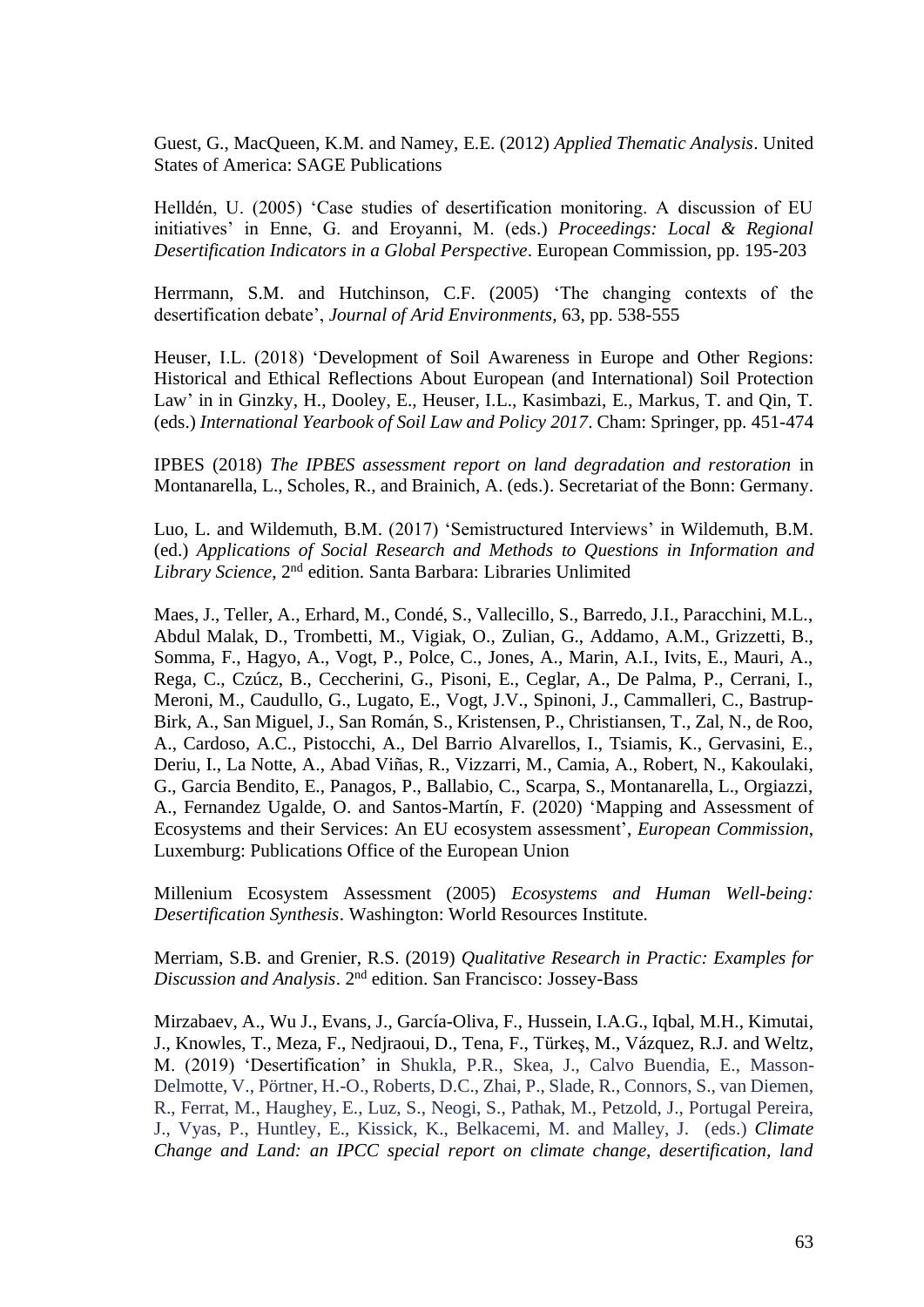*degradation, sustainable land management, food security, and greenhouse gas fluxes in terrestrial ecosystems*

Montanarella, L. (2020) 'Soils and the European Green Deal', *Italian Journal of Agronomy 2020*, 15(1761), pp. 262-266

Montanarella, L. and Panagos, P. (2020) 'The relevance of sustainable soil management within the European Green Deal', *Land Use Policy*, 100, pp. 1-6

Montanarella, L. and Panagos, P. (2018) 'Soil Data Needs for Sustainable Agriculture' in Ginzky, H., Dooley, E., Heuser, I.L., Kasimbazi, E., Markus, T. and Qin, T. (eds.) *International Yearbook of Soil Law and Policy 2017*. Cham: Springer, pp. 150-166

Nkonya, E., Mirzabaev, A. and von Braun, J. (2016) 'Economics of Land Degradation and Improvement: An Introduction and Overview' in Nkonya, E., Mirzabaev, A. and von Braun, J. (eds.) *Economics of Land Degradation and Improvement – A Global Assessment for Sustainable Development*. Cham: Springer, pp. 1-14.

Orgiazzi, A., Bardgett, R.D., Barrios, E., Behan-Pelletier, V., Briones, M.J.I., Chotte, J-L., De Deyn, G.B., Eggleton, P., Fierer, N., Fraser, T., Hedlund, K., Jeffery, S., Johnson, N.C., Jones, A., Kandeler, E., Kaneko, N., Lavelle, P., Lemanceau, P., Miko, L., Montanarella, L., Moreira, F.M.S., Ramirez, K.S., Scheu, S., Singh, B.K., Six, J., van der Putten, W.H. and Wall, D.H. (2016) 'Global Soil Biodiversity Atlas', *European Commission*. Luxembourg: Publications Office of the European Union

Panagos, P. and Borrelli, P. (2017) 'Soil erosion in Europe: Current status, challenges and future developments' in *All That Soil Erosion: the Global Task to Conserve Our Soil Resources*, Asia-EC JRC Joint Conference

Panagos, P., Standardi, G., Borelli, P., Lugato, E., Montanarella, L. (2018) 'Cost of agricultural productivity loss due to soil erosion in the European Union: From direct cost evaluation approaches to the use of macroeconomic models', *Land Degradation and Development*, 29, pp. 471–484.

Prăvălie, R., Patriche, C. and Bandoc, G. (2017) 'Quantification of land degradation sensitivity areas in Southern and Central Southeastern Europe. New results based on improving DISMED methodology with new climate data', *Catena*, 158, pp. 309-320

Prince, S.D. (2016) 'Where Does Desertification Occur? Mapping Dryland Degradation at Regional to Global Scales' in Behnke, R. and Mortimore, M. (eds.) *The End of Desertification? Disputing Environmental Change in the Drylands*. Heidelberg: Springer, pp. 225-263

Raffelsiefen, M. and Strassburger, T. (2017) 'The Protection of Soil: Does the European Union Live Up to Its Own Ambitions?' in Ginzky, H., Heuser, I.L., Qin, T., Ruppel, O.C. and Wegerdt, P.(eds.) *International Yearbook of Soil Law and Policy 2016.* Cham: Springer, pp: 389-410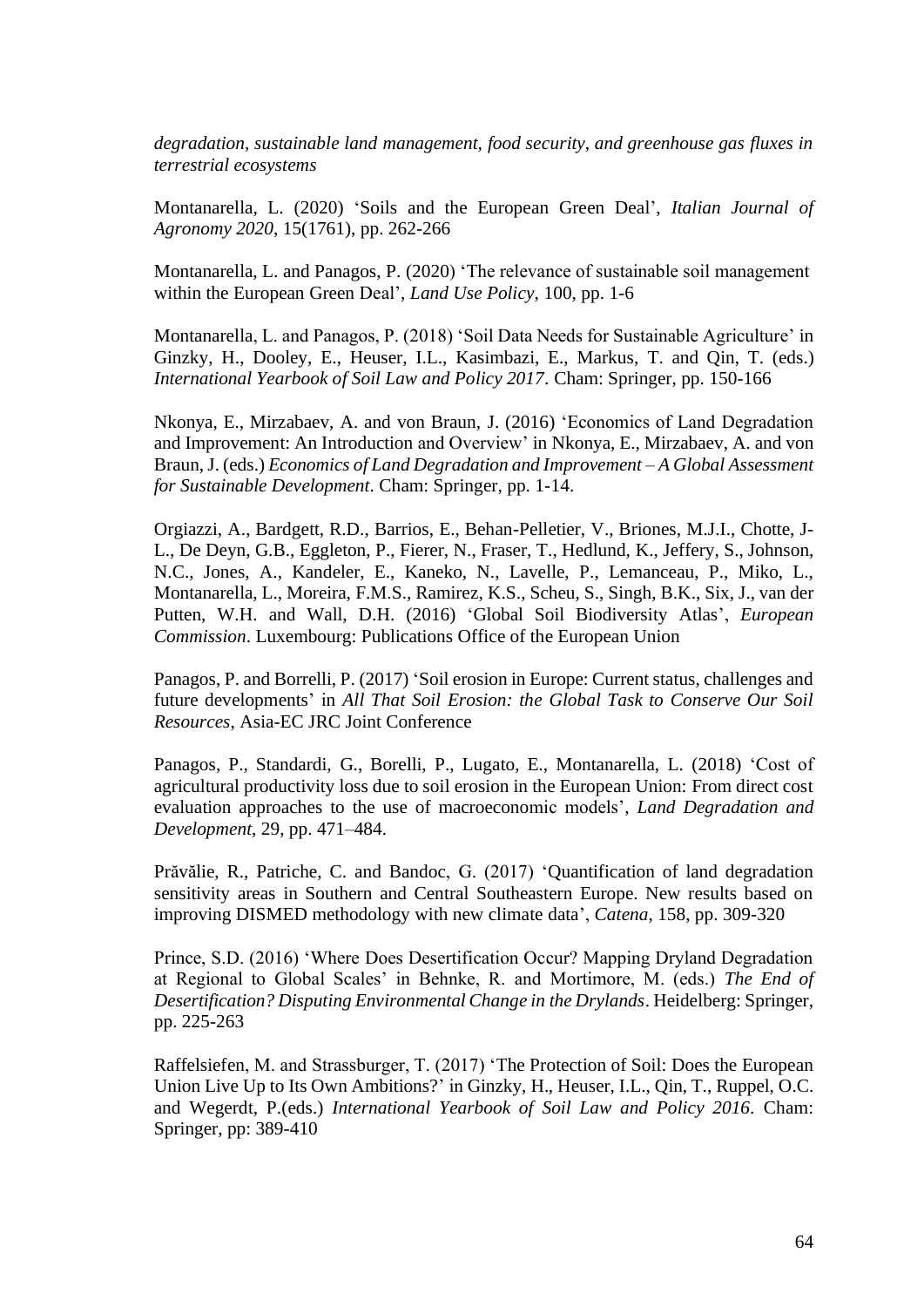Roka, K. (2020) 'Climate Change Adaptation (CCA)' in Leal Filho, W., Azul, A.M., Brandli, L. Özuyar, P.G. and Wall, T. (eds.) *Climate Action, Encyclopedia of the UN Sustainable Development Goals*. Cham: Springer, pp. 97-109

Rossi, R. (2020) *Desertification and Agriculture*, European Parliament (European Parliamentary Research Service). PE 646.171. Available at: [https://www.europarl.europa.eu/RegData/etudes/BRIE/2020/646171/EPRS\\_BRI\(2020\)6](https://www.europarl.europa.eu/RegData/etudes/BRIE/2020/646171/EPRS_BRI(2020)646171_EN.pdf) [46171\\_EN.pdf](https://www.europarl.europa.eu/RegData/etudes/BRIE/2020/646171/EPRS_BRI(2020)646171_EN.pdf) (Accessed: 15 July 2021)

Saunders, M., Lewis, P. and Thornhill, A. (2009) *Research Methods for Business*  Students, 5<sup>th</sup> edition. Harlow: Pearson Education Limited

Stavi, I. and Lal, R. (2015) 'Achieving Zero Net Land Degradation: Challenges and opportunities', *Journal of Arid Environments*, 112, pp. 44-51

Stein, U., Özerol, G., Tröltzsch,J., Landgrebe, R., Szendrenyi, A. and Vidaurre, R. (2016) 'European Drought and Water Scarcity Policies' in Bressers, H., Bressers, N. and Larrue, C. (eds.) *Governance for Drought Resilience – Land and Water Drought Management in Europe*. Cham: Springer, pp. 17-43

Stolte, J., Tesfai, M., Øygarden, L., Kværnø, S., Keizer, J., Verheijen, F., Panagos, P., Ballabio, C. and Hessel, R. (2015) 'Soil threats in Europe: status, methods, drivers and effects on ecosystem services', *Joint Research Centre*

Taylor, S.T., Bogdan, R. and DeVault, M.L. (2016) *Introduction to Qualitative Research Methods*: A Guidebook and Resource, 4<sup>th</sup> edition. New Jersey: John Wiley & Sons

The Global Mechanism of the UNCCD (2016) *Achieving Land Degradation Neutrality at the country level: Building blocks for LDN target setting*

Toreti, A., Belward, Perez-Dominguez, I., Naumann, G., Luterbacher, J., Cronie, O., Seguini, L., Manfron, G., Lopez-Lonzano, R., Baruth, B., van den Berg., M., Dentener, F., Ceglar, A., Chatzopoulos, T. and Zampieri, M. (2019) 'The Exceptional 2018 European Water Seesaw Calls for Action on Adaptation', *Earth's Future*, 7, pp. 652-663

UNCCD (United Nations Convention to Combat Desertification) (1994) *10. United Nations Convention to Combat Desertification in those Countries Experiencing Serious Drought and/or Desertification, Particularly in Africa*. Paris: United Nations.

UNCCD (United Nations Convention to Combat Desertification) (2017) *The Global Land*  Outlook, 1<sup>st</sup> edition. Bonn, Germany.

UNDP (United Nations Development Program). (2015). *Sustainable development goals proposals*

UNEP (United Nations Environment Programme) and MAP (Mediterranean Action Plan and Plan Bleu) (2020) *State of the Environment and Development in the Mediterranean*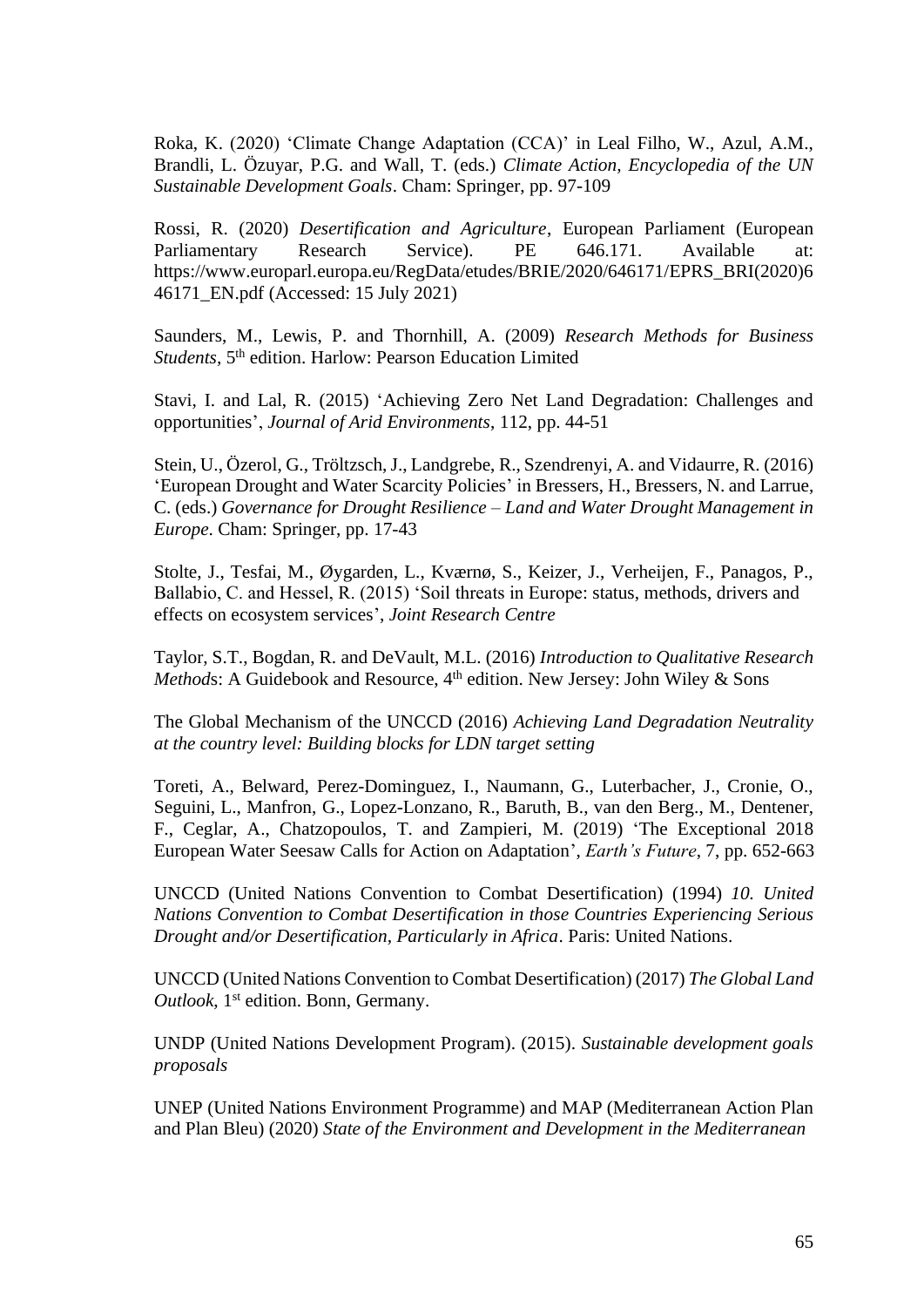UN-OHRLLS (United Nations Office of the High Representative for the Least Developed Countries, Landlocked Developing Countries and Small Island Developing States) (2016) *The Impact of Climate Change, Desertification and Land Degradation on the Development Prospects of Landlocked Developing Countries*

Casajus Valles, A., Marin Ferrer, M., Poljanšek, K. and Clark, I. (2020) 'Science for Disaster Risk Management 2020: acting today, protecting tomorrow', *European Commission* (EUR 30183 EN). Luxembourg: Publications Office of the European Union

Veerman, C., Correia, T.P., Bastioli, C., Biro, B., Bouma, J., Cienciala, E., Emmett, B., Frison, E.A., Grand, A., Filchew, L.H., Kriaučiūnienė, Z., Pogrzeba, M., Soussana, J. Vela Olmo, C., Wittkowsk, R. (2020) *Caring for soil is caring for life* - *Ensure 75% of soils are healthy by 2030 for food, people, nature and climate.* European Commission, Report of the Mission Board for Soil health and food

Verón, S.R., Paruelo, J.M. and Oesterheld, M. (2006) 'Assessing Desertification', *Journal of Arid Environments,* 66, pp. 751–763

Wunder, S., Kaphengst, T., Frelih-Larsen, A., McFarland, K. and Albrecht, S. (2018) 'Implementing SDG target 15.3 on "Land Degradation Neutrality": development of an indicator based on land use changes and soil values', *German Environment Agency*.

Zhao, X. (2018) 'Soil Degradation Through Agriculture in China: Its Extent, Impacts and Implications for Environmental Law Reform' in Ginzky, H., Dooley, E., Heuser, I.L., Kasimbazi, E., Markus, T. and Qin, T. (eds.) *International Yearbook of Soil Law and Policy 2017.* Cham: Springer, pp.37-64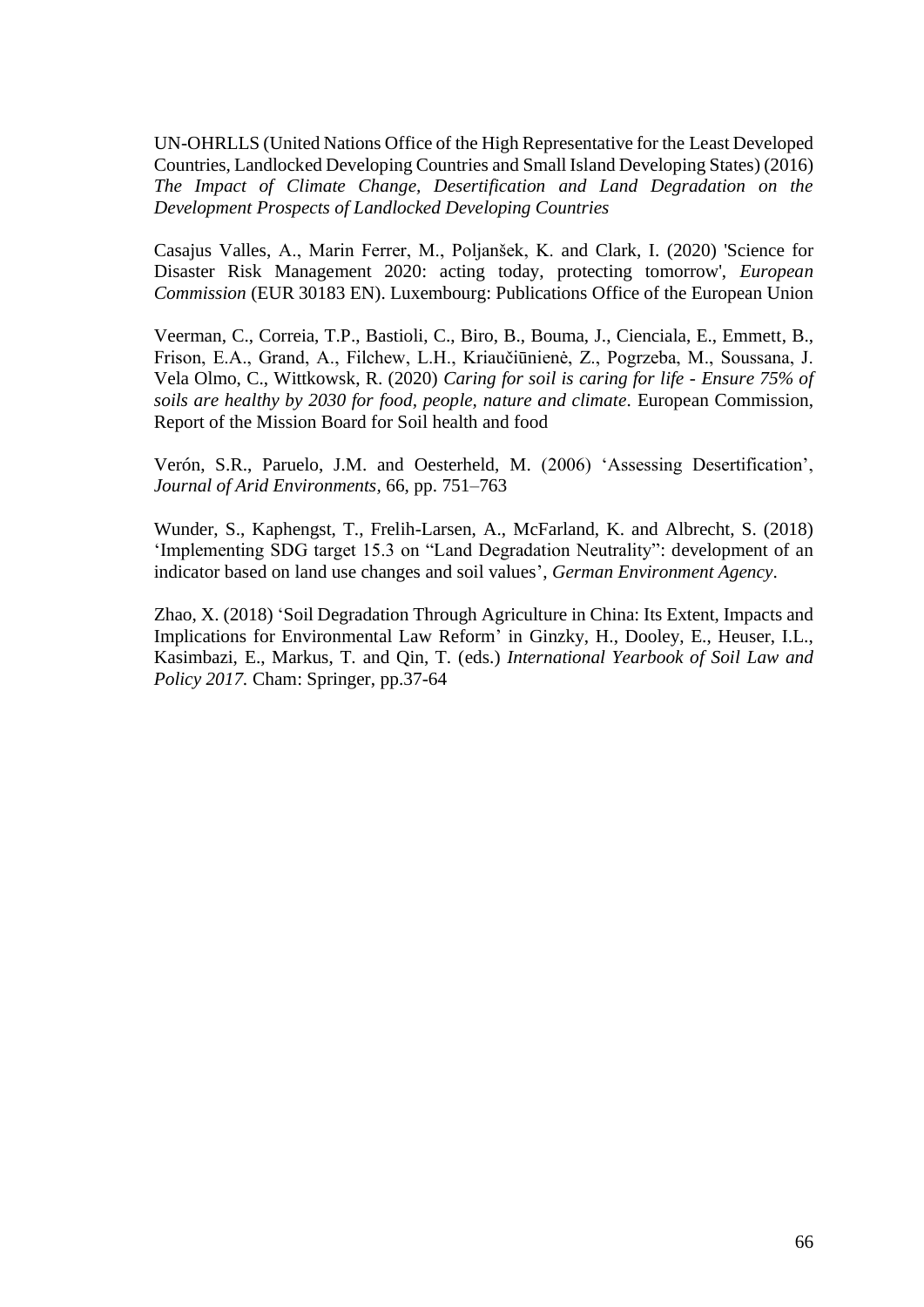| Interview n°    | Participant    | <b>Working Position</b>                                                              |                                                                           | Date       |
|-----------------|----------------|--------------------------------------------------------------------------------------|---------------------------------------------------------------------------|------------|
|                 |                | Role                                                                                 | <b>Field of expertise</b>                                                 |            |
| Interview no.1  | P <sub>1</sub> | Scientific officer at the JRC of<br>the European Commission                          | <b>Land Resource</b><br>Management                                        | 24/06/2021 |
| Interview no.2  | P <sub>2</sub> | Scientific officer at the JRC of<br>the European Commission &<br><b>UNCCD</b> expert | <b>Land Resource</b><br>Management, Soil &<br><b>Agricultural Science</b> | 28/06/2021 |
| Interview no.3  | P <sub>3</sub> | Scientific officer at the JRC of<br>the European Commission                          | Soil Biodiversity                                                         | 30/06/2021 |
| Interview no.4  | <b>P4</b>      | Policy officer at the European<br>Commission (DG ENV)                                | Land Use and<br>Management                                                | 02/07/2021 |
| Interview no.5  | P <sub>5</sub> | Scientific officer at the JRC of<br>the European Commission                          | <b>Ecosystem Services and</b><br>Biodiversity                             | 06/07/2021 |
| Interview no.6  | P <sub>6</sub> | Senior expert and official at<br>the European Commission<br>(DG ENV)                 | Forest protection and<br>Bioeconomy                                       | 15/07/2021 |
| Interview no.7  | P7             | Senior researcher,<br>Member of the Alpine Soils<br>Partnership                      | Soil functions, Land<br>Use and protection                                | 16/07/2021 |
| Interview no.8  | P <sub>8</sub> | Program Coordinator at<br>UNDP* and Programme<br>Officer at UNEP**                   | Climate change<br>adaptation, sustainable<br>development                  | 16/07/2021 |
| Interview no.9  | P <sub>9</sub> | Scientific officer at the JRC of<br>the European Commission                          | Earth Observation,<br>climate change effects                              | 21/07/2021 |
| Interview no.10 | P10            | Law & Policy Consultant, EU<br>Policy Coordinator                                    | EU environmental law,<br>legal and policy<br>analysis                     | 22/07/2021 |
| Interview no.11 | P11            | Deputy at the European<br><b>External Action Service</b>                             | Economic and global<br>issues                                             | 23/07/2021 |

# Appendix A: List of Interviewees

\* United Nations Development Programme

\*\* United Nations Environmental Programme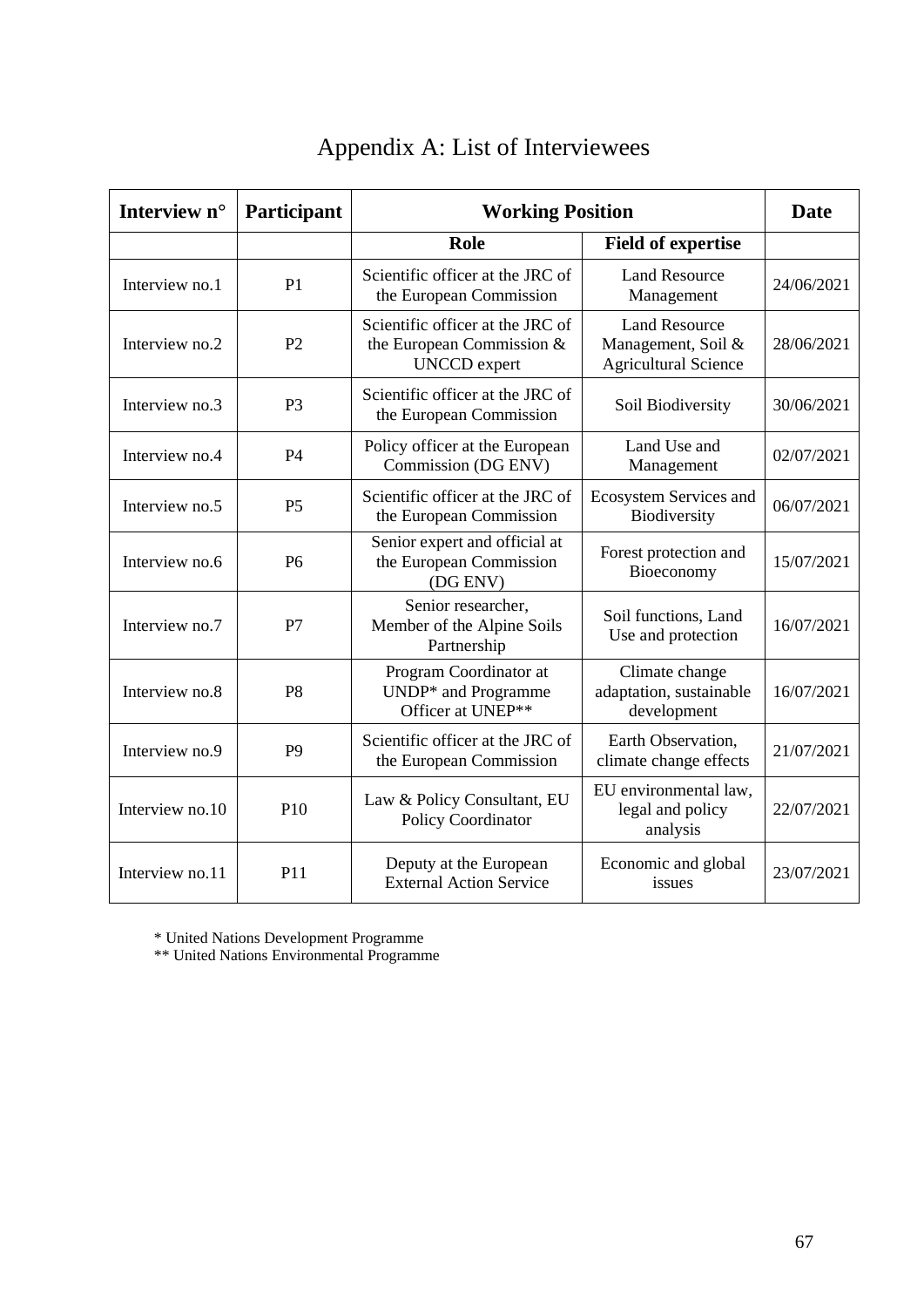## Appendix B: Interview Transcripts

## **INTERVIEW NO.1 (P1)**

#### **1. How do you experience the current situation of desertification in the EU?**

It is a problem. There is a political and a scientific dimension. The scientific one is "here": we have seen an increase of temperatures in the last years, long periods of extreme heatwaves. I remember the 1987-1989, we had waves, but now these heatwaves are very prolonged, with long dry periods. This happens especially in the Mediterranean, where we definitely see this kind of changes. But this is even a more complex problem, because, if we have these kinds of phenomena, then the soil is very dry, the plants suffer a lot and become dry as well. This is mainly the problem. However, this is not only Mediterranean, but it occurs also in other countries such as Slovenia, South France and others. This is the scientific context. We try to see how the developed data index measure is changed. Now, let's look at the political policy context of the European Union. In 2018, there was an extended documentation from the European Court of Auditors – the official board of the EU – that in practice assesses how we (the European Commission or the European Parliament or the European Council) help the Member States in developing well some policies. In other words, if we do properly our job. In 2018, they assessed if the EU and the Member States were addressing desertification in a very proper way. Unfortunately, it is not the case. When I was in Ispra, the European Court of Auditors visited us for three/four days, and we had many discussions. They also visited many other countries and they saw that this issue is not addressed well, not enough, in the policy. There is no currency a European policy that addresses desertification. There are no specific actions on behalf of the Commission. There are various things here and there. For example, the Common Agricultural Policy. The main strategy is to finance the farmers, try to preserve climate and to conserve soils but there is no discussion against desertification.

So, when the European Court of Auditors published the report, it made some recommendations to the EU and in particular to various DGs, specifically environment, saying that they should address the issue of desertification and encouraging Member States and the Commission to take some actions. The DG ENV was preparing some actions to see how to better address the issue into various policies. The publication of the new Soil Thematic Strategy is in progress (in September/October). Now there are some discussions on how to better address also the issue of desertification, but, as I said, there is not yet any specific policy to address this issue. The issue is very emerging to my side. I deal with this issue and I see that there are very big pressures: we have the increase of temperatures, long dry periods, less rainfall (when the rainfall comes is in a very short period and this provokes a lot of disasters, such as floods), we also have a lot of extreme events. We see these pressures: for example, these events are more frequent and the vegetative area is suffering more.

**2. As concerns the European Court of Auditors report: it said that the Commission does not have a clear picture of the challenges and the steps lack coherence. In response, the European Commission itself acknowledged that desertification was not well addressed in the EU. There is also a report of the European Environment Agency that argues that the premises for 2030 are**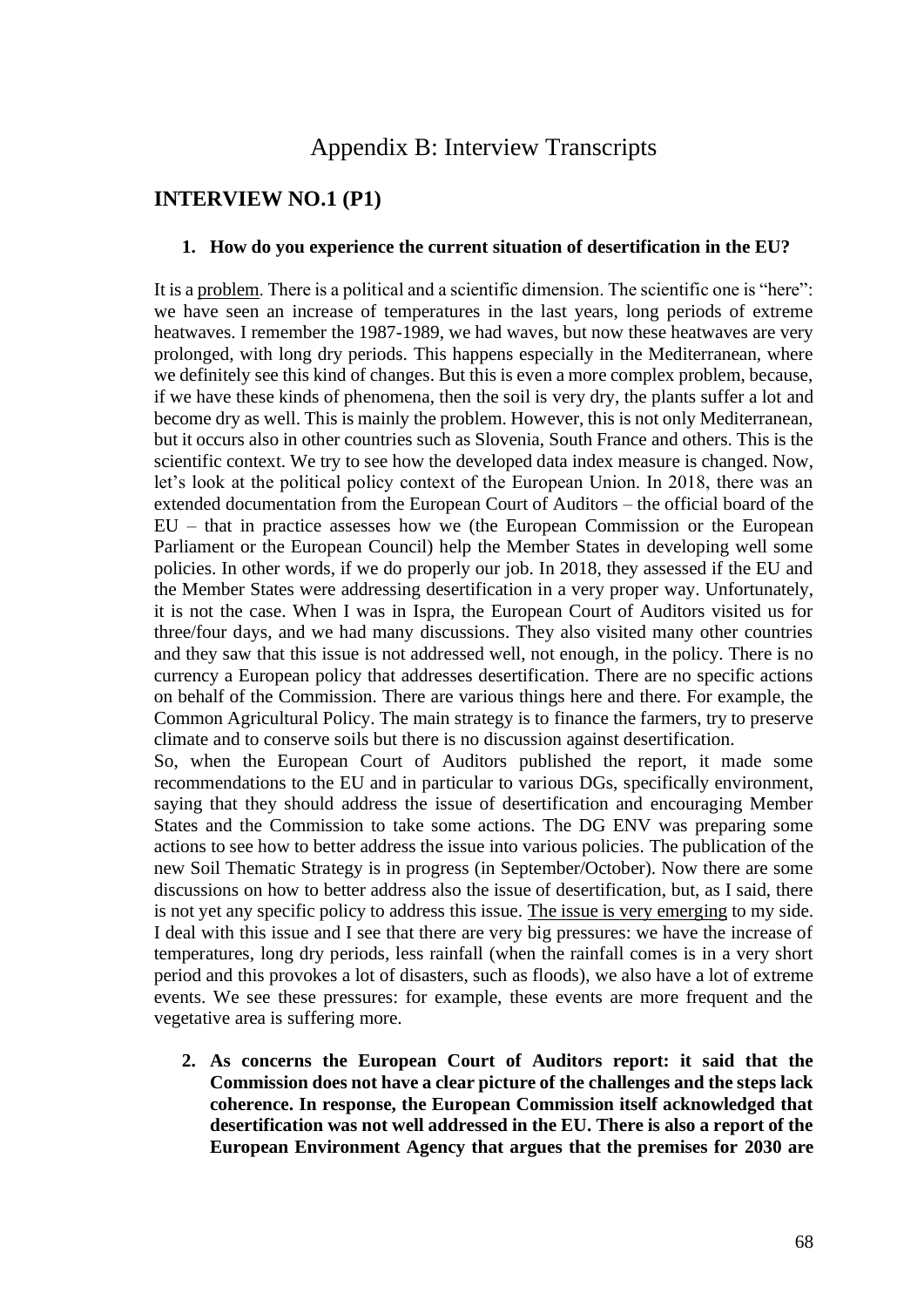## **not encouraging and that achieving the SDGs (including the SDG 15) will be unlikely. There are therefore not many positive views for the future. From your experience, what kind of progress have been made after the report was released?**

The DG ENV tries to address this issue. In practice we try to deal with it. We try to build a land degradation index/indicator to measure it, because right now, we don't know when and how much this problem will happen. Somehow, we kept addressing this issue with estimates, models, measures or data to see when/where it is happening, but with this direction the challenge is big. This land degradation indicator will try, somehow, to address this issue. Not to forget, that there was a Desertification Atlas to raise awareness. It has maps, loss of productivity, loss of soil organic carbon, proxies to help understand where there the problem is. So, there is this Atlas which tries to raise public awareness even though is not political and does not relate with policies. Another thing that we should not forget is that, since last year, the Commission published the European Green Deal in which you can see many actions – of course, it is quite ambitious – in different directions. For example, there is action to plant more than tree billion trees and the action to protect our land in terms of percentage of the areas with some landscape features. So, there are some specific actions which may help to face the problem, but they don't address desertification. My personal experience is that you have to set specific targets – this means numbers (e.g.: "by 2030 I should address this issue there and there by  $x\%$  doing this and that"). These targets and numbers address some sporadic actions here and there that may help to address the issue. Well, the EU faces other challenges in the European Green Deal. The biodiversity issue is addressed quite well. They also address the Zero Pollution Action Plan – the EU Communication in which it says how to reduce pollution, mononuclear losses and pesticides to increase organic farming and all these staff that can be addressed as ambitious targets of the EGD. But desertification is an issue, is smaller.

## **3. From your words I get that, in your opinion, an EU integrated policy on desertification could be a realistic solution to address the problem?**

Yes, yes, it could be. It would be important to raise this issue in the Communications, in the policies or to include it in other policies, but as a specific goal to address the problem because now it is not addressed. It is just addressed indirectly by other actions.

## **4. I saw that just 13 Member States declared themselves affected by desertification, but the EU has a whole did not.**

Yes. There is a problem currently, they (Member States) should do something as well, but the EU as a whole does not address adequately this problem. But neither the Member States. They just recognise the problem, but they don't do regulations.

**5. In 2014, the Commission finally withdraw the proposal for the Soil Framework Directive, which would have been very important in order to create a legal basis to protect soils. Do you think that the absence of a soil framework has been a major impediment to prevent further degradation? Despite the several measures, the trend shows that land degradation is increasing, not declining.**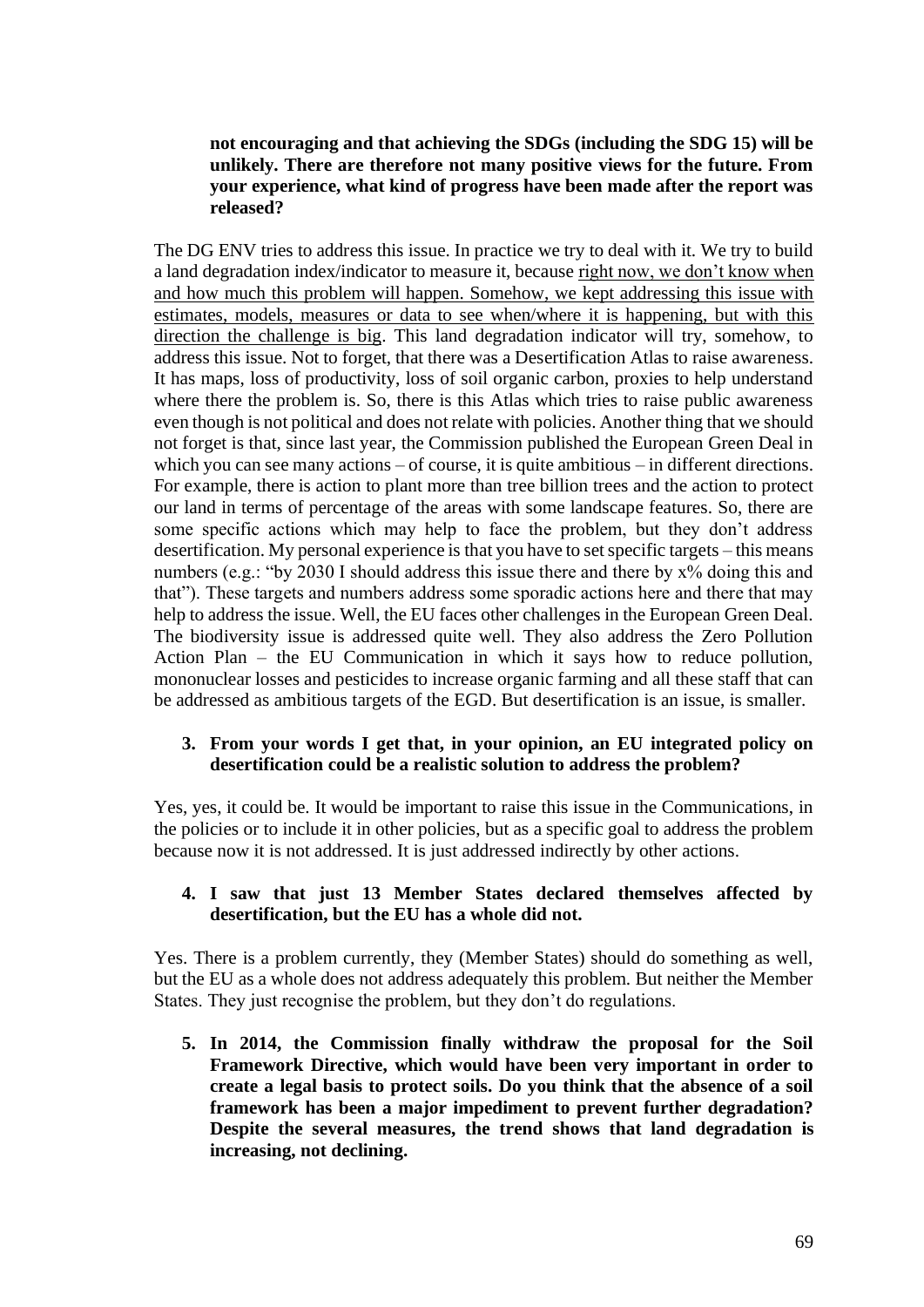Yes. This was the critical point. We had the Soil Thematic Strategy, this was already fixed. We also had other stuff to address the new challenges that the ecosystem is facing, but we did not buy the law. We did not buy the regulation which said what to do, where to do and how to do. But Member States should do some action. In the Soil Thematic Strategy we have four pillars: to integrate soil protection in other policies, to increase awareness (which has happened quite a lot since last year), to do further research on the topics related to better assessment of the soil and a soil legislation. But the fourth pillar, which was the binding one linked to create and propose a framework directive with some specific targets, was not approved in 2007. It was blocked by five Member States: Germany, France, the Netherlands, UK and Austria. It was a blocking minority which allowed the Commission to withdraw the Framework Directive. It was blocked for different reasons such as the issue of subsidiarity. This decision to not create a Soil Framework Directive, something that was binding, was a critical one. The main problem was that it was something very ambitious.

**6. Even if the Soil Thematic Strategy was implemented in 2006, soils are still facing ever greater pressure and are going towards further degradation. In your opinion, why was it not successful the strategy to deal with the problem of land degradation?** 

As you may know, the Commission also has another ambitious target. It has five targets. Their names are "missions", missions that address future environmental problems. One of these five missions is "Soil Health and Food Security". We worked on this and the first assessment of this mission was to see how much of our soil is unhealthy, which is 70%. It is a very high number. The mission says that it will be reduced by x% by 2030. As we said, we have an increased land degradation that was the result of not having something binding. We don't have a binding law, a binding regulation. We don't have something that prohibits either the farmers or the citizens to pollute the soils. We see some small improvements in the Common Agricultural Policy from 2014 and onwards, where there was an increase in some environmental conditions. These were some guidelines for farmers to respect some environmental conditions. One was to keep the soil organic carbon, not to reduce it. This is important for soil productivity and to prevent soil erosion. But there was not linked conditionality, which means that the farmers were aware of Common Agricultural Policy, but even if they did not respect, if they did take into account their soils, this would have not been taken any seriously. These were, we can say, good advice. It is mainly relevant to regulatory issues. If the soil is not regulated into a specific framework, unfortunately land degradation will continue.

**7. I also have a question related to the Green Deal. We already talked a bit about it. There are all these new tools – such as the Farm to Fork Strategy, the new Adaptation Strategy, the CAP, the Biodiversity Strategy, the Forest Strategy and especially the new Soil Strategy – that the EU is going to implement to prevent land degradation. Do you see their potential to address the problem even in the long-term?**

Yes, if they become binding. As we said, there are these tools and those applied targets to reduce degradation. I give you an example. To reduce by 50% the excess of fertilisers is very important. In this way, you will not have any more soils polluted by nitrogen, your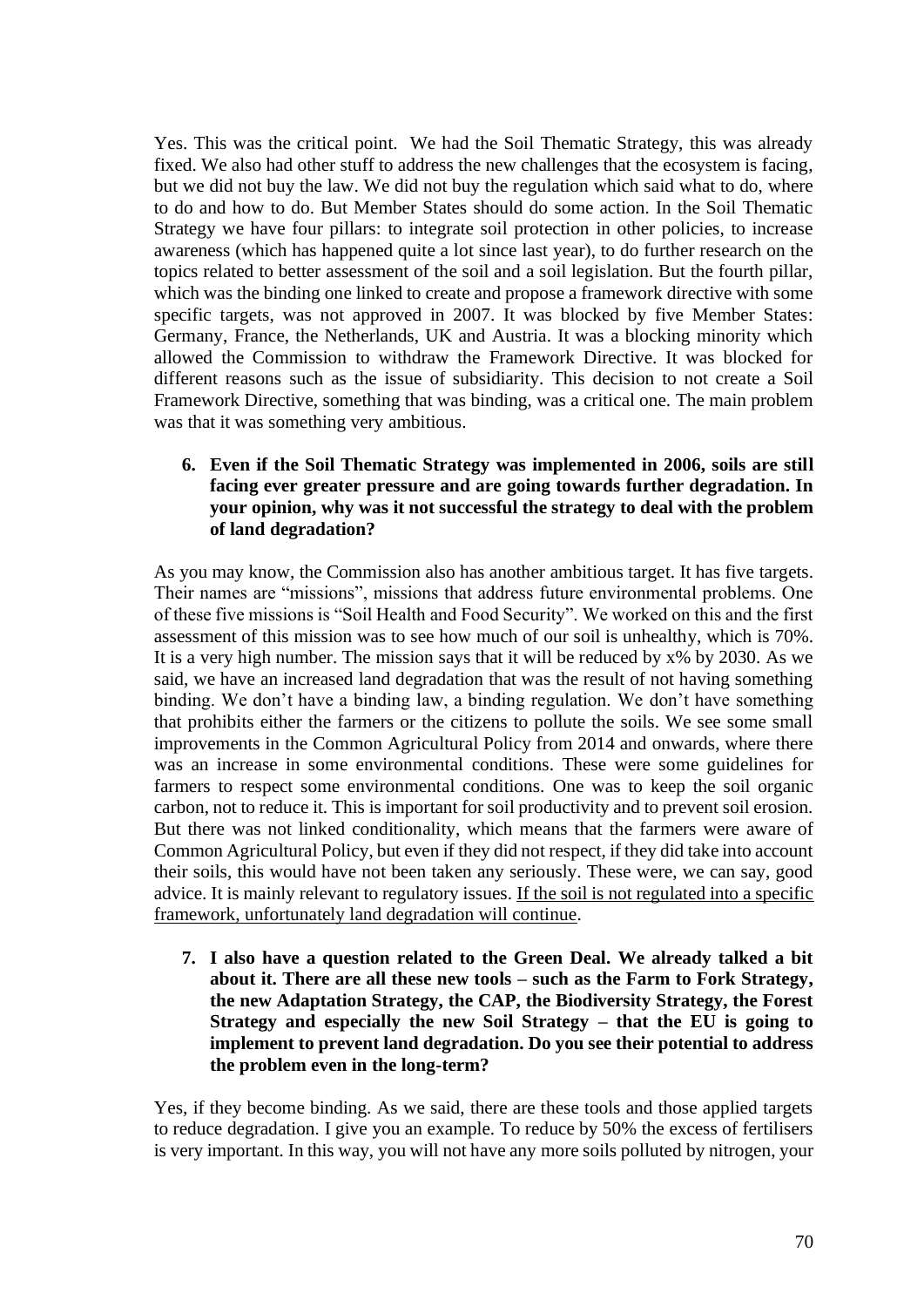seas and rivers polluted because the nitrogen goes to the sea, you will not have all the nutrification in many areas such as the Netherlands – and North Europe in general – where they use quite a lot of fertilisers. But the question is: if you reduce by 50%, will you be able to produce the same production? This is the big question. Another example. We have to increase organically farmed land by 25% - this is another objective of the EU Green Deal and a nice one, because now organically farmed land is less than 7%. But, if we increase organically farmed land from 7% to 25%, will we be able to produce enough for the population? Or are we going to export the products from somewhere else, such as from Brazil or the US? This is another big question. Right now, what we do here is to draw up scenarios and try to see if we reduce by x% the fertilisers, will our farmers be able to produce the same or what will be limit in order to avoid these issues. These are very ambitious goals. We will profit from the EU Green Deal.

## **8. Do you think it will be possible then to remedy to the damages and that it is not too late yet?**

No, it is never too late. It depends on how much the political will is. Let's look at the Common Agricultural Policy. I don't know if the CAP has a framework of 6/7 years. The previous one of 2014-2020. We, as European Commission, proposed in 2018 a new Common Agricultural Policy to be in place from 2021. However, it is not in place. Why? Because the Commission proposed some ambitious environmental policies to link farmers to some conditions to protect soil, water, air, climate change, but all of our proposals for the new CAP are not yet voted by the Parliament and are not taken by the Council. We are still in a discussion. Member States want more flexibility, less laws and restrictions because politically they want to support their farmers as well. But we know that this is the problem. I gave you this example because this is what happens. We propose quite ambitious stuff but then we have to lower our ambitions because the Council, the Member States or other lobbies put some pressure.

## **9. What do you think about the objective of the Land Degradation Neutrality and land take?**

This was a very ambitious objective but, as I said, this will not be able to take place. By 2030 we should have Land Degradation neutrality. My personal opinion on this is that we will not yet catch this objective. We have to do something of course, we have to run in order to get somehow a convergence to achieve these objectives. A lot has to take place, starting from the new Soil Thematic Strategy or other binding laws that go in the direction of soil protection.

## **INTERVIEW NO.2 (P2)**

## **1. How do you experience the current situation of desertification in the EU?**

The European Court of Auditors is looking into this issue of desertification in the EU. There is a crucial issue: officially, the EU is not affected by desertification. This is because the EU is ratifying the UNCCD and has declared itself not affected. The Convention works in a way that when a country ratifies the Convention has to declare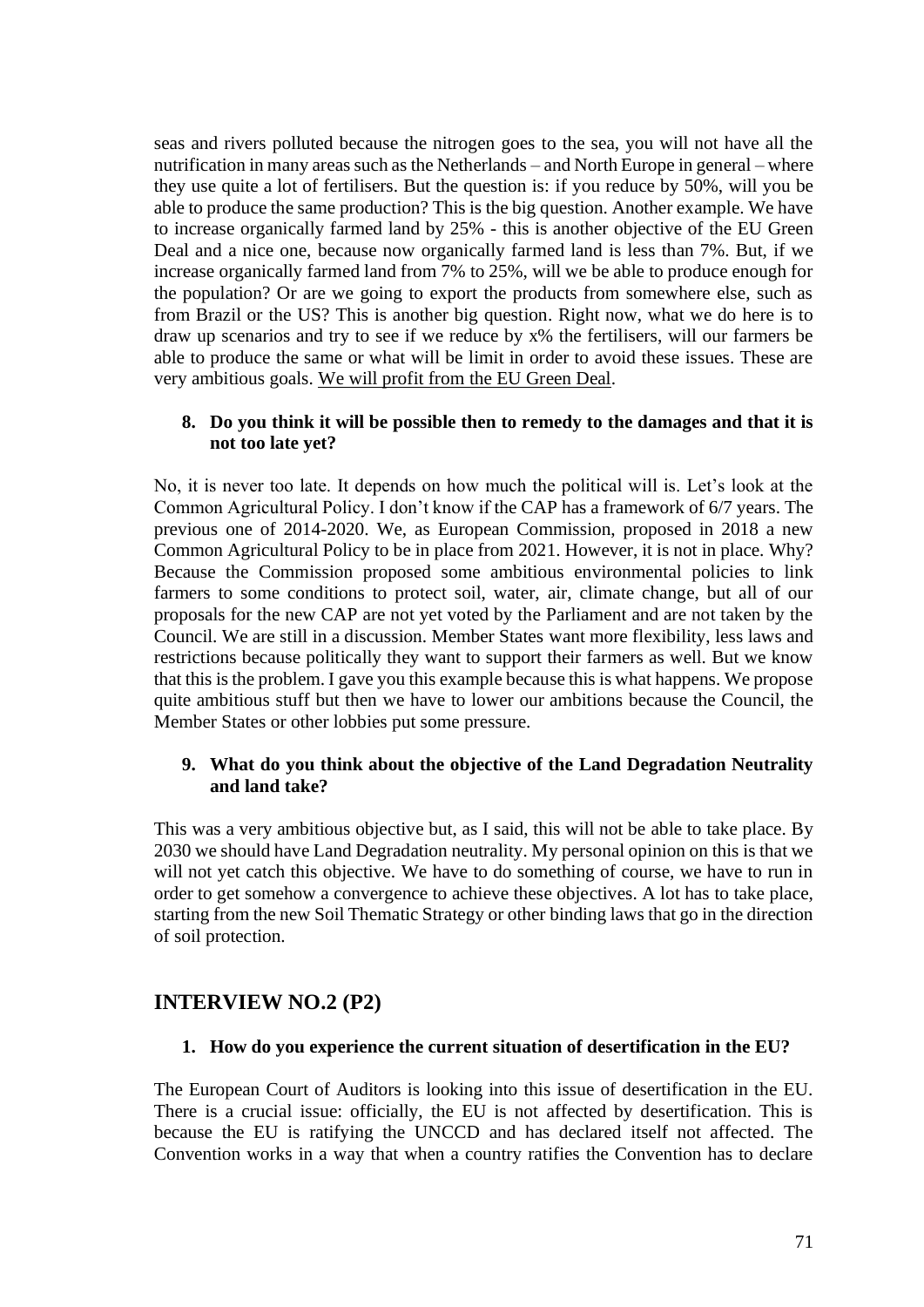whether it is affected or not. The odd thing is that while the EU has declared itself as not affected, several Member States of the EU have declared themselves as affected. For example, Italy, Spain, Portugal, Greece and so on. There is a little bit of a contradiction here and there and this was the main point of the audit by the European Court of Auditors. This is more the legal formal aspect. Then there are also substantial aspects that you should consider. From a substantial point of view, the is EU affected by desertification. I think there is no doubt because there are several indicators that tell us that extensive areas of the EU are affected by desertification. When you understand desertification a little bit broader than just the definition that you find in the UN Convention – so not only in arid, semi-arid and dry sub-humid areas – land degradation is obviously widespread in the EU in this wider sense. The only issue is that land degradation in the EU is of course caused by processes which are very very different from what is happening in other parts of the world. While the UN Convention was designed essentially responding to an issue of degradation in Sub-Saharan Africa, we have in the EU processes which are very different, which are linked to our history of having a long history of industrialisation and urban development. The two main drivers of land degradation in the EU are essentially soil contamination and land take, or soil sealing, by infrastructure and housing. There have been several assessment and official scientific studies – for example by the Intergovernmental Technical Panel on Soil, which I have been chairing for several years in the past, or by the European Environment Agency – that have documented that there is serious issue in the EU about soil contamination and soil sealing. Now of course there are many other processes as well: soil erosion, loss of soil organic carbon, soil compaction. You will find plenty of data about this. This is the substantial part, but there is a big gap between the reality and what then politically has been accepted to be declared.

**2. In 2014 the European Commission finally withdraw the Soil Framework Directive and this left the EU without a legal basis to protect soils. To what extent was the absence of a soil framework a major impediment to prevent the further development of land degradation? Do you think this has really worked against the possibility to prevent the phenomenon from further spreading, especially considering that the trend of land degradation is increasing?** 

The Soil Framework Directive was one of the four pillars of a package that we presented in 2006 called the EU Soil Thematic Strategy. The other three pillars – research, integration in other legislation and awareness raising – have been, I would say, rather successful. But still, as you said, indicators tell us that things are not getting better. Actually, things are getting worse. So, something is missing. I think what is missing is the recognition, in legal terms, that soil functions deliver goods that are relevant to the public, to all citizens. Essentially the concept – like for air and water – that there is a dimension that goes beyond private property rights. The main problem with soils is that most of the soils in the EU are under private property. And if you legislate on private property, you need to justify why you want to impinge into private property rights. We have tried to explain in the Soil Thematic Strategy and in particular in the Soil Framework Directive, that there are aspects of the framework soil functions that go beyond the private property. What was written in the proposal for the Directive was that Member States would delineate areas where these functions are at risk of different processes. For example, delineate areas where there is a risk of soil erosion. In those areas, Member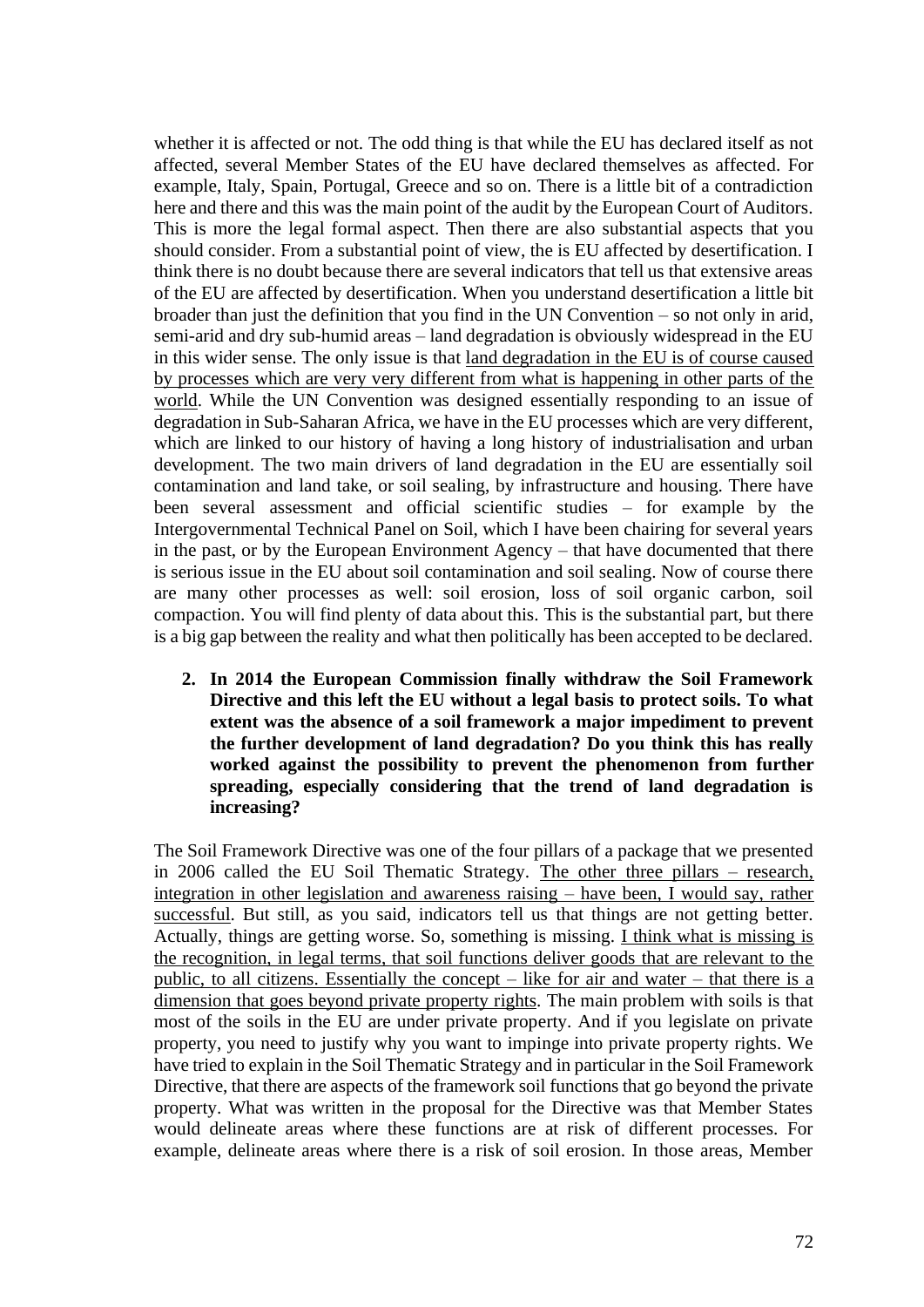States would have had the obligation to implement those measures to reverse or to limit this degradation process. This is of course something that would very much enter into the private property rights because you would put a line – so you would have areas which are within a problem area and areas which are outside the problem area. For the ones inside, there will be some obligations to change land and soil management practices. This is the background of all of this. The reality is that in the Council discussions – as you know we have a co-decision process between Parliament and Council – a blocking minority of five Member States prevented our proposals to be approved. These five Member States, led by Germany together with France, UK, the Netherlands and Austria, have blocked under several argumentations. The first one was subsidiarity – the issue that soils don't move. So, why would there be the need to have transnational legislation on soil if soils don't move? The argumentation was "it is not a topic for the EU". Actually, in federal countries like Germany and Austria, there is even the argumentation that it is not a topic for the national government, but it is a topic only for the local/regional government. There is a big battle going on in Germany and Austria about competence about soil. In Italy we have similar discussions as well. The other argumentation was of course cost. One of the elements of the Directive was that there is a big heritage in Europe of early 3 million contaminated sites. Somebody must pay to clean up these contaminated sites. There is a polluter pays principle, so who pollutes, pays. Unfortunately, in Europe we have a lot of sites where the polluters disappear, the so-called orphan sites. There are sites which are polluted but nobody knows who the responsibility is. I give you an example. There is a huge issue about former military sites especially in new Member States coming from the former Eastern bloc. There is a huge heritage of mining sites which are abandoned. Somebody has to pay for it and of course the big concern was that, as usual, probably the richest countries would pay, so Germany very first. This is another blocking element. The third point was of course – and it is true – that most of the countries that were blocking the Directive were also the countries who have owned national legislations on soil protection. There is a national legislation in Germany, one in Austria, in the Netherlands, in France. They were saying "why do we need an EU legislation if we already have a national one". But you can say this, of course, for any legislation. If you want the EU, you must accept a common legislation. This is also our Commission main argument, because our main argument is that without the soil Framework legislation you will have a distortion of the internal market because obviously if in one country you have more permissive legislation for soil contamination than in another one, polluting industries may move to the country where legislation is less stringent.

**3. As you were mentioning before, in 2018, the European Court of Auditors reported that 'the Commission does not have a clear picture of the challenges posed by desertification, and the steps taken lack coherence'. One year after, the European Environmental Agency argued that premises for 2030 are not encouraging and that achieving SDGs related to protecting natural ecosystems (including SDG 15) will be very unlikely. From your experience, after the report was released, were there improvements? Because the Commission actually acknowledged that the risks of desertification and land degradation could have been better addressed. Do you think this has been done after the report was released?**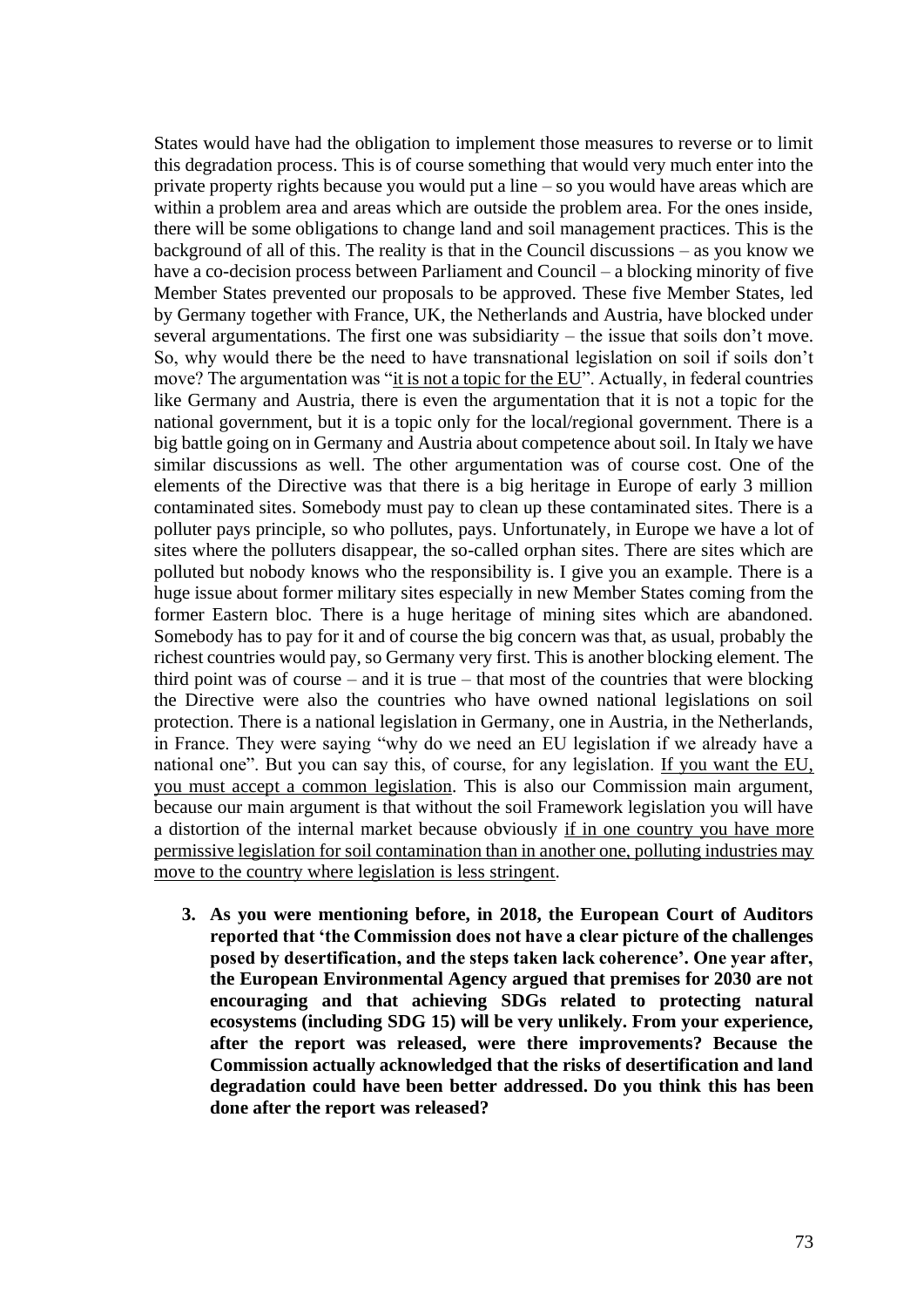That's a problem. Of course the report by the ECA has some legal aspects that needs to be taken into account and the Commission has an obligation to respond. And we are responding. We will release methodological guidelines on how to delineate land degradation in the EU. We will do some things, enough to respond. What will not happen is a change in fundamental things that may allow to really address the issue. Starting from the fact that, as a result of not declaring the EU as affected by desertification, there is no way that we can put up any land degradation targets and programmes, as the UNCCD is doing in most affected countries, for example. And we will not launch an EU-wide land degradation restoration target or something similar. This is not possible because there is absolutely no political support in the Council to do that. You will never find a majority in the Council that will accept to declare the EU as affected. Now, the only other way is what we are currently doing, which is to embed some measures into other packages. This is what we are doing by revising, - actually by designing an entirely new Soil Strategy. By the way, it will be called Soil Strategy and not Soil Thematic Strategy. This will be embedded into the EU biodiversity strategy, which includes very ambitious restoration targets. So, you will have soils within the EU biodiversity strategy aiming towards mandatory restoration targets. That may be a way to address land degradation in the EU. Indeed, in the current draft, we are preparing for this strategy – which will probably not be a directive – but there will be of course a restoration target and it is explicitly mentioning that this contributes to respond to the assessment by the ECA.

### **4. Do you think that the new EU tools such as the Green Deal (e.g: the Farm to Fork Strategy, the new Adaptation Strategy, the CAP, the Biodiversity Strategy, the Forest Strategy and especially the new Soil Strategy) have the potential to prevent land degradation and desertification in the long term?**

The problem with soils is that it is a very cross cutting issue. It is not like air and water, with a clearly defined policy-making area. Soil is traditionally not be considered as an environmental topic, but as an agricultural one. The big player on soil has always been the agricultural policy, not the environmental policy. It is only very recently that DG Environment, our environmental policy-making collogues in the Commission, has taken over soil compared to the very old Common Agricultural Policy of DG AGRI. Now, in the European Green Deal this is again the same, so you have soil as a cross-cutting issue that will be part of many – actually of most – of the strategies. Soil is crucial for climate change, for example, so you will have the big program that is now starting of the carbon farming initiative of the European Commission. Carbon farming is essentially providing a financial incentive to farmers to limit GHG emissions but at the same time also increase stock of carbon and soils by organic meta-accumulation. Or you will have the Farm to Fork Strategy, which is in the hands of DG SANTE and covers all the aspects of ensuring that we all have healthy food, starting from healthy soils. It also deals with the issue of soil contamination, which is also part of the Zero Pollution Action Plan, which is again an element of the EGD. As I said, soil is also embedded in the EU Biodiversity Strategy which is again a part of the EGD. It is in many elements, it is a cross-cutting issue. If you ask me where things will be mostly happening, I think it will be mostly in the agricultural sector, where there is now a big driver coming from researcher in agriculture because we have now the mission on soil health and food. The Commission launched a series of missions and this idea of the mission on soil health will be certainly influencing a lot of what we do. It will be a combination of many actions. One thing is sure: there is very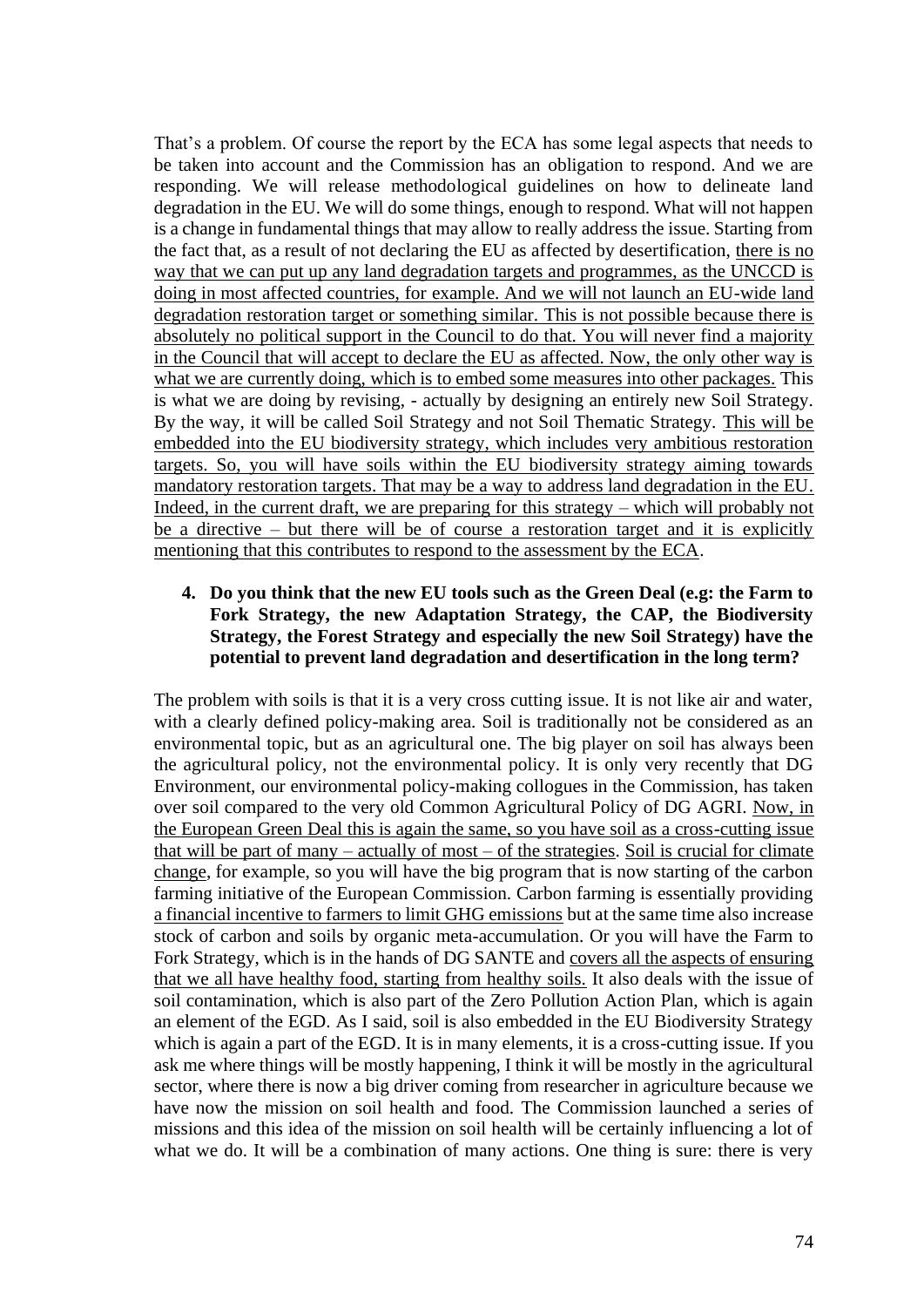much attention of the agenda of many policy areas. One is also sure: Member States will never accept anything that enters into sovereignty, subsidiarity, private ownership. You will not have, for sure, a directive in the model of what we have been proposing in 2006. What you will have is a series of measures that will improve the situation, hopefully, but not something that says "soils are not only private property rights, are also something that is relevant to all of us and so we will legislate about this". This will not happen because this will not be accepted by some Member States. Of course things can change. There will be elections in Germany, so you will have probably a big success of the Green party, which has been traditionally supporting soil legislation at EU level. You may have changes due to the changes in the political panorama. But not dramatic changes, I don't think so.

#### **5. In how far could an EU Integrated policy on desertification be a realistic solution towards securing environment and biodiversity? There is also for example the target of Land Degradation Neutrality by 2030, but as far as I read no one is very positive about its achievement.**

The problem with those targets is that they are not binding. SDGs are very nice hot air and people love to talk about it because it is a job to many people. It all "bla bla", like climate change is all "bla bla", like many of these things are all talk shops because there is a huge community that leaves of these talk shops. By the way they are the most affected by covid pandemia because of course not having the possibility to travel and talk is disrupting the entire system. I don't think this is the way. I think the way is probably more awareness raising, education, financial incentives, local dimension. I believe very much, for example, in what is proposed to be done within the mission. We are proposing now to create hundreds of lighthouses and living labs. With lighthouses and living labs are essentially demonstration areas and farms where you show that farming can be done differently. I think that this is the dimension that has much more possibilities of success. I am always citing when I talk about success stories and legislation on soil the US Soil Conservation Act. In the thirties in the US there was a huge issue of soil degradation called the "dust bowl" with tremendous erosion processes that were thriving mass migration and ruining farmers and so on. In 1925, the US passed a law, a soil protection law, called the US Soil Conservation Act. The essence of that act was to create local soil conservation districts, so local communities that would act against soil degradation locally. In the sense of sitting together with some experts that explain what to do in order to change the situation. The success has been enormous because soil erosion in the middle east of the US decreased dramatically over the last 50 years. It is a success story. But, of course, the political situation at the time was very different. That was the time of the big deal of Roosevelt, to create soil conservation districts you needed people, and so they hired thousands of civil servants that would go in the field and explain to farmers what to do. It was another historical period, but this is a good example of a success story. I think that repeating this in Europe would require creating demonstration farms, lighthouses, living labs, local communities being active. It is a very capillary, detailed work and not big strategies, but really going on the ground and try to act locally, otherwise I don't see much hope.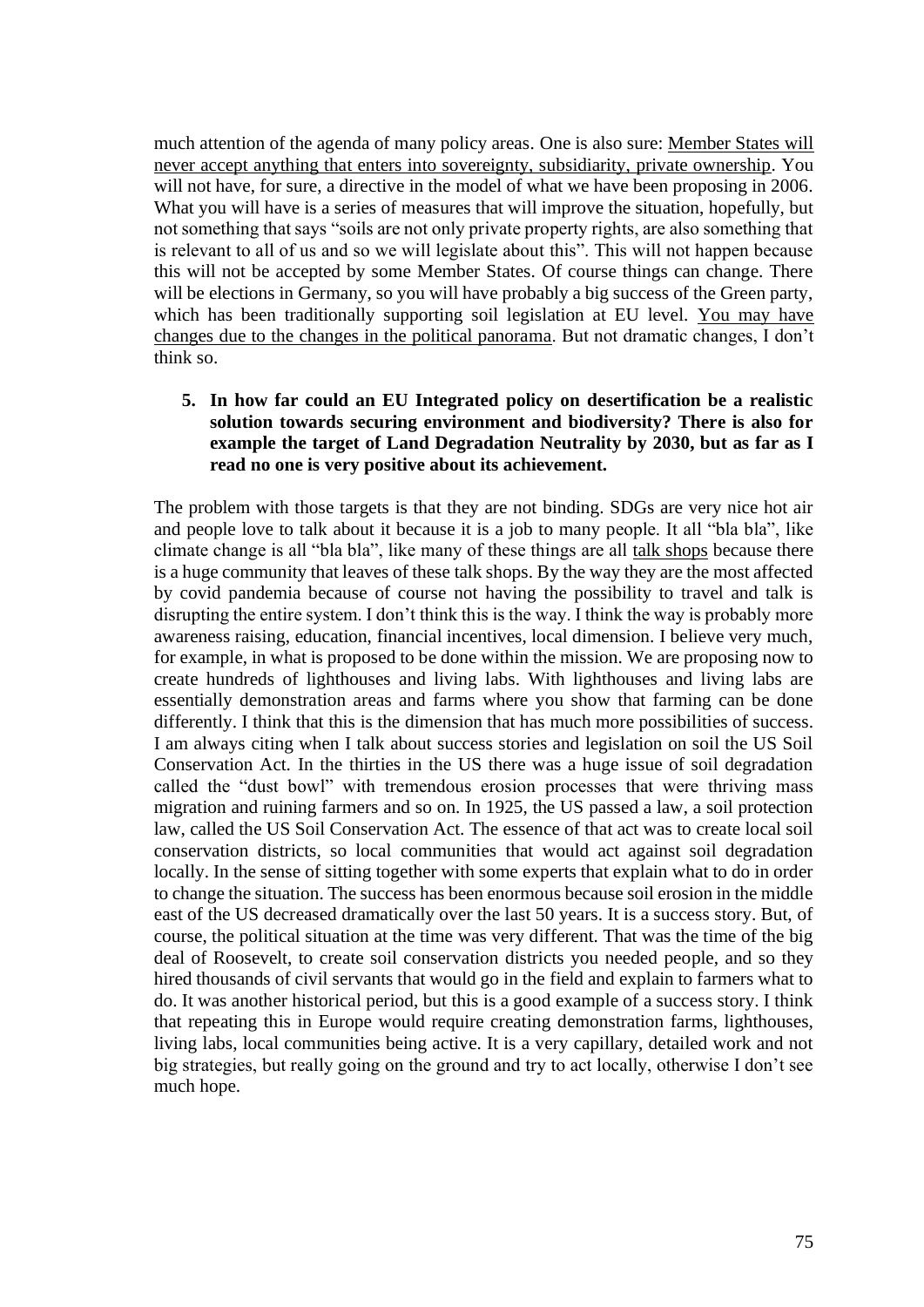# **INTERVIEW NO.3 (P3)**

## **1. In quale modo percepisci l'attuale situazione della desertificazione in Europa?**

Allora, come ti ho già detto, io all'interno del gruppo del suolo io mi occupo di biodiversità. Sicuramente la desertificazione è una delle minacce alla biodiversità. Se parliamo di desertificazione parliamo essenzialmente di cambiamento climatico perché le due cose sono, per quanto mi riguarda, correlate. Quindi, con l'aumento delle temperature aumentano i periodi di siccità e quindi aumenta il rischio di desertificazione. Ovviamente la vita nel suolo per sopravvivere, per vivere ha bisogno di acqua e quindi anche questa ha un impatto sulla biodiversità. E' un problema reale in Europa<sup>1</sup>, ovviamente. Al momento abbiamo fatto delle mappe sui rischi della biodiversità in Europa e possiamo dire che sicuramente è un problema, soprattutto per i paesi del sud Europa, quindi Portogallo, Spagna, Italia, Malta, Cipro, Grecia, dove appunto il caldo si fa sentire maggiormente. Ovviamente, nel nord Europa, questo è un problema meno sentito. Quindi sì è un problema reale, assolutamente. Non credo però – questa è una mia opinione -che sia il problema principale dei suoli in Europa, per lo meno dal punto di vista della biodiversità. Però quello della desertificazione è sicuramente un problema a livello europeo.

## **2. In termini di biodiversità: ho visto che la Strategia per la Biodiversità per il 2020 non è stata valutata positivamente. Ci sono infatti tanti obiettivi che non sono stati portati a termine, non sono stati raggiunti. Cosa pensi a riguardo?**

Intanto c'è da dire che la biodiversità del suolo non era praticamente menzionata nella strategia del 2020. Quindi, di fatto, il suolo era forse menzionato una volta ma non in relazione alla biodiversità. Quella strategia aveva poco a che fare con il suolo. Di fatto, l'impatto che ha avuto sul suolo e sulla sua biodiversità è stato veramente minimo se non per il fatto che, appunto, il suolo è un ecosistema che si trova dove c'è una foresta, dove c'è un campo agricolo, dove c'è un pascolo e quindi, se tu vai a mettere dei target su questi altri ecosistemi, in modo indiretto vai anche ad avere un effetto sul suolo. La strategia per il 2020, però, non prevedeva delle misure specifiche per la protezione del suolo. Quindi di fatto si può dire poco sulla strategia del 2020 per la biodiversità riguardo quello che è stato l'impatto che ha avuto sul suolo.

**3. Vari report, tra cui quello della Corte europea degli Uditori e quello dell'Agenzia europea dell'Ambiente, affermano che le premesse per il 2030 non sono molto positive. Altri studi, inoltre, – ed è anche emerso dalle varie interviste condotte fino ad ora - affermano che l'assenza di una direttiva, di un qualcosa di vincolante anche a livello nazionale in termini di protezione del suolo sia uno dei maggiori impedimenti per prevenire la degradazione del suolo. Ti trovi d'accordo con quest'affermazione?**

Sì, sì concordo. Il problema di tutti questi documenti politici è che non sono vincolanti dal punto di vista legale e quindi propongono delle linee guida, ma non sono delle direttive. Sono strategie, dei piani, che però di fatto non hanno nulla di vincolante dal

<sup>&</sup>lt;sup>1</sup> It is a real problem in Europe.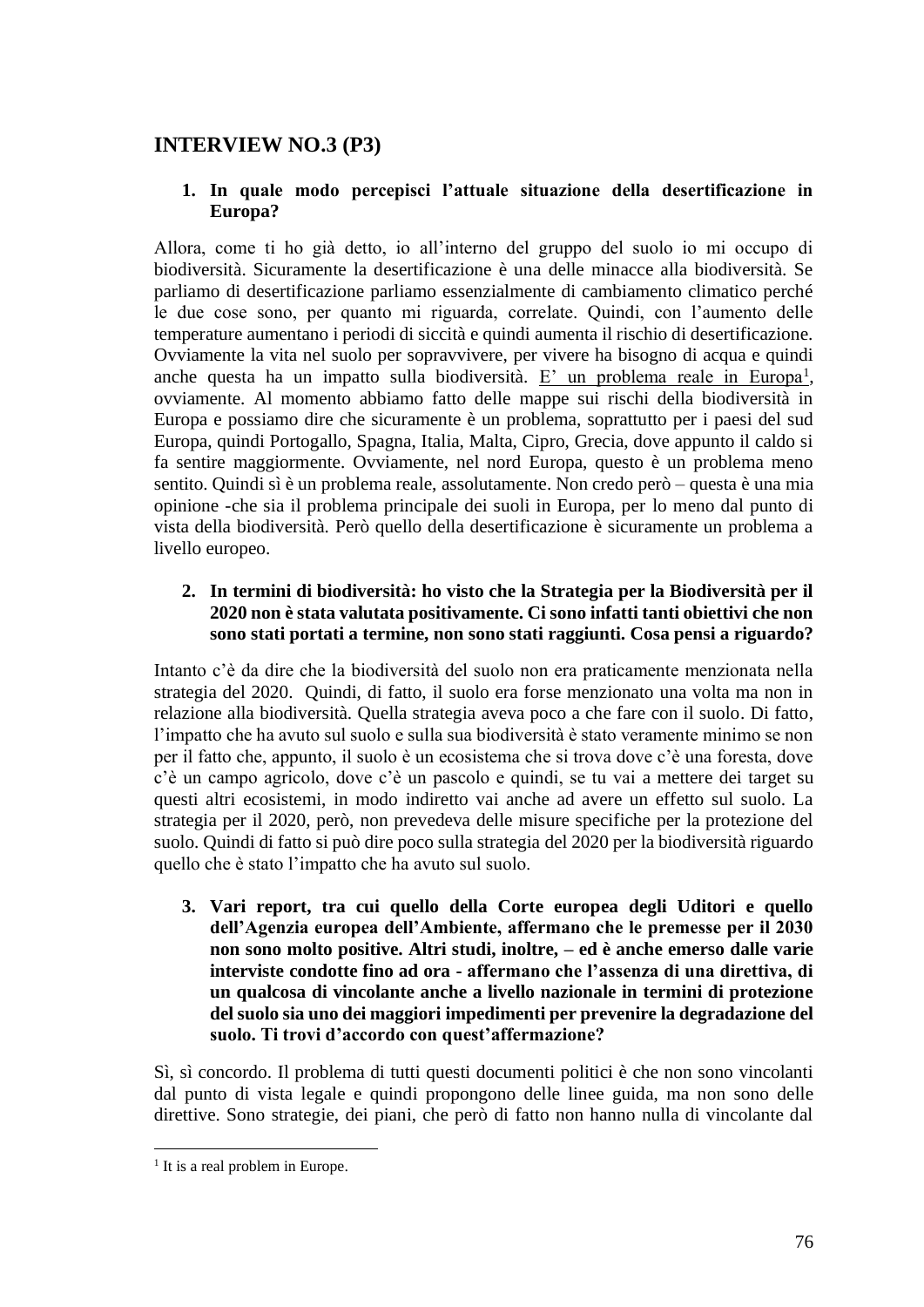punto di vista legale, e quindi poi gli stati membri sono liberi di fare quello che vogliono<sup>2</sup>. Quello che manca, e che servirebbe all'Europa per garantire una protezione del suolo, è sicuramente una direttiva sul suolo. Perché questa diventerebbe poi vincolante per gli stati membri. Come abbiamo una direttiva sull'acqua e sull'aria, ne servirebbe una sul suolo. La storia è che questa direttiva era stata proposta, ma è stata poi cancellata perché cinque stati membri non erano favorevoli. Adesso uno di questi cinque stati membri non c'è più – ossia la Gran Bretagna – e quindi ora vedremo se questa nuova strategia per il suolo su cui stiamo lavorando adesso sarà poi da input per una nuova direttiva. L'argomento suolo oggi è cambiata, la percezione è cambiata, però tutt'ora quando si parla di suolo si parla di qualcosa che uno si sente proprio, quindi gli stati membri, le diverse nazioni fanno fatica ad accettare l'idea di una direttiva. Più che l'aria e l'acqua, il problema è che c'è proprio un'idea di proprietà dietro, qualcosa di intrinseco. Il suolo è un argomento molto difficile da trattare dal punto di vista politico. Uno dei meriti della passata strategia del suolo è stato aver creato una maggiore consapevolezza nei cittadini. La strategia del suolo non è riuscita a portare a termine una direttiva, anche se era uno dei suoi obiettivi, però un altro dei suoi pilastri era proprio quello di aumentare la consapevolezza – raising awareness – nei cittadini. E sicuramente questa consapevolezza negli anni è aumentata. Adesso, il movimento, l'iniziativa di raccolta di firme per il suolo, l'interesse che c'è nei confronti del suolo e quindi la pressione sulla politica affinché faccia qualcosa è aumentato. Questo potrebbe essere il motore per poter consentire veramente la creazione di una direttiva del suolo. Però non possiamo sbilanciarci per adesso.

## **4. Quindi, il fatto che non sia stata sviluppata questa direttiva per il suolo è uno dei motivi che ha portato ad un incremento della degradazione del suolo?**

Sì, certo, perché non avendo dei vincoli legali, gli stati membri sono liberi di fare quello che vogliono e quindi di fatto le priorità diventano altre e il suolo passa in secondo piano. La mancanza della direttiva è sicuramente una delle ragioni per cui lo stato del suolo in Europa invece di migliorare va peggiorando.

### **5. Il nuovo Green Deal e quindi tutte le nuove strategie annesse – tra cui anche quella del suolo –potrà in qualche modo riuscire a migliorare la situazione in maniera concreta, oppure no?**

Penso di sì proprio per la ragione che dicevo prima, perché c'è una spinta dal basso e molto più alta rispetto al passato. E' evidente anche dal fatto che il Parlamento europeo adesso ha adottato questa risoluzione che chiama la Commissione europea ad agire sul suolo e, di fatto, il Parlamento europeo sono i cittadini europei. Questo dimostra che, dal basso, la pressione nei confronti della Commissione affinché agisca sul suolo sta aumentando e quindi, inevitabilmente, la porterà a dover agire. Se gli strumenti messi in atto fino adesso – come la strategia dal produttore consumatore, la Farm to Fork Strategy, la nuova strategia per la biodiversità o quella del suolo che stiamo preparando adesso – saranno gli strumenti adeguati, non lo so. Spero di si, però ripeto, sono strumenti non vincolanti questi e quindi con tutti i punti interrogativi del caso. La verità è che se vogliamo ottenere qualcosa l'unico strumento possibile è una direttiva. Spero che questi strumenti portino alla direttiva, però, ad oggi, non lo possiamo dire.

<sup>2</sup> Member States are free to do what they want.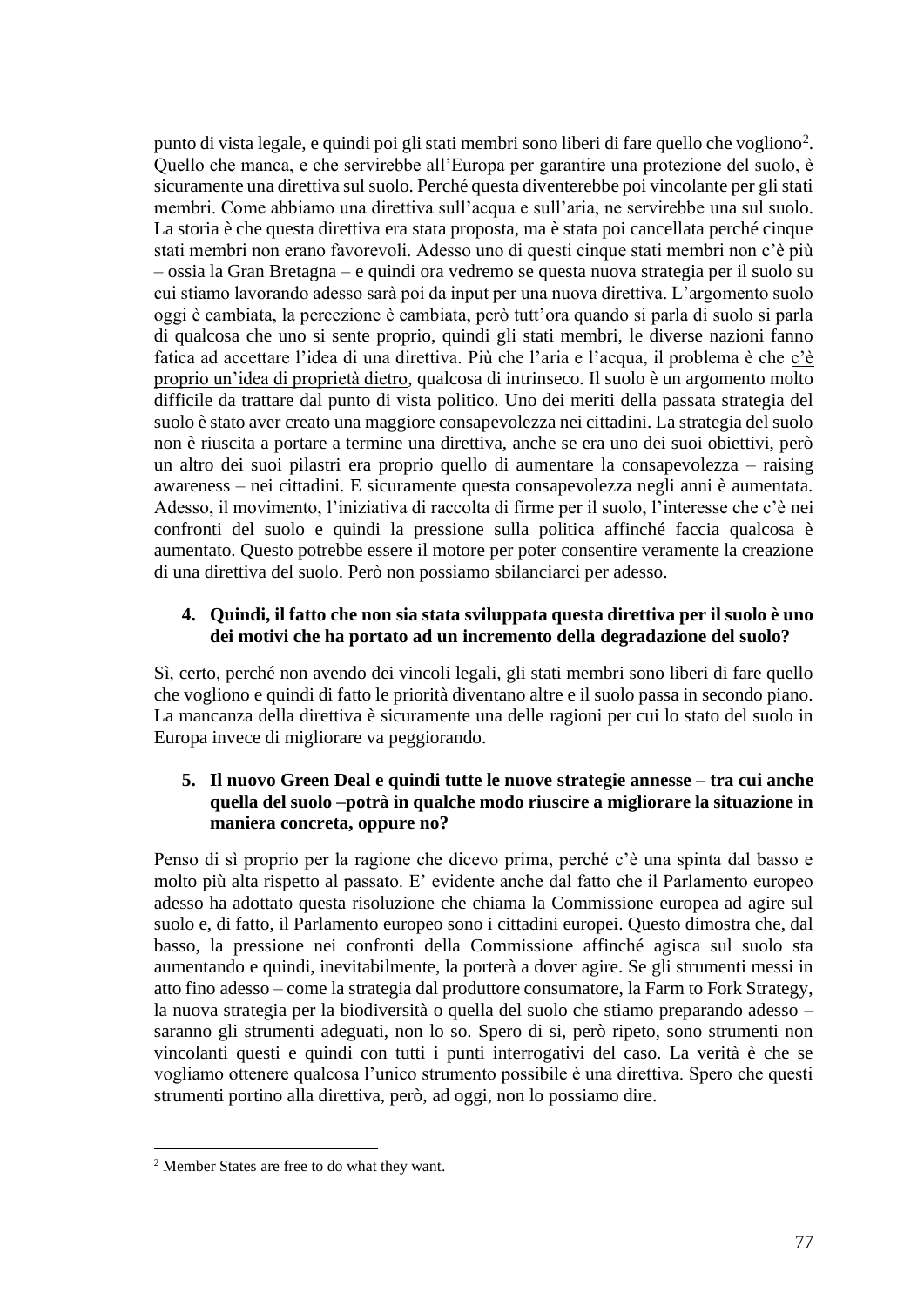Tuttavia, sebbene la direttiva sia sicuramente uno strumento che serve, non è che, fatta la direttiva, sarebbe tutto a posto per il suolo. Questo sarebbe solo l'inizio, poi ci sarebbe tutto il problema di cosa mettere dentro quella direttiva, che obiettivi porsi, quindi stabilire dei numeri concreti, e capire come monitorarla. Uno dei problemi del suolo, infatti – e uno dei problemi della biodiversità del suolo – è come monitorarla. Ad ora, in Europa non c'è un sistema di monitoraggio della biodiversità del suolo. Sta nascendo, lo stiamo mettendo a punto con LUCAS. Sicuramente la direttiva può essere uno strumento che smuove, ma non è la soluzione di tutti i mali. E sicuramente, affinché una direttiva sia poi efficace, ci vuole uno sforzo da parte di tutti, da parte della Commissione sicuramente, ma anche da parte degli stati membri, che molto spesso sul tema suolo (proprio, forse, per le ragioni che ti dicevo prima) non è che siano poi così collaborativi. Per esempio, una delle questioni che noi stiamo cercando da diverso tempo di mettere a punto è quella di cercare di unificare i sistemi di monitoraggio del suolo su scala europea perché ogni paese di fatto ha il proprio sistema di monitoraggio del suolo. Il problema è che molti stati sono riluttanti all'idea di condividere i dati del suolo, e se queste sono le premesse, anche con la direttiva non si va tanto lontani<sup>3</sup>. C'è bisogno di un cambio di mentalità di visione appunto poi credo che le richieste dal basso e l'interesse crescente, possano essere la molla che fa scattare e cambiare qualcosa in futuro. Bisognerebbe provvedere e non lasciare tutto un 'bla bla bla', solo tante belle parole<sup>4</sup> scritte, ma si devono concretizzare nei fatti, questa è una speranza ecco.

Quando si parla di suolo, gli interessi in gioco sono molti. C'è tutta la parte dell'agricoltura, ad esempio. Ora è stata approvata la nuova CAP. Per il suolo, o perlomeno, per la biodiversità del suolo, bisognerebbe fare tutta agricoltura organica, però non si può pretendere che tutta l'Europa si converta all'organico. E' una questione di compromessi<sup>5</sup>. Ora vogliono portare al 25% la quantità di agricoltura organica a livello europeo. Questo è parte della Farm to Fork Strategy. E' un inizio, però è ovvio che il mondo ideale non esiste<sup>6</sup>, anche perché poi il sistema diventerebbe insostenibile, probabilmente non sarebbe in grado di produrre tutto il cibo necessario. L'agricoltura biologica probabilmente non sarebbe in grado di soddisfarci. Quindi poi entrano in gioco questioni economiche con il discorso delle importazioni. Finisce che l'Europa diventa completamente dipendente da altri.

## **6. Come sta progredendo l'Unione Europea nel raggiungere la "Land Degradation Neutrality" entro il 2030 e la "land take" entro il 2050? Raggiungerà, a tuo parere, questi obiettivi?**

Non penso che li raggiungerà, perché, innanzitutto, non lo stiamo monitorando. Magari si raggiungerà ma non lo sapremo. Nel senso, come la monitoriamo questa cosa? Bisognerebbe partire da oggi – e forse è già troppo tardi – e capire quanto "land take" è in corso adesso e poi vedere se da qui al 2030 le cose cambiano, migliorano o peggiorano, però bisogna farle queste cose. Di fatto, per dire, all'interno del gruppo "soil" del JRC al momento non c'è nessuno che si occupi di questo argomento. Poi le risorse sono quelle che sono. Io non dico che non si raggiungerà, non lo so, bisogna monitorarlo. Poi è

<sup>&</sup>lt;sup>3</sup> The problem is that many countries are reluctant to share their soil and land data and, if these are the premises, the situation will not change much even with the directive.

Many fine words.

<sup>&</sup>lt;sup>5</sup> It is all about compromises.

<sup>6</sup> The ideal world does not exist.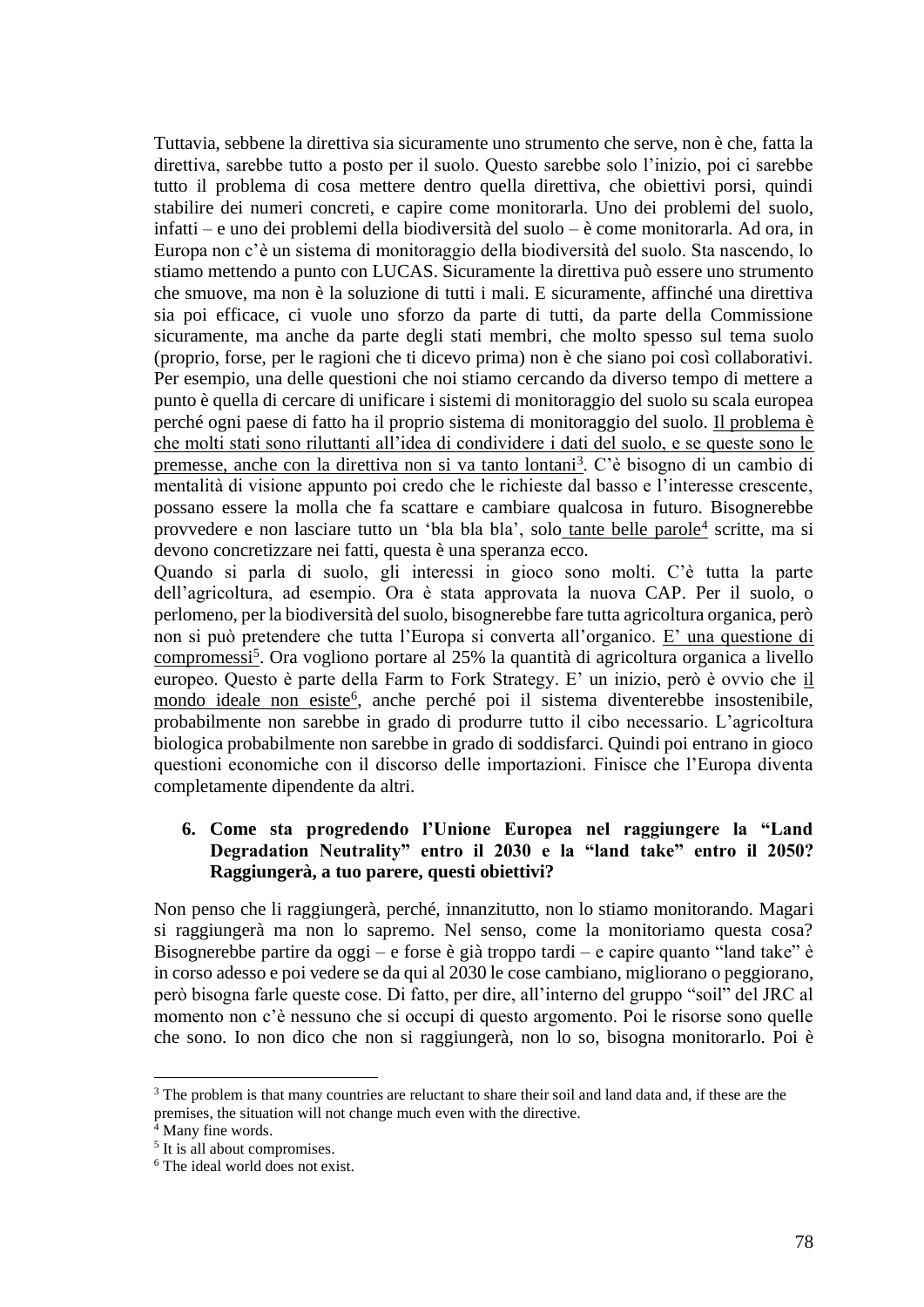possibile che lo si raggiunga, però l'arco di tempo è troppo breve e, appunto, prima che la macchina si metta in movimento ci vuole tempo. La prima cosa che bisognerebbe fare è iniziare a monitorare questa cosa che mi sembra non in corso al momento.

#### **7. A tuo parere, una politica integrata sulla desertificazione o la degradazione del terreno possa essere una soluzione realistica per far fronte al fenomeno?**

Ma in qualche modo c'è – la Soil Thematic Strategy – però siamo sempre lì, bisognerebbe poi convertirla in azioni concrete, in fatti. Sicuramente è meglio che essere nell'ombra, nel senso, solo il fatto di essere menzionati, avere una politica dedicata al suolo è già qualcosa, è già un inizio rispetto al fatto che il suolo venga completamente ignorato, com'era fino a poco tempo fa.

Se vogliamo essere sinceri, si dibatte ancora su cosa sia la "land degradation". Cosa vuol dire "land degradation"? C'è una definizione riconosciuta a livello mondiale? Per quanto ne so io, no. Per uno è una cosa, per un altro un'altra cosa. Non riusciamo neanche a definire cosa sia la "land degradation", combatterla diventa ancora più complicato<sup>7</sup>. Lo stesso discorso vale per la biodiversità del suolo. Secondo me, una delle prime questioni che la politica dovrebbe risolvere, è quella di dare delle definizioni precise<sup>8</sup>, che probabilmente non accontenteranno tutti, perché ci sarà sempre qualcuno a cui la tua definizione non va bene, però sarebbe un inizio. Nomi e cognomi: cos'è la biodiversità del suolo, cos'è la land degradation. Se parti da questo, allora poi si possono porre degli obiettivi, dei target e si può anche cercare di misurarli dal momento che si sa cosa sono. Poi si possono quindi decidere delle politiche volte a migliorare questa situazione nel tempo, si possono fare degli impact assessment e capire se le scelte politiche hanno un effetto su questo qualcosa di misurabile, però devi capire cos'è questo qualcosa. Ed è uno dei problemi che, secondo me, per quanto riguarda alcune componenti del suolo, è fondamentale (es: la land degradation, soil sealing, soil biodiversity). Ad esempio: ci sono tre quarti delle specie di insetti impollinatori che fanno il nido nel suolo. In questo caso si parla di biodiversità del suolo o di impollinatori?<sup>9</sup> Li proteggiamo con un tipo di politica o con un altro? Questo fa la differenza, però bisogna mettersi d'accordo. Quindi, definizioni. Anche sul concetto di desertificazione sussiste questo problema. Quando posso affermare che un'aerea si sta desertificando? In base a cosa lo dico? In base alle caratteristiche della vegetazione, del suolo, del clima o perché tot di giorni all'anno ci sono temperature di un certo tipo? Se non ci si mette d'accordo, non si va da nessuna parte. Continueranno a rimanere tante belle parole.

### 8. **Pensi che sia troppo tardi per cambiare questa tendenza e risolvere il problema della desertificazione/ degradazione del terreno? Soprattutto considerato che in realtà il problema si sta diffondendo anche verso il nord Europa, dove ci sono fenomeni di siccità sempre più ricorrenti.**

Penso che la cosa si possa risolvere. O per lo meno attenuare. Risolvere sarebbe forse una visione troppo ottimistica, proprio per le ragioni che abbiamo detto fino ad adesso e la questione è molto complicata, però sicuramente si può fare qualcosa per migliorare questa

 $<sup>7</sup>$  If we are not able to define what land degradation is, fighting it becomes even more complicated.</sup>

<sup>&</sup>lt;sup>8</sup> One of the first things policy makers should do is to provide precise definitions.

<sup>9</sup> Three- quarters of pollinators nest underground. In this case, are we talking about soil biodiversity or about pollinators?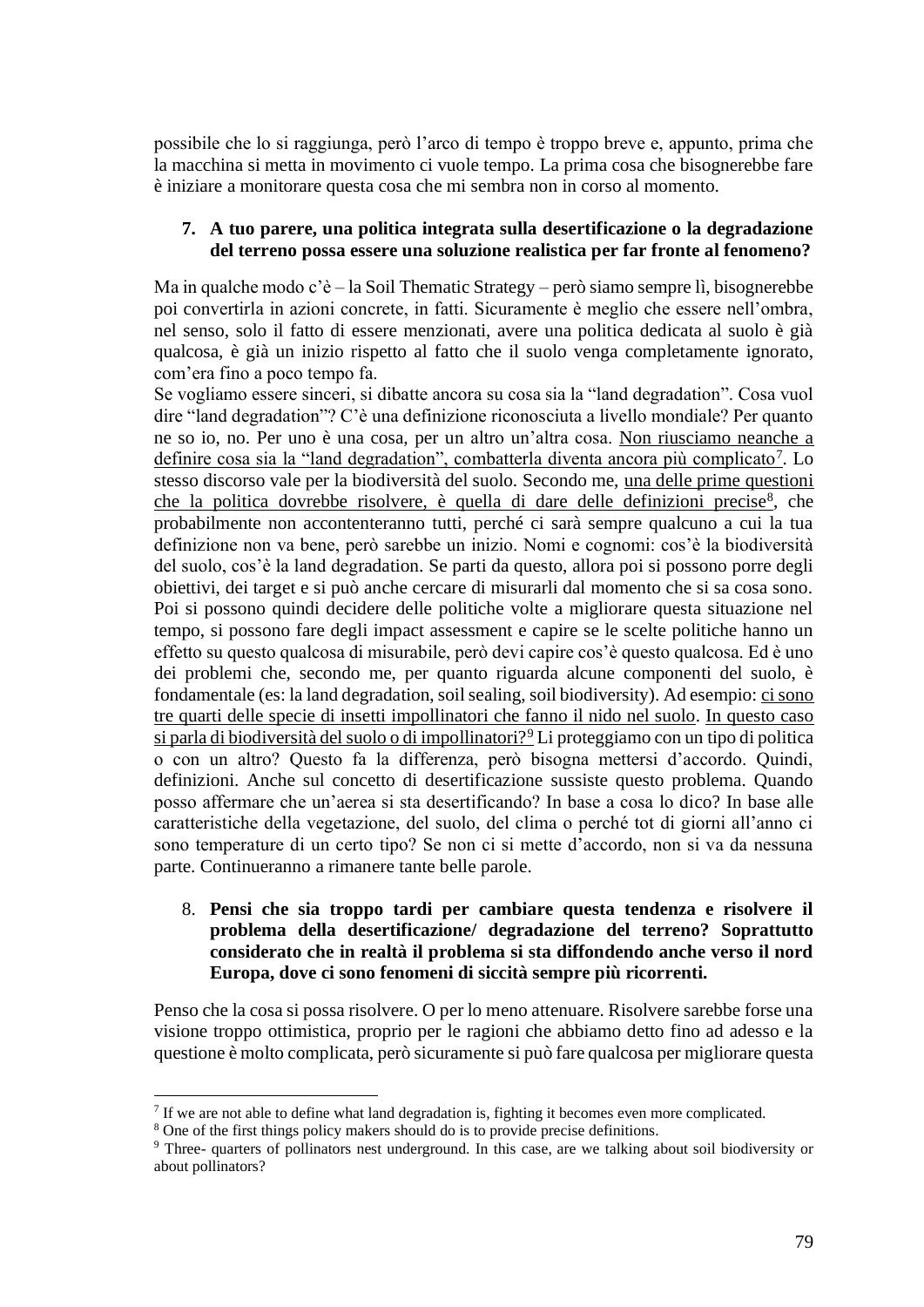tendenza. Magari non si può sistemare tutto, ma sicuramente qualcosa si può fare. Lo stesso EGD può avere tutti i limiti del caso e non si sa dove porterà, però sta di fatto che ha cambiato la prospettiva. L'ambiente è ora diventato una delle priorità della Commissione europea, cosa che fino a due anni fa, nel 2019 con Junker, non era. C'era solo economia e lavoro, adesso invece la situazione generale è cambiata. Poi dove tutto questo porterà è troppo presto per dirlo, però la volontà di cambiare le cose c'è e quindi è già un buon inizio.<sup>10</sup> Non so se la Commissione ce la farà, ma non è solo la Commissione che deve agire. Lo sforzo dev'essere più allargato.

E' stato fatto molto da parte della Commissione, del JRC almeno, sulla parte del suolo. A parte la serie di atlanti che è stata pubblicata, c'è anche il sistema di monitoraggio LUCAS che è notevole. LUCAS raccoglie ogni 3 anni circa 20/25 mila campioni in tutta Europa. Adesso, nel 2018, abbiamo raggiunto l'analisi della biodiversità attraverso il DNA. Tutto questo è qualcosa che davvero solo la Commissione poteva permettersi di fare – e non sono dal punto di vista economico. Se pensiamo che il suolo è passato dal non essere minimamente considerato, all'essere presente in tutte le strategie, è anche grazie a quello che ha fatto il JRC nella Commissione.

## **INTERVIEW NO.4 (P4)**

#### **1. How do you experience the current situation of desertification in the EU?**

I don't know how much you are aware of the policy developments, but an important milestone was an Audit by the European Court of Auditors in end of 2018 on desertification. The Court was quite critical for the way desertification – and also land degradation in general – is addressed at EU level and they made a couple of recommendations to the Commission, mainly about improving the monitoring and developing a common methodology to monitor desertification because desertification is a complex phenomenon because it is a combination of several land degradation processes that come together and therefore you need first to agree on what it actually is and what it actually means. However, we actually don't have this at EU level. The Court also said that the Commission should see if enhanced better legal protection of soil and land at EU level is possible and also assist Member States with best practices and exchange of knowledge and so on. Another important stream of work is at the global and international level, as you are probably also aware. The UNCCD at the EU level is dedicated uniquely to combat desertification, but then at global level, under that Convention, the EU also has certain obligations. The EU is a party to the Convention but also all the Member States individually are a party and either they are regular party or they can also choose to declare themselves as affected by desertification. 13 Member States have done that and then they have additional obligations such as to come up and develop National Action Programmes to combat desertification. So, 13 Member States have done that, but currently the EU as

 $10$  The environment is today one of the priorities of the European Commission, which was not the case until two years ago. There was only economics and work, today, instead, the general situation has changed. It is too soon to say where this will lead, but there is the will to change things, and this is already a good start. I don't know if the Commission will make it, but it is not just the Commission that must act.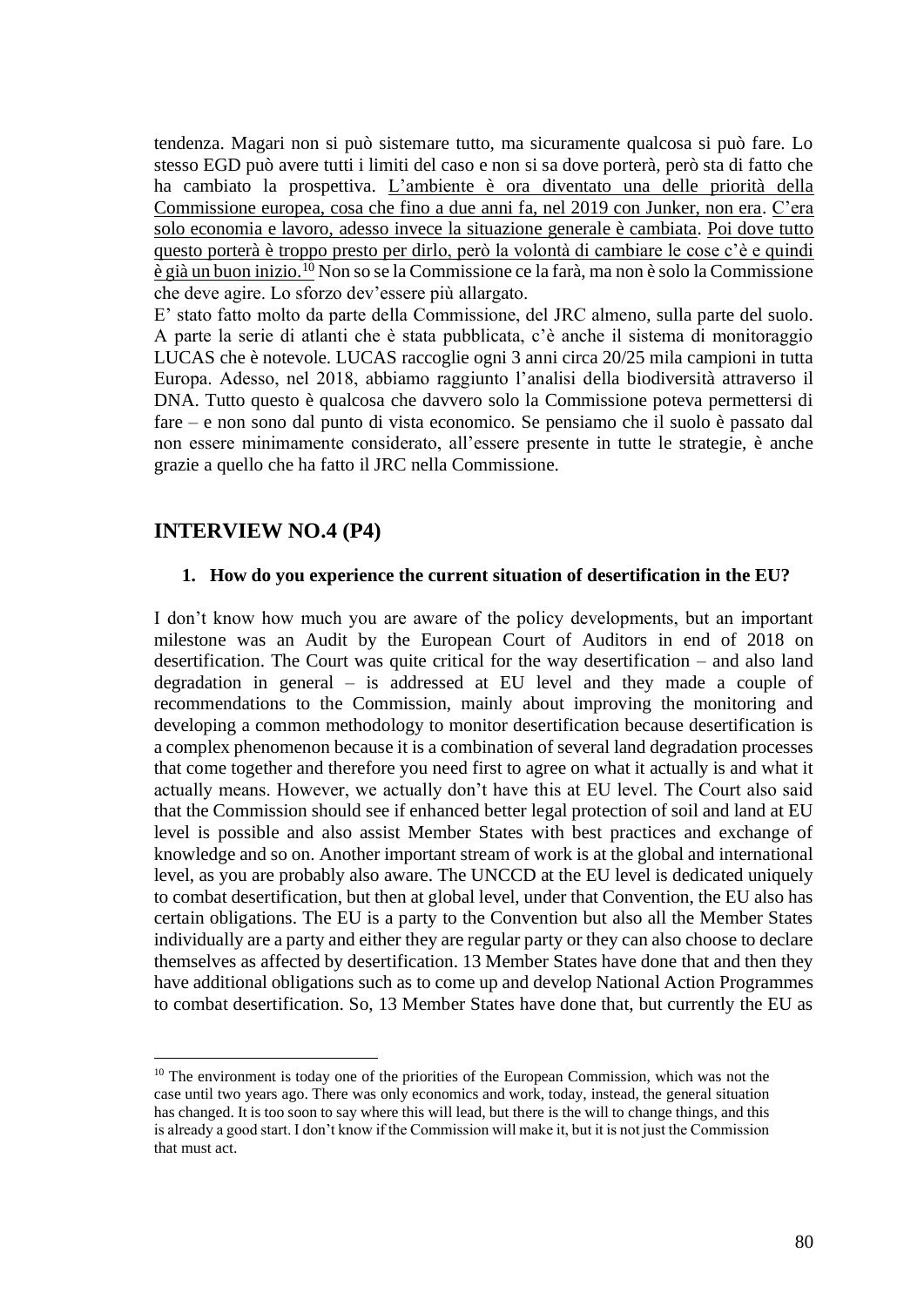a separate party has not yet declared itself as affected. While this is of course the case for many countries, it is not for others. This is a bit the policy context.

## **2. Would you define desertification as a serious threat for the EU?**

I think it is. The problem will only become more important and more pressing because, as you know, an important factor in all of this is climate change. Climate change is not changing favourably for the moment. It will likely only become worse. What we see is that certainly in the South, and also in the east, desertification is increasing. But it is also linked to other problems, such as with water provision. Even in Belgium – although you cannot say that Belgium is desertifying – but even here, in a relatively cooler country, we have problems with the provision of water because the groundwater layers and aquifers are depleting and the same is happening also in the South I think. This is often a problem, it is also a problem of illegal groundwater extraction. Also, because of climate change, farmers need to start to increasingly irrigate and to water their crops. Often, to do that, they abstract groundwater and this also can increase this problem. I think it is an important problem that is for sure not yet solved, but that will only become more pressing and that will deteriorate in the future.

### **3. The withdrawal of the Soil Framework Directive in 2014 left the EU without a legal basis to protect soils. To what extent was the absence of a soil framework a major impediment to prevent the further development of land degradation and desertification?**

Yes, indeed the absence of the SFD impeded to prevent land degradation. It is always difficult to say what would have happened if this SFD would have been implemented, but I think that, for sure, it could have made a difference because, mostly now, we do not have a legally binding overarching instrument to protect soils and to make sure that Member States take action to restore and to prevent soil degradation. Some Member States think that soil protection is a matter of national competence and that the EU should not interfere with that. This means that, in their opinion, it is up to them to take action, but if you then have a look at the situation on the ground, we can only see that the situation is deteriorating since years and it is only becoming worse. This means that, if they think that it is a matter of national competence, well then for sure it proves they have not taken enough action at national level either. What we see is that the way Member States address soil degradation in general is quite uneven: you have some Member States that have quite comprehensive legislations, real soil acts – so separate laws at national level to protect soils –, but most countries do not have that and certainly not countries to the East, where we have the impressions that not much is happening in some countries. Therefore, such a directive at the EU level could help to make sure that all Member States do the same and that they are all forced to take action on their territory and to set an obligation. For example, that they at least monitor the situation and they try to see where there is a problem on that territory, where the problem is most pressing and then, based on such an assessment, they would take appropriate action to address that problem. I certainly think that this would help. What we can also say is that – I don't know if you are aware of that  $-$  but the European Parliament recently, on the  $28<sup>th</sup>$  of April, adopted a resolution on soil protection. I don't know exactly if and what they say on desertification, but if I remember correctly there is a reference also to the UNCCD and probably also to desertification.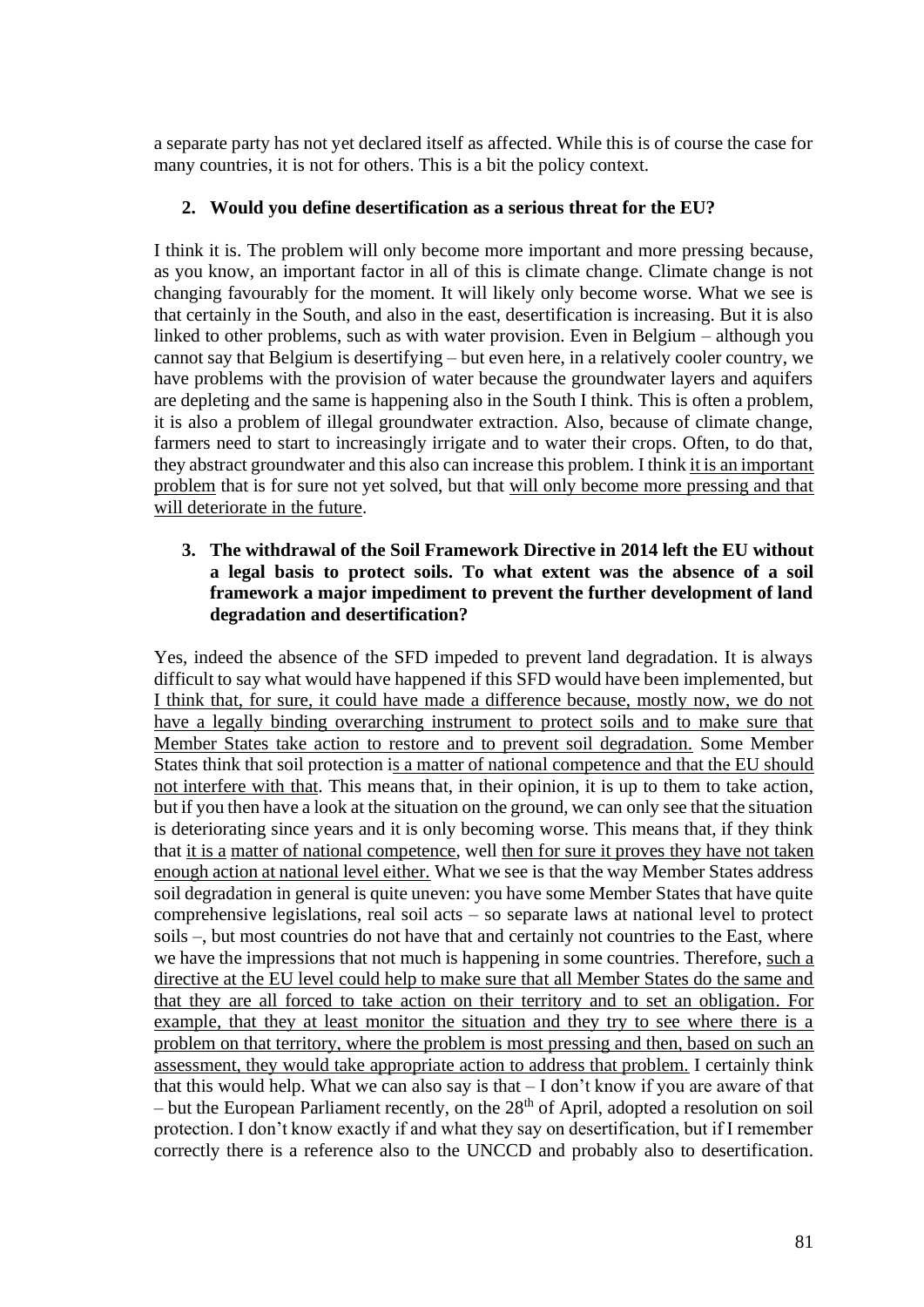What they said in that resolution is "well, Commission, indeed you proposed the SFD so many years ago, it failed, now it's time for you to convex within the EU proposal". This is a bit the situation. Of course, the Commission has always been favorable towards EU soil legislation as well as the Parliament – because the Parliament back in 2006 immediately adopted the text of the proposal in first reading –, but the problem lied with the Member States and with the specific countries.

**4. How do you assess the potential of the EU, with its tools such as the Green Deal (e.g: the Farm to Fork Strategy, the new Adaptation Strategy, the CAP, the Biodiversity Strategy, the Forest Strategy and especially the new Soil Strategy) to prevent land degradation and desertification in the long term? Where do you see the strengths and weaknesses in it to tackle the problem?**

I think it also comes back to your previous question. The tools that you mentioned are mostly strategies, so strategy documents or communications from the Commission. In that sense, they are non-binding. What we do not yet have is really an EU soil legislation and I think that this could make a big difference. I think there is an important policy– or legal – gap – that we have for the moment at EU level. Indeed, also these strategies and also the soil strategy that will be updated in the  $2<sup>nd</sup>$  half of the year – probably somewhere after summer, in September or October – it will address the problem of desertification but it will always be in a non-binding way. A strategy also looks mostly at the action of the Commission itself, while we need all actors to be involved and certainly also the Member States. With the strategy, we cannot really force Member States to take action in a legal way so I think, indeed, that's an important gap.

### **5. In this sense, it will then probably be hard to achieve LDN by 2030. I talked with some researchers, and they were telling me that it is hard to achieve it especially because there is not yet a methodology to assess land degradation.**

Yes. This is something for sure that we will try to address in the soil strategy because this is also what the Court of Auditors asked. Even for me, land degradation neutrality is a nice concept, but nobody actually knows what it means. Everybody has a different opinion about it, it does mean that you can compensate land degradation if it happens, where can you compensate if that's possible and so on and so on. So, it is true that we need at EU level an EU methodology. At UN level you also might be aware that there is a simplified methodology to measure LDN but it is based on three sub-indicators only – land use land cover change, carbon stocks and now I don't remember the third one –, while in my opinion it is much more complex. For example, what is missing in the methodology is that there is nothing on chemical quality. Pollution is not accounted in that methodology, so there are also flaws there and this methodology is not perfect. It is also what this methodology says – that this is a minimum, these are three indicators and that you can add more and more indicators to make the picture more complete. This is certainly something that we will try to address in the soil strategy because it is important that we bring together all the Member States and that at least they agree and that they don't oppose later in case we would make an assessment of desertification and land degradation and progress towards LDN. Therefore, we first need to agree on what we actually mean with these concepts.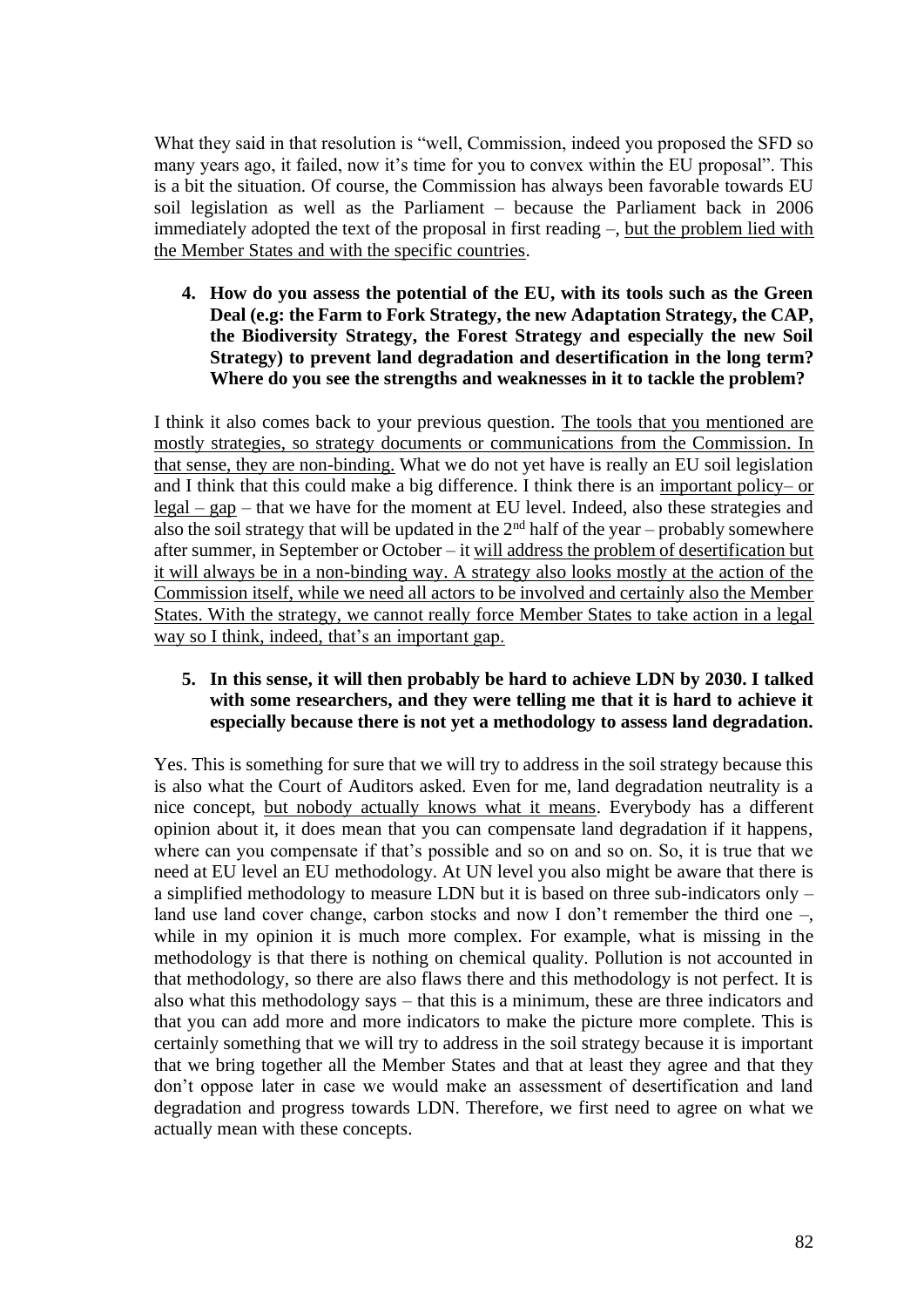# **INTERVIEWEE NO.5 (P5)**

## **1. How do you experience the current situation of desertification in the EU?**

I find it difficult to answer. I mean, if I look the work that we published, so the "Mapping and Assessment of Ecosystems and their Services: An EU ecosystem assessment", then I think that in terms of soil and desertification we have sort of three very important indicators that could say us something: soil organic carbon is an important parameter, and then soil erosion and in terms of climate, we also worked on drought and extreme droughts or water availability in general. We know that these variables are decreasing but the change goes very slow. It is not fast in matter of decades, but the trend is still negative. So, I mean, I would say that on average, in Europe, the outlook for soil is not very positive and climate change will very likely make the problem worse, especially the fact that you have these extreme droughts and given that ecosystems are much limited by water, this is going to be a serious problem in particular in the Mediterranean, Central and Eastern Europe. If you would take these three parameters together, then clearly we have to do something to better protect soils so that there would be a conclusion. More specific, if you look at soil erosion we know, based on the data that we have, that the erosion is higher than the actual soil formation so even if we have been able to sort of reduce the level of soil erosion, maybe by taking measures and so on, soil erosion is less in terms of problem than there used to be 10/20 years ago. The absolute level of erosion is still too high, and it is higher than the formation of soil, so that means that we are losing soils through erosion, we are losing carbon in the soil mostly because of our practices and soils are getting drier because of climate change. The outlook is not good I would say.

## **2. Would you define desertification as a serious threat for the EU?**

I would consider it indeed as a serious threat in particular in areas where the combination of these three variables together is declining. If these three variables together are declining, then there is a serious threat indeed.

One of the problems for regions in western northern Europe is that, even if there is a certain amount of rain, for instance say that you have a regime of at least 600mm of rain annually, urbanization is also increasing across Europe, soil sealing, which also means that an increasing amount of water is not available for the soil anymore but it is just run off to rivers and is sort of lost as available water in the soil also for ecosystems. That's particularly evident in heavily urbanized regions like Belgium, the Netherlands, West Germany and these regions are also experiencing more drought problems even if at first sight there is sufficient rainfall. The poor management of soil and the rapid increase in soil sealing make the problem worse.

**3. I know that one of the main problems with land degradation is the difficulty of assessing it. For this reason, it is also hard, according to many, to achieve LDN by 2030, since we cannot really assess which progress have been made. How do you think this problem might be solved? Which instruments should be developed? How should Member States contribute?**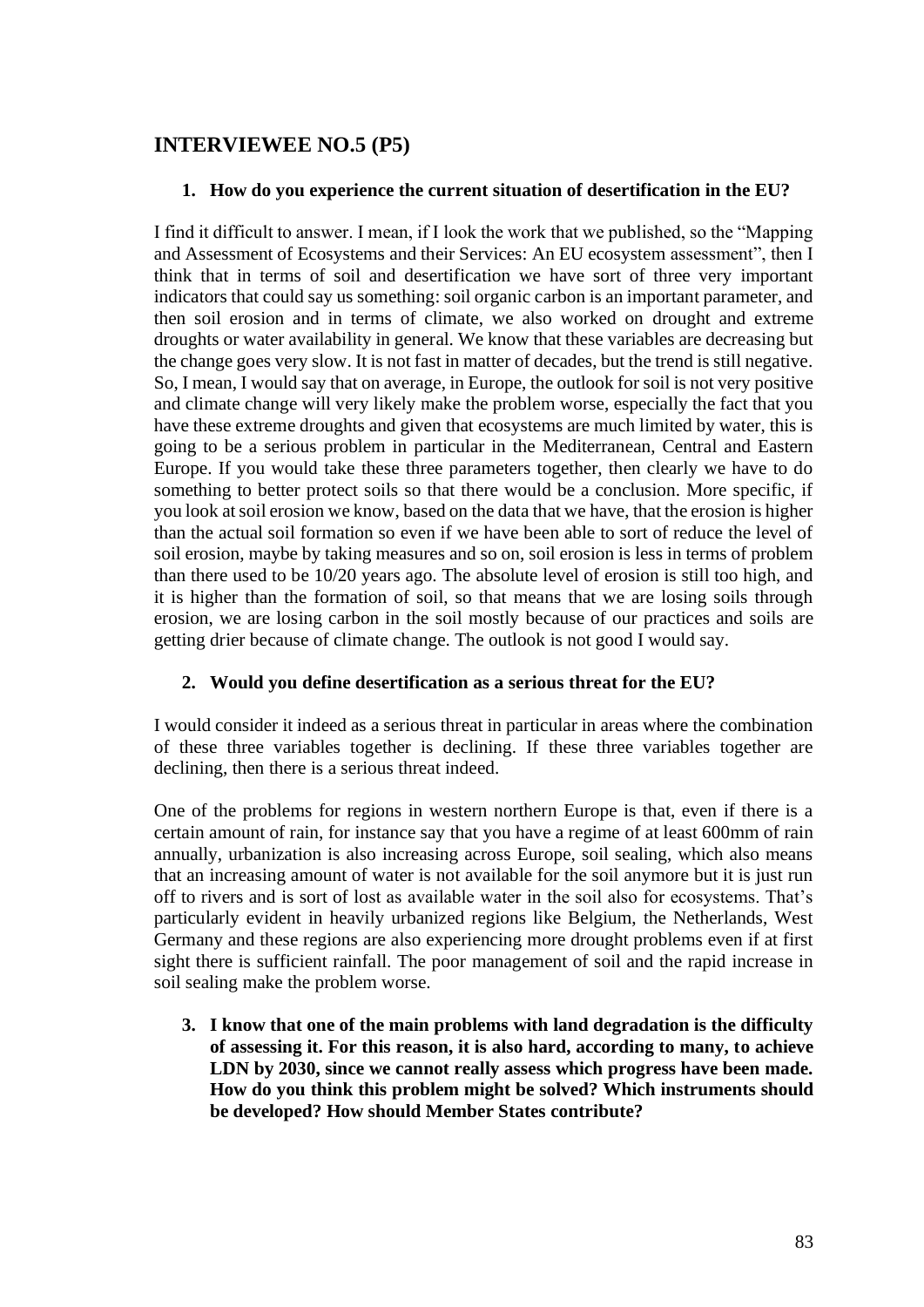Typically, in this area the EU and the Member States work together on these issues. I don't think there should be a division but rather a collaboration. Measuring land degradation indeed might be still a challenge. I know the convention on it, I'm not following any work on land degradation, but I have expertise in how to measure degradation of ecosystems as a whole and there, we developed a sort of framework to do that within the UN – it's called ecosystem accounting – so it's a way to measure ecosystems as a whole and to statistically report on that. For ecosystems like forest or grassland and so on you would come with a system that tries to measure the total extent, the total service area, what is their quality and what are ecosystem services, but in particular on quality. If you would extend that to land degradation, then it's important that you measure sort of 5 or 7 key characteristics of an ecosystem which you can also translate to soil. You would need to know something about abiotic systems, so what is the physical and chemical quality of a soil, and you would need to know something about its biotic quality so how is it with soil biodiversity, how is it with a sort of structural component of the soil root systems and so on, and how is it with soil functions. I think these 5 elements would need to be part of a measurement framework for land degradation. Each of these would have to have indicators which clearly link to the quality of soil from low to high. So, typically, you could say something on the water content of soil, the nutrient content of soil, soil diversity – what are the key species of a soil and if they are present – I think it would have to contain SOC or structural parameters and something that also allows you to look at the function of soil as a system typically like soil respiration or something. If you take these things together, that would be a first step to measure actually the quality of the soil. The second step is what you need and I think what would be important also as a common strategy for the EU and member states is to identify soils which we still think are in a good or healthy status. If we can do that  $- I$  am thinking maybe of soils in primary and old growth forests or specific ecosystems that have been protected, nature reserves where soils have been kept intact or have been undisturbed by people – than we have a reference system actually and if we measure the variables that I just said in those reference systems, then you would have a better understanding of when a soil is in a good situation/health/condition so that you can compare other soils with that reference situation and sort of make a decision. And the you can say "at this stage and at this value of indicators we identified our soil as been degraded and it needs to be restored, whereas here we find it still in a sufficient quality". This is something that we are developing for ecosystems to look if a forest is healthy or not or is a grassland in a good condition or not and you can easily extend that concept to soil.

#### **4. Why such a system has not been developed so far?**

I think that, to some extent, this is a system which is for instance in place for the measurement of freshwater quality in Europe, for example, under the WFD a sort of system has been developed. We have reference situation like an undisturbed lake or a river high in the mountains which is not disturbed and these are our references: we measure the quality of the river there, the chemical quality and the species, the fish and the macro invertebrates in there and then we use that as the "top" and we measure other points and compare them with the reference to see. It's a bit the same of what a doctor does, he investigates you, he takes your weight and height to determine your body mass index and if it is lower than 90 or higher than 25 you are outside the reference, so maybe you have a problem and you can investigate further. The problem for soil is that there are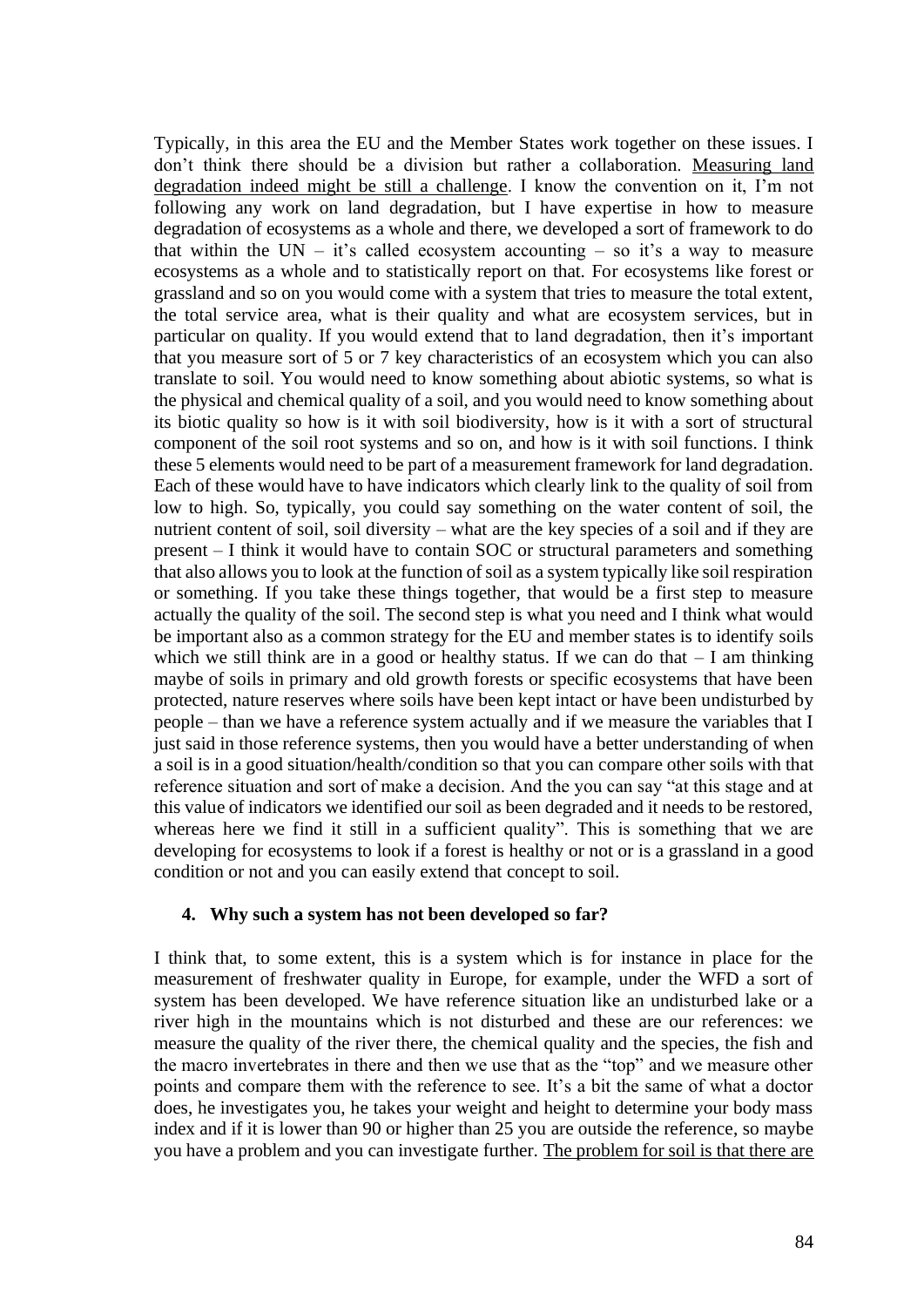data gaps, so we know things about SOC and soil erosion, but soil erosion is already mostly based on modelling not really on a measurement network; for SOC there is a measurement network but maybe not for soil chemical quality, certainly not for soil biodiversity. There is not consistent monitoring. We essentially lack the basic data to make that assessment. This is under development, but for soil I think that the incentive is not there, there is no specific policy demand or policy request. In most of the soil in many countries – and certainly at EU level – there is no sort of legal requirement to restore soils, to bring them in a good condition, whereas the WFD or some of the biodiversity policies, like the habitats and the birds directive, they are mandatory for countries, which have to follow these rules very specifically. Of course, this is a much more powerful way to impose countries to ensure that the quality of water, nature remains sufficiently high. For soil we simply don't have this.

## **5. So, do you think that the absence of a Soil Framework – of a legally binding law such as those for air and water – to protect soils has been a major limitation to protect our soils?**

It is. Absolutely.

## **6. Do you think it will be possible to have this?**

An important policy principle of the EU is the principle of subsidiarity, and the Member States often invoke this principle to say "no, soil is really a matter of national competence", or even in Belgium or in Italy, regions could say "no this is really a regional competence and we don't want any interference from the EU on soil". On the other hand, the times are also changing, there is climate change, there is a biodiversity crisis, and an important policy of the EU is the EGD which has to transform the EU in the next decades and this is not only in terms of decarbonizing the economy, but also in terms of restoring our ecosystems. The Commission is now developing a legally binding law on ecosystem restoration and soil will be part of this. That means that by the end of this year, the Commission will propose to the Member States a regulation or a directive on how to restore ecosystems and how to restore soil. There's not going to be a target for soil at this stage, but there's going to be an article that probably will say "we have to start monitoring our soils, so that we can start identify and understand the problem, that we can map where soils are really degraded and where, in a second step, you will have to take the necessary steps to restore degraded soils". This is work in progress and I think we will see by the end of 2030 that there's probably some legal obligations and a target for soil degradation. I think that the problem cannot be always ignored. I think this is coming.

### **7. Do you personally believe that it will be possible to remedy to the damages or it will be hard to impede the further expansion of the phenomenon, at least in the EU? Is it too late to overcome the problem?**

No no, I think remediation is possible. The problem with soil is that it is really costly and also requires to think about how to finance that.

**8. What do you think is the role of ecosystem services such as water, forests and so on in the fight against desertification and land degradation? For example,**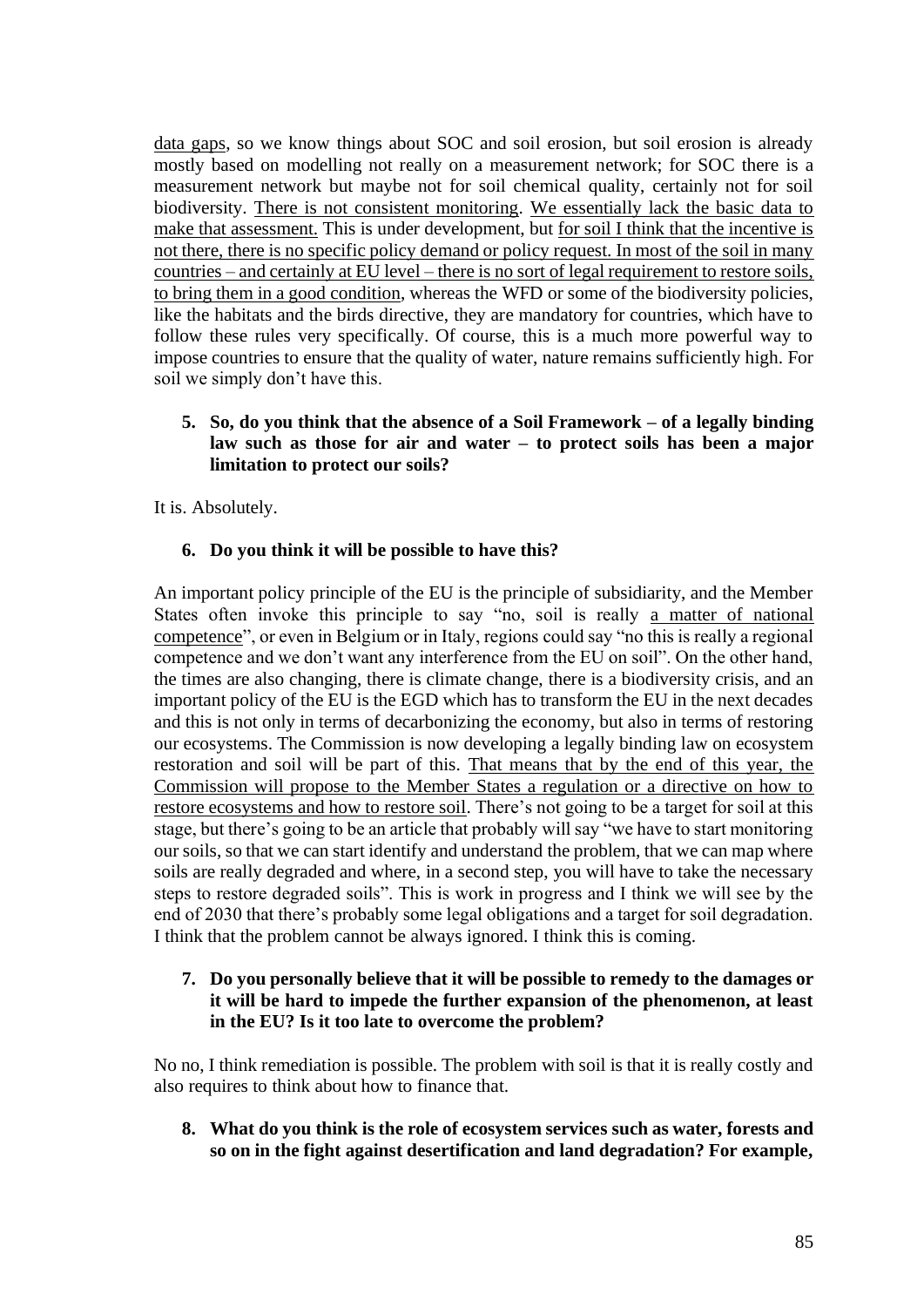#### **to what extent is water scarcity a real threat for soil? Or deforestation? Do you think that policies on forests, water or agriculture should have a clearer focus to fight desertification?**

I never thought it like this because I'm an expert in ecosystems and how to measure the health of ecosystems. What we always say as an important condition is that your ecosystem can only be healthy if the soil is healthy. Then we don't sort of turn the logic around but it makes sense that you say "you also need a good quality of your system before the soil can be in a good quality". Obviously, forests and vegetation in general have an important function for maintaining a good soil through the production of hummus, the soil system, the root system, the sub Mediterranean habitats they provide in root systems and so on. This sort of interaction between soils and ecosystems is important and I think that in the new thinking and policy on biodiversity this is recognized, but indeed how to sort of put it in a measurement system is not so evident. Also, from ecosystem services we do a lot of work on that, I did a lot of work on that, but also mostly from an ecosystem perspective and not necessarily focused on soils. So, we always investigated what is the contribution of the entire ecosystem in delivering a sort of soil response if they are specifically related to soils like the prevention of soil erosion or the maintenance of a good soil quality. My perspective on this is that I have always considered soils as a part of the ecosystem, just like above ground biomass, and even part of the water and the atmosphere is all part of the ecosystem. I am afraid I cannot fully reply to your question.

# **INTERVIEW NO.6 (P6)**

## **1. How do you experience the current situation of desertification in the EU?**

It depends, first of all, on how you define desertification. I think that in the EU it is certainly a very pressing and priority topic, but limited to certain countries. It is not yet a topic which has reached the highest political level. Of course, when you think about desertification, it immediately comes to your mind Spain, Greece, Portugal, Italy, but although there start to be some climate change related issues in the North of Europe, of course it is difficult to talk about desertification. However, if you have a wider perception of the definition, which includes, for example soil erosion – which is a huge problem in Ireland and in many northern countries – or soil disturbances, or forest fires – we had huge forest fires in Sweden in 2019 –, so if desertification is intended as the loss of the organic soil, for different reasons, then definitely this is a topic. The problem with the EU is that everything which is connected to soil is immediately connected to subsidiarity and member states competences, even if it's not true because the EU has competence on soil under Article 191, but there is this perception that this is something to be dealt at local or regional level, and not European level and so on. This is a bit the introduction.

## **2. Would you define desertification as a serious threat for the EU?**

Yes, yes, yes, absolutely.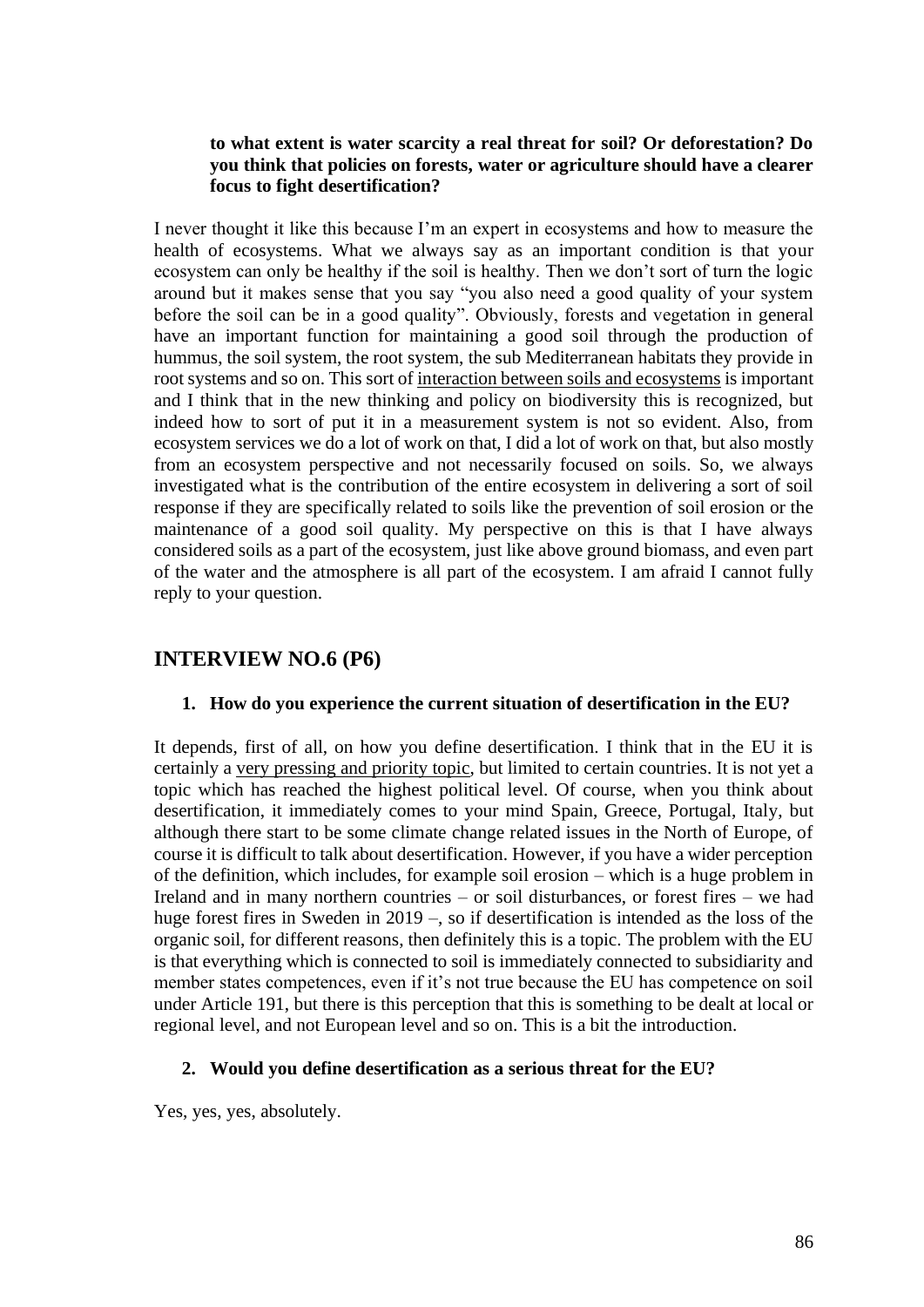## **3. In how far do you think that the absence of a Soil Framework - legally binding law such as those for air and water- has been detrimental to achieve soil protection and to prevent land degradation?**

It is certainly decisive, because if you have a European framework not only you have a bigger political support for taking actions at regional level, but usually you also have more money. The legislation does not just mean that there is an obligation to do things, because when there is legislation you can link this to a lot of possibilities which are related to funding. Typically, for instance, there is a lot of money in the CAP that can be spent for greening agriculture but if you don't have a standard of desertification, then people would say okay this is not an issue. If we had a framework legislation saying "okay soil has to have this standard everywhere", you not only have countries adopting the legal initiatives but you will have a lot of commitment, of money, and of course this has a big impact, yes.

**4. How do you assess the potential of the EU, with its tools such as the Green Deal (e.g: the Farm to Fork Strategy, the new Adaptation Strategy, the CAP, the Biodiversity Strategy, the Forest Strategy and especially the new Soil Strategy) to prevent land degradation and desertification in the long term? Where do you see the strengths and weaknesses in it to tackle the problem?**

I think that it is certainly really really important, in particular because the climate agenda starts to be finally linked to soil, because it was decisive the IPCC Report, the Special Report on Soils that was issued last year, so that is one thing. Everything is unfortunately connected to climate. People only understand climate and even there they do not want to do anything but if you don't have it under the climate action people say it is not important, this is why biodiversity was completely neglected in the last years. Now that there is this close link to biodiversity in the EGD, then biodiversity starts to be considered more and also the new forest strategy which is very much biodiversity oriented. Soil is basically the same thing because it is not only the fact that, I mean it goes in two directions because climate change is compromising soils so Eu countries does there's no food anymore?? And that's a huge issue and at the same time, soil is a way to remove carbon. Healthy soils remove carbon, so I think that as a nature-based solution, soil and land degradation is going to be priority under the EGD. The question is to what extent this is understood because there is a lot of superficiality in the political narrative. The key to your reply would be what the soil strategy will say and whether we will be able to have the legally binding instrument that we are working on under the biodiversity strategy

### **5. So, as far as I understand, if there is not a legally binding law, a framework to protect soils, it will actually be hard to work on this problem of land degradation and desertification?**

Yes, as a true European environmental lawyer believing in common action, absolutely yes.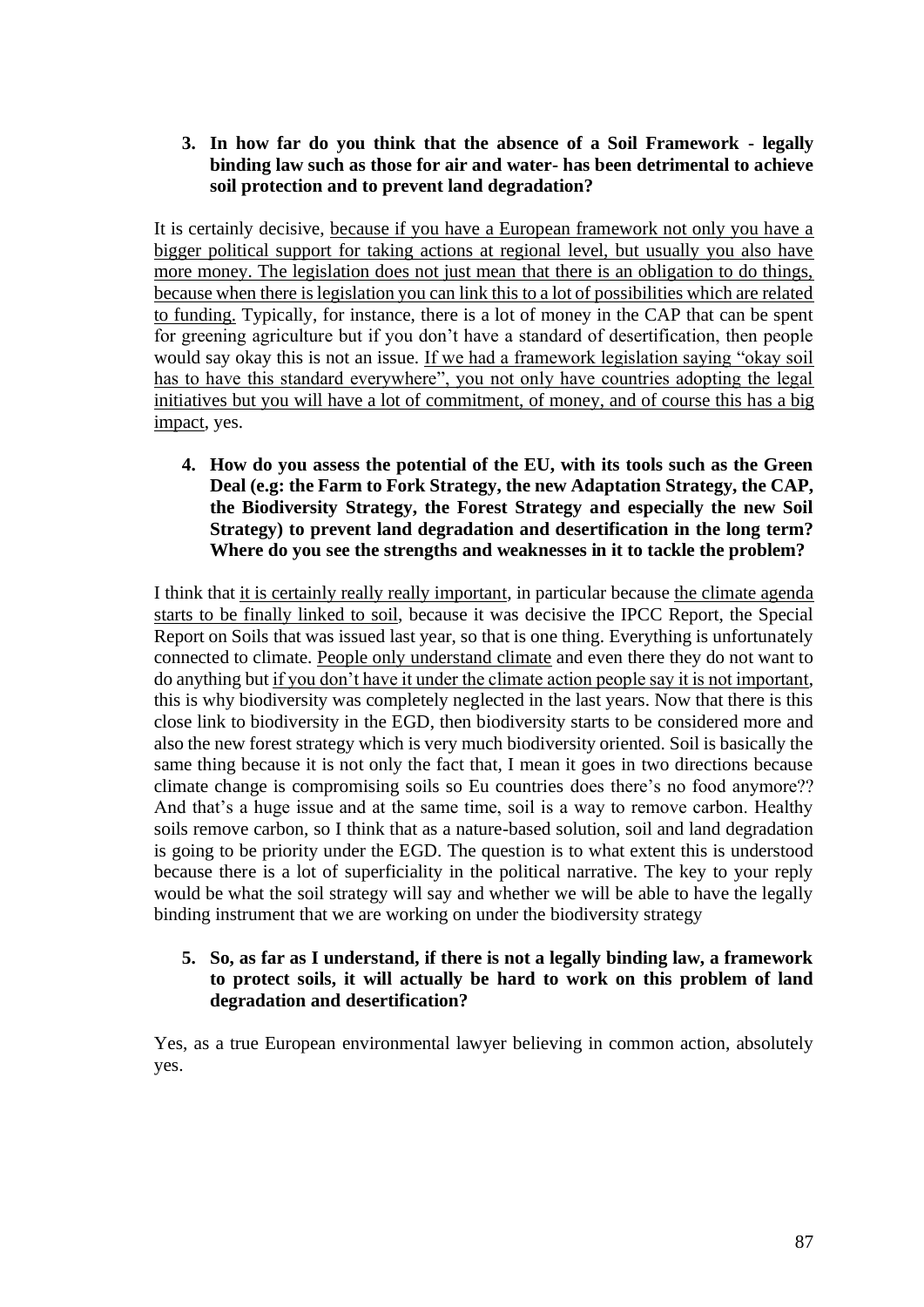#### **6. What is the role of forests in the fight against desertification?**

Fundamental. Tomorrow we will have the new Forest Strategy published and there is a whole paragraph or two about the relationship between soil and forest, so you can quote this in your thesis as a really fresh thing. It think it is fundamental because one of the reasons why there is this completely new approach to forest is that soil contains the majority of the carbon that is absorbed by forests. This carbon is released when the trees are cut because people don't pay attention to how they do the harvesting, particularly in Nordic countries where there are these huge machines that cut everything, stumps and roots, and the soil is all lost. There is a first dimension which is fundamental in forest and is the way in which you treat forests because you may have very well huge emissions from forests just because you harvest the trees, that is one thing. The second thing is the preservation of the soil via trees that is recognized and it is why next to the forest strategy there will be this staff working document on the tree billion trees the Commission wants to plant in particular in degraded lands to restore soils and so on. Of course not in peatland or in wetlands where the soil does not need trees, but there is a very close connection between soil restoration and tree planting in urban areas, in agroforestry and in degraded land. So, having the agenda on soil forest is really very strong. I don't if you read about it, but I have quite a few scientific articles on how important it is to manage the forests sustainably in order to protect the soil. This is of course related to the protection function of forests because forests had never a huge protection function not only because of the heat that you say, but also for the landslides and so on. Healthy soil with healthy forests is fundamental to keep the mountains where they are so that they don't fall down.

**7. How do you evaluate the EU's progress towards achieving LDN and land take? Many people to whom I talked argued that one of the main problems with land degradation and desertification is not only that a clear definition of the terms is missing, but also that there are serious difficulties in assessing land degradation and degradation.**

The point is not whether LDN will be achieved or not but is "what if we don't even set such target". We are working with trends and targets and the specific targets, most of the time they are not complied with. For example, we had the target of reversing biodiversity loss by 2020, which is completely missed. Land take continues very strongly in Europe, although there is much more consideration. I think that you need the target independently: it is not the fact that you know that it will be achieved that justifies the target. Without the target then basically the trend will just go worse and worse. You set the target, you aim at this target – maybe we make it maybe not – but the fact that there is a target allows for what I was telling you before, to have a whole narrative and concentration of energies towards that and money, and political attention which gives the chance to improve the situation. If you ask me, "can it be achieved", I agree with you, that there is no consistent definition, we don't know exactly what degradation means, we don't have one unique definition, we don't have a mapping of the soil because it is very diverse. I agree also with what you said that it is probably reversible. If you see this guy in Australia, a professor that puts the cows in the desert and then after a few months the desert is no longer a desert. I think that, despite these difficulties, you need a process and for a process you have to start and set some definitions, but what is important is to get the things in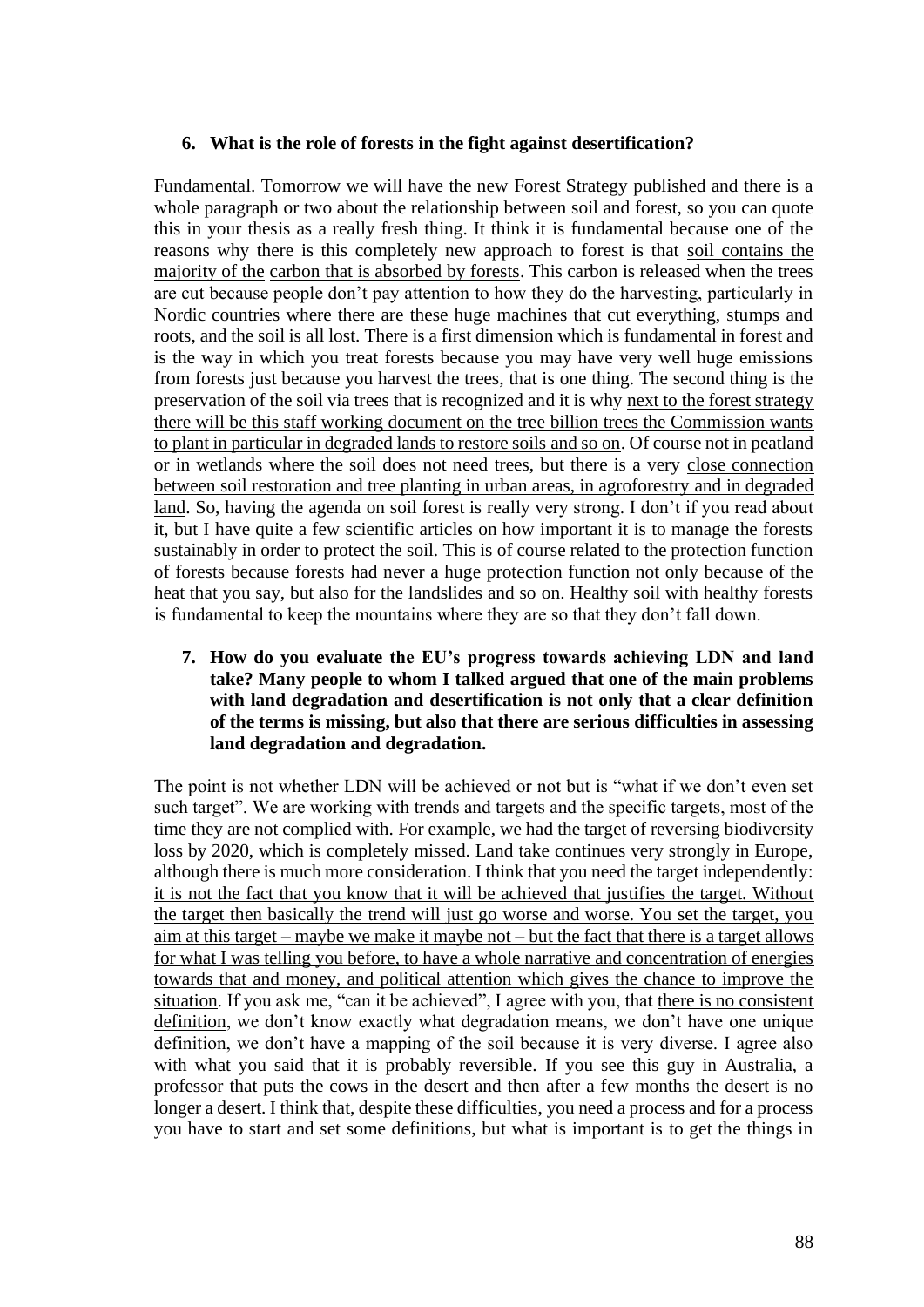motion and, if you don't have these targets and agreed definitions, you are not going anywhere.

## **8. How do you assess the new Forest Strategy?**

The forest is a very difficult world, it's corporation where there is a huge conflict of interests between the economic operators and the public sector particularly because the environment and agricultural ministries basically do the interests of the forest stakeholders and not the interests of the public in many countries. This is very clear in the Nordic countries where forests is basically managed totally unsustainably and even the environment ministries of Sweden and Finland said that. I think that with this new forest strategy it is the first time it is put on the table that a forest is not just a silviculture, but it is climate and biodiversity. Although the text was changed a lot the text before it was adopted – it was much stronger in draft – this message comes up and we also have a commitment to do a binding legislation on monitoring. This was a huge fight because Member States are still saying that it is not a EU competence on forest but there are very good court cases and there is obviously a competence on forest. If you look at the starting situation I think that this forest strategy is very good. I mean, it could have been much better, but it's going to be a change.

It is a communication, but it announces legislation on monitoring and planning. It announces that the Commission will assess and come up with a regulation on monitoring with a system on certifying close to nature forestry, which will have to be a regulation. So here and there you will see that there are announcements of legislation. It is not a directive and it is not binding, but if you do what is written there, we will have a legislation.

#### **9. Do you think there should be a legal framework also for forests? Like for example, the one we have on air or water?**

Yes, absolutely. Why shouldn't we have a legal framework on biodiversity? We have it on air, on water since 1975 and the WFD since 2000, we have it on waste, we have it on noise, but on biodiversity we only have the protected areas, we have natura 2000, but there is no agenda or directive on the protection of biodiversity. Why? And then forest, which is a large part of biodiversity, is the one of the missing parts and the other one is soil. The director of the EEA made a speech a couple of years ago at the EP and said "the biggest failure of environmental policy is the fact that we don't have a framework for forest and soil", although we have regulated everything else.

#### **10. Why do you think Member States are so reluctant to give to soil and forests this "status"?**

For forests is because 40% of forests are public and there is a conflict of interests in the Member States so basically they are making money and they are managing these forests the same people who then make the policy. So there is a huge conflict of interest and the second one is because the forests' owners are very powerful. In many countries there are big noble landowners, latifondisti and so on and they are very politically influential. And then also because they have lived in their bubbles, nobody has disturbed them for many years. You know how many people are convinced that there is no EU competence on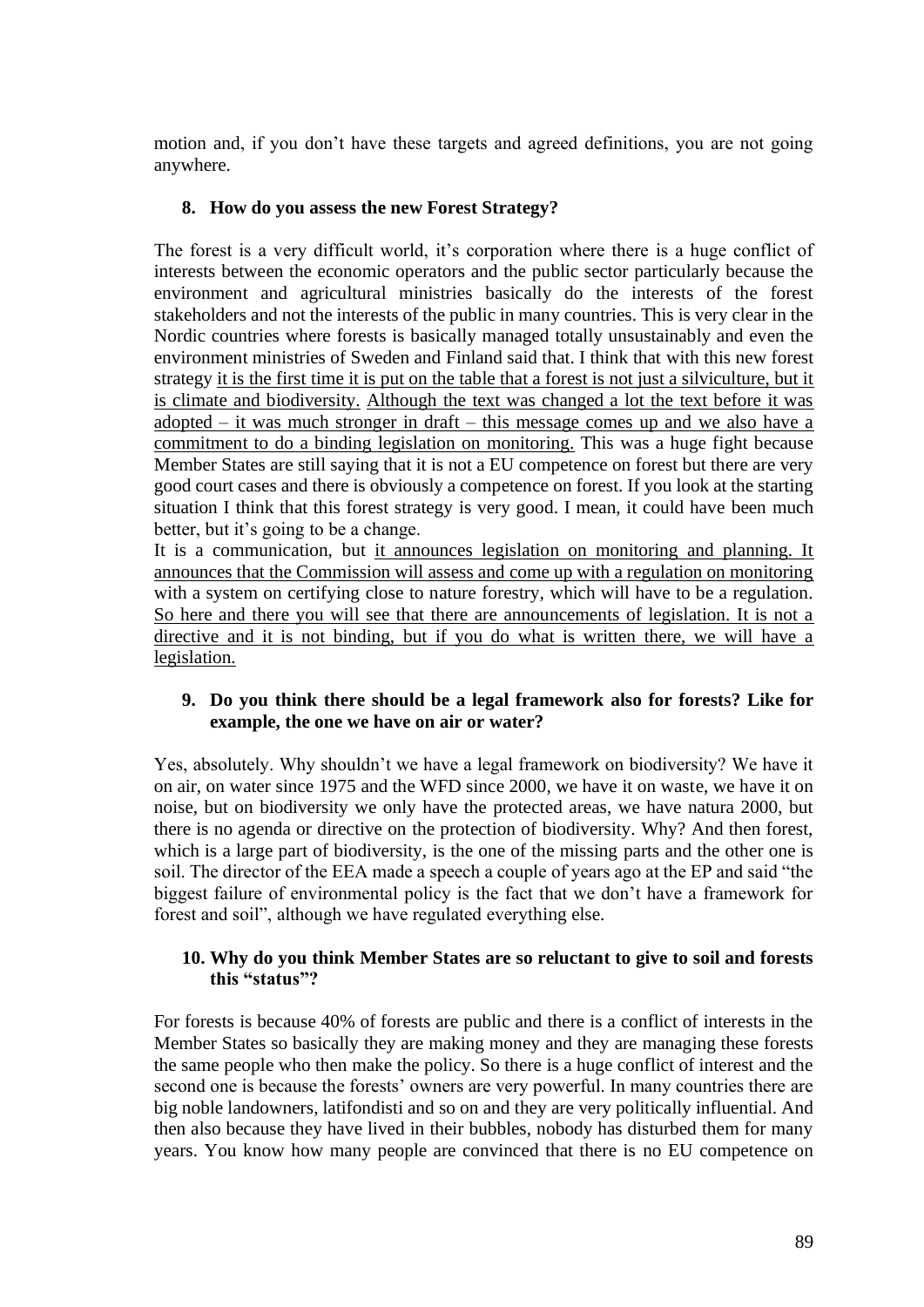forest? There is EU competence on forests. For soil is more – there is some similarity – but is more also because soil is considered land use and land use is considered subsidiarity and people see the quantitative aspects, they don't see the qualitative aspects. It's protection of soil is protection of the environment so obviously is environmental policy which is competence of the EU. These are the two main problems: the corporation of the interests and the subsidiarity. It is not a good moment for Europe anyway because the rural areas are anti-Europe and this is also another aspect that we have the anti-Europe in the rural areas. One of the reasons why the Swiss were so strongly against this forest strategy was because their rural areas are turning around against Europe and they are afraid that then there would be extreme right parties who win the elections and then they may collide the Union. This is the same in Poland, in France – France also with the rural areas are strongly against Europe. The governments are very careful. Instead of setting the pace, the government say "go in that direction as well", which is wrong.

## **INTERVIEW NO.7 (P7)**

#### **1. How do you experience the current situation of desertification in the EU?**

Personally, I always had problems with the term desertification because it's so broad and not much focused to soils. That means that I always misinterpret this desertification in terms of converting fertile soils to a desert. I understand this political term and for me the situation is improving. Finally. I will focus on soils, I don't want to speak of other types of desertification. I understand this desertification as a very much political term that helped to be broad on the agenda. From my point of view, since it's almost forty years that I work in the soil business, I'm very happy that finally things are changing. I worked also for the JRC sometimes, with *P2*, and I remember how disappointed we were in 2006 when the Thematic Strategy for soil protection was blocked by some countries and in 2014, with another failure. But now, the Global Soil Partnership with the very intensive support of the European Commission to the FAO, the European Soil Partnership, subregional soil partnerships. Finally, things are changing, including legislation. Hopefully, the situation will gradually improve in 10/20 years.

### **2. The withdrawal of the Soil Framework Directive in 2014 left the EU without a legal basis to protect soils. Was the absence of a soil framework a major impediment to prevent the further development of land degradation and desertification?**

Yes. I can further explain my personal view. I remember some discussions. I do remember many people, many soil scientists discussing from 1995 when we completed the first soil map of Europe and then when *P2* came to work for the JRC. There was always a strong will in this small group in Ispra – Soil Action  $\&$  the institute for sustainability, it was renamed several times. There was always a clear view, a clear picture of what is needed, what was needed and what is still needed. I remember those expectations from many people, from European countries, those representatives who were participating in meetings of the European Soil Bureau Network (ESBN), all those disappointments and so on. Since we know that for some other directives – like nitrates – it was very strange that the soil, that maybe is even more important, for my point of view, is not European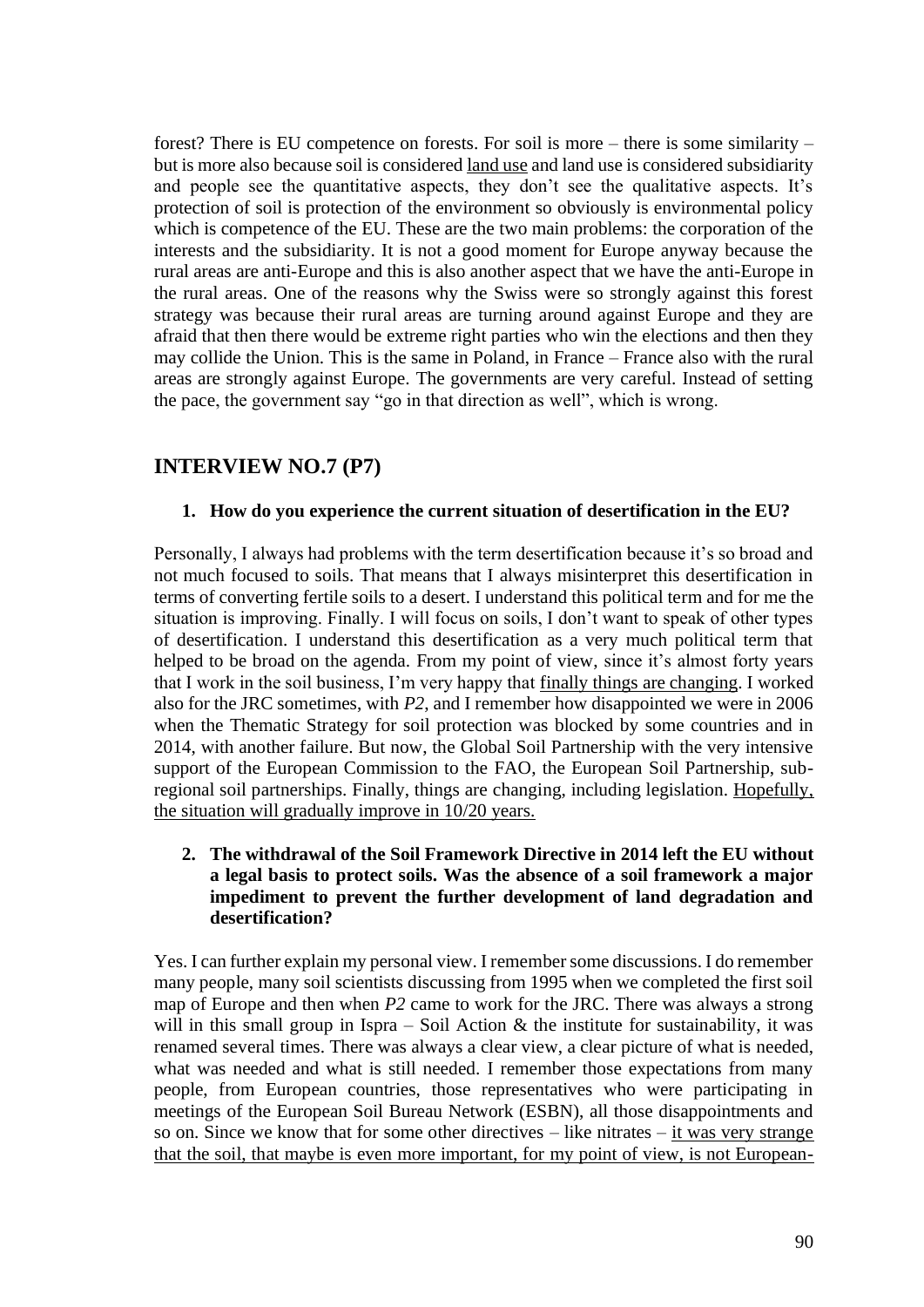wide protected, regulated. Of course, there are very known reasons for that. Soil is property and nobody wants any country to interfere with his/her property. It was also very disappointing that those countries that already had developed a soil protection strategy or some kind of - Germany like soil protectional, Dutch people, Austria and others – these countries refused the soil thematic strategy, they blocked it. The major reason for this was the problem of market, of common European market, of opportunities, of competing on this market and son on. What was very crucial, this soil protection strategy was so easily pushed aside at the time that the soils were not recognized successfully, as they should be recognized – so as key media, key natural resource even for drinking water, for food, for fibers, for forests, for biodiversity, for carbon sequestration, for climatic change and so on. That is why even myself I need some more to raise awareness on the importance of soil with a very clean purpose to put a… from lay people, to politicians, that this legislation is somehow pushed through. In majority, all countries in Europe they did not implement national legislation on soil protection because it was not needed in the European context. On the same side, the European level was blocked from influential levels societies namely from selected countries. My country is small, is not very influential in Europe, that's true, but I understand, and I noticed the thinking of people from the ministry of agriculture or for environment protection. They said "yes we have so many problems, Europe is not asking for this, Europe is asking for something else, let's do that because it's mandatory, we will protect soils later". This was one reason. The second reason was that nobody wanted additional environment protection legislation because of hampering of some development goals. What is the main development goal? To build on fertile land, on flatland. In my country flatlands are very scarce. Our geological situation is that the main drinking water we get is in these lowland areas. The water is purified through the soil. At the same time, all factories, all urban developments, or big infrastructure developments require flatlands. Here now we are facing the ideas of developing countries by additional housing areas, by highway; on the one side factories, on another side sustainable agriculture, protecting soils because of soil ecosystem services. It's a mixture of everything.

#### **3. At the beginning you said that the situation on soil is improving and things are changing. Did you say this because of the work you are doing or, for example, because of the EGD? Do you think that the EGD has the potential to do something?**

Yes. Personally, I am quite unhappy. I am supposed to retire in 4 years. By the end of my active life, things started to happen. 10 years ago, when we started to talk soils with the ministries, even with the ministry of agriculture etcetera, everyone said "no no no, it's too plane, in terms of soils, they are everywhere, so why should we protect soils, it's not so crucial, we need to discuss other things". Even the soil research was completely neglected in the past – not completely, but very much – on national levels and at the European level, but now the situation changed. Last 5 years – from 2015, the international year of soil and so on – things are developing. The very last declaration of the EP on soil protection: that is the document I was waiting for 20/30 years. Just imagine, people speak about pure waters, mountains, air, biodiversity. This nexus of everything, soil, it was not existing. Maybe I can draw your attention to booklets we have produced with the European money. I proposed a project which is completed in the framework of Alpine states. How to raise awareness on soil protection not on country level, not on European level, but on regional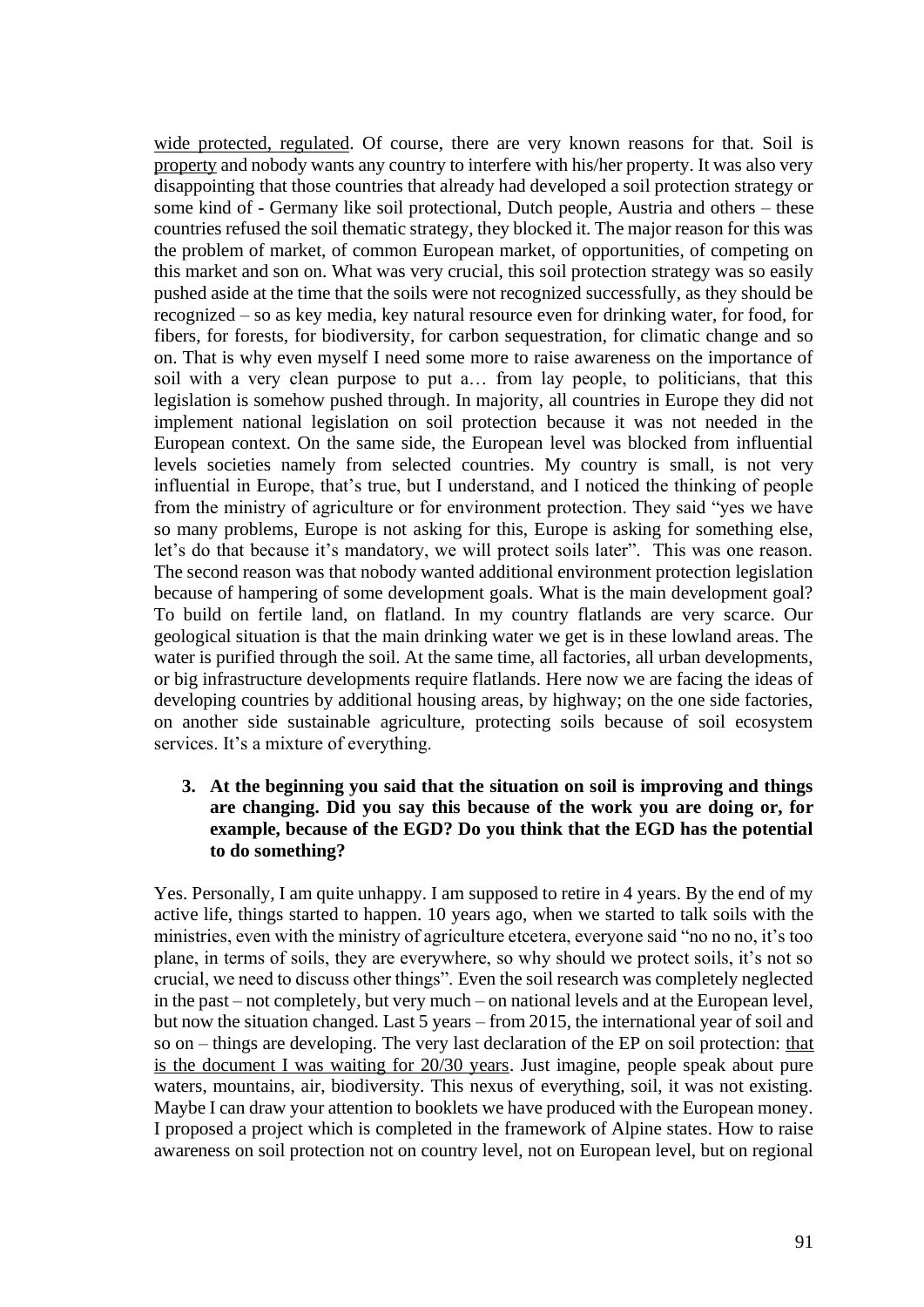and sub-regional levels. By regional levels I mean like European Alps, or regions like parts of Italy. Very important historized soil awareness to led decision makers think about soil importance on municipal level because soil sealing decisions actually happen there, on the very local level. Actors by actors, square meter by square meter, how to treat soils, which soil is better than the other, which soil cannot, must not, should not be sealed. When you speak about desertification, it is true that we are speaking about the organic matter decline, the soil is becoming the source of atmospheric carbon, we are talking about soil contamination, soil pollution, we are talking about erosion. Well, these problems persist in Europe, but the major problem I see personally is soil sealing. Just to make decisionmakers at lower levels aware of the importance of soil protection we produced a booklet on "Ecosistema del suolo e delle Alpi". What is really important, what we found out in our project, is that people happily live in Europe. It's a nice place, many countries, many languages, many cultures, virtually no borders and so on. Everyone somehow respects or not the European community, but people prefer to talk in their own languages. It is very important to address people in national language, in their own language. Even those messages about soil protection would be much more appreciated in national languages and, of course, much better understood. That's why when we start to speak about soil protection at the European level, we need to think how to reach those people that actually made decisions on municipal level.

### **4. Do you think it will be possible to really make a difference, to really help soils without a legal framework, legally binding laws at national level?**

No, no, but the legally binding laws will be more successfully implemented or prepared with the better understanding of soil importance.

## **5. So, in your opinion, it would importance, first, to raise awareness on citizens?**

Sure. And when Europe starts to speak about the awareness, definitely English is not the right language. In the project we had a very nice experience with regione Valle D'Aosta, so those urban planners, when they understood, they saw, they started to think how to protect soils in those narrow valleys, how to stop erosion or how soil protection can mitigate some floods events and so on.

## **6. Can you tell me of your work at the Alpine Soil Partnerhsip?**

Well, the Alpine Soil Partnership is a one of the main products of our project. Actually, in the project we initiated. We had two major projects/products: the platform which is in national languages, where we tried to prepare some scientific but very understandable information on soils and these booklets and leaflets and etiquette, so what to do and what not to do within a certain sector like tourist sector, like urban planning, agriculture, forestry. Everything was prepared here and the Alpine Soil Partnership is surprisingly still active although there is virtually no funding anymore and, even better, Germany, Switzerland and Austria decided to support financially the Alpine Soil Partnership because the intention of the Alpine Soil Partnership on one side follows the European Soil Partnership or Global Soil Partnership initiated by the FAO and, of course, on the other side it is very much aligned to work group six of EUSALP and, of course, maybe the most important – the Alpine Convention, you know the organization, they established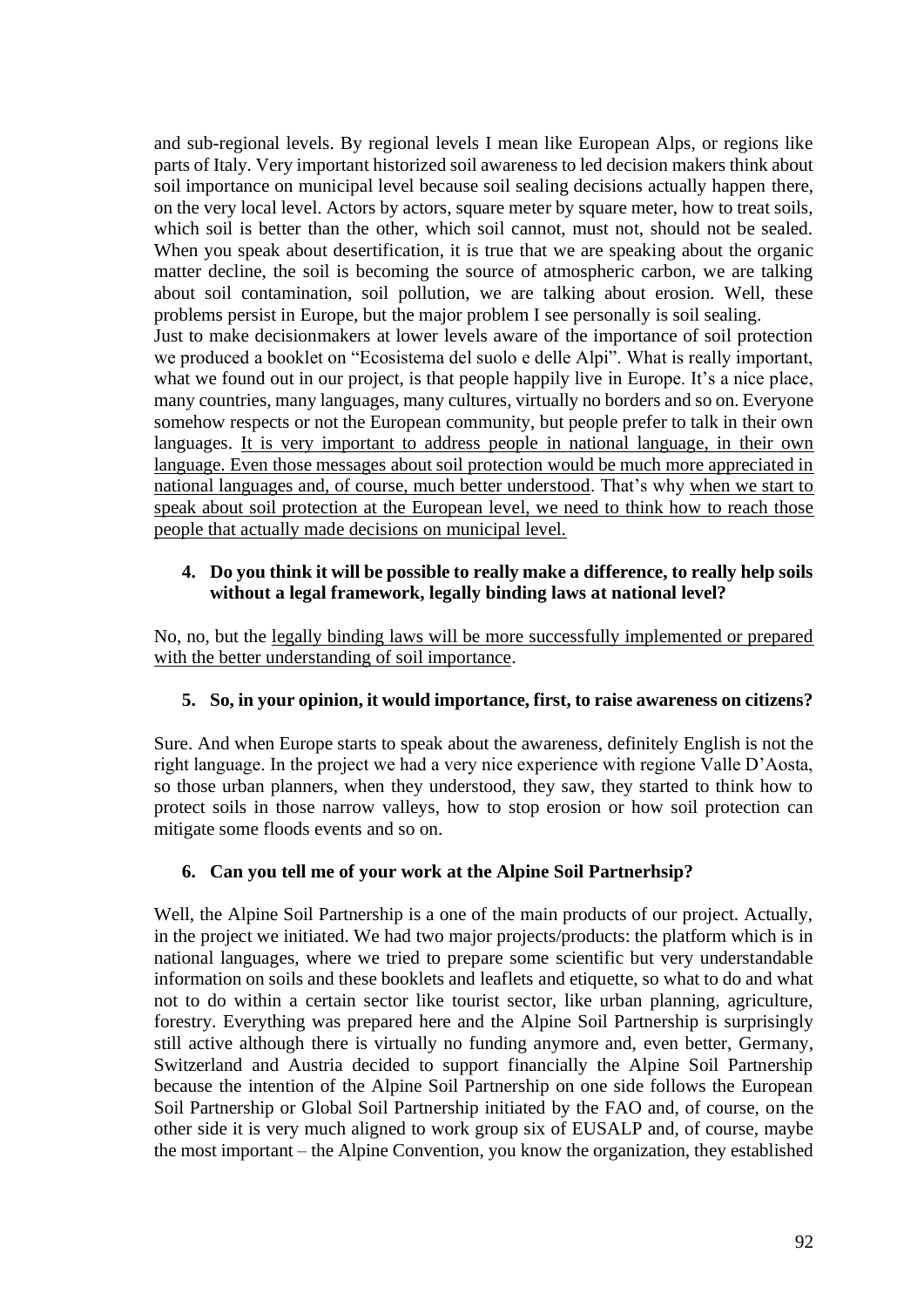the working group soil. It did not exist in the past. So, now, the countries that belong to the Alpine convention, they are sending representatives to discuss soil protection in Alps, in Alpine area and how to better implementing the binding international law which is the soil conservation protocol of the Alpine Convention which is a binding international law to protect soil, ratified in all Parliaments of Alpine Countries but Swiss Parliament. We know how it works the ratification in Switzerland, they do not ratify, but they implement it. In other countries, it is sometimes the opposite.

#### **7. Do you think the measures are adequate so far in terms of soil protection or you think that they should do more?**

If Europe is serious with the environment protection, definitely we need directives on soil protection. I remember also discussions with these colleagues at the FAO and Ispra, that the Alpine Soil Convention Conservation Protocol should be kind of modelled, should be further on developed, but with the declaration of the European Parliament and the pure intention to support this legislation obviously something will happen and I think that it will happen in two years or something. This is my personal view on this timeline.

#### **8. Before you were saying that, in your opinion, the most serious threat to soil is soil sealing. So, do you think that the objective of land take by 2050 is achievable?**

It must be because the rate of sealing was enormous last 15/20 years. I think it's really terrifying because they don't seal soils on slopes, they seal the best soils in lowland. They are sealing the whole size of Berlin every year in Europe.

Usually, we agriculture people talk about population growth because of the food. At the moment, there is enough food in Europe, maybe even too much, frankly speaking, because we waste it. But there are other important things, so other ecosystem services, they were completely neglected in the past, so the soil science is nowadays fighting also for better recognition of soil ecosystem services, not ecosystem services something like you know well, we have clean air, and nice view and everything and pure water and we mitigate this carbon released from traffic, but definitely, we need those deep fertile soils to perform ecosystem services, not only food production.

I remember those times when we started to talk about soils and people were disgusted "this is just dirt, what you are talking about, speak about something fancy, about butterflies, pandas". This is still very present now, people are so selective, they pick up just nice species to protect but those very basic that makes our life on terrestrial ecosystem possible, soil, it was not recognized in the past. That's why I'm positive, because of the very big changes in the last five years and because of the declaration of the EP which is a big step forward. But still, a directive is definitely necessary. It is very much needed. Why? Because countries will not allow that they are somehow restricted, so equal opportunities, that's why this soil protection should be also regulated, because this soil protection regulation will of course change some development plans.

People are not much sensitive for soil degradation also because the soil is still very much linked to food. Normally, in Europe, thanks God they go to store and they buy food in any quantities and we eat too much. It was very interesting for me, last year at the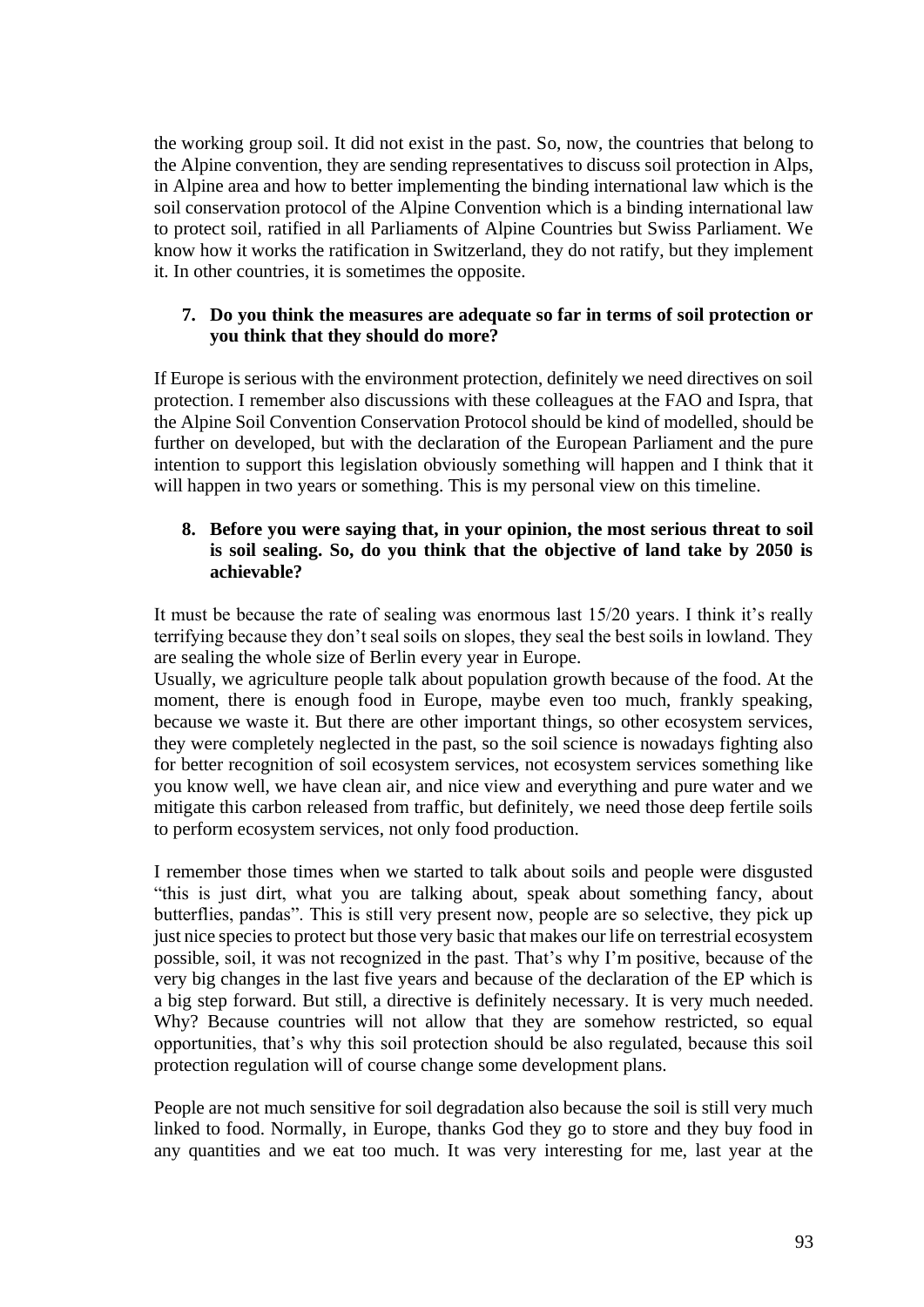beginning of Corona crisis, suddenly it was extremely important "oh my gosh, there is no more certain types of cheese in the store". People got scared easily about food and certainly started to discuss soil protection because of food production on national level because this is strategically important and so on. So, when the crisis was passing, this discussion was slowing down gradually. We are very sensitive to what we think we need and we do not see that some obvious things should be actually there, some more planning and strategic environment protection.

You cannot own the air, you cannot own water – you can, but not in the way you can own the land. The major business they do is turning agricultural land to housing areas.

# **INTERVIEWEE NO.8 (P8)**

#### **1. Come percepisci l'attuale situazione di desertificazione in Europa?**

Parlare di desertificazione nel territorio dell'Unione mi sembra una parola forte, perché non è che ci siano deserti, c'è una degradazione della qualità del suolo, che è un po' diverso. Anche perché se pensi la copertura forestale è in realtà cresciuta, quello che c'è un consumo di suolo dato dalle urbanizzazioni sempre più estese e c'è una degradazione della componente della qualità del suolo data dagli inquinanti e dalle attività passate. Quindi questo è un problema importante, perché io ho fatto dei progetti in Serbia ed in Albania dove c'erano un sacco di miniere che poi sono state abbandonate non sono state chiuse in maniera propria e quindi quel suolo è altamente inquinato, c'è tutto il problema di Marghera, il terreno è inquinato e quindi sostanzialmente inutilizzabile, quindi deserto, ma non è deserto come il Sahara, come l'estensione del Sara o di altri deserti.

#### - **Vari studi dimostrano che nell'Unione Europea, ad esempio in Spagna o in Italia, ci siano casi di desertificazione anche abbastanza seri**

Nel sud perché c'è una siccità crescente o meglio un andamento delle precipitazioni diverso, però la desertificazione è un'altra cosa. Non è proprio il problema dell'Unione la desertificazione.

### - **Quindi parleresti più di altri problemi del suolo e non di desertificazione di per sé nell'ambito dell'Unione europea, corretto? Tredici stati membri tuttavia si sono dichiarati a rischio di desertificazione**

Ma è dettato dai cambiamenti climatici, dalla siccità, ma non è che sia una cosa di domani, è una cosa in prospettiva. Quello che è più immediato è un impoverimento, un deterioramento della qualità del suolo.

## **2. Quindi valuteresti il rischio di desertificazione come serio per l'Unione Europea oppure no?**

No, tendenzialmente basso. Sapendo che il rischio è considerato la combinazione di possibilità e quindi di tempo.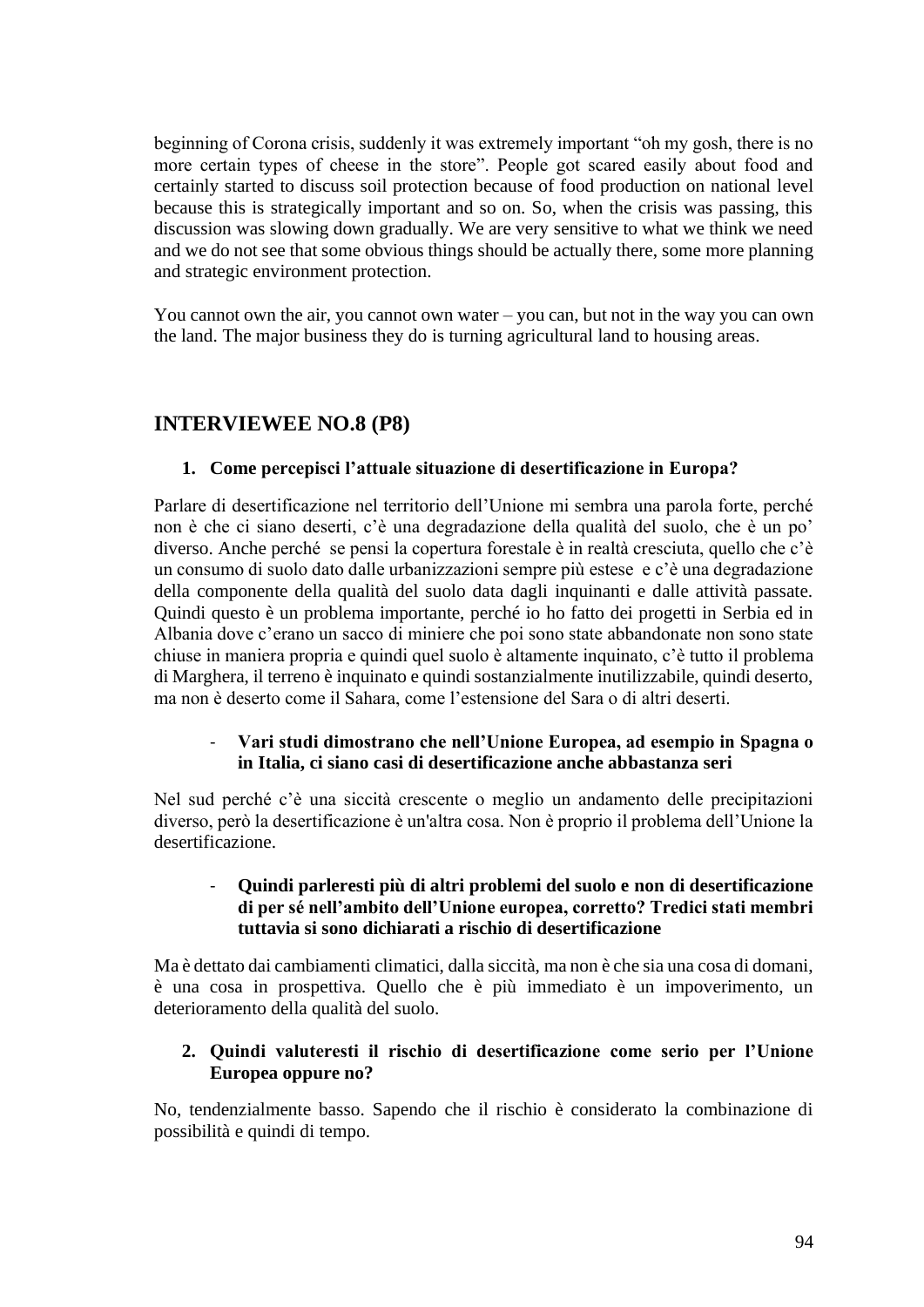**3. Nel 2006 è stata adottata la Soil Thematic Strategy e come quarto pilastro e c'era l'idea di sviluppare una legislazione sul suolo, così come c'è una legislazione per l'acqua e per l'aria, e di fare quindi una legge che fosse vincolante dal punto di vista legale per la protezione del suolo. Cinque stati membri, però, si sono opposti. Nel 2014 la Commissione ha quindi ritirato la proposta di legge. Secondo te, questa mancanza legislativa ha contribuito al deterioramento dello stato dei suoli? Perché, ad ora, la tendenza è abbastanza negativa, di base la qualità del suolo sta peggiorando, non migliorando.**

L'ho seguita e mi sembrava una battaglia di principio $11$ , perché onestamente avendo protetto l'aria e l'acqua perché non il suolo. D'altra parte, il suolo è già coperto dalla normativa sull'agricoltura, sulla deforestazione sulla biodiversità. Il suolo è il risultato di tante altre cose quindi tutto sommato non è che la sua protezione sarebbe migliorata se avessimo definito cos'era il suolo. Quello che è carente, se vogliamo, è come sempre la vera attuazione delle direttive ambientali. Per cui se davvero attuassimo la direttiva sui pesticidi, la direttiva sulla qualità dell'acqua, sulla biodiversità eccetera, a quel punto la qualità del suolo migliorerebbe.<sup>12</sup>

Le acque puliscono il suolo. Quindi, tutto sommato, la qualità del suolo è peggiorata perché c'è più suolo occupato e ci sono più coperte di materiali dannosi, ma tutto sommato è l'ultimo su cui puoi intervenire, non puoi fare bonifiche estese<sup>13</sup>.

## - **Quindi secondo te una legge sul suolo in realtà, una direttiva vincolante che imponga agli stati membri di avere delle leggi sulla protezione del suolo potrebbe essere una cosa positiva?**

Sì, ma non è che cambia la vita a nessuno. Mentre la qualità dell'acqua, dell'aria, della biodiversità e dell'agricoltura hanno tutte un riflesso sul suolo, una specifica sul suolo rischia di andare a duplicare tutte queste.

## **4. Il Green Deal europeo ha in programma tantissime strategie: c'è quella nuova per l'agricoltura, per la biodiversità, per le foreste, per l'adattamento climatico e anche la nuova strategia del suolo. Tutti questi strumenti pensi in complesso che possano aiutare a proteggere il suolo nel lungo termine?**

Bisogna vedere cosa riuscirà a passare. Non so se hai visto già la levata di scudi che c'è stata ieri. E' stata approvata la strategia forestale, ma quella sull'energia, il pacchetto Fit for 55, è stato affossata da molti stati membri, mentre la strategia sull'adattamento climatico è stata lanciata e tutto sommato sta ricevendo una risposta buona. Quella non dovrebbe avere grossi problemi ed è quella che ha più rilevanza sul suolo<sup>14</sup>. Così come quella sulla biodiversità che dovrebbe uscire tra poco.

<sup>&</sup>lt;sup>11</sup> Battle of principle

<sup>&</sup>lt;sup>12</sup> The soil is already covered by the legislation on agriculture, forests, biodiversity. Soil is the result of many other things and therefore, its protection would have not improved much [with the directive]. What is really lacking is, as always, the real implementation of the environmental directives. Accordingly, should we really implement the directives on pesticides, on water, on biodiversity and so on, at that point, the soil quality would really improve.

 $13$  Soil quality has deteriorated because there is much more land occupied and covered by harmful materials but, all in all, soil is the last on which you can act upon since it is not possible to do extensive reclamation. <sup>14</sup> Is the most relevant strategy for soil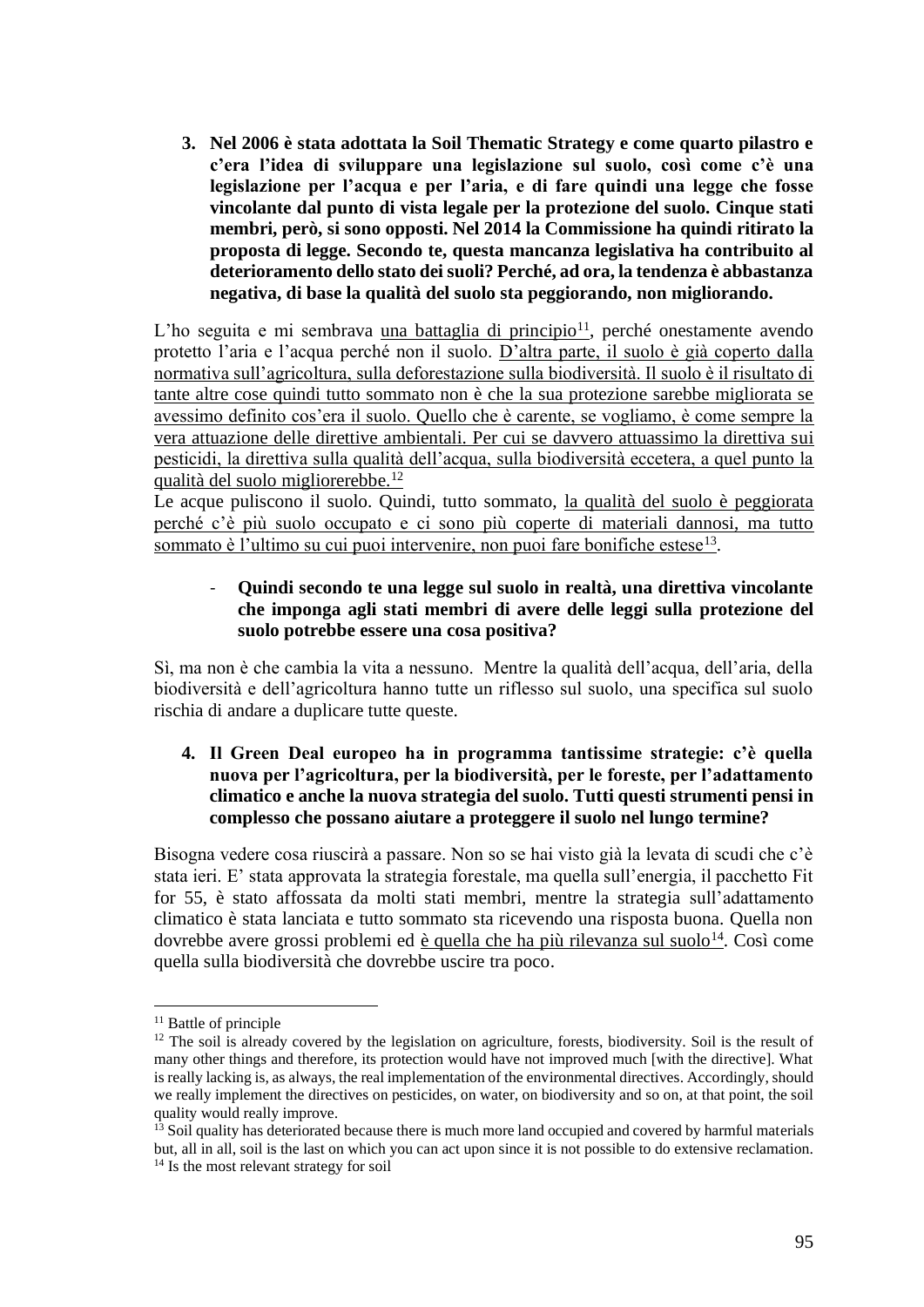**5. Nel 2018, la Corte Europea dugli Uditori aveva lanciato un report sulla desertificazione dicendo che la Commissione non ha un'immagine chiara della desertificazione in Europa e che gli step mancano di coerenza. La Commissione stessa aveva detto che il rischio di desertificazione poteva essere affrontato meglio a livello europeo. L'Agenzia Europea sull'Ambiente ha anche detto che le premesse per il 2030 non sono incoraggianti e che raggiungere gli SDGs sarà improbabile. Tu cosa diresti a riguardo?**

Siamo un po' indietro. Stavamo andando bene e poi il covid ha un po' fermato su alcuni. Siamo lontanini su altri. C'è ancora tempo onestamente, ovviamente questo "boost" con il Recovery Fund dovrebbe dare un'accelerata nella direzione giusta, siccome 1/3 dei soldi deve andare verso il Green deal, in teoria dovrebbero esserci risorse aggiuntive per andare nella direzione giusta. Devo dirti la verità che come dire, che sì, è giusto che l'Europa ci pensi, ma non è solo il problema dell'Europa. Alla fin fine le percentuali eccetera, sono misere. Questa è una cosa su cui dobbiamo anche ricordarci che sì è importantissimo fare uno sforzo qui, ma se lo stesso sforzo ti costa miliardi. Il protocollo di Kyoto di compensare da qui o là, non era studio, perché alla fin fine siamo tutti nella stessa barca. E' più grande, ma è sempre la stessa.

Secondo me una cosa che devi guardare è cosa fa l'UE verso l'esterno, perché la desertificazione in Unione è un conto, ma aiuta i paesi esterni? Il problema è che, soprattutto sui problemi ambientali, è bene avere una legislazione interna, ma bisogna anche avere una dimensione esterna, che in alcune cose è importante – tipo l'adattamento – in altre dovrebbe diventare un principio per cui io non compro e non importo e non autorizzo l'importazione in EU di cose che non sono con gli standard europei e prodotti in maniera sostenibile, non solo il risultato. E a quel punto bisogna dare degli incentivi e dei sussidi a che vadano a migliorare gli standard. Vediamo la fatica che fanno i paesi dei Balcani, che sono proprio alla porta, a raggiungere l'aquis communauteire sulla base ambientale, che è molto molto costosa.

#### **6. Dal punto di vista delle Nazioni Unite, l'Unione Europa non viene quindi considerata come un'area a rischio di desertificazione?**

Nono, allora diciamo che c'è la Convenzione, ci sono state le tre Convenzioni di Rio. Quindi c'è stata la Convenzione sul Clima, la Convenzione sulla Biodiversità e la Convenzione sulla Desertificazione, che diciamo è un po' la "sorella povera" delle tre, detta proprio volgarmente. Tant'è che all'inizio si chiamava Convenzione Africana sulla Desertificazione, perché si pensava che il problema fosse solo là. Poi è un po' cambiata, adesso le tre, hanno capito tutti che il grosso tema d'ingresso è il cambiamento climatico e quindi si stanno reindirizzando a lavorare tutte e tre insieme sull'impatto del cambiamento climatico e il ruolo del suolo e della desertificazione sullo stesso. Tu lo sai che se pianti degli alberi nel deserto, solo perché li hai piantati lì pioverà di più, quindi è un circolo virtuoso. Quindi, questo fa bene, da una parte recuperi suolo e dall'altra parte reduci CO2 e abbassi le temperature. Poi c'è ovviamente tutta la parte di recupero del deserto, c'è un'iniziativa che è il Great Green Wall di fare un muro verde sul Sahara, che è un'iniziativa delle Nazioni Unite, c'è tutto quello che fa il Work Food Program, che è il programma alimentare mondiale a Roma, che stanno facendo tutta una serie di interventi per favorire l'agricoltura nel deserto con micro-oasi e già queste migliorano. Le tecnologie ci sono, quello che serve sono i soldi e ovviamente uno non vede l'impatto della desertificazione fino a che non vedi che ti piove sabbia quando sei a Roma o a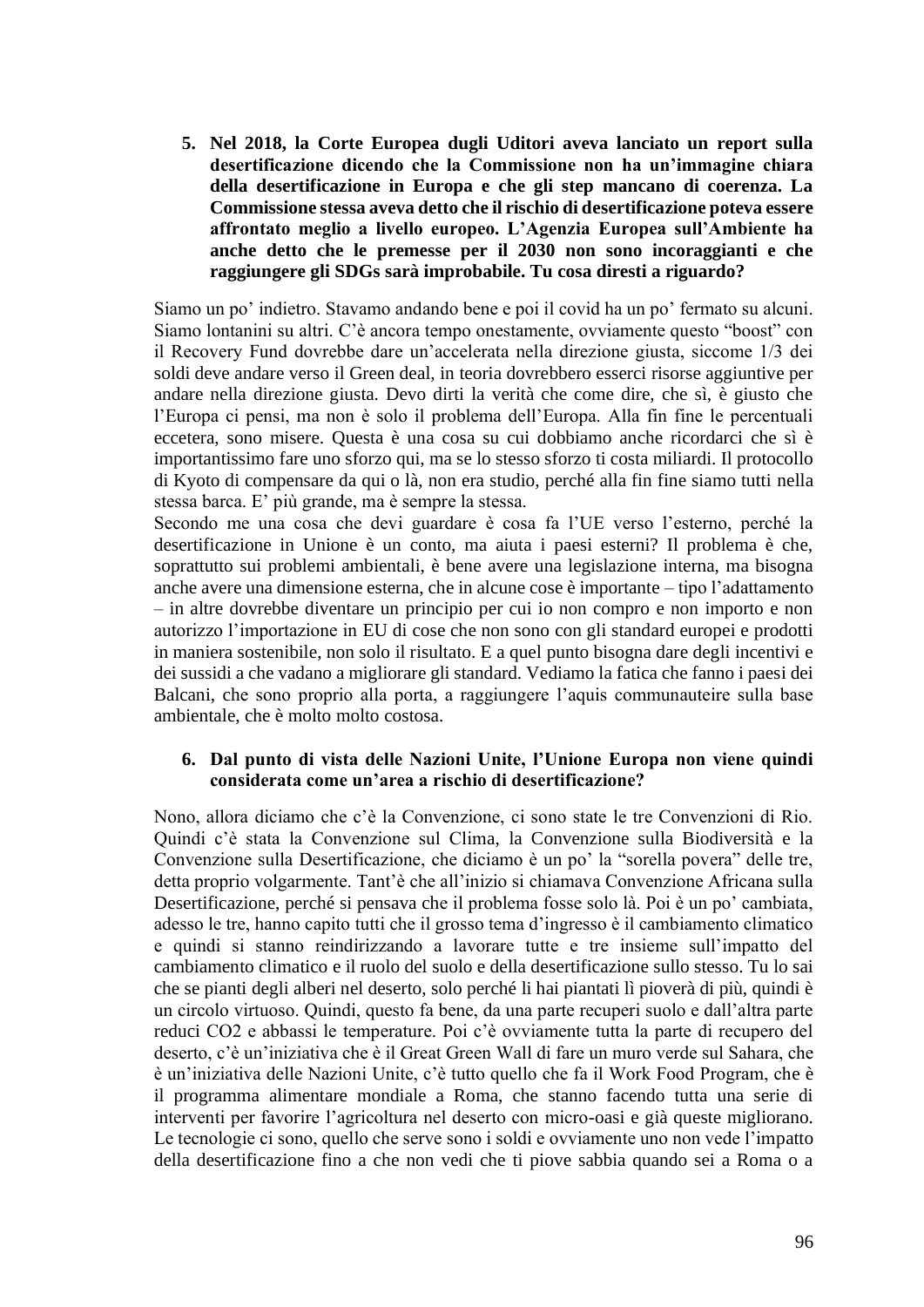Milano. Diciamo che questo è un po' più lontano da noi e quindi, come tale, magari non beneficia della stessa attenzione.

La parola in sé, in Europa, non è "conducive" a dire "oh cacchio mi devo muovere". Poi ripeto, non c'è desertificazione. C'è un rischio, futuro, ma non è che abbiamo le dune da nessuna parte. Il modo per renderla rilevante è parlare di degradazione del suolo, che poi porta ovviamente alla desertificazione, però diciamo che è il risultato alla lunga.

La desertificazione è un processo reversibile, tant'è che ci sono le condizioni per contrastarla, non solo per limitarla, se no non è molto vantaggioso far tutto sto casino solo per fermarla. C'è la possibilità, tant'è che ci sono tante iniziative, come il Great Green Wall eccettera, che puntano a riqualificare i suoli. Quello che è interessante è che la desertificazione porta a migrazioni. Quello è l'argomento su cui l'Unione si aggancia sempre per interesse. Si parla di "displacement" di persone che dall'interno vanno verso il mare, le coste, o le grandi città, che sono già di loro ai limiti. Ed è la regione per cui la strategia sull'adattamento, quella precedente dell'Unione Europea, era tutta sulle aree costiere, l'80% parlava di questo sostanzialmente e quindi questo è l'interesse politico.

## **INTERVIEW NO.9 (P9)**

#### **1) How do you experience the current situation of desertification in the EU?**

Instinctively, I associate desertification with arid climates just because deserts are arid but, as soon as you broaden to land degradation, then climate falls away because I associate land degradation with a mix of bad land management – first and foremost – compounded by changing climate patterns and because we constantly and increasingly work into adapt our land management so maybe even techniques that worked to prevent degradation won't be appropriate anymore but need to be adapted. Personally, I do my research on forest, so, in my own work, the natural association is that of removal of tree covers – vegetation in general, particularly trees – who have the capacity to retain soil, manage our water flows through soils, who often tend suffer from a much more intensive use of the land, which can lead to over exploitation of resources, ultimately abandonment.

#### **2) Do you see desertification as a serious threat for the EU?**

Yeah, I do. We had colleagues during a study on 'where different vegetation zones would occur if you do right' and, not surprisingly, as things get warmer, vegetation zones move upward and northward to try to keep their niche, but basically what you see in part in the Mediterranean you will get areas that get less and less suitable for true government of landscapes. In that sense, you can rely on them as an agent to prevent degradation and desertification. So, for sure, I think there was also an interaction there with choice of species, in forestry for example, that are not suitable to maintain soil functions and restore functions then they get associated with water nutrient recycling. To put it simply, business show that towards the end of the century, you are getting Sahara-like conditions in Southern Europe, so the threat is absolutely real.

**3) The withdrawal of the Soil Framework Directive in 2014 left the EU without a legal basis to protect soils. To what extent was the absence of a soil**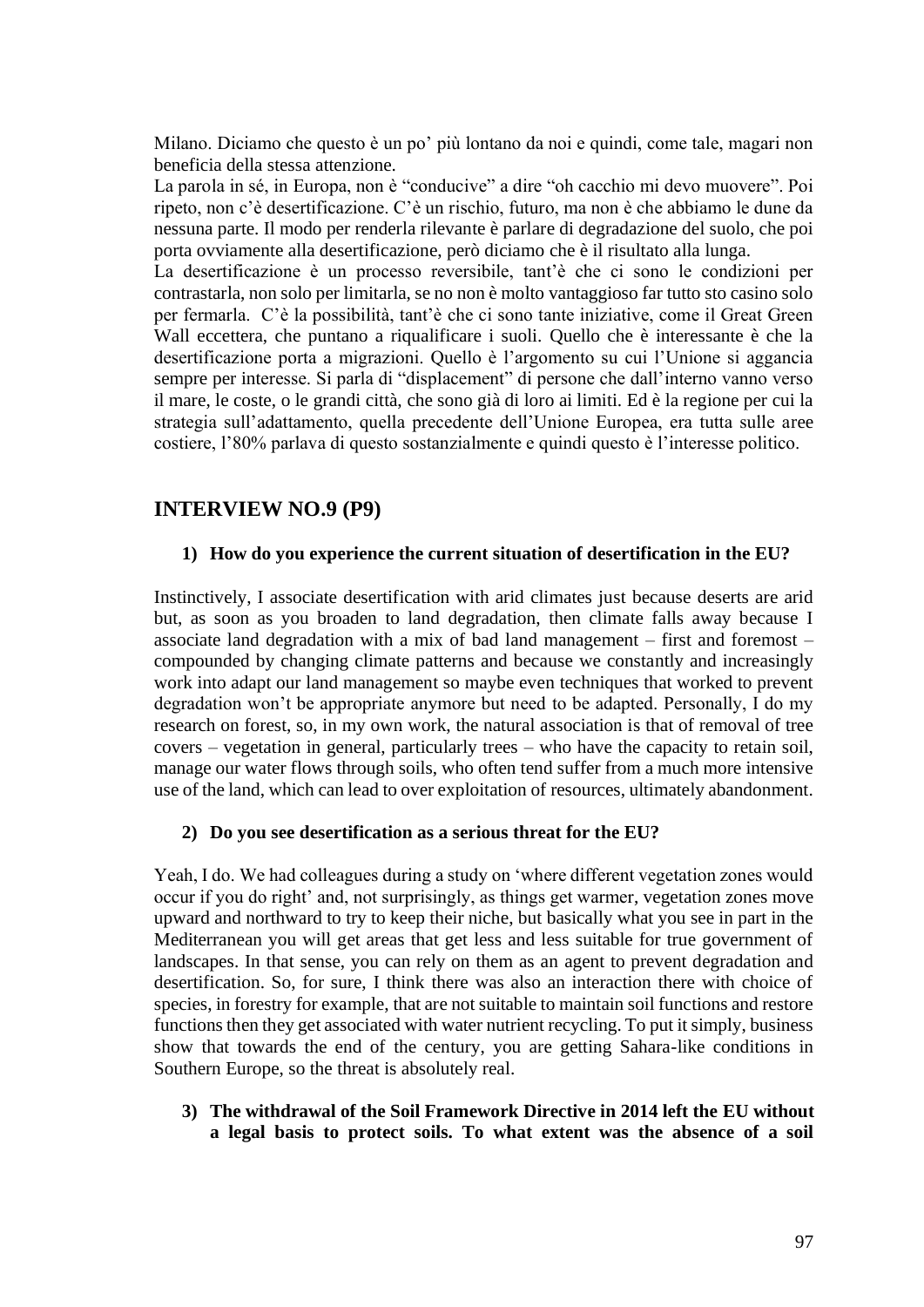### **framework a major impediment to prevent the further development of land degradation and desertification?**

It's a bit hard for me to say. I explain why. Within the Commission at the JRC we provide scientific support to the policy process, but we are not tight to a single policy. At JRC we are a bit distant from that. I don't have much experience with actual policy making process and the process context. There isn't a policy on soils per se, but there's the CAP for example. So, if the argument would be 'to prevent degradation or desertification we need a policy, a binding one', then my question is 'do you see that the Union already has a version (a directive), for example, in agriculture'. I should then see less soil degradation in agricultural land where we actually have a strong instrument at the European level. You probably know better than I, but I guess no, I guess we are necessarily not doing much better in our agricultural land. I'm in a way distant from the policy process, but I don't think that having a directive per se means that we make progress. That being said, I think it becomes even harder without one. I would also send a message. One thing is the message, to say, we value this as something that needs to be tackled Europe-wide and that's important and the other side is what you do of course, what you put in the instrument and that's the level of politics I have less experience with.

### - **Many soil experts, on the other hand, argued that the absence of a directive has been detrimental to prevent land degradation, because Member States had no obligations to protect soils. What would you say about this?**

I would subscribe to that. If I draw an example linked to the legislation that I am more familiar with, like the Habitats and Birds Directive and there if I do the experiment 'what would the situation be if these directives were not there', for sure it had been detrimental. So yes.

## **4. Can you tell me about your work with remote sensing?**

Sure. Remote sensing encompasses a little the way you measure the properties of an object, in our case the land surface, from a distance, most often the term is used to embed those observations from satellites or aircrafts. So, we put the camera on the satellite or on an aircraft and then you measure. Typically, you measure by images but there are other types of course. So that's a very broad field of application which is going quickly because there's more and more of those instruments, in the space particularly, and the access to them becomes easier and the computing part processes then. So, it is used to map what is on the land, is used to look at the rivers, the maps of the crowds, the river forecast, so we draw graphs to look at divergences. Most relevant to the questions you are asking, there are satellites (remote sensing) to map land cover and changes in land cover. To a certain degree you can assess where land is being degraded through that, through just technologies.

- **One of the main problems people mention when talking about land degradation and desertification is the difficulty in assessing and measuring land degradation, especially referring to the target of LDN.**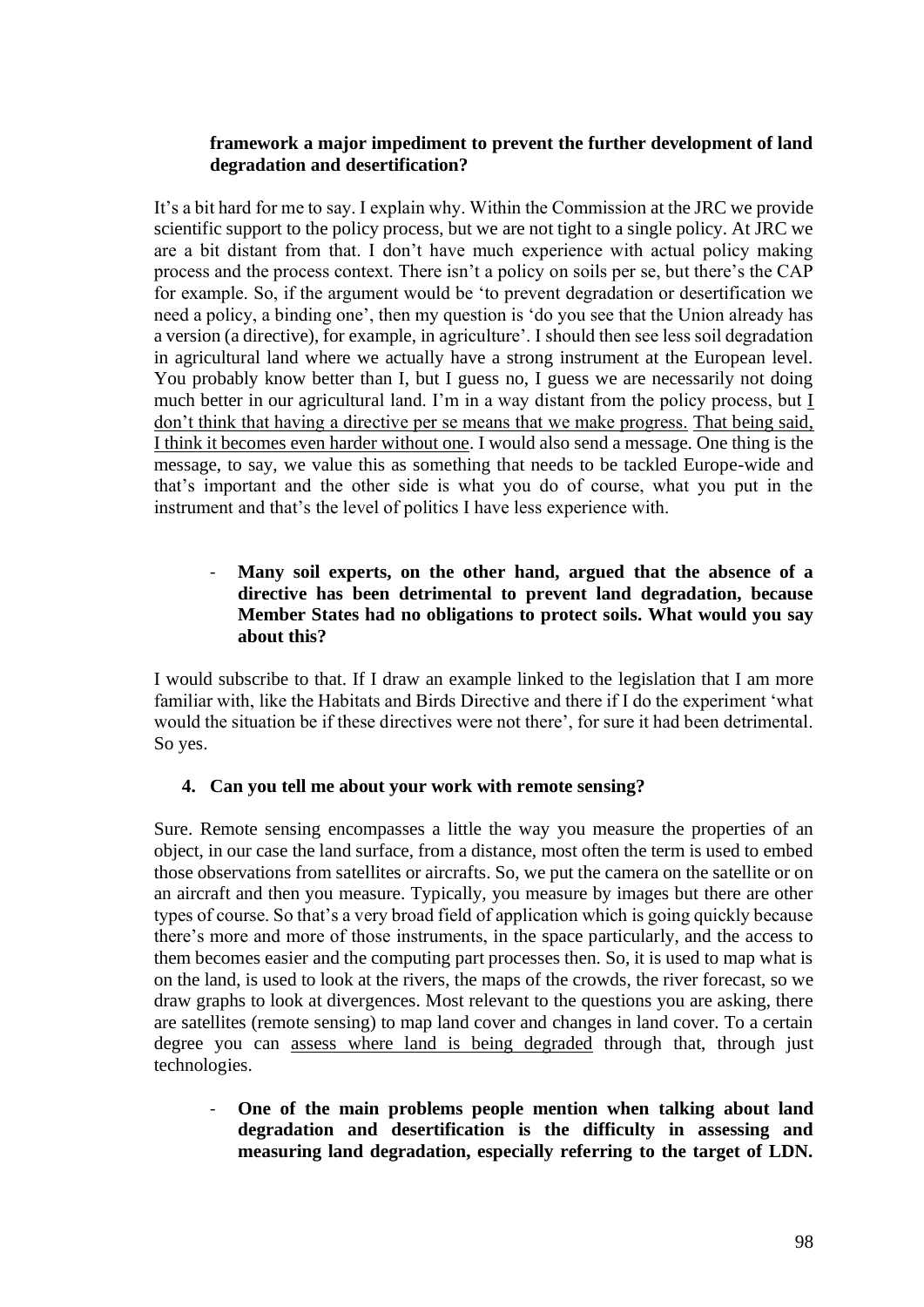### **Through remote sensing, do you think it could be possible to at least partially solve the problem?**

It helps. That's the right way to put it, I think. Then, it would depend on how you define land degradation. I don't know what the working definition is, if there one, but you have to keep in mind – for example in the context of forests – that there are many things about forests you can see that way, but there are many things you cannot easily see. For example, for forest biodiversity demand of deadwoods – that is in the forest and is very important – so we can miss out by the way important factors. Think about land, we can see soil properties only if there is no vegetation on top. Of course soil properties are extremely important to the outlook of the ecosystem. The main advantage of the tool is that it can cover very large areas, so you see everything. Depending on the sensor type and how you measure it – problems with crowds or not, for example –, that is how you map the whole planet every day. That's also complement very well techniques that are more spot-based, sample-based that can get to a level of details very roughly.

#### - **Did you notice any particular/relevant change in the land over time?**

I'm studying forests and mostly of the northern latitudes – so boreal and other forest areas in the North – and there we see from remote sensing, for example, the Tundra – the polar region where you still have vegetation – you see the greening. It was one of the only sort of science of ecosystems responding to climate change. Of course the warming is going just in the polar region and there most ecosystems are temperature-limited with some of the temeperature restrictions being released. We see from satellite (Northern Alaska, northern Canada, northern Siberia) that there was greener. There's has been decades of studies to understand what's actually going on, what does that mean on the ground. Is it a new type of plants, is it the same plants going better, is it less watery maybe and so on. Then, as you move South to this border region, so think maybe of the big forest of the Siberia and Canada/Central Alaska where actually at the end of those you see where they go brownies, you see that the trees are struggling to keep up because they are not adapted to the warmer temperatures. So, there are bio scale processes going on. Another one that there's lot of literature on is the Sahel – that's maybe closer to your domain – where big questions about the the greening of the Sahel as well related to patterns of climate, but that's already going back decades. It was one of these first big applications of satellite data showing changes in vegetation.

#### **5. What is the role of forests and the forest ecosystem in soil preservation? Especially considering that deforestation is considered one of the main causes of land degradation and desertification**

It protects soils, but it creates soils, and it maintains soils. Carbon nutrients come from the vegetation and a little bit of deposition and then we have some rare but locally important processes. For example, the study from the Amazon where phosphorus is limited, might be actually transported from the river ecosystem, so it is brought from the ring of mountains and then goes downstream and then it is actually moved to the animals that live there from land and water who might be actually responsible for bringing some of the phosphorous out of the rivers system onto the land. That's more local. But I still see it as a cycling agent. I mean, it's the vegetation as a whole and forest, in particular,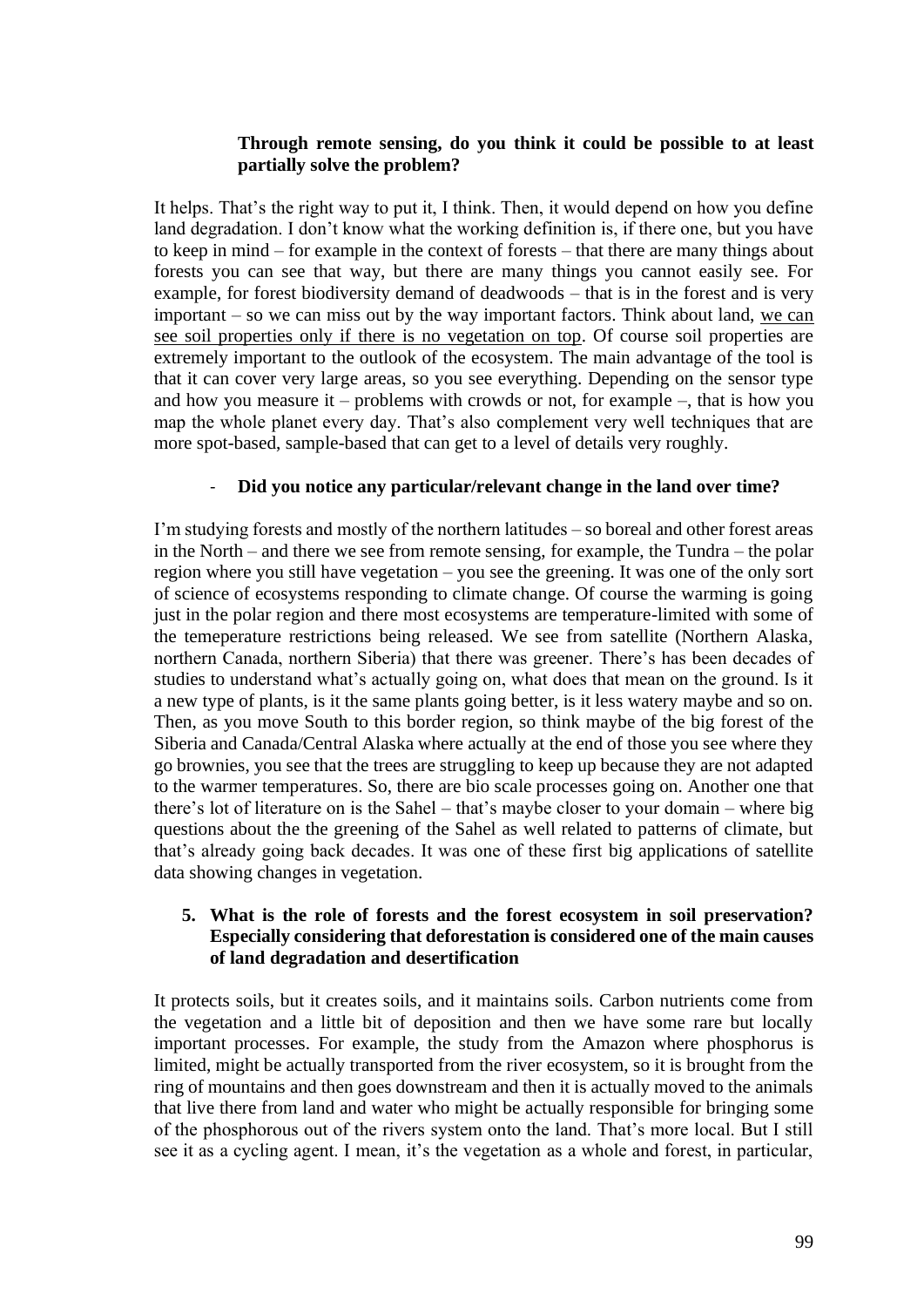they ensure that nutrients keep cycling through the system or, if you take in another way, you bake it and then whatever exports nutrients, you've lost it. Maybe it's a bit like a bicycle. As long as you pedal it's incredible stable, physic-wise is amazing but once you stop the bike, it falls over. It maintains the system on different time scales. Building up a forest or a soil ecosystem takes time and, if we compare to how we live now, building up a soil or a forest is consistently much longer time scales, which also makes the loss of it so much more drastic because we know that even in a lifetime we don't do much.

## **INTERVIEW NO.10 (P10)**

#### **1. How do you perceive the current situation of desertification in the EU? Do you perceive it as a serious threat?**

I think it is a threat for some countries. Member states have acted upon at least in some areas and then other haven't because it is not an issue for them. One important legislation is the legislation on Wastewater Treatment and this is a legislation that has evolved in order to ensure that the water that is used is treated and reused for other purposes. So, if you analyse the report from the Commission on the transposition and implementation of that legislation, you see that there are certain countries like Spain, Cyprus, Greece, Italy (Italy I'm not sure) [*sentence not finished*]. From 2007, Spain had already adopted a specific legislation that was going beyond and actually enabled the use of the water that had already been used and treated to be used for cropping, for example. That goes beyond. The difficulty is that, if you use water and you put it for irrigation, if it has chemicals or if has something not properly treated, it can contaminate food and then go to people and to the environment. The Spanish legislation was a little bit going beyond the existing legislation and now the revised version has been mirroring the Spanish one. So, from that point of view, I think that desertification is a threat according to them, to the legislation, which says that for some countries it is a threat, in other countries it is not perceived as a threat.

#### - **Considering that extreme weather events are moving north more and more, do you think the threat could become wider?**

This is the basis of changing the legislation in the EU actually. The fact that there is climate change, that you will need to get ready before it comes really really bad. Obviously, here, the measures and the solutions that are provided, are to reuse the water. I think that's good, but there are others issues that can be solved, for example rationalising the use and this could also be done by keeping forests close to the rivers so that then the humidity is maintained. Sometimes there might be reforestation of the riparian river/habitat with forests. I think there are more things that could be done to stop drought, but this at least is one measure. I think there are limitations on the mechanisms that are taken because the EU does not have competence on the forest, so they can say to the Member states that forest fires should be avoided, for example, but if they don't say how … I mean they cannot do more than that. There is no competence on land planning and then the EU proposed to adopt a soil directive and it has never been adopted. All this implies that there is a threat but not everything that can be done is done. From my side.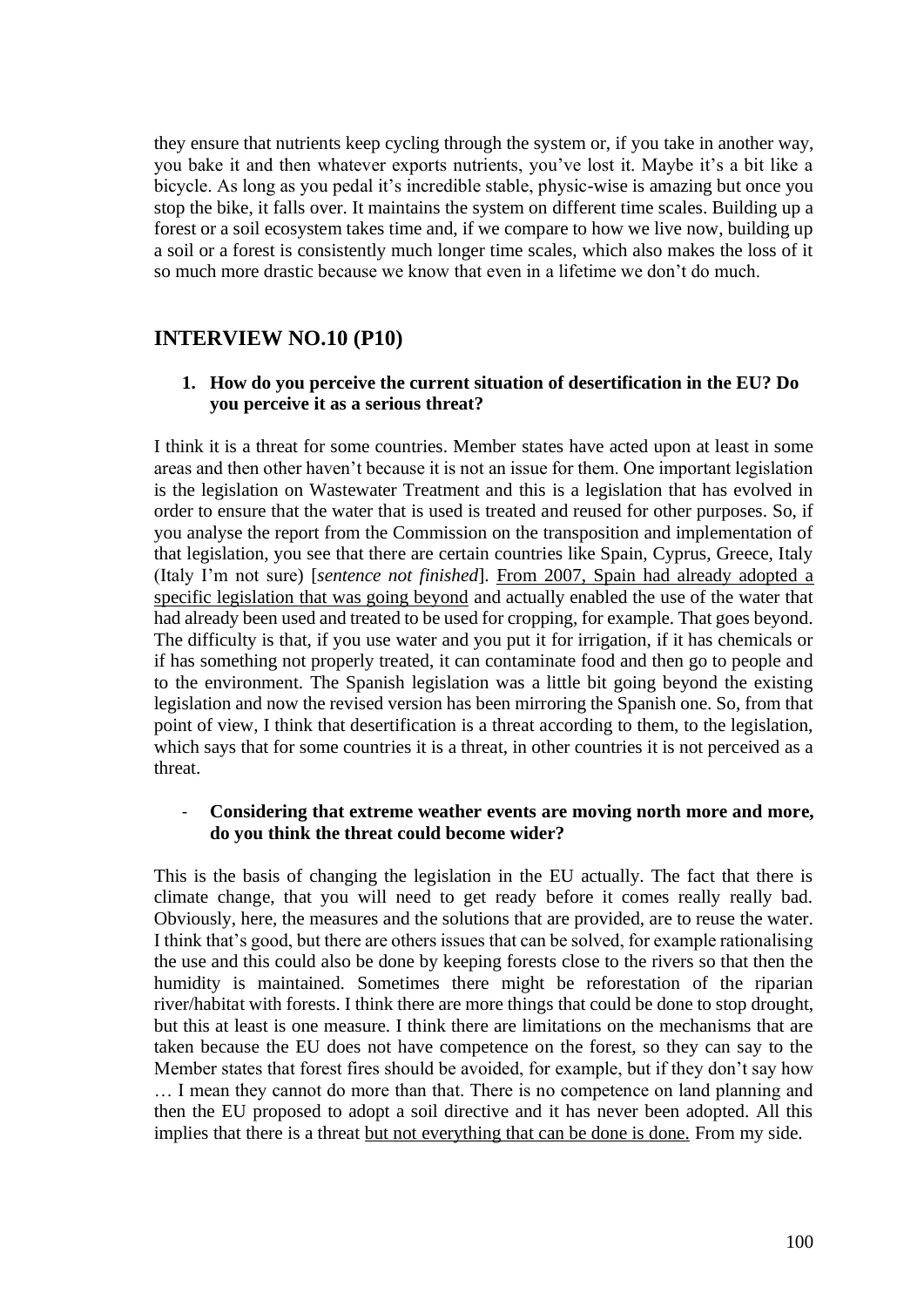### **2. From a legal point of view, why do you think it is so hard to have a directive for soils?**

Because countries see land as their property. It is like land planning: there is no way. I don't know how the Habitats Directive was adopted, because all the Member States were saying exactly the same: 'this is about land planning, this is my own competence'. Suddenly it was adopted because of 1992 Summit on environment etc., and it's hard to be implemented but it has been implemented. I think with the soil, Member States see it as their own property and then letting it go is difficult. However, we have the example of energy, which was also seen as area of national competence and now there is a policy on energy. Why? Because suddenly there was a crisis. There was a member State who was without energy and too much dependence on certain sources and then suddenly it was agreed that something needed to be done. Unfortunately, we might need a crisis to realise that soil need to be protected. But there are some projects that have been done. Member States are very jealous of their competence, that's the issue.

## **3. In how far do you think that the absence of a Soil Framework has been detrimental to achieve soil protection and to prevent land degradation?**

I think it is one of the reasons. I do. I'm a lawyer and my reasoning is legal. To me there are two main problems: one is a lack of information, lack of knowledge. I think that if we had a legislation, we would have information because we would have reporting from Member States, but I think that also for the legislation we need background information that is shared by member States etc. and compiled at EU level. I think that there has been for a long time an ignorance or 'not even thinking about soil protection', it was not an issue, it was not considered. We looked at over the soil, but never the soil. We looked at water, at forest, at protected areas, but the quality of the soil is a new thing and probably we lack a little bit of information on the problems and the solutions. I don't think there are so many activities anyway from Member States although we talk about desertification, we've been talking about desertification for years, we have the Convention on Desertification in 1992 as well.

**4. So even though there is the Green Deal with these new tools, these are still 'only strategies' and probably not much is going to change in terms of soil, right?**

Yes.

## **5. Do you think soils should be considered more in the current strategies considering its cross-cutting nature? For example, with more precise and focused targets?**

I think that I would continue trying to adopt the legislation. Maybe a new impact assessment could be done now. Because I mean, now the proposal for the soil directive is kind of old, we did not have that much information at the time, maybe now there has been more information, more research on soil quality at least. For me, I would say to trying to develop a project on an impact assessment of a directive, for a new proposal, that would look into the competence and make clearer the point on the need of a collaborative way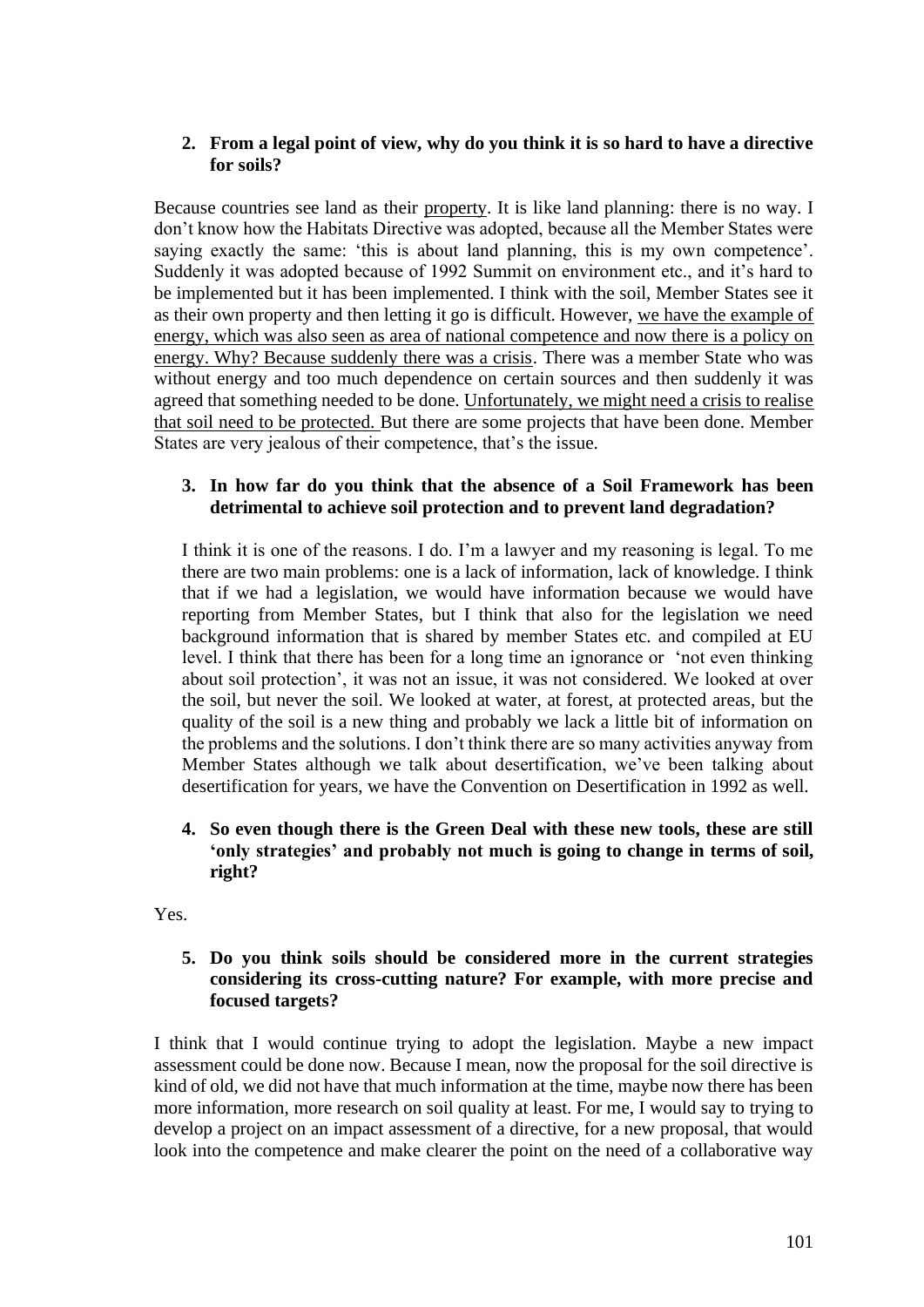to deal with soil protection. I think it would be useful clarifying the impacts of droughts in the south of Europe, but also in the North. I think that, if it is based on evidence, then I think Member States might be more willing. And, also because at the moment where the soil proposal was presented there was not that much evidence and the Member states were not so much convinced of climate change, but now it's a fact. That is linked to the reasons or the need for dealing with soil. Another issue is agriculture: it used to be a very strong policy, now it's getting less budget, less attention, we don't need that much, I mean, we still need agriculture of course, but we don't need so much production, input, fertilisers etc. in the ground. Trying to develop a policy that plans how to use that land that might not be dealt with anymore or that may not be used for agriculture or that might change in the way it has been used, might be another way to approach and justify the need for the directive.

## **INTERVIEW NO.11 (P11)**

#### **1. How do you perceive the current situation of desertification in the EU?**

As an introductory remark, I can say something on the basis of my experience in the European Commission and in the European External Action Service having worked on desertification for some years in the European Commission in DG-Development, which was the department in charge of the file for quite some time. The issue of desertification is probably, in terms of semantic, if we may start with that, is probably immediately associated to countries that are outside the European Union. Maybe not immediately perceived, at least in the Northern hemisphere, as a real problem. When you talk about something else, like, for instance, sustainable land management or soil degradation, maybe this can have a more direct linkages and impact at the European Union public opinion level. Maybe this is something that is more immediately understandable in order to translate certain phenomena like land degradation or soil erosion at the European continental level. So, this to say that probably the term – and this if I remember correctly was also something that has been discussed for quite some time at the international level – the term desertification, the use of this term, does not make immediate and full justice to the extent of the problem, at least for the perception in the Western world I would say, in Europe in particular. So, this I remember is a topic that we have been discussing also with colleagues for quite some time in order to present the topic and to make sure that a certain awareness could be created about phenomena. So, in the EU, in the Commission were I've been working on this file, we have been always trying to translate the term desertification into land degradation phenomena and sort of expanding it in order to make sure that it is not immediately perceived as a sort of desert, the deserts surrounding us, which, for Europe – except for certain parts/zones in some southern European countries – is a sort of very limited phenomenon. This was one aspect, and at the same time it is also important trying to explain that in the European external dimension, so foreign policy approach. Desertification could have also been a topic that one could use when establishing or working within the Rio Convention Summit so, basically, full implementation of the Convention itself when linking to a sort of separate dimension that is basically the external policy. Whenever you talk about development with certain African countries, for instance, this is a crucial phenomenon and threat and it is posing a risk to livelihoods in areas that are in Sub-Saharan Africa, for instance, extremely wide.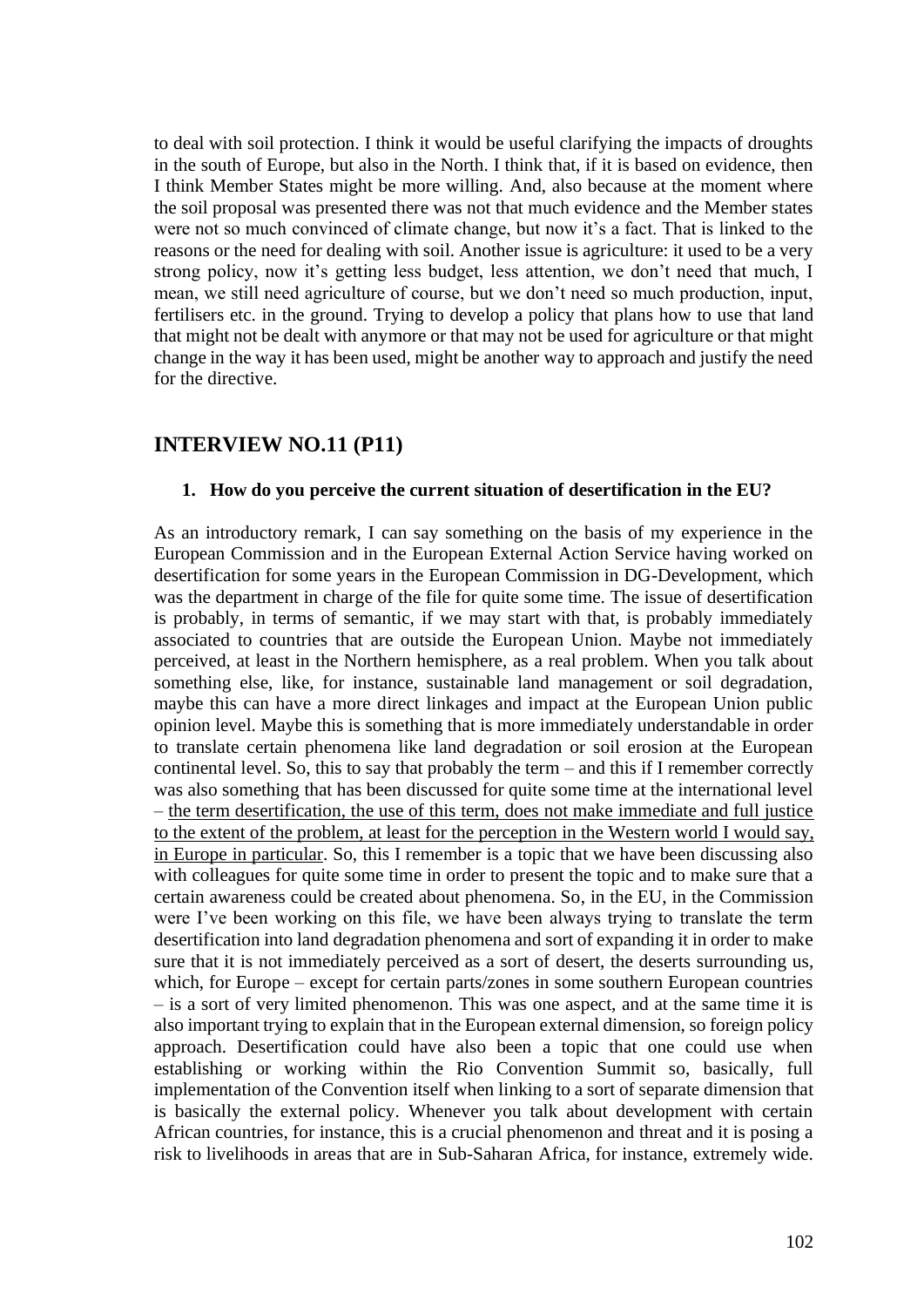$So -$  sorry for the sort of very wide and open introduction – but I think that it is very important to characterise the term in order to make sure that this is immediately understandable and tells the European consistency. So now, this being said, I think that ,if we use the term sustainable land management or soil degradation for Europe, I think that this is a way to facilitate the understanding of problems that are code probably with other labels and with other terms, with other definitions at European level. This to say that the current situation of land degradation and soil degradation in Europe is for sure a significant problem. And I think that we are probably realising this more and more now that we are trying to propose – for instance with the very recent EGD – the interconnected approach that took other files, like for instance biodiversity, climate, water or pollution, and allows to bring back in the conversation this dimension that for various reasons – political, historical, cultural – have been somehow let aside and a bit forgotten. I think that this can bring us a little bit to other topics that are probably relevant in this conversation and that's basically the fact that if you look at the Desertification Convention, there has been always, within Europe, a distinction between Southern countries considering themselves affected, and others who are considered not to be affected but that are probably going to be affected or are in the process of becoming affected if you look at the various scientific or technical parameters that would identify a country as affected by desertification itself. This is to say that, in Europe, we have suffered from a dichotomy at political level between two groups of Member states – I mean I'm simplifying but basically the northern and the southern countries – who have been very much closer to the problem that Spain, Greece, southern Italy, or southern part of France and being more sort of familiar and sort of aware of certain processes that were probably not known or immediately inteligible to the northern countries. So, I think that the wider categorisation of affected or non-affected countries is an important element that also affects the perception of the problem. Now, I think that, probably, one of the avenues that one has to start work on or probably continue to work on at European level is basically continuing the explanation and the exercise of establishing those links among categories and phenomena that up to now have been probably dealt and covered in a non-connected fashion. So, basically, dealing with soil degradation per se, water in another silos or climate or biodiversity. Now I think that, with the EGD we are starting to understand that these phenomena are very complex but interconnected. I think that science has a role to play and I think that the work that colleagues at the scientific-technical level are doing in various commission department – notably the JRC of the European Commission – is extremely important because the factual basis and the scientific and technical grounds are, I think, of enormous importance in fully understanding the phenomena and then of course, on this basis, to find and get some political solutions. I mean, the legislative work at the European Commission level in relation to the various soil strategies or soil framework directives – we can probably touch that afterwards with your second question – is a capacity aspect that needs to be carefully taken into account because the basis with which the legislators – the European Commission, the Council or the European Parliament – will have to define certain categories or certain actions are of course of extreme importance. So, science should remain the basis and allow decision makers to take full decisions as everywhere, so I think that's basically the problem. So, yes, this to say that then this – and this is what I wanted to say basically to go a little bit into more the political dimension – is basically to say that this sort of divide among affected and non-affected European countries has influenced very much the dynamics of the political discussions. In normative terms, I think that this has also influenced very much certain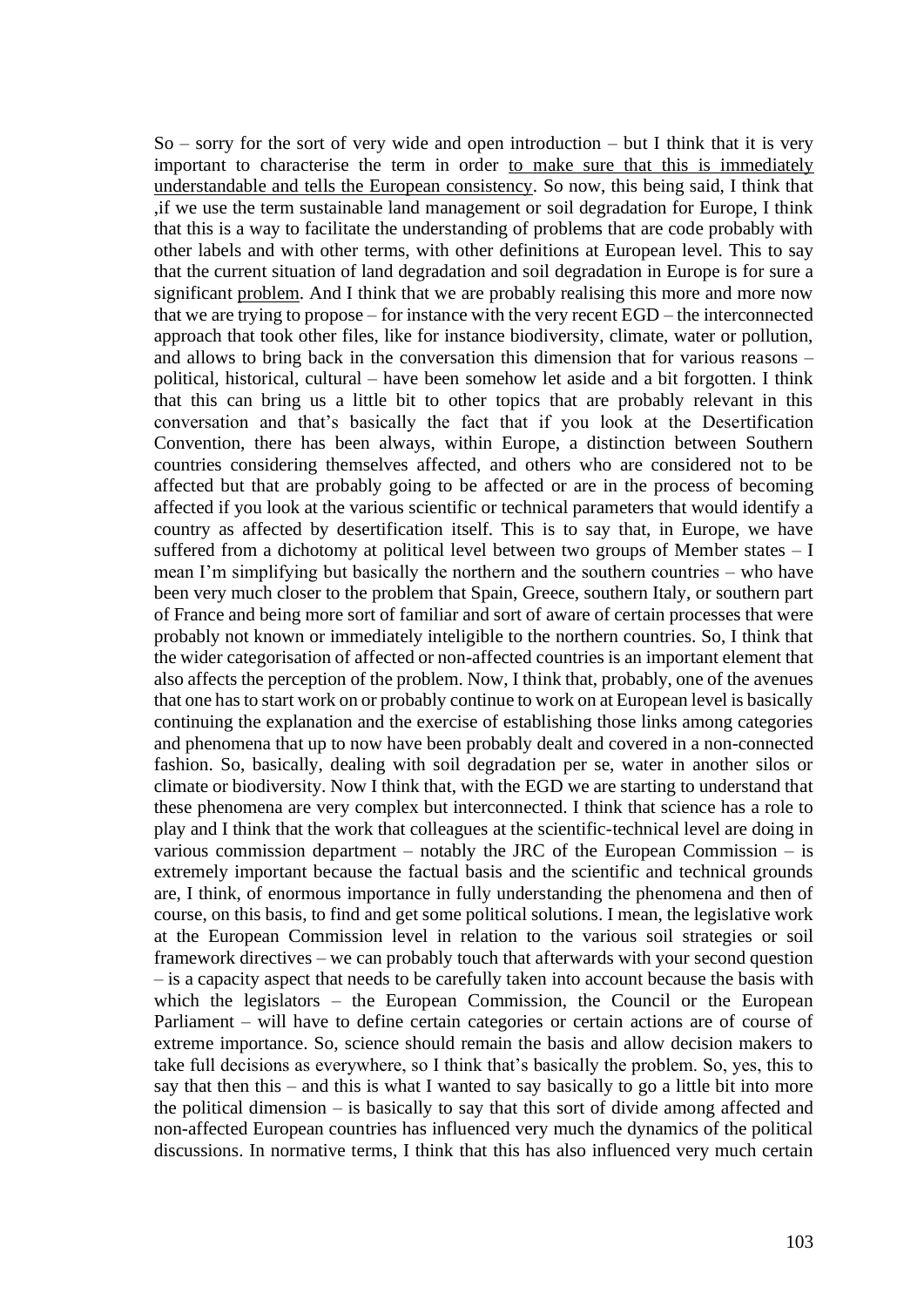decisions or certain difficulties of blocking of certain legislative acts at the level of the Member States with a certain political resistance to act and to take certain measures. For example, I think one of the most problematic of these issues is the issue of contaminated soils so I think that is very much related to pollution, the cost of inaction, the responsibility, the liability. I mean, you open a series of questions and problematics that are extremely big and of course may worry very much also decision makers, especially when and this is also a related aspect of the work that needs to be done. So you start doing a certain categorisation in order to understand soil erosion or soil contamination or land degradation around the EU. I think, if I'm not mistaken, colleagues working in the scientific department of the European Commission and all around the Member States have been trying to push this effort in order to say 'okay but before acting we need to understand exactly what is the extent of the problem'. So, you carry out a certain degree of researching certain areas and then you identify certain problems. That's the first step and then of course you need to create awareness among the decision makers. This is something that needs to be sort of acted upon. And, of course, to the perception of the problem, given the difficulty and the complexity of these phenomena, these things may not be immediately visible as, I don't know, climate change or, to another extent, biodiversity, or threats, or disappearing of species, or other things that may be more visible. That's part of the problem but at the same time also potentially part of the solution in order to be able to probably shape a different approach there because we have understood that the purely regulatory binding approach has not be sort of watching entirely. Probably, more clever ways could also allow tackling the problem at the European level. Now, for instance, the biodiversity strategy, the revision of the biodiversity strategy and other approaches that have allowed the introduction of – or at least the attempt to introduce – certain quantitative targets, could allow again soil protection to gain against some sort of momentum in the overall process. I think that's something that should be part of the equation, but it may possible require some time.

#### **2. Many of the people I talked to have arisen your same issue about the importance to understand these phenomena in order to better understand them. Some also underlined how important it is to have a methodology to assess them. What would you say about this?**

If I may just draw a parallel, I think that for climate and for biodiversity – if I remember correctly – a big part of negotiations some time ago was at international level. But I think that, what the climate convention has managed – we are on different grounds and I think the measurability aspect is somehow different – but I think the good thing about the overall climate awareness that has been sort of created is basically that you have figures that can be immediately visible and understandable. If you talk about the minus 55% GHG reduction objective within a certain time scale, I mean this is immediately understandable to everyone. This is possible because you have tools, and you have measurements. So, I think that the idea of utilising and going through the approach that scientific and experts are pushing to say "we need a coordinated way or harmonised way to measure the phenomenon' is the right one and should be the one that finally could help in sort of framing in a more consistent and coherent way the problem. I think that you have a point when you say that this may face a certain degree of resistance from Member States. As usual, whenever there is an attempt to centralise or to control from Brussels certain phenomena, we see a resistance from the Member States. In the case of soil and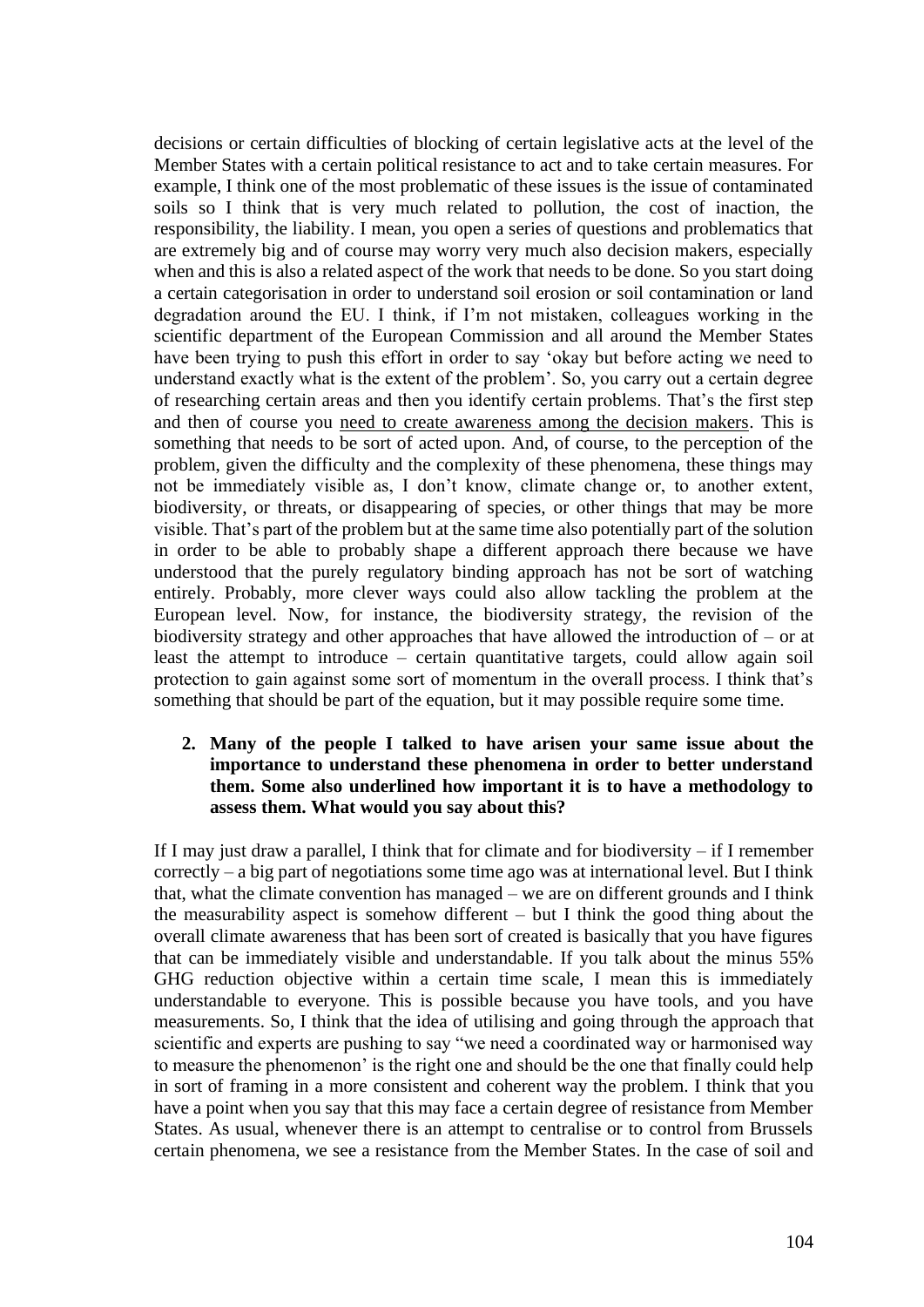land, I can understand that this is even more considered as a strict and close sort of prerogative and power of the Member states. I mean, the control of your territory is one of probably the most central prerogatives that countries consider for themselves. So, in a way, I can understand that trying to harmonise and identify a categorisation of what is to be considered the degraded soil or degraded land may be something that certain member States at least perceive as an attempt to take responsibility and powers out of the central structure. These are well known dynamics at the level of Member States. The story of the SFD – the resistance by Member States of the European wide targets – is in itself very much pertinent in this regard. There is a declaration that has been made at the top of the Commission which says that there will be a soil strategy very soon, hopefully in 2021 as part of the EGD, but, of course, we are not embarking again in the development of a directive establishing binding or regulatory commitments, so we are taking another argument for that. This can be of course a limiting factor, but at the same time also an opportunity because you have also, with the EGD, a great opportunity to push also the connections and the links among different files. The division in which I work in the EEAS at this stage is called 'global issues' on environmental and economic aspects. Very soon, as of September, we will change name and we will be split into divisions. One is going to be called 'the green transition'. This is to say that there is an increasing awareness and possibly this topic could be covered all together and establish appropriate links beyond climate and biodiversity. To go back to the monitoring/reporting, verification as it is sort of quoting the climate, but I think there is an increasing trend in expanding this to other areas, biodiversity I think is a good example. Biodiversity has suffered until now from a lack of clear quantitative indicators, we're moving into that with these sorts of objectives (e.g.: 30 by 30 objective). The EU has of course been among the pushers in that direction. But I think that if we manage to bring this conversation also into the soils there could be also advantages. I don't see other ways of moving it to this because of floods and harsh methodological phenomena like we are experiencing also in Europe, but the trends are likely to demonstrating in the long term that this is also a result of climate change and global warming. This would expose also the public opinion and also have an indirect effect on the way public powers and regulators react to certain phenomena in order to make sure that these are controlled. Possibly not yet in terms of having a European fully shared and regulatory approach, but possibly moving into something that is more in synchronicity with these phenomena and these trends. So, moving into the measurement approach, assessing the figures, understanding where the threats are and due to which phenomena, and possibly at the end come to an agreed definition and inventory of soils for Europe. Not in the next few years, but it is possible to come in the future.

#### **3. To what extent was the absence of a soil framework a major impediment to prevent the further development of land degradation and desertification?**

Not an easy question to answer. In some areas Member States have accepted the EU to act basically under the principle of subsidiarity. That's one of the greatest battles: whenever the Commission or higher instances at the European level decide to act on a certain area, you have to demonstrate why this is useful. In our impact assessment, whenever we decide to start working on a determined area you have always a standard question which is basically 'what is the reason for the EU to act in this area? Why do you consider that the problem is not just a national problem?'. So, that's a bit the sort of difficult answer to be provided and whenever you try to provide an answer to them, for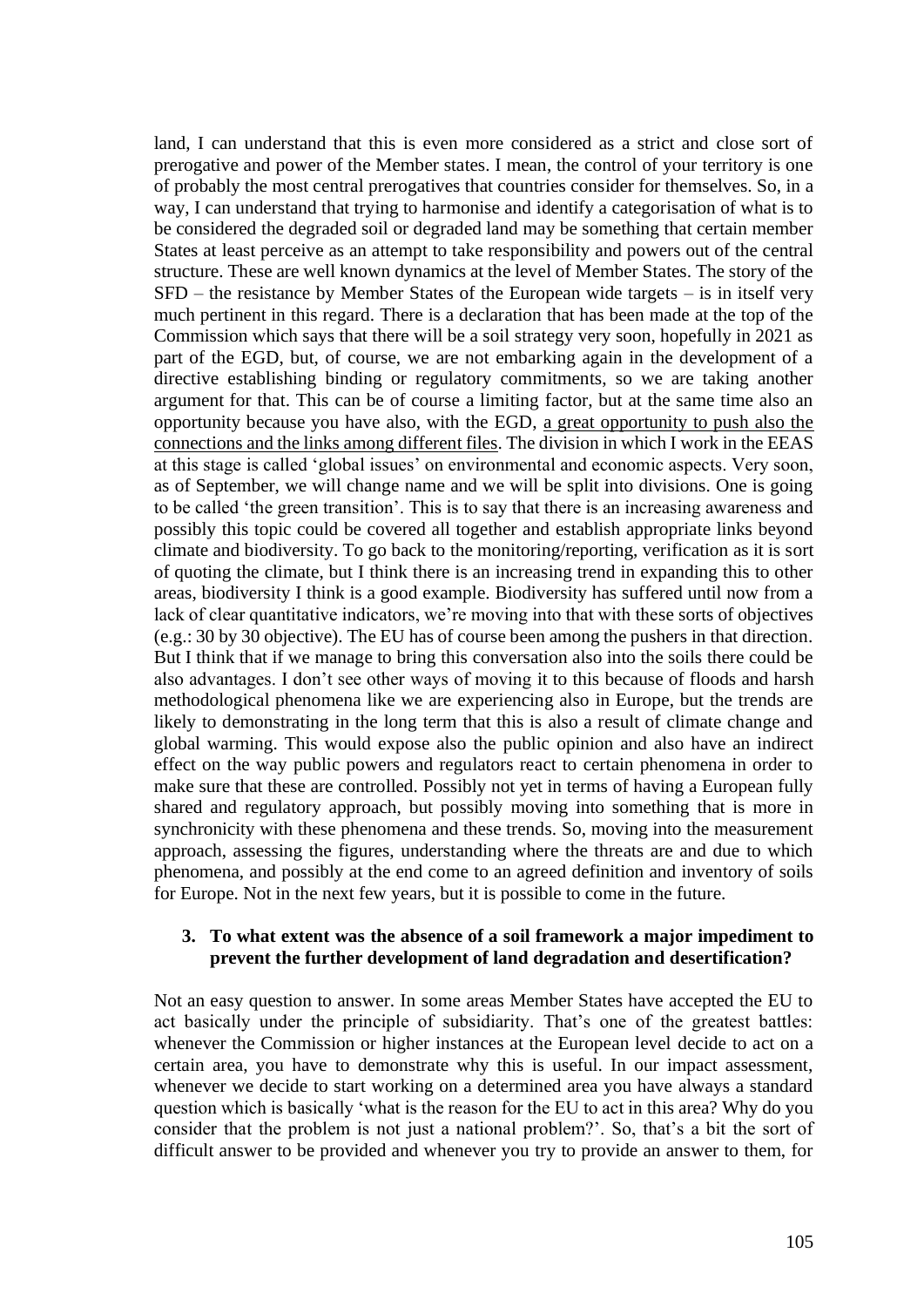sure, one of the immediate elements that you try to look at is 'has the fragmentation of the 27 different approaches in the EU helped in making progress?'. In some cases, you may decide that the problem is sort of different at the national level and that you may require different solutions that left to the choices of the governments. We are increasingly looking at the environmental phenomena, aware of the fact that there is a transboundary nature of these things. Soil is probably a little bit different, but if you look at water, climate, pollution, there are no boundaries. For soil is a little bit different, soils are very often considered the physical element on which you build boundaries. In that case, there is greater awareness and resistance from the national point of view to allow a unified European approach. For sure, in some cases, looking at the history of European legislation, a top-down approach, basically Brussel says 'we need to act because there is a problem' and, depending on the political and historical circumstances, this has worked. This has worked because in some cases the recognition of the problem due to a various or different circumstances has evolved and allowed certain public opinion stances – environmental organisations making campaigns, intervening and framing the problem as an European one. For soil, I think we are not yet there and possibly there is still some resistance but, I think a clever way to do it could also be to move. We understand that a purely regulatory approach of an harmonisation at the European level is probably not going to work in the immediate, but in the long term, if you manage to establish certain links with climate and biodiversity and pollution, I think that you may be able to identify new avenues. So, possibly, the absence of a soil framework directive has for sure not helped in sort of facilitating this process of harmonisation but there is also the other side of the coin, this aim that the EU established a framework at the European level whenever there are certain conducive elements that allow you to do so. If there is a very strong resistance that remains there, I think it's pointless pushing in that direction. Maybe it could require some time and some work at the scientific and technical level to demonstrate that similar exercises – like working on a soil catalogue and soil inventory for the European territory – may be useful if you start to explain or to gather data that demonstrate the importance of a soil directive. The problems that Germany is experiencing with soil degradation are probably similar to the ones of north Finland or Greece, but to a different extent of course. The absence of a regulatory instrument at the European level probably has not facilitated the mainstreaming of the problem and the common understanding, but, on the other side, this is also a reflection of a certain situation at the political level that is not very much conducive to that approach. I think it is a limit of extra inclusive nation whereby you are not allowed to legislate at the European level because there are wide differences in approaches at the level of the various Member States and different interests at stake. Something we are not mentioning: soil degradation is the consequence of certain industrial activities, soil contamination, pollution on one side, but also the elephant in the room is the CAP. So, strong linkages with an approach until now – I mean, we are starting now to introduce certain environmental performance standards and criteria into the CAP but the avenue is still a long one. If you look at the discussions that are going on the reform of the CAP at the moment, certain declarations of the European Commission Vice President Timmermans – he is the file order of the EGD – he has been recognising at different times that the difficult and very important battle is the one sending the reform of the CAP. There you have a model that has historically, since the WWII, functioned to ensure full security in the EU, certain supply of food stuff for the European citizens and so on. Now we are moving into something else with the EGD. There are linkages there. You also have to take all these elements into consideration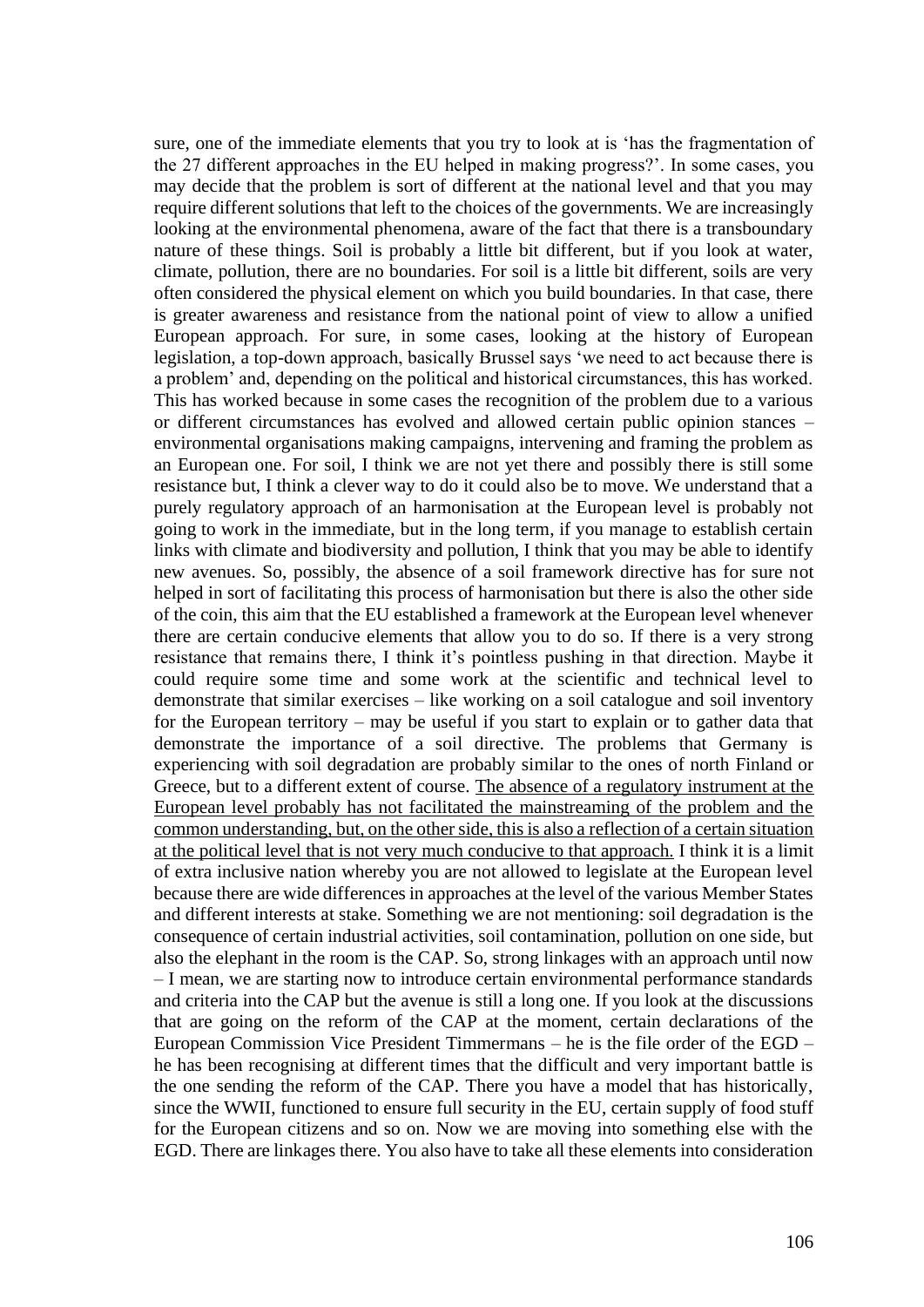when looking at certain objectives, so I think that's also very important. Soil degradation, land contamination are the result of other phenomena, other trends that are sort of generated by certain political industrial choices at the European level. So, in a way, this is the sort of side effect, the drawback that we are experiencing. One cannot refrain from considering these elements in a sort of rural coordinating approach. We are little by little stuck into the achievements with the previous CAP reforms: making sure that some environmental responsibility is also taken at the level of farmer, of producer associations, agriculture. These are starting to gain ground in the European society. We are not yet there, and the movement should continue, but I think that the EGD has sort of reinforced this approach. However, there are battles that need to be fought at the European continental level. Contamination, liability, responsibility, penalty, and insurances at the very end have to be part of the equation which is not an easy one to solve.

**4. How do you assess the potential of the EU, with its tools such as the Green Deal (e.g: the Farm to Fork Strategy, the new Adaptation Strategy, the CAP, the Forest Strategy and especially the new Soil Strategy) to prevent land degradation and desertification in the long term? Where do you see the strengths and weaknesses in it to tackle the problem?**

We touched a little bit upon this topic in the previous questions, but yes, I think that, as we said, drawing some lessons from the past in order to avoid the difficulties, and the blocking of certain proposal we have experienced in terms of regulatory approach, has probably not entirely worked. A new soil strategy that could – in the new current political content – establish all the appropriate links with the other headings that we have mentioned. There is an important element which we have not highlighted. If the strategy is framed in such a way that utilises the international dimension as a potential driver for action at European level, basically this I think would facilitate moving the debate into a more comprehensive discussion. The alignment of the potential general objectives – without being of course quantitatively stringent – but at least moving this discussion and establishing the links, for instance with the SDGs at international level, saying 'we have a general commitment in reaching certain targets as far as land degradation or desertification is concerned' could possibly help to frame the discussion and the debate in another context. At the same time, of course, very important is the Paris Agreement, making sure, for instance, that healthy soils are considered to that angle as sort of helpful tools – for carbon caption, storage, carbon sinks. This is also very much related to the Forest Strategy. So, in a way, translating and explaining the role that good soils and healthy soils as sustainable management of land could also play in this endeavour. At the same time, of course, making sure that all the appropriate links among these very complex constructions and architectures that we are trying to put together under the EGD are clearly explained. I think that the Zero Pollution Action Plan, as part of the New Biodiversity Strategy, is also another dimension extremely important. Of course, pollution prevention acts as a strong driver provided that all these elements are clearly spread out. I would say that these new tools represent great opportunities. I think that it is clear and everyone is becoming aware of that. I see that, for instance, environmental organisations are giving up and preparing to work in these areas and making sure that these linkages are properly defined and established. But at the same time, of course, the lack of a proper strong instrument that sort of identifies the protection of soil as a strong priority is also playing in the other direction. So, in a way, you are mainstreaming the soil